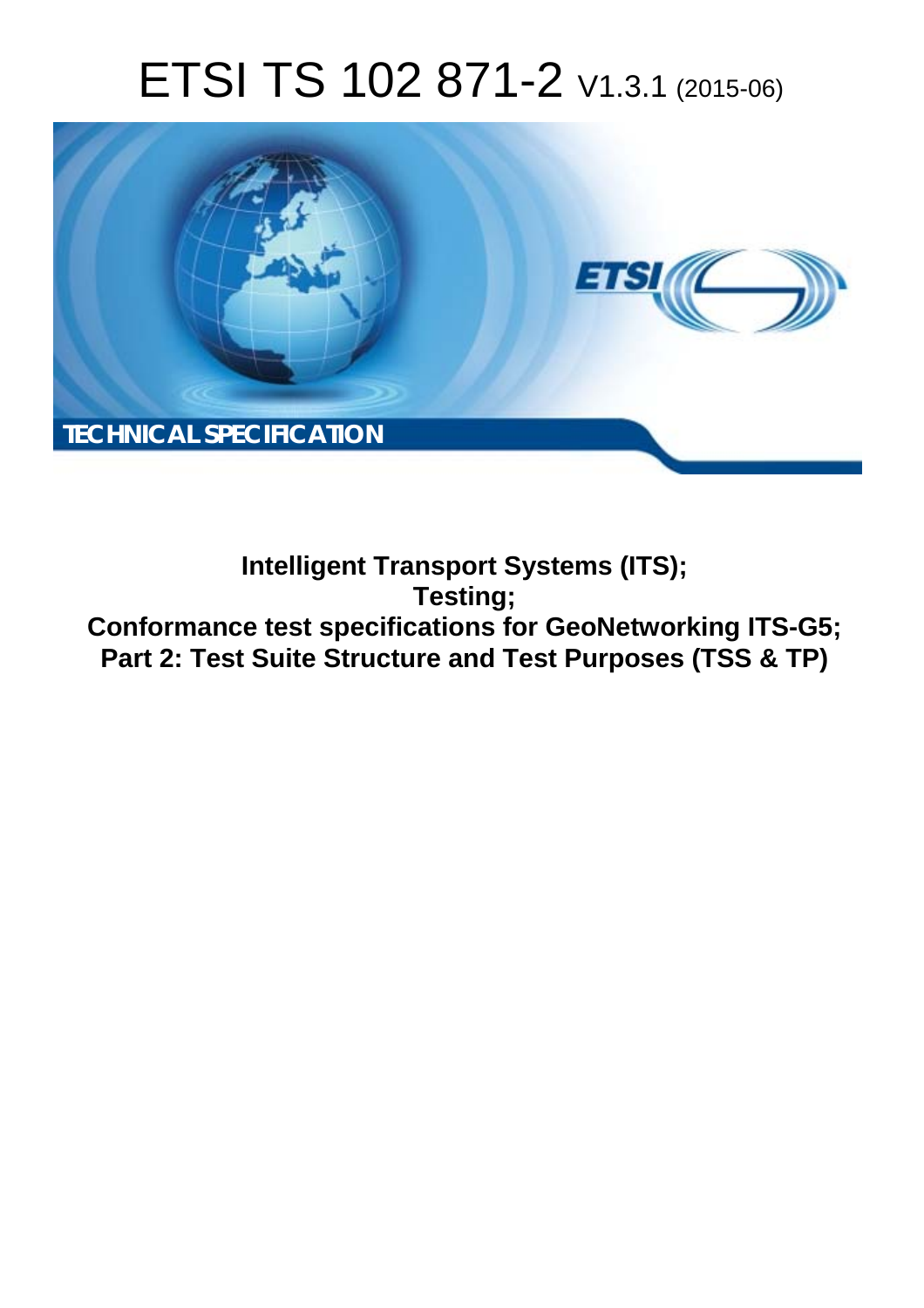Reference RTS/ITS-00344

Keywords

ITS, network, testing, TSS&TP

#### *ETSI*

#### 650 Route des Lucioles F-06921 Sophia Antipolis Cedex - FRANCE

Tel.: +33 4 92 94 42 00 Fax: +33 4 93 65 47 16

Siret N° 348 623 562 00017 - NAF 742 C Association à but non lucratif enregistrée à la Sous-Préfecture de Grasse (06) N° 7803/88

#### *Important notice*

The present document can be downloaded from: <http://www.etsi.org/standards-search>

The present document may be made available in electronic versions and/or in print. The content of any electronic and/or print versions of the present document shall not be modified without the prior written authorization of ETSI. In case of any existing or perceived difference in contents between such versions and/or in print, the only prevailing document is the print of the Portable Document Format (PDF) version kept on a specific network drive within ETSI Secretariat.

Users of the present document should be aware that the document may be subject to revision or change of status. Information on the current status of this and other ETSI documents is available at <http://portal.etsi.org/tb/status/status.asp>

If you find errors in the present document, please send your comment to one of the following services: <https://portal.etsi.org/People/CommiteeSupportStaff.aspx>

#### *Copyright Notification*

No part may be reproduced or utilized in any form or by any means, electronic or mechanical, including photocopying and microfilm except as authorized by written permission of ETSI.

The content of the PDF version shall not be modified without the written authorization of ETSI. The copyright and the foregoing restriction extend to reproduction in all media.

> © European Telecommunications Standards Institute 2015. All rights reserved.

**DECT**TM, **PLUGTESTS**TM, **UMTS**TM and the ETSI logo are Trade Marks of ETSI registered for the benefit of its Members. **3GPP**TM and **LTE**™ are Trade Marks of ETSI registered for the benefit of its Members and of the 3GPP Organizational Partners.

**GSM**® and the GSM logo are Trade Marks registered and owned by the GSM Association.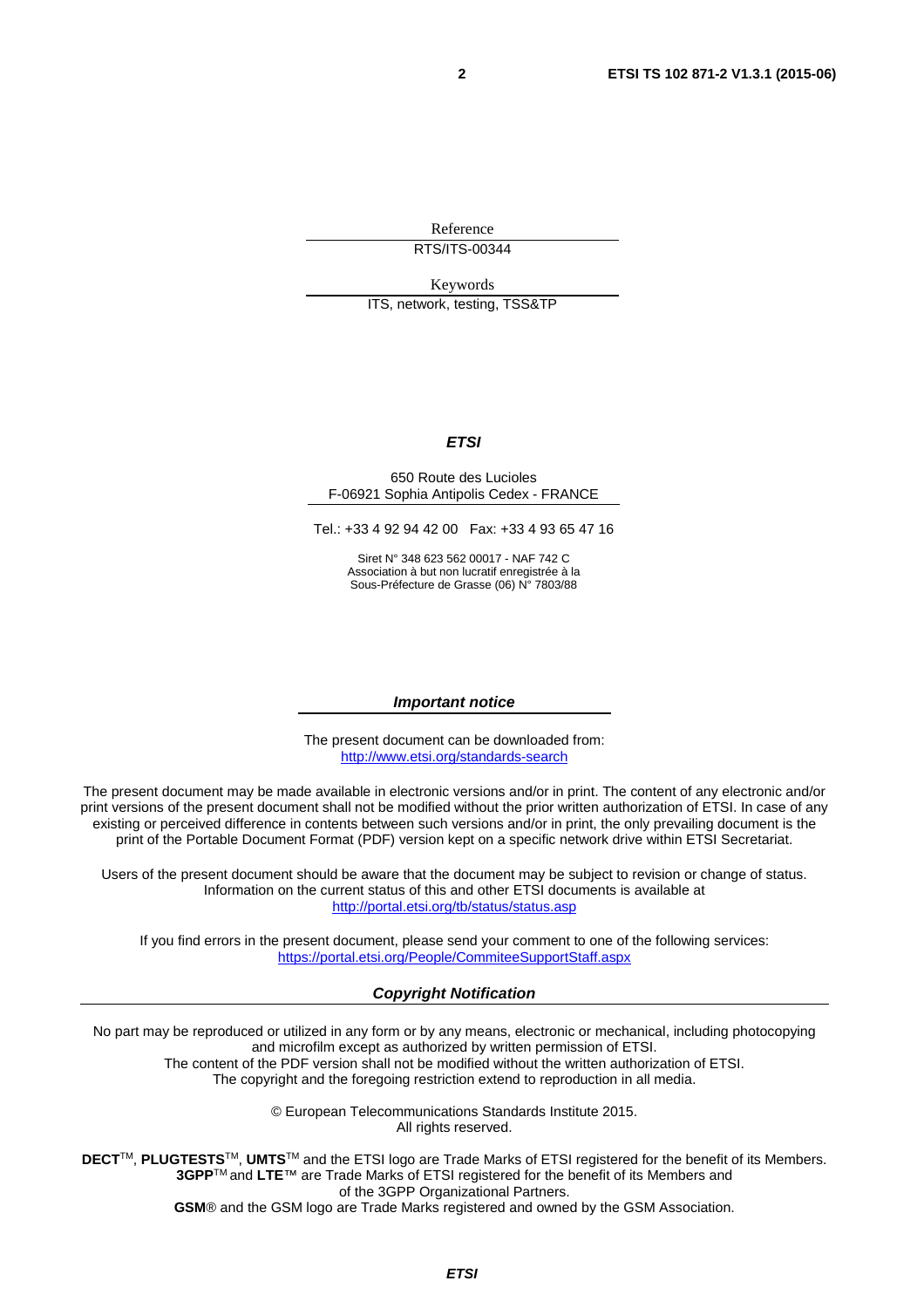# Contents

| 1                                                         |  |  |  |
|-----------------------------------------------------------|--|--|--|
| $\overline{2}$<br>2.1<br>2.2                              |  |  |  |
| 3<br>3.1<br>3.2                                           |  |  |  |
| 4<br>4.1<br>4.2<br>4.3<br>4.4<br>4.5<br>4.6<br>4.7<br>4.8 |  |  |  |
| 5<br>5.1<br>5.2<br>5.2.1<br>5.2.2<br>5.2.3<br>5.2.4       |  |  |  |
| 6<br>6.1<br>6.1.1<br>6.1.2<br>6.1.3                       |  |  |  |
| 6.1.4<br>6.1.5<br>6.2<br>6.2.1                            |  |  |  |
| 6.2.1.1<br>6.2.1.2<br>6.2.1.3<br>6.2.1.4<br>6.2.1.5       |  |  |  |
| 6.2.1.6<br>6.2.1.7<br>6.2.1.8<br>6.2.2                    |  |  |  |
| 6.2.2.1<br>6.2.2.2<br>6.2.2.3<br>6.2.2.4                  |  |  |  |
| 6.2.2.5<br>6.2.2.6<br>6.2.2.7<br>6.2.2.8                  |  |  |  |
| 6.2.2.9<br>6.2.2.10                                       |  |  |  |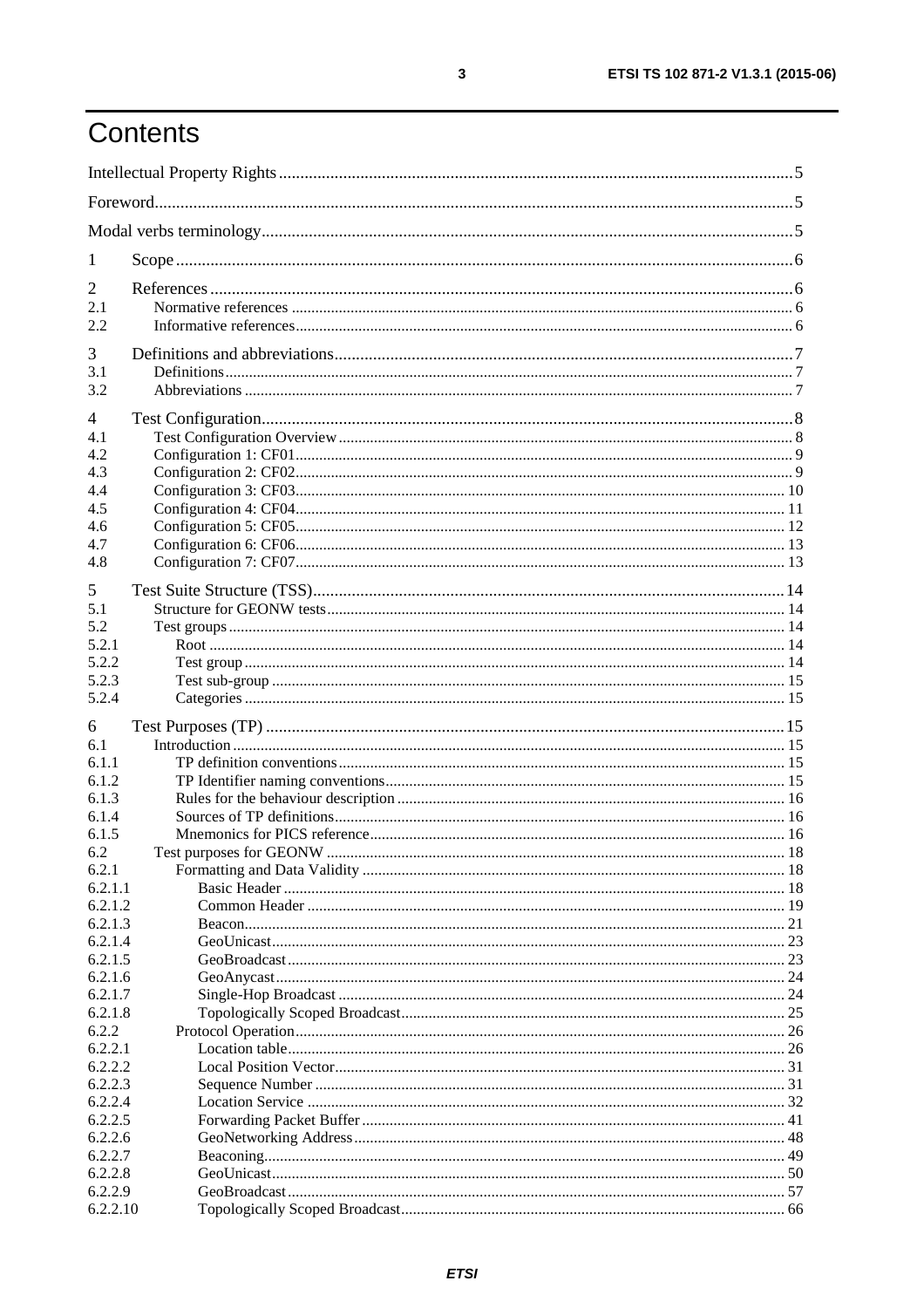| 6.2.2.11 |  |
|----------|--|
| 6.2.2.12 |  |
| 6.2.2.13 |  |
| 6.2.2.14 |  |
| 6.2.3    |  |
| 6.2.3.1  |  |
| 6.2.3.2  |  |
|          |  |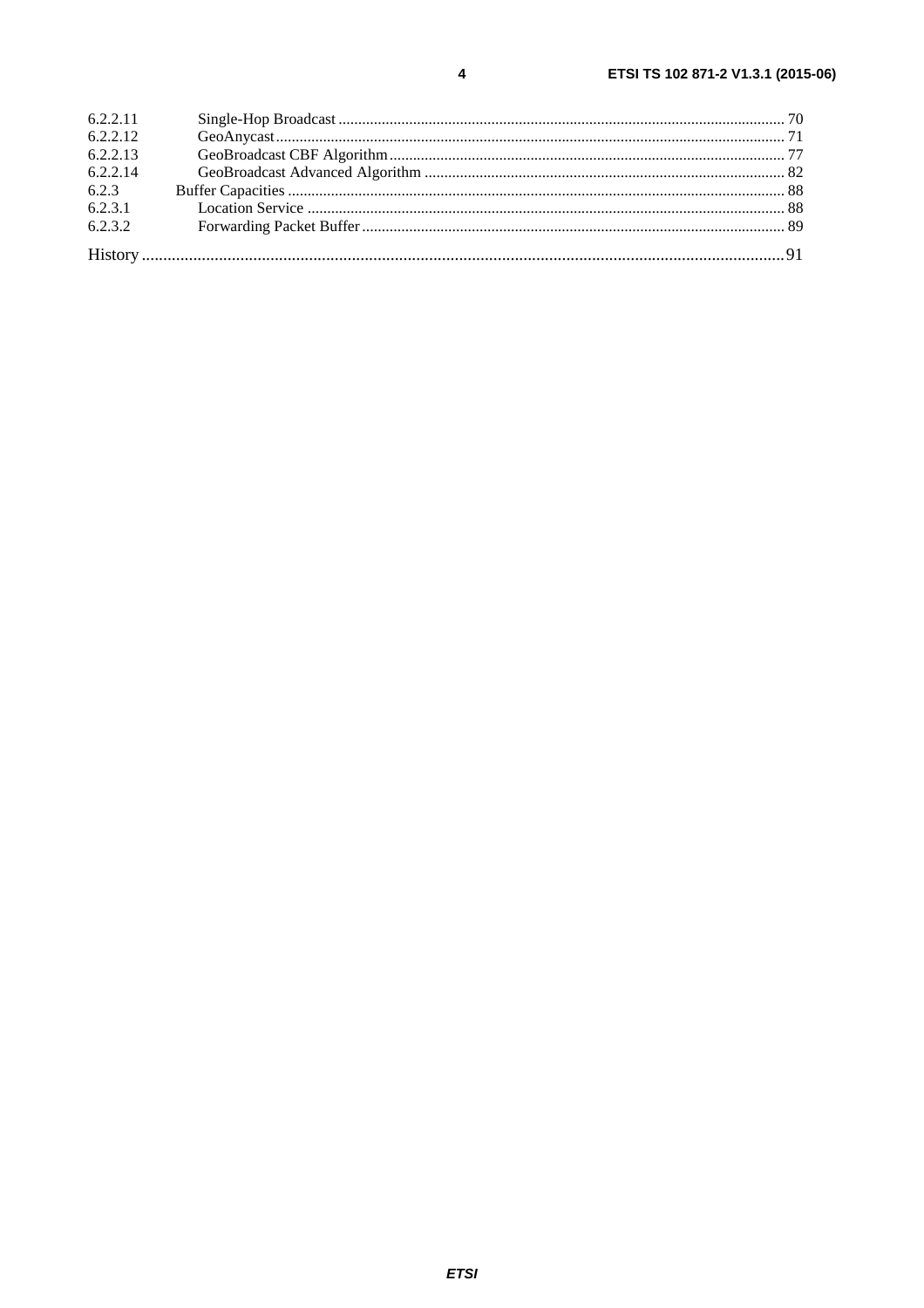# <span id="page-4-0"></span>Intellectual Property Rights

IPRs essential or potentially essential to the present document may have been declared to ETSI. The information pertaining to these essential IPRs, if any, is publicly available for **ETSI members and non-members**, and can be found in ETSI SR 000 314: *"Intellectual Property Rights (IPRs); Essential, or potentially Essential, IPRs notified to ETSI in respect of ETSI standards"*, which is available from the ETSI Secretariat. Latest updates are available on the ETSI Web server [\(http://ipr.etsi.org](http://webapp.etsi.org/IPR/home.asp)).

Pursuant to the ETSI IPR Policy, no investigation, including IPR searches, has been carried out by ETSI. No guarantee can be given as to the existence of other IPRs not referenced in ETSI SR 000 314 (or the updates on the ETSI Web server) which are, or may be, or may become, essential to the present document.

# Foreword

This Technical Specification (TS) has been produced by ETSI Technical Committee Intelligent Transport Systems (ITS).

The present document is part 2 of a multi-part deliverable covering Conformance test specification for GeoNetworking ITS-G5 as identified below:

Part 1: "Test requirements and Protocol Implementation Conformance Statement (PICS) pro forma";

#### Part 2: "Test Suite Structure and Test Purposes (TSS & TP)";

Part 3: "Abstract Test Suite (ATS) and Protocol Implementation eXtra Information for Testing (PIXIT)".

# Modal verbs terminology

In the present document "**shall**", "**shall not**", "**should**", "**should not**", "**may**", "**need not**", "**will**", "**will not**", "**can**" and "**cannot**" are to be interpreted as described in clause 3.2 of the [ETSI Drafting Rules](http://portal.etsi.org/Help/editHelp!/Howtostart/ETSIDraftingRules.aspx) (Verbal forms for the expression of provisions).

"**must**" and "**must not**" are **NOT** allowed in ETSI deliverables except when used in direct citation.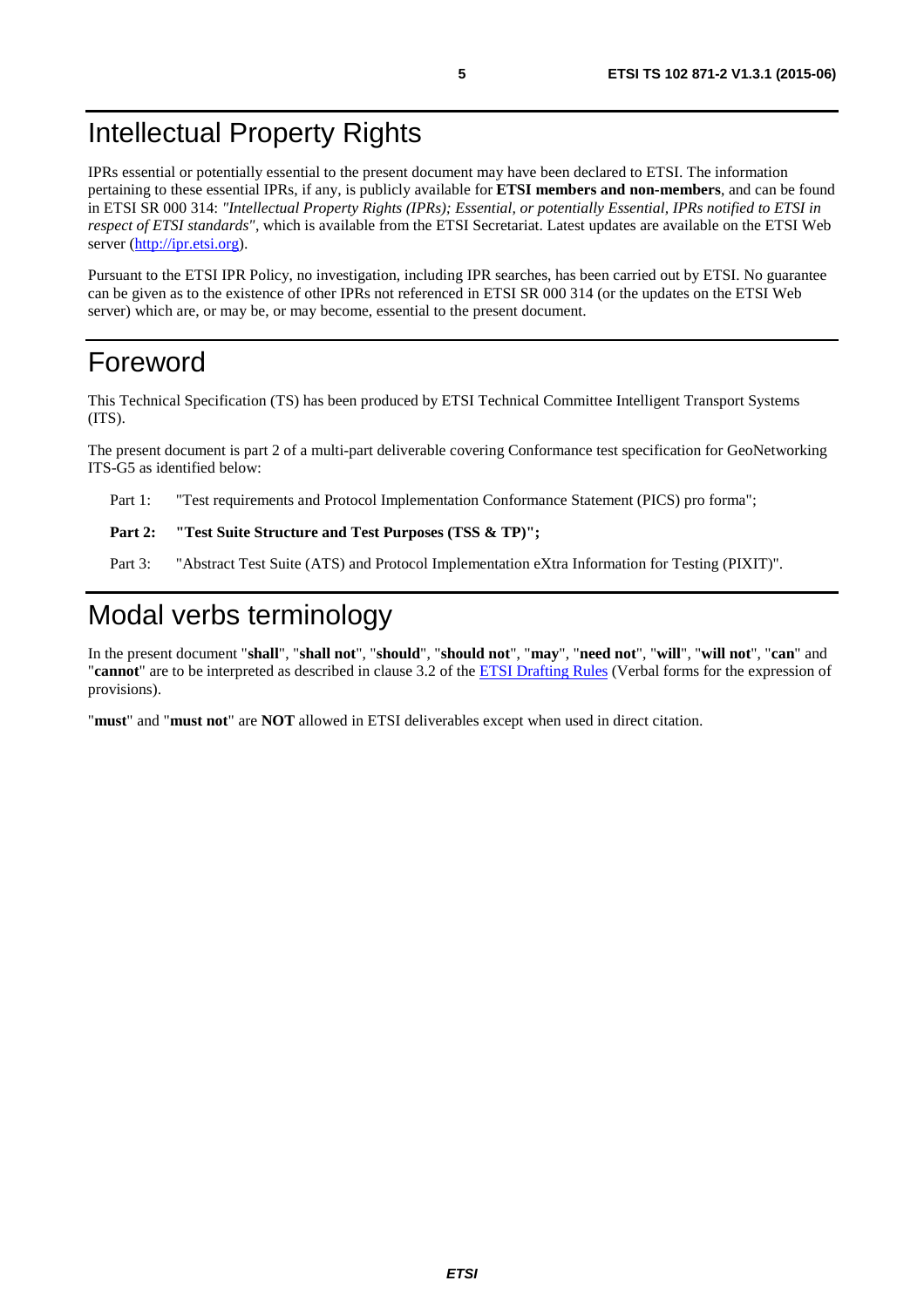### <span id="page-5-0"></span>1 Scope

The present document provides the Test Suite Structure and Test Purposes (TSS & TP) for GeoNetworking ITS-G5 as defined in ETSI EN 302 636-4-1 [1] in compliance with the relevant requirements and in accordance with the relevant guidance given in ISO/IEC 9646-7 [5].

The ISO standard for the methodology of conformance testing (ISO/IEC 9646-1 [3] and ISO/IEC 9646-2 [4]) as well as the ETSI rules for conformance testing (ETSI ETS 300 406 [6]) are used as a basis for the test methodology.

# 2 References

### 2.1 Normative references

References are either specific (identified by date of publication and/or edition number or version number) or non-specific. For specific references, only the cited version applies. For non-specific references, the latest version of the reference document (including any amendments) applies.

Referenced documents which are not found to be publicly available in the expected location might be found at <http://docbox.etsi.org/Reference>.

NOTE: While any hyperlinks included in this clause were valid at the time of publication, ETSI cannot guarantee their long term validity.

The following referenced documents are necessary for the application of the present document.

| $[1]$ | ETSI EN 302 636-4-1 (V1.2.1): "Intelligent Transport Systems (ITS); Vehicular Communications;<br>GeoNetworking; Part 4: Geographical addressing and forwarding for point-to-point and point-to-<br>multipoint communications; Sub-part 1: Media-Independent Functionality". |
|-------|-----------------------------------------------------------------------------------------------------------------------------------------------------------------------------------------------------------------------------------------------------------------------------|
| $[2]$ | ETSI TS 102 871-1 (V1.3.1): "Intelligent Transport Systems (ITS); Testing; Conformance test<br>specifications for GeoNetworking ITS-G5; Part 1: Test requirements and Protocol Implementation<br>Conformance Statement (PICS) pro forma".                                   |
| $[3]$ | ISO/IEC 9646-1 (1994): "Information technology - Open Systems Interconnection - Conformance<br>testing methodology and framework - Part 1: General concepts".                                                                                                               |
| $[4]$ | ISO/IEC 9646-2 (1994): "Information technology - Open Systems Interconnection - Conformance<br>testing methodology and framework - Part 2: Abstract Test Suite specification".                                                                                              |
| $[5]$ | ISO/IEC 9646-7 (1995): "Information technology - Open Systems Interconnection - Conformance<br>testing methodology and framework - Part 7: Implementation Conformance Statements".                                                                                          |
| [6]   | ETSI ETS 300 406 (1995): "Methods for testing and Specification (MTS); Protocol and profile<br>conformance testing specifications; Standardization methodology".                                                                                                            |

### 2.2 Informative references

References are either specific (identified by date of publication and/or edition number or version number) or non-specific. For specific references, only the cited version applies. For non-specific references, the latest version of the reference document (including any amendments) applies.

NOTE: While any hyperlinks included in this clause were valid at the time of publication, ETSI cannot guarantee their long term validity.

The following referenced documents are not necessary for the application of the present document but they assist the user with regard to a particular subject area.

[i.1] ETSI EG 202 798 (V1.1.1): "Intelligent Transport Systems (ITS); Testing; Framework for conformance and interoperability testing".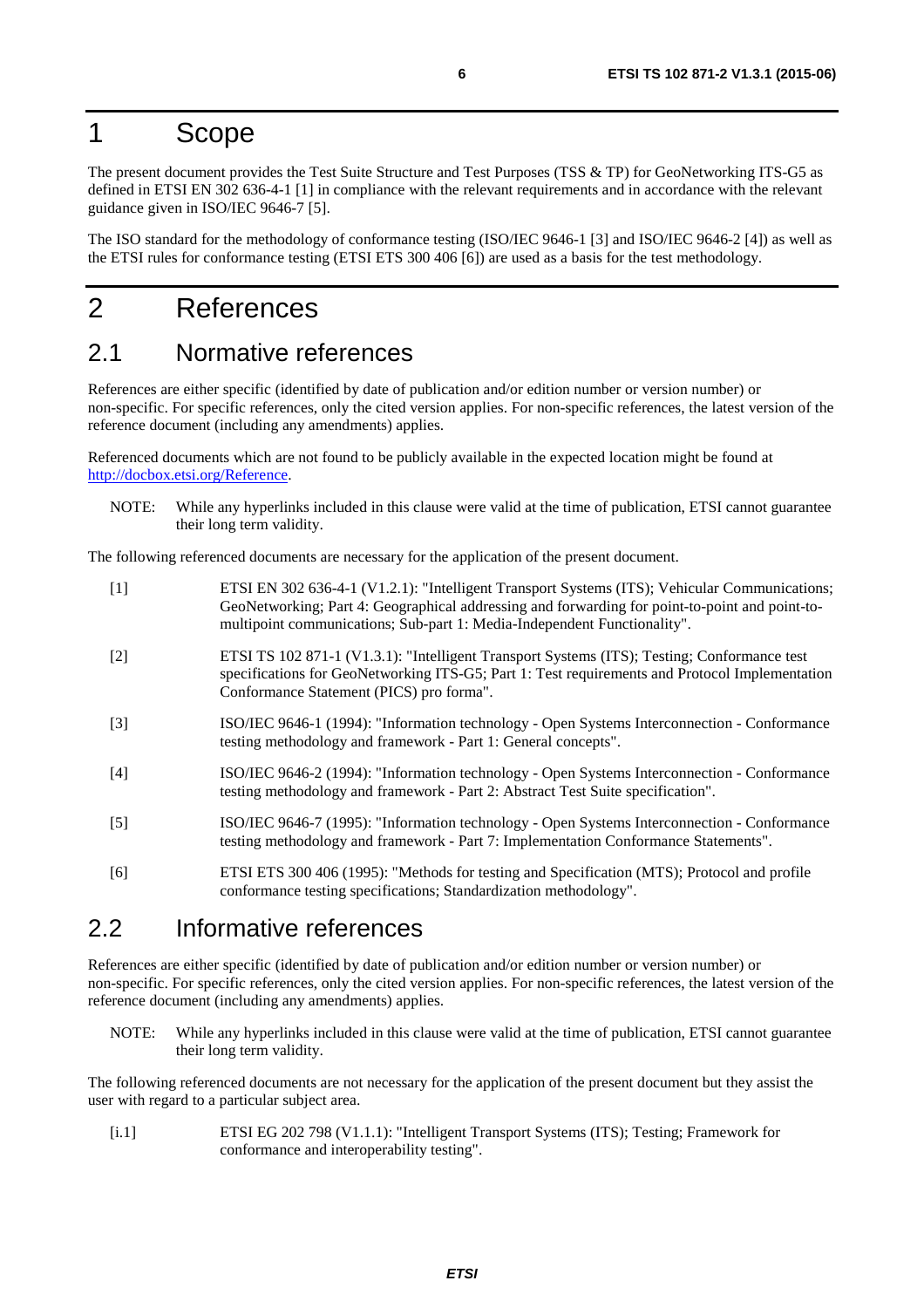# <span id="page-6-0"></span>3 Definitions and abbreviations

# 3.1 Definitions

For the purposes of the present document, the terms and definitions given in ETSI EN 302 636-4-1 [\[1](#page-5-0)], ISO/IEC 9646-1 [\[3](#page-5-0)], ISO/IEC 9646-7 [\[5](#page-5-0)] and the following apply:

**ItsNode:** node that implements GeoAdhoc router functionality by ETSI EN 302 636-4-1 [\[1\]](#page-5-0)

**neighbour:** ItsNode is in direct (single-hop) communication range

**"to be in direction of X":** to be a valid candidate for a forwarding algorithm to forward the packet to the destination X

NOTE: This means that the candidate ItsNode is geographically closer to X than the IUT.

**to broadcast a packet:** to send a packet as a link-layer broadcast frame to all surrounding neighbours

**to forward a packet:** to send a packet as a link-layer unicast frame to the selected node

#### 3.2 Abbreviations

For the purposes of the present document, the following abbreviations apply:

| <b>ATS</b>   | <b>Abstract Test Suite</b>                                        |
|--------------|-------------------------------------------------------------------|
| <b>BAA</b>   | GeoBroadcast Advanced Algorithm                                   |
| <b>BAH</b>   | <b>Basic Header</b>                                               |
| <b>BC</b>    | <b>Broadcast</b>                                                  |
| <b>BCA</b>   | GeoBroadcast CBF Algorithm                                        |
| <b>BEA</b>   | Beacon                                                            |
| ВI           | Invalid test events for Behaviour tests                           |
| <b>BO</b>    | Inopportune test events for Behaviour tests                       |
| BV           | Valid test events for Behaviour tests                             |
| CAP          | <b>Buffer Capacities</b>                                          |
| CBF          | <b>Contention Based Forwarding</b>                                |
| <b>COH</b>   | Common Header                                                     |
| <b>DEPV</b>  | <b>Destination Position Vector</b>                                |
| EN           | European Norm                                                     |
| <b>FDV</b>   | Formatting and Data Validity                                      |
| <b>FPB</b>   | Forwarding Packet Buffer                                          |
| <b>GAC</b>   | Geographically-Scoped Anycast                                     |
| <b>GBC</b>   | Geographically-Scoped Broadcast                                   |
| <b>GEONW</b> | GeoNetworking                                                     |
| <b>GNA</b>   | GeoNetworking Address                                             |
| <b>GUC</b>   | Geographically-Scoped Unicast                                     |
| <b>HST</b>   | <b>Header Subtype</b>                                             |
| HT           | Header Type                                                       |
| <b>ISO</b>   | International Organization for Standardization                    |
| <b>ITS</b>   | <b>Intelligent Transportation Systems</b>                         |
| ITS-G5       | Intelligent Transportation Systems - 5 GHz wireless communication |
| <b>IUT</b>   | <b>Implementation Under Test</b>                                  |
| LOS          | <b>Location Service</b>                                           |
| <b>LOT</b>   | <b>Location Table</b>                                             |
| <b>LPV</b>   | <b>Local Position Vector</b>                                      |
| LS           | <b>Location Service</b>                                           |
| <b>LT</b>    | Lifetime                                                          |
| LT/TIC       | <b>Transmission Interval Control</b>                              |
| MAC          | <b>Medium Access Control</b>                                      |
| MHL          | Maximum Hop Limit                                                 |
| MIB          | <b>Management Information Base</b>                                |
| <b>NH</b>    | Next Header                                                       |
| PAI          | Position Accuracy Indicator                                       |
| <b>PICS</b>  | Protocol Implementation Conformance Statement                     |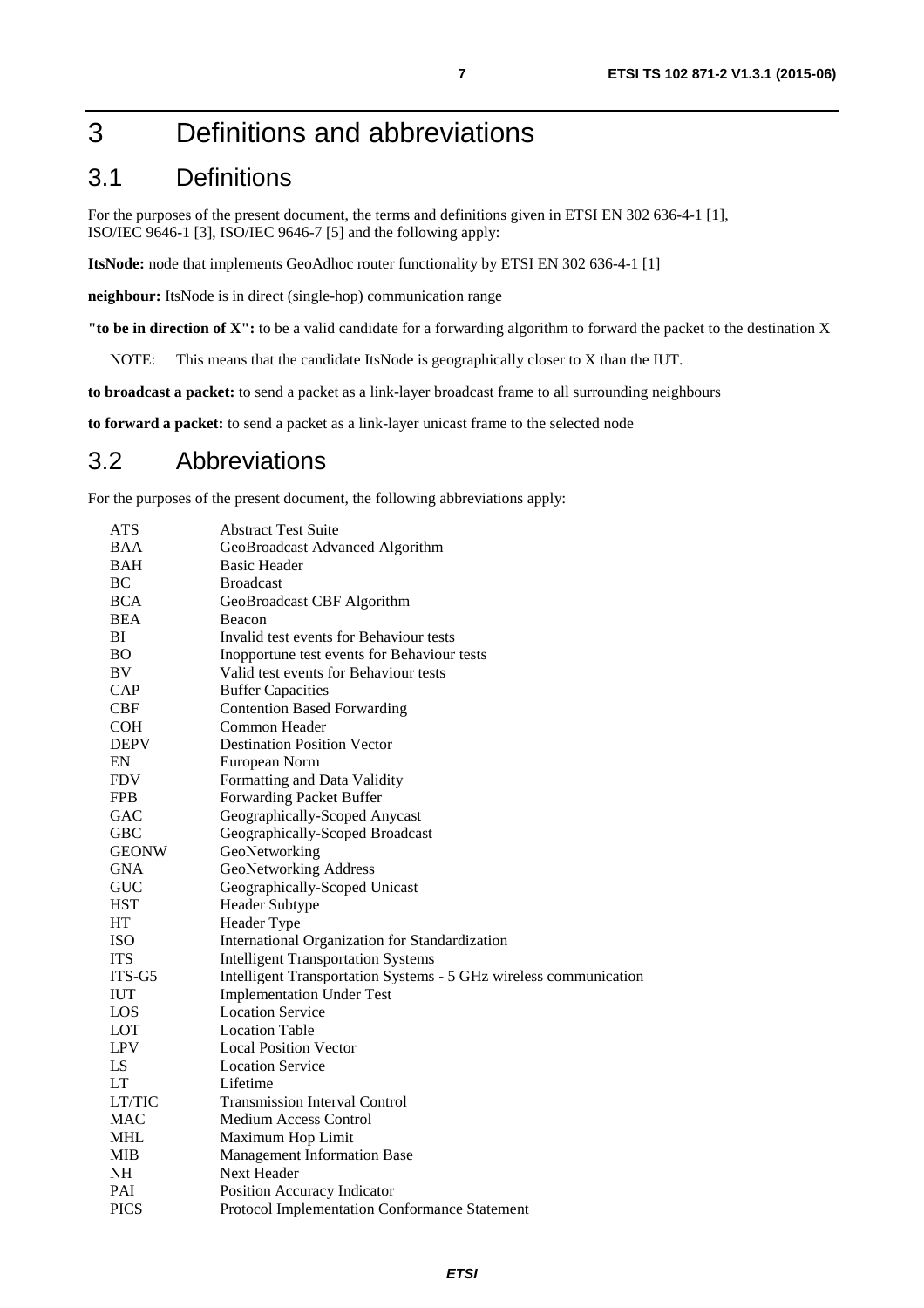<span id="page-7-0"></span>

| PL          | Payload Length                           |
|-------------|------------------------------------------|
| PON         | <b>Protocol Operation</b>                |
| PV          | <b>Position Vector</b>                   |
| RHL         | Remaining Hop Limit                      |
| SAP         | Service Access Point                     |
| SCC         | <b>Station Country Code</b>              |
| <b>SCF</b>  | Store Carry & Forward                    |
| <b>SHB</b>  | Single Hop Broadcast                     |
| SΝ          | Sequence Number                          |
| <b>SOPV</b> | <b>Source Position Vector</b>            |
| SQN         | Sequence Number                          |
| ST          | <b>Station Type</b>                      |
| TH          | Threshold                                |
| TI          | Timer tests                              |
| TP          | <b>Test Purposes</b>                     |
| TS          | <b>Test Suite</b>                        |
| <b>TSB</b>  | Topologically-Scoped Broadcast           |
| <b>TSS</b>  | <b>Test Suite Structure</b>              |
| TST         | Timestamp                                |
| <b>UC</b>   | Unicast                                  |
| <b>FSR</b>  | Forwarder, Sender, local GeoAdhoc Router |
|             |                                          |

4 Test Configuration

# 4.1 Test Configuration Overview

This clause introduces the test configurations that have been used for the definition of test purposes. The test configurations cover the various scenarios of the GeoNetworking tests. The test configurations show:



NOTE: A geographical area is defined in the GeoBroadcast or GeoAnycast packet by HST field of Common Header and GeoAreaPos Latitude, GeoAreaPos Longitude, DistanceA, DistanceB and Angle fields of the Extended Header.

Seven test configurations are defined below.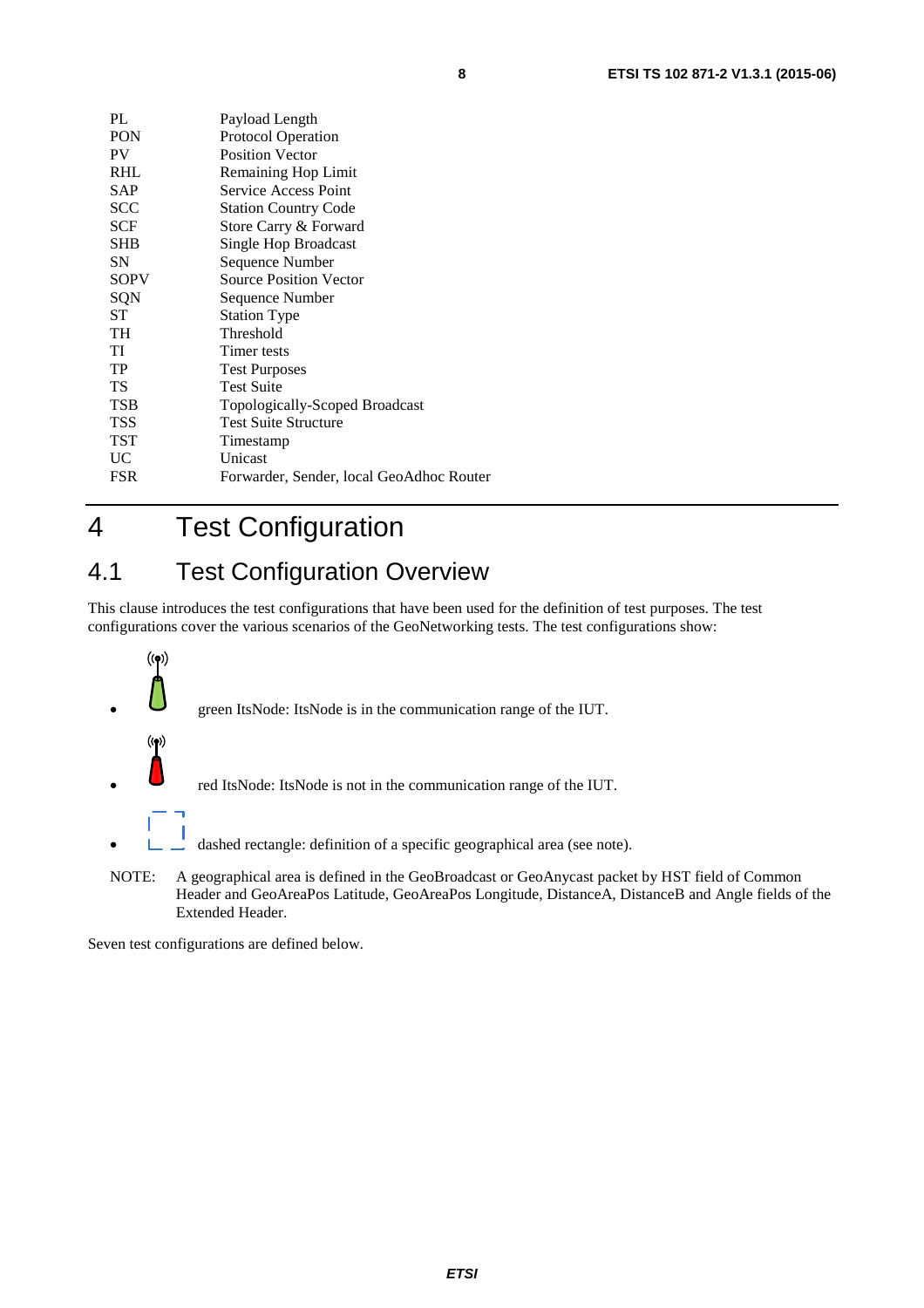# <span id="page-8-0"></span>4.2 Configuration 1: CF01





| <b>ItsNodeA</b> | lis not in IUT's communication range                            |
|-----------------|-----------------------------------------------------------------|
| <b>ItsNodeB</b> | is in IUT's communication range<br>lis in direction of ItsNodeA |
|                 | lis in AREA1                                                    |
|                 | lis in AREA2                                                    |
| <b>IUT</b>      | lis in AREA1                                                    |

# 4.3 Configuration 2: CF02



**Figure 2**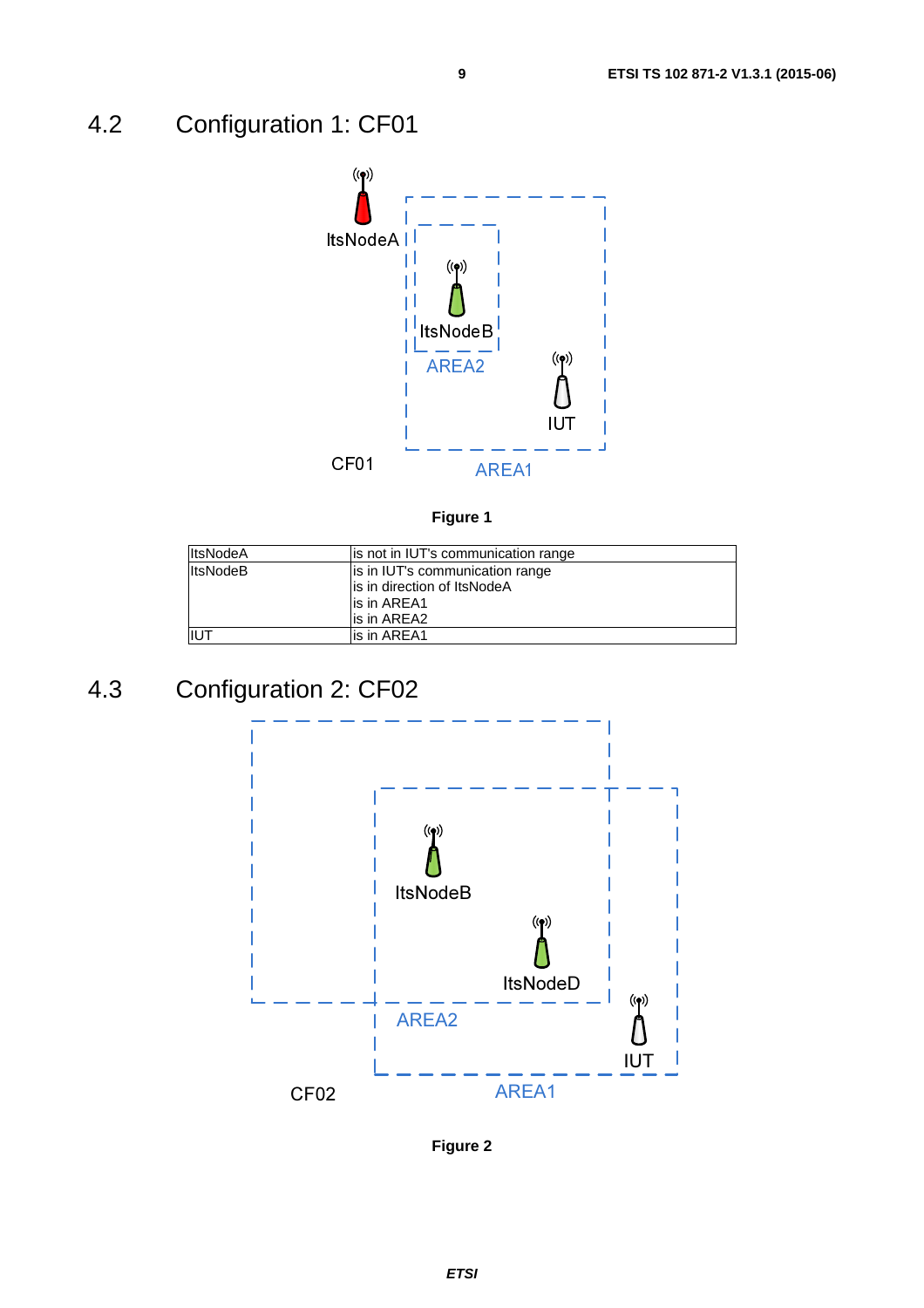<span id="page-9-0"></span>

| <b>ItsNodeB</b> | is in IUT's communication range  |
|-----------------|----------------------------------|
|                 | lis close to the centre of AREA2 |
|                 | is in AREA1                      |
|                 | lis in AREA2                     |
| <b>ItsNodeD</b> | is in IUT's communication range  |
|                 | is in direction of ItsNodeB      |
|                 | is in AREA1                      |
|                 | lis in AREA2                     |
| IIUT            | lis in AREA1                     |

# 4.4 Configuration 3: CF03



| <b>ItsNodeA</b> | is not in IUT's communication range |
|-----------------|-------------------------------------|
| <b>ItsNodeB</b> | is in IUT's communication range     |
|                 | is in direction of ItsNodeA         |
|                 | lis in AREA1                        |
|                 | is in AREA2                         |
| <b>ItsNodeC</b> | is in IUT's communication range     |
|                 | lis not in direction of ItsNodeA    |
| liut            | is in AREA1                         |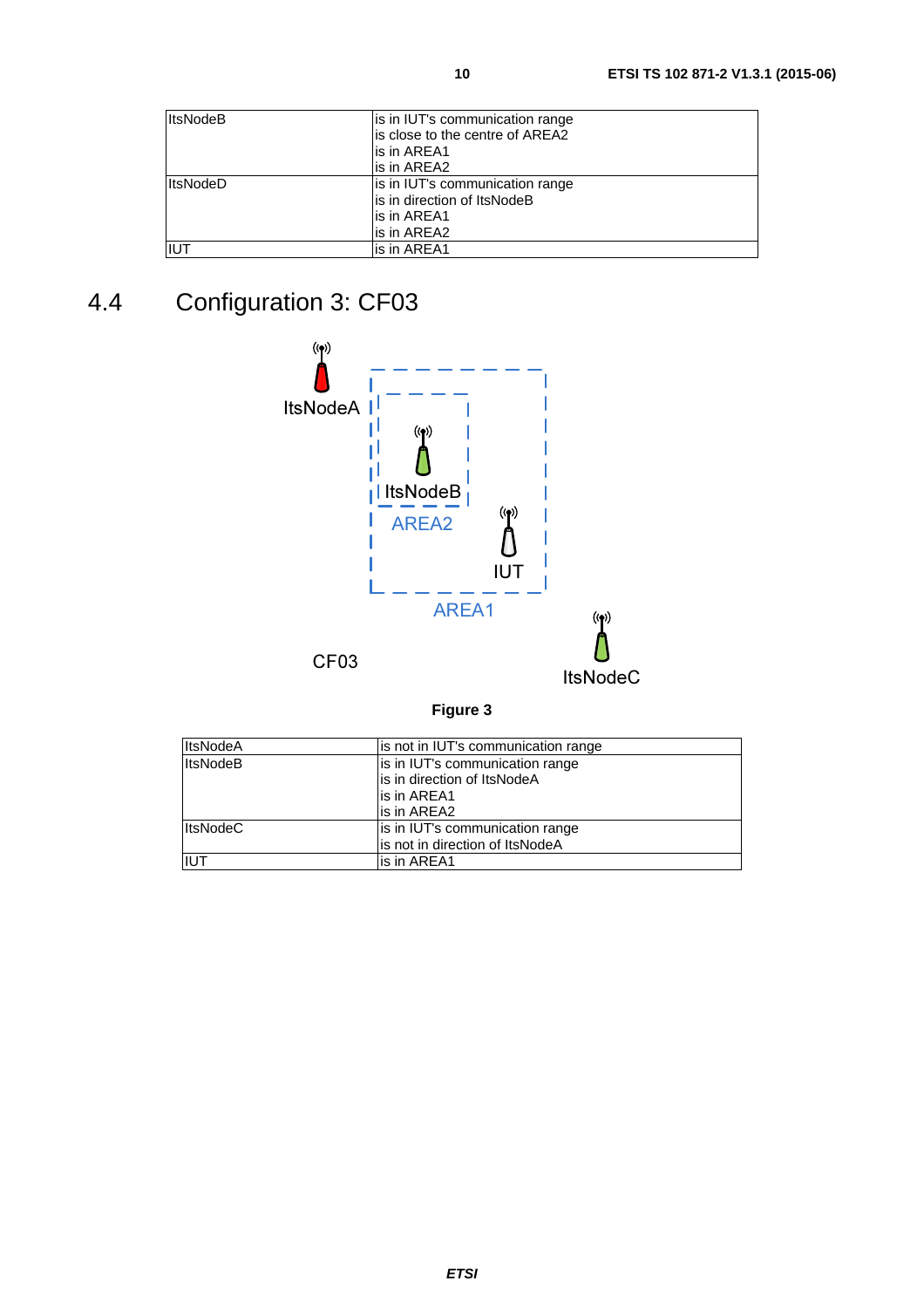<span id="page-10-0"></span>

**Figure 4** 

| <b>ItsNodeA</b> | is not in IUT's communication range |
|-----------------|-------------------------------------|
| <b>ItsNodeB</b> | is in IUT's communication range     |
|                 | is in direction of ItsNodeA         |
|                 | is closer to ItsNodeA than ItsNodeD |
|                 | is in AREA1                         |
|                 | is in AREA2.                        |
|                 | is close to the centre of AREA2     |
| <b>ItsNodeC</b> | is in IUT's communication range     |
|                 | is not in direction of ItsNodeA     |
| <b>ItsNodeD</b> | is in IUT's communication range     |
|                 | is in direction of ItsNodeA         |
|                 | is in AREA1                         |
|                 | is in AREA2                         |
| IIUT            | is in AREA1                         |

#### *ETSI*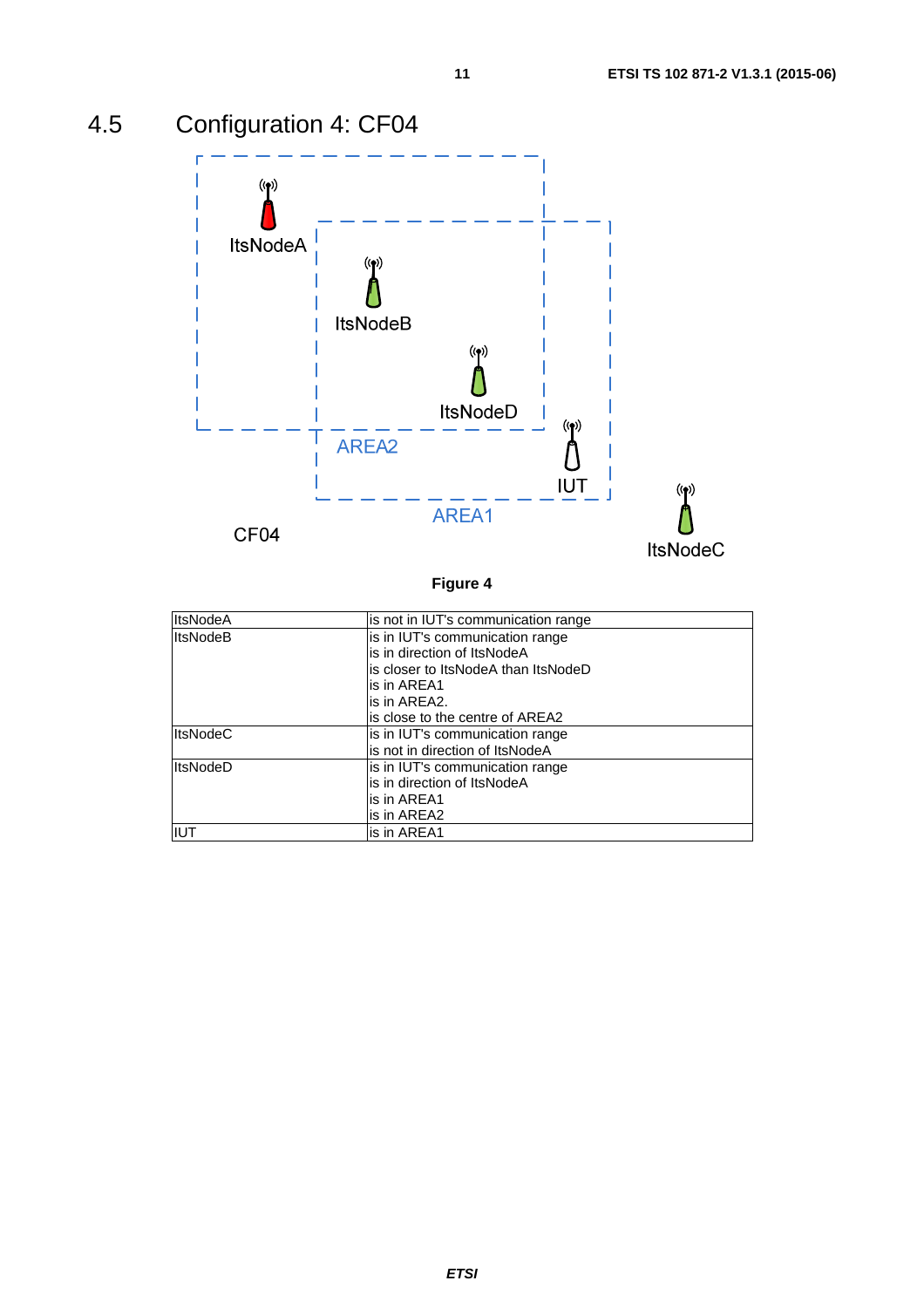# <span id="page-11-0"></span>4.6 Configuration 5: CF05



#### **Figure 5**

| <b>ItsNodeB</b> | is in IUT's communication range                           |
|-----------------|-----------------------------------------------------------|
|                 | is in AREA1                                               |
|                 | is close to the centre of AREA1                           |
| <b>ItsNodeE</b> | is in IUT's communication range                           |
|                 | lis in AREA1                                              |
| <b>IIUT</b>     | is in AREA1                                               |
|                 | is closer to ItsNodeB than ItsNodeE ( $Dist_R < Dist_F$ ) |
|                 | Angle_FSR formed by ItsNodeE, ItsNodeB and IUT is less    |
|                 | than Angle TH                                             |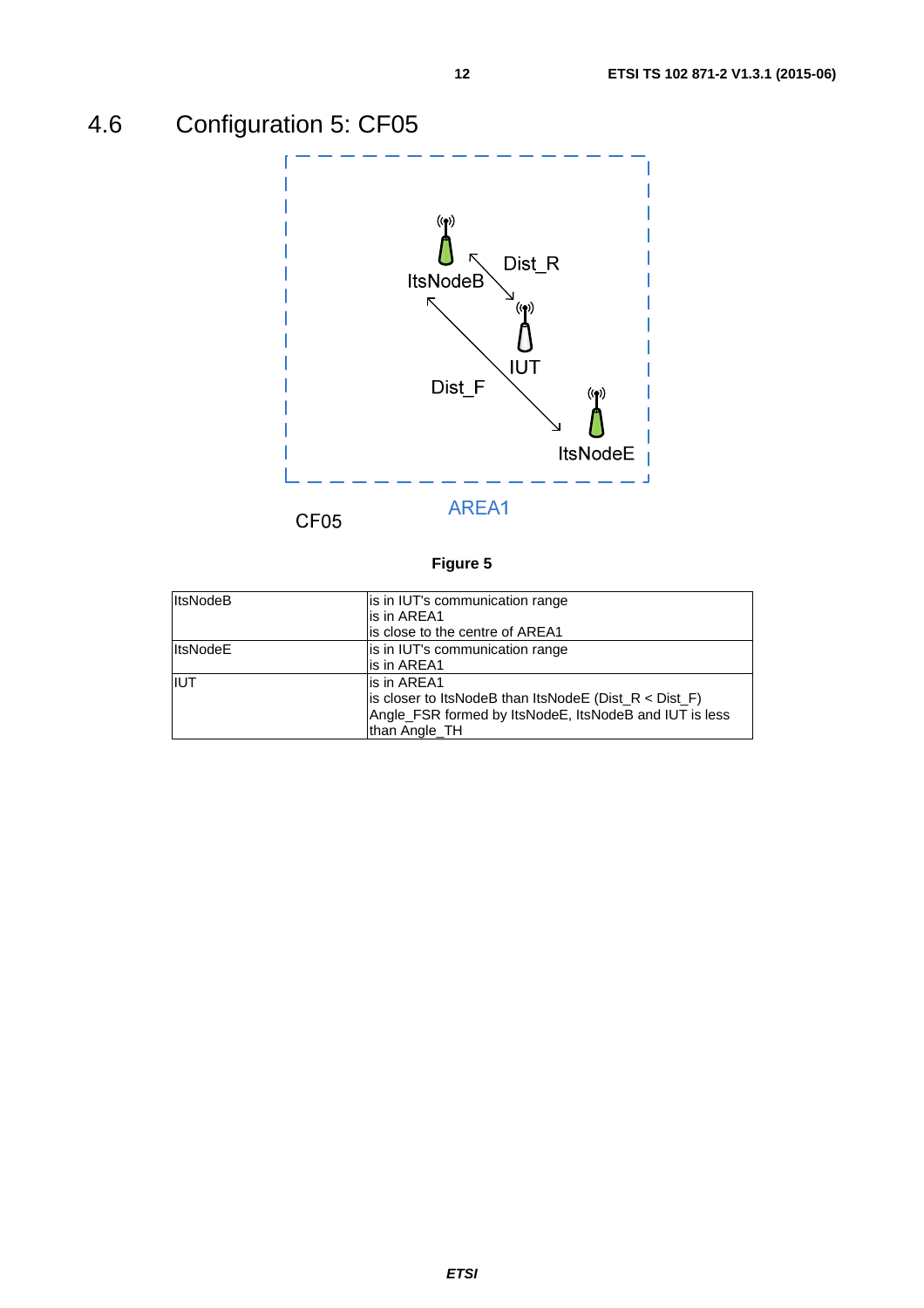# <span id="page-12-0"></span>4.7 Configuration 6: CF06



CF06

#### **Figure 6**

| <b>ItsNodeB</b> | is in IUT's communication range                           |
|-----------------|-----------------------------------------------------------|
|                 | is in AREA1                                               |
|                 | is close to the centre of AREA1                           |
| <b>ItsNodeF</b> | is in IUT's communication range                           |
|                 | lis in AREA1                                              |
| <b>IIUT</b>     | is in AREA1                                               |
|                 | is closer to ItsNodeB than ItsNodeE ( $Dist_R < Dist_F$ ) |
|                 | Angle_FSR formed by ItsNodeF, ItsNodeB and IUT is         |
|                 | greater than Angle_TH                                     |

# 4.8 Configuration 7: CF07



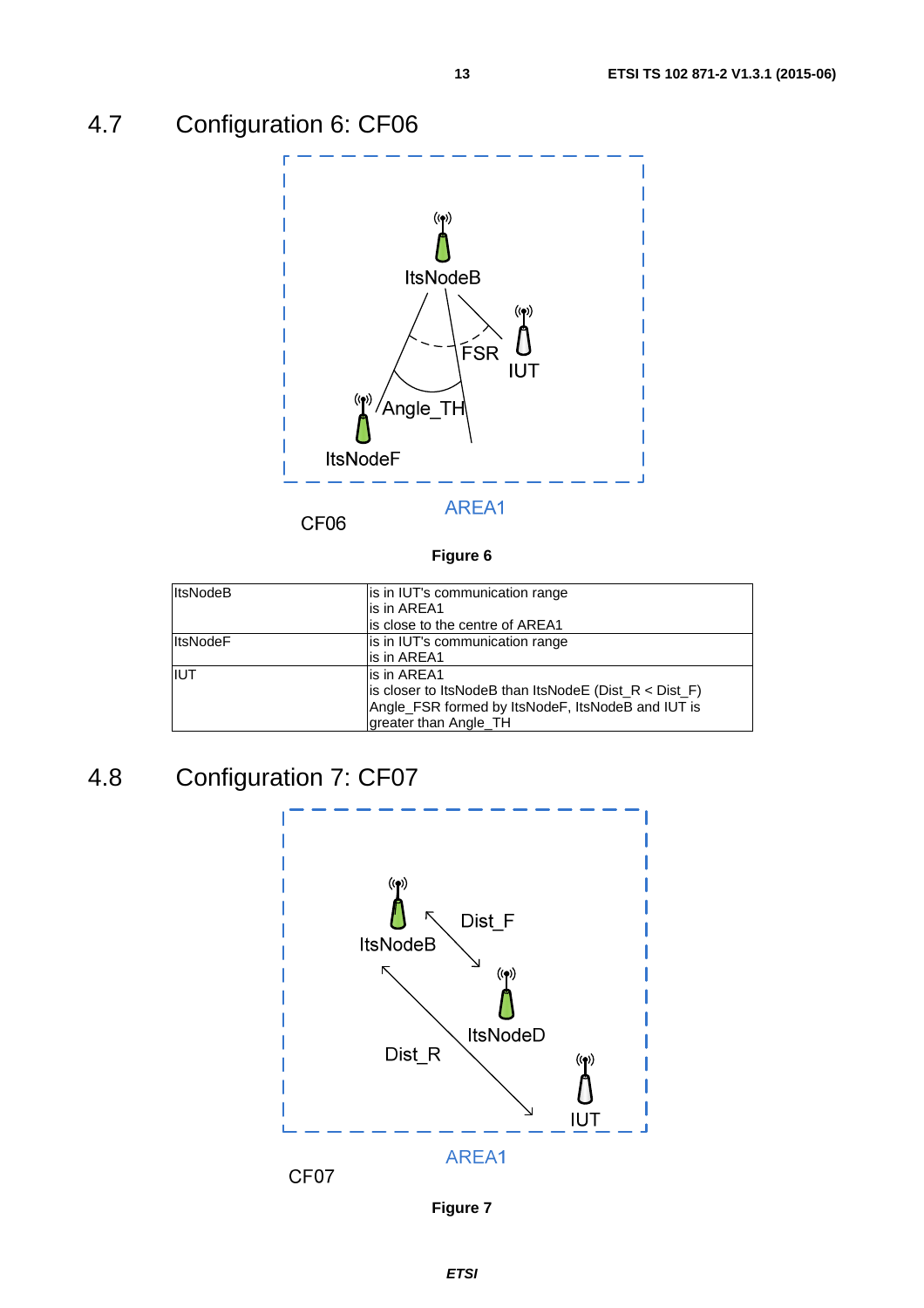<span id="page-13-0"></span>

| <b>ItsNodeB</b> | is in IUT's communication range                        |
|-----------------|--------------------------------------------------------|
|                 | is in AREA1                                            |
|                 | lis close to the centre of AREA1                       |
| <b>ItsNodeD</b> | is in IUT's communication range                        |
|                 | lis in AREA1                                           |
|                 | is closer to ItsNodeB than IUT ( $Dist_R > Dist_F$ )   |
|                 | Angle_FSR formed by ItsNodeD, ItsNodeB and IUT is less |
|                 | than Angle TH                                          |
| <b>IUT</b>      | lis in AREA1                                           |
|                 |                                                        |

# 5 Test Suite Structure (TSS)

# 5.1 Structure for GEONW tests

Table 1 shows the GEONW Test Suite Structure (TSS) including its subgroups defined for conformance testing.

| Root         | Group                        | Sub-group                             | Category               |
|--------------|------------------------------|---------------------------------------|------------------------|
| <b>GEONW</b> | Formatting and data validity | <b>Basic Header</b>                   | Valid and Invalid      |
|              |                              | Common Header                         | Valid and Inopportune  |
|              |                              | Beacon                                | Valid                  |
|              |                              | GeoUnicast                            | Valid                  |
|              |                              | GeoBroadcast                          | Valid                  |
|              |                              | GeoAnycast                            | Valid                  |
|              |                              | Single-Hop Broadcast                  | Valid                  |
|              |                              | <b>Topologically Scoped Broadcast</b> | Valid                  |
|              | Protocol operation           | ocation Table                         | Valid                  |
|              |                              | Local Position Vector                 | Valid                  |
|              |                              | Sequence Number                       | Valid                  |
|              |                              | Location Service                      | Valid, Inopportune and |
|              |                              |                                       | Timer                  |
|              |                              | Forwarding Packet Buffer              | Valid                  |
|              |                              | <b>GeoNetworking Address</b>          | Valid                  |
|              |                              | Beacon                                | Valid and Timer        |
|              |                              | GeoUnicast                            | Valid and Inopportune  |
|              |                              | GeoBroadcast                          | Valid and Inopportune  |
|              |                              | GeoAnycast                            | Valid behaviour        |
|              |                              | Single-Hop Broadcast                  | Valid                  |
|              |                              | Topologically Scoped Broadcast        | Valid and Inopportune  |
|              |                              | GeoBroadcast CBF algorithm            | Valid and Inopportune  |
|              |                              | GeoBroadcast Advanced Algorithm       | Valid and Inopportune  |
|              | <b>Buffer Capacities</b>     | Location Service                      | Valid                  |
|              |                              | Forwarding Packet Buffer              | Valid                  |

#### **Table 1: TSS for GEONW**

The test suite is structured as a tree with the root defined as GEONW. The tree is of rank 3 with the first rank a Group, the second a sub-group and the third a category. The third rank is the standard ISO conformance test categories.

### 5.2 Test groups

#### 5.2.1 Root

The root identifies the GeoNetworking protocol given in ETSI EN 302 636-4-1 [\[1](#page-5-0)].

#### 5.2.2 Test group

This level contains three major areas identified as: tests of formatting and data validity, tests of protocol operation, tests of buffer capacities.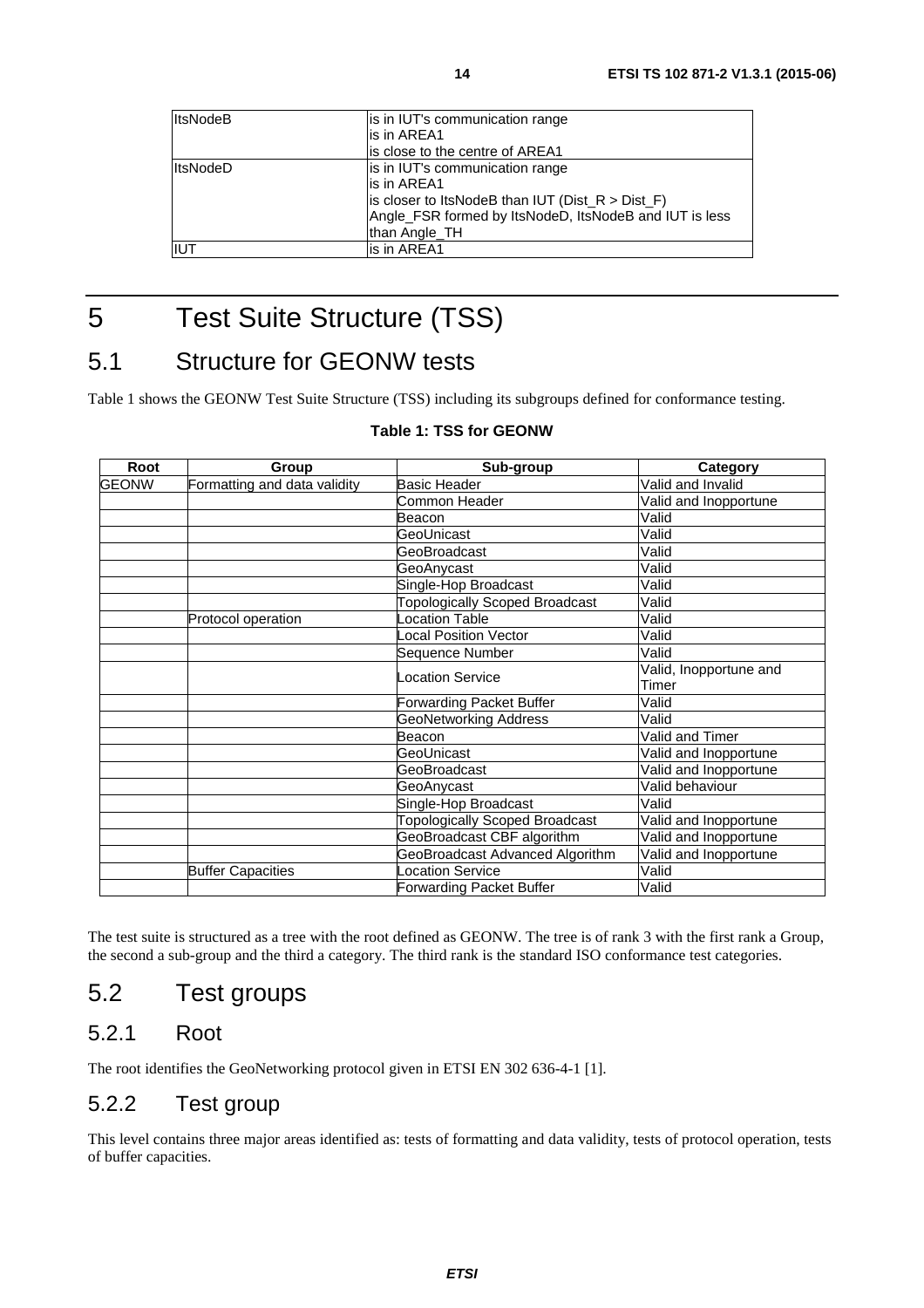<span id="page-14-0"></span>This level identifies the sub categories of each Group.

#### 5.2.4 Categories

This level contains the standard ISO conformance test categories: behaviour for valid, invalid, inopportune events and timers.

# 6 Test Purposes (TP)

# 6.1 Introduction

#### 6.1.1 TP definition conventions

The TPs are defined by the rules shown in table 2.

#### **Table 2: TP definition rules**

| <b>TP Header</b>             |                                                                                                                                                                                                                                                                                                                                            |  |
|------------------------------|--------------------------------------------------------------------------------------------------------------------------------------------------------------------------------------------------------------------------------------------------------------------------------------------------------------------------------------------|--|
| TP ID                        | The TP ID is a unique identifier. It shall be specified according to the TP naming                                                                                                                                                                                                                                                         |  |
|                              | conventions defined in the above clause.                                                                                                                                                                                                                                                                                                   |  |
| Test objective               | Short description of test purpose objective according to the requirements from the<br>base standard.                                                                                                                                                                                                                                       |  |
| Reference                    | The reference indicates the sub-clauses of the reference standard specifications in<br>which the conformance requirement is expressed.                                                                                                                                                                                                     |  |
| Config Id                    | The Config Id references the GeoNetworking configuration selected for this TP                                                                                                                                                                                                                                                              |  |
| <b>PICS Selection</b>        | Reference to the PICS statement involved for selection of the TP. Contains a Boolean<br>expression.                                                                                                                                                                                                                                        |  |
|                              | <b>TP Behaviour</b>                                                                                                                                                                                                                                                                                                                        |  |
| Initial conditions           | The initial conditions define in which initial state the IUT has to be to apply the actual                                                                                                                                                                                                                                                 |  |
|                              | TP. In the corresponding Test Case, when the execution of the initial condition does<br>not succeed, it leads to the assignment of an Inconclusive verdict.                                                                                                                                                                                |  |
| Expected behaviour (TP body) | Definition of the events, which are parts of the TP objective, and the IUT are expected                                                                                                                                                                                                                                                    |  |
|                              | to perform in order to conform to the base specification. In the corresponding Test                                                                                                                                                                                                                                                        |  |
|                              | Case, Pass or Fail verdicts can be assigned there.                                                                                                                                                                                                                                                                                         |  |
| <b>Final conditions</b>      | Definition of the events that the IUT is expected to perform or shall not perform,<br>according to the base standard and following the correct execution of the actions in the<br>expected behaviour above. In the corresponding Test Case, the execution of the final<br>conditions is evaluated for the assignment of the final verdict. |  |

### 6.1.2 TP Identifier naming conventions

The identifier of the TP is built according to table 3.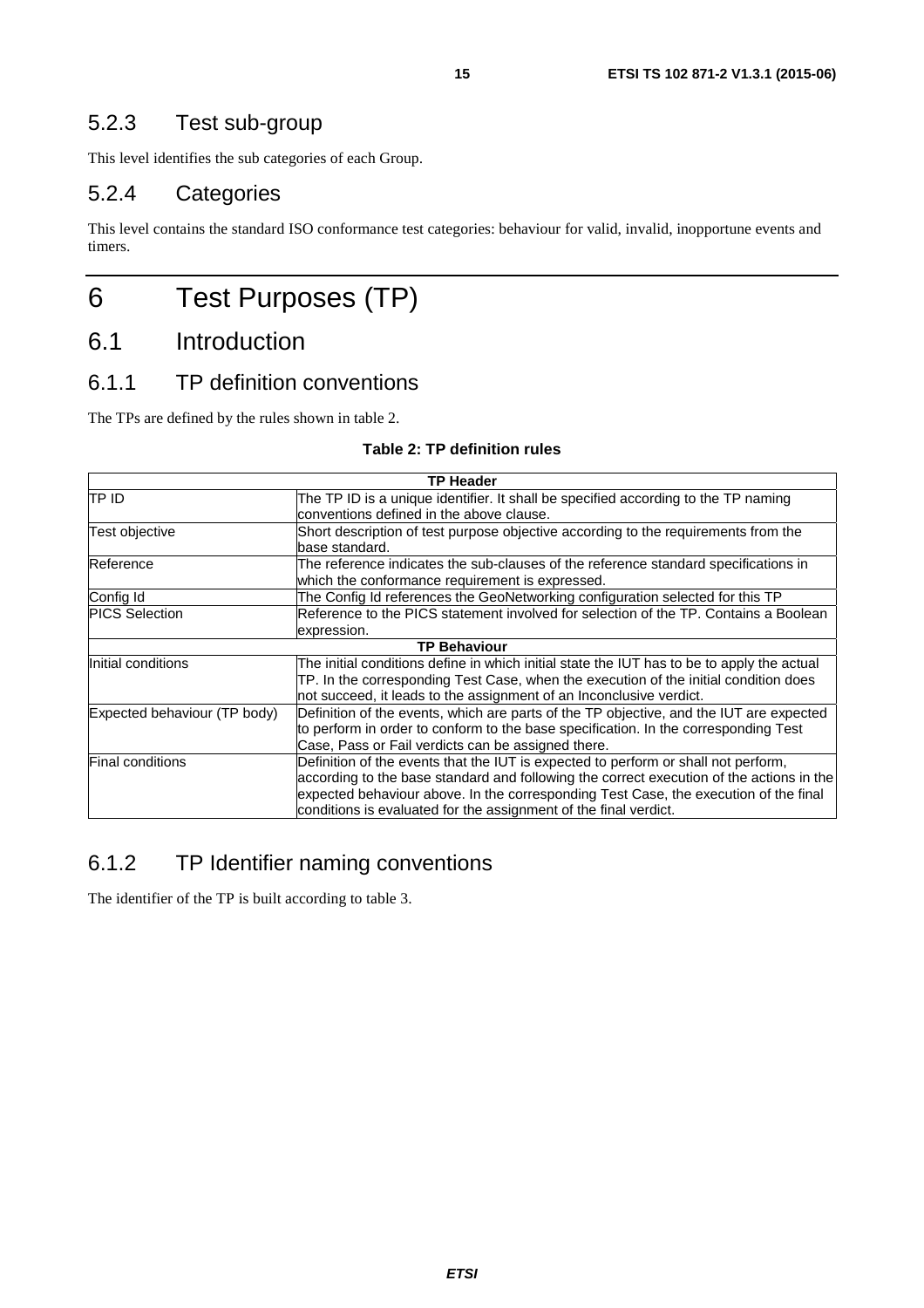<span id="page-15-0"></span>

| Identifier: | TP/ <root>/<gr>/<sgr>/<x>/<nn></nn></x></sgr></gr></root> |                         |                                            |
|-------------|-----------------------------------------------------------|-------------------------|--------------------------------------------|
|             | $<$ root $>$ = root                                       | <b>GEONW</b>            |                                            |
|             | <gr> = group</gr>                                         | $\overline{\text{FDV}}$ | Formatting and Data Validity               |
|             |                                                           | PON                     | <b>Protocol Operation</b>                  |
|             |                                                           | <b>CAP</b>              | <b>Buffer Capacities</b>                   |
|             | <sgr> =sub-group</sgr>                                    | <b>BAH</b>              | Basic Header                               |
|             |                                                           | <b>COH</b>              | Common Header                              |
|             |                                                           | <b>BEA</b>              | Beacon                                     |
|             |                                                           | GUC                     | GeoUnicast                                 |
|             |                                                           | <b>GBC</b>              | GeoBroadcast                               |
|             |                                                           | <b>GAC</b>              | GeoAnycast                                 |
|             |                                                           | <b>SHB</b>              | Single-Hop Broadcast                       |
|             |                                                           | TSB                     | <b>Topologically Scoped Broadcast</b>      |
|             |                                                           | .OT                     | ocation Table                              |
|             |                                                           | _PV                     | ocal Position Vector                       |
|             |                                                           | SQN                     | Sequence Number                            |
|             |                                                           | _OS                     | ocation Service                            |
|             |                                                           | FPB                     | <b>Forwarding Packet Buffer</b>            |
|             |                                                           | <b>GNA</b>              | <b>GeoNetworking Address</b>               |
|             |                                                           | LT/TIC                  | <b>Transmission Interval Control</b>       |
|             |                                                           | <b>BCA</b>              | GeoBroadcast CBF Algorithm                 |
|             |                                                           | <b>BAA</b>              | GeoBroadcast Advanced Algorithm            |
|             | $\langle x \rangle$ = type of testing                     | <b>BV</b>               | Behaviour tests to valid test events       |
|             |                                                           | Ы                       | Behaviour tests to invalid test events     |
|             |                                                           | Ю                       | Behaviour tests to inopportune test events |
|             |                                                           | TΙ                      | <b>Timer</b> tests                         |
|             | $\textsf{knn}$ = sequential number                        |                         | 01 to 99                                   |

#### **Table 3: TP naming convention**

#### 6.1.3 Rules for the behaviour description

The description of the TP is built according to ETSI EG 202 798 [\[i.1](#page-5-0)].

In the TP the following wordings are used:

- "The IUT is **requested to send**": an upper layer requests the geonetworking layer to send a packet
- "The IUT **generates**": for internal events generation, i.e. Beacon packets
- "The IUT **receives**": for packets coming from the network and given by the lower layer
- "The packet is **originated by** ItsNodeX": the source of the packet is ItsNodeX
- "The packet is received **from** ItsNodeX": the sender of the packet is ItsNodeX
- "The packet is addressed **to** ItsNodeX": the destination of the packet is ItsNodeX

#### 6.1.4 Sources of TP definitions

All TPs are specified according to ETSI EN 302 636-4-1 [\[1](#page-5-0)].

### 6.1.5 Mnemonics for PICS reference

To avoid an update of all TPs when the PICS document is changed, table 4 introduces mnemonics name and the correspondence with the real PICS item number.

The PICS item column refers to Table/Item of ETSI TS 102 871-1 [\[2](#page-5-0)].

Table 4 lists mnemonic names and maps them to the PICS item number.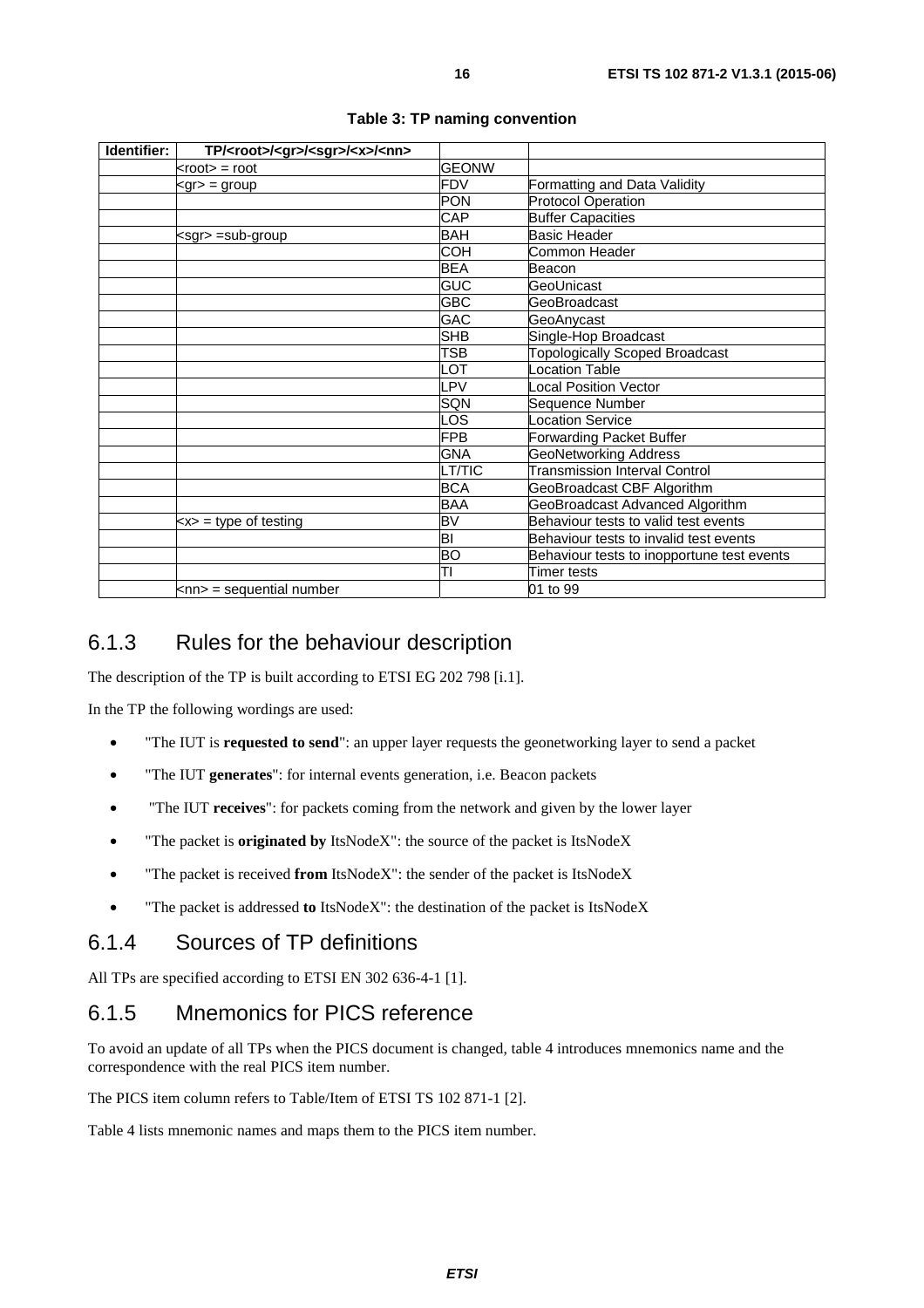| Table 4: Mnemonics for PICS reference |
|---------------------------------------|
|---------------------------------------|

| <b>Mnemonic</b>                                | <b>PICS item</b> |
|------------------------------------------------|------------------|
| PICS GN LOCAL GN ADDR                          | A.32/1           |
| PICS GN_LOCAL_ADDR_CONF_METHOD                 | A.32/2           |
| PICS GN IS MOBILE                              | A.32/5           |
| PICS_GN_MINIMUM_UPDATE_FREQUENCY_LPV           | A.32/7           |
| PICS_GN_MAX_SDU_SIZE                           | A.32/9           |
| PICS GN MAX GN HEADER SIZE                     | A.32/10          |
| PICS GN_LIFETIME_LOC_TE                        | A.32/11          |
| PICS GN SECURITY                               | A.32/12          |
| PICS_GN_LOCATION_SERVICE_MAX_RETRANS           | A.32/14          |
| PICS GN LOCATION SERVICE RETRANSMIT TIMER      | A.32/15          |
| PICS_GN_LOCATION_SERVICE_PACKET_BUFFER_SIZE    | A.32/16          |
| PICS GN BEACON SERVICE RETRANSMIT TIMER        | A.32/17          |
| PICS_GN_BEACON_SERVICE_MAX_JITTER              | A.32/18          |
| PICS_GN_DEFAULT_HOP_LIMIT                      | A.32/19          |
| PICS_GN_MAX_PACKET_LIFETIME                    | A.32/20          |
| PICS GN MAX GEO AREA SIZE                      | A.32/24          |
| PICS_GN_MIN_PACKET_REPETITION_INTERVAL         | A.32/25          |
| PICS GN GEOUNICAST FORWARDING ALGORITHM        | A.32/26          |
| PICS_GN_GEOBROADCAST_FORWARDING_ALGORITHM      | A.32/27          |
| PICS GN GEOUNICAST CBF MIN TIME                | A.32/28          |
| PICS_GN_GEOUNICAST_CBF_MAX_TIME                | A.32/29          |
| PICS_GN_GEOBROADCAST_CBF_MIN_TIME              | A.32/30          |
| PICS_GN_GEOBROADCAST_CBF_MAX_TIME              | A.32/31          |
| PICS GN_DEFAULT_MAX_COMMUNICATION_RANGE        | A.32/32          |
| PICS_GN_UC_FORWARDING_PACKET_BUFFER_SIZE       | A.32/36          |
| PICS GN BC FORWARDING PACKET BUFFER SIZE       | A.32/37          |
| PICS GN BASIC HEADER                           | A.1/1            |
| PICS_GN_COMMON_HEADER                          | A.1/2            |
| PICS GN BEACON SRC                             | A.25/1           |
| PICS_GN_BEACON_DST                             | A.25/2           |
| PICS_GN_GUC_SRC                                | A.27/1           |
| PICS_GN_GUC_DST                                | A.27/3           |
| PICS_GN_GUC_FWD                                | A.27/2           |
| PICS GN GBC SRC                                | A.30/1           |
| PICS_GN_GBC_DST                                | A.30/2           |
| PICS GN GBC FWD                                | A.30/2           |
| PICS_GN_GAC_SRC                                | A.31/1           |
| PICS GN GAC DST                                | A.31/2           |
| PICS GN GAC_FWD                                | A.31/2           |
| PICS_GN_SHB_SRC                                | A.29/1           |
| PICS_GN_SHB_DST                                | A.29/2           |
| PICS_GN_TSB_SRC                                | A.28/1           |
| PICS_GN_TSB_DST                                | A.28/2           |
| PICS GN TSB FWD                                | A.28/2           |
| PICS GN LS REQ SRC                             | A.26/1           |
| PICS_GN_LS_REQ_RETRANSMISSION                  | A.26/2           |
| PICS GN LS REQ DST                             | A.26/5           |
| PICS_GN_LS_REP_DST                             | A.26/3           |
| PICS_GN_LS_FWD                                 | A.26/4           |
| PICS GN ADDR AUTO                              | A.21/1           |
| PICS_GN_ADDR_MANAGED<br>PICS GN ADDR ANONYMOUS | A.21/2           |
| PICS GN DAD                                    | A.21/3<br>A.21/4 |
|                                                |                  |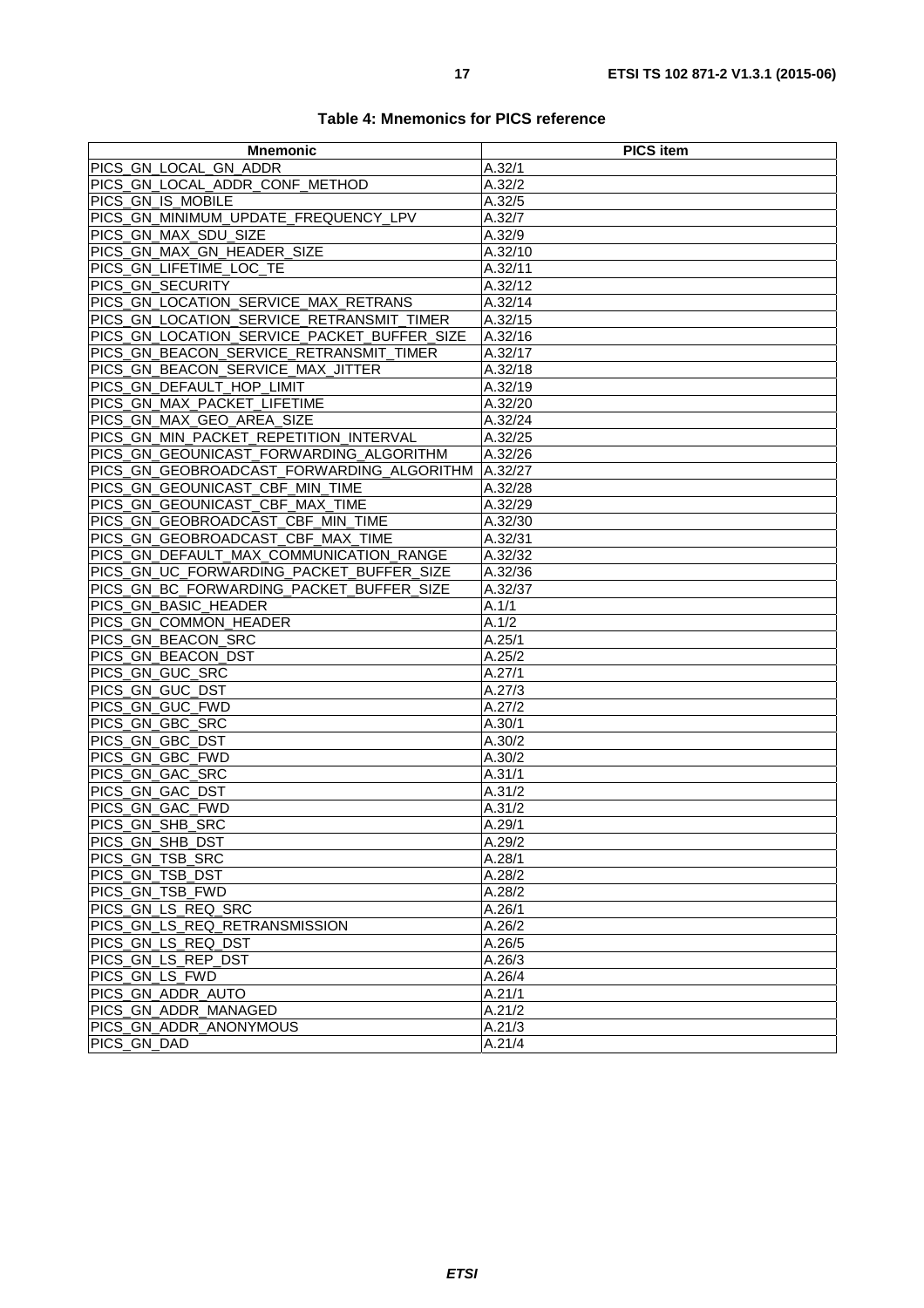# <span id="page-17-0"></span>6.2 Test purposes for GEONW

# 6.2.1 Formatting and Data Validity

#### 6.2.1.1 Basic Header

| TP Id                                     | TP/GEONW/FDV/BAH/BV-01                                            |
|-------------------------------------------|-------------------------------------------------------------------|
| <b>Test objective</b>                     | Check defined values of default Gn parameters in the basic header |
| <b>Reference</b>                          | ETSI EN 302 636-4-1 [1], clauses 9.3.2, 8.6.2 and annex G         |
| Config Id                                 | CF <sub>01</sub>                                                  |
| <b>PICS Selection</b>                     | PICS GN BASIC HEADER                                              |
|                                           | <b>Initial conditions</b>                                         |
| with $\{$                                 |                                                                   |
| the IUT being in the "initial state"      |                                                                   |
|                                           |                                                                   |
|                                           | <b>Expected behaviour</b>                                         |
| ensure that $\{$                          |                                                                   |
| when $\{$                                 |                                                                   |
| the IUT is requested to send a GBC packet |                                                                   |
|                                           |                                                                   |
| then $\{$                                 |                                                                   |
| the IUT sends a GBC packet                |                                                                   |
|                                           | containing a correctly formatted Basic Header                     |
| containing version field                  |                                                                   |
| set to itsGnProtocolVersion MIB parameter |                                                                   |
| containing RHL field                      |                                                                   |
|                                           | set to itsGnDefaultHopLimit MIB parameter                         |
|                                           |                                                                   |
|                                           |                                                                   |

| <b>TP</b> Id                                                   | TP/GEONW/FDV/BAH/BI-02                                                |  |
|----------------------------------------------------------------|-----------------------------------------------------------------------|--|
| <b>Test objective</b>                                          | Check discard of packet having incorrect version                      |  |
| <b>Reference</b>                                               | ETSI EN 302 636-4-1 [1], clause 9.3.3                                 |  |
| <b>Config Id</b>                                               | CF01                                                                  |  |
| <b>PICS Selection</b>                                          | PICS_GN_BASIC_HEADER                                                  |  |
|                                                                | <b>Initial conditions</b>                                             |  |
| with $\{$                                                      |                                                                       |  |
| the IUT being in the "initial state"                           |                                                                       |  |
|                                                                | and the IUT having received a SHB packet from ItsNodeB                |  |
|                                                                | containing a correctly formatted Basic Header                         |  |
| containing version field                                       |                                                                       |  |
|                                                                | set to value equal to itsGnProtocolVersion MIB parameter              |  |
|                                                                | and the IUT having passed the received SHB packet to the Upper Layer} |  |
|                                                                | <b>Expected behaviour</b>                                             |  |
| ensure that $\{$                                               |                                                                       |  |
| when $\{$                                                      |                                                                       |  |
|                                                                | the IUT receives the SHB packet from ItsNodeB                         |  |
|                                                                | containing a correctly formatted Basic Header                         |  |
| containing version field                                       |                                                                       |  |
| set to value not equal to its GnProtocol Version MIB parameter |                                                                       |  |
|                                                                |                                                                       |  |
| then $\{$                                                      |                                                                       |  |
|                                                                | the IUT discards the received SHB packet                              |  |
|                                                                |                                                                       |  |
|                                                                |                                                                       |  |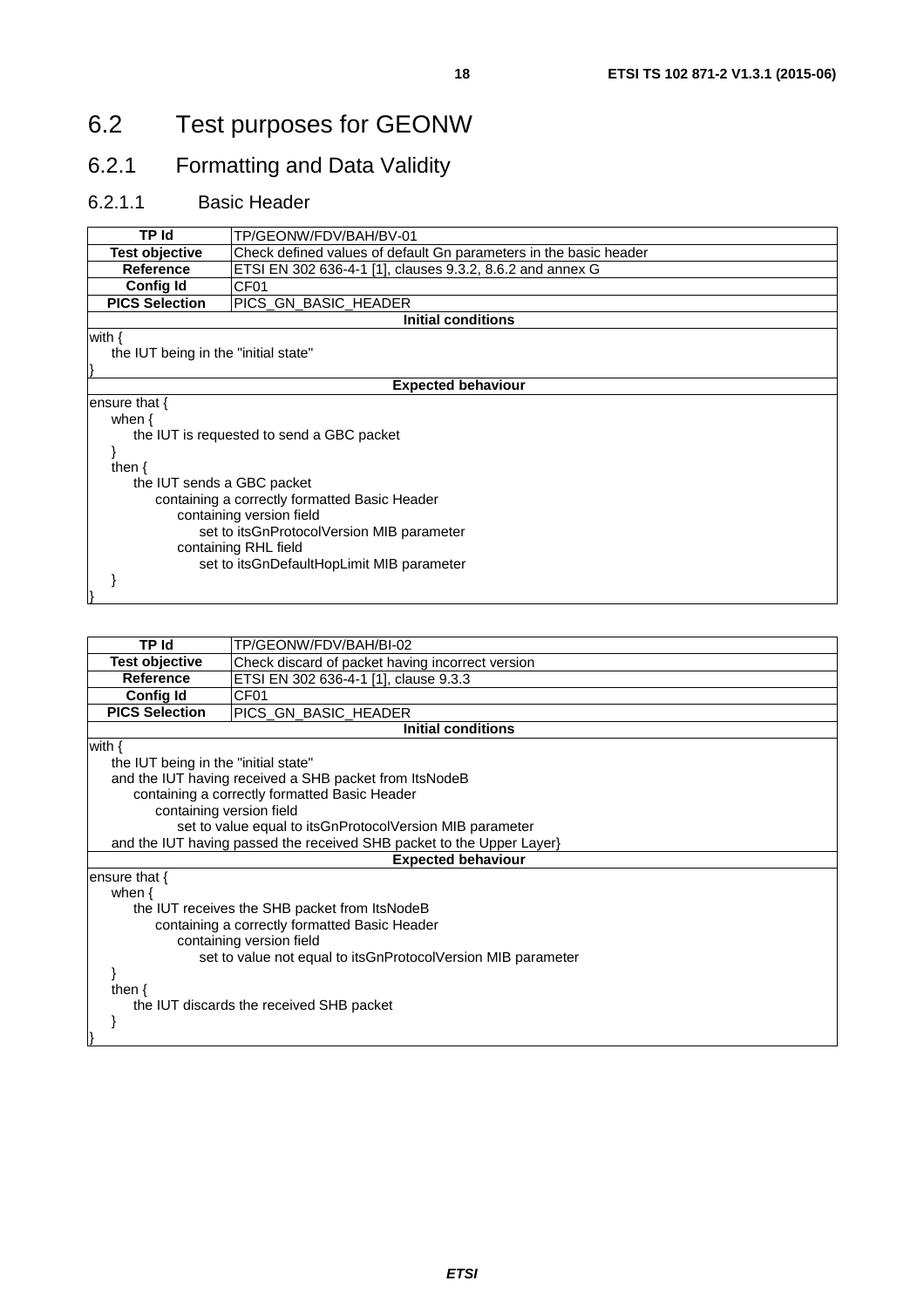| TP Id                                                                                                                                                                                                                                                                                                              | TP/GEONW/FDV/COH/BV-01                                                 |  |
|--------------------------------------------------------------------------------------------------------------------------------------------------------------------------------------------------------------------------------------------------------------------------------------------------------------------|------------------------------------------------------------------------|--|
| <b>Test objective</b>                                                                                                                                                                                                                                                                                              | Common GeoNetworking header validity test (PL field) - Beacon          |  |
| <b>Reference</b>                                                                                                                                                                                                                                                                                                   | ETSI EN 302 636-4-1 [1], clauses 8.7.2, 8.7.4, 8.8.6 and 9.3.6         |  |
| Config Id                                                                                                                                                                                                                                                                                                          | CF <sub>01</sub>                                                       |  |
| <b>PICS Selection</b>                                                                                                                                                                                                                                                                                              | PICS_GN_COMMON_HEADER                                                  |  |
|                                                                                                                                                                                                                                                                                                                    | <b>Initial conditions</b>                                              |  |
| with $\{$<br>the IUT being in the "initial state"                                                                                                                                                                                                                                                                  |                                                                        |  |
|                                                                                                                                                                                                                                                                                                                    | <b>Expected behaviour</b>                                              |  |
| ensure that {<br>when $\{$<br>the IUT generates a Beacon packet<br>ł<br>then $\{$<br>the IUT sends a GeoNetworking packet<br>containing a correctly formatted Common Header<br>containing HT field<br>set to '1' (BEACON)<br>containing HST field<br>set to '0' (UNSPECIFIED)<br>containing PL field<br>set to '0' |                                                                        |  |
|                                                                                                                                                                                                                                                                                                                    |                                                                        |  |
| <b>TP</b> Id                                                                                                                                                                                                                                                                                                       | TP/GEONW/FDV/COH/BV-02                                                 |  |
| <b>Test objective</b>                                                                                                                                                                                                                                                                                              | Common GeoNetworking header validity test (PL field) - SHB             |  |
| <b>Reference</b>                                                                                                                                                                                                                                                                                                   | ETSI EN 302 636-4-1 [1], clauses 8.7.2, 8.7.4, 8.8.4, 9.3.4 and 9.3.10 |  |
| <b>Config Id</b>                                                                                                                                                                                                                                                                                                   | CF01                                                                   |  |
| <b>PICS Selection</b>                                                                                                                                                                                                                                                                                              | PICS_GN_COMMON_HEADER                                                  |  |
| <b>Initial conditions</b>                                                                                                                                                                                                                                                                                          |                                                                        |  |
| with $\{$<br>the IUT being in the "initial state"                                                                                                                                                                                                                                                                  |                                                                        |  |
| <b>Expected behaviour</b>                                                                                                                                                                                                                                                                                          |                                                                        |  |

#### <span id="page-18-0"></span>6.2.1.2 Common Header

| <b>Expected behavio</b>                        |
|------------------------------------------------|
| ensure that $\{$                               |
| when $\{$                                      |
| the IUT is requested to send a SHB packet      |
|                                                |
| then $\{$                                      |
| the IUT sends a GeoNetworking packet           |
| containing a correctly formatted Common Header |
| containing HT field                            |
| set to '5' (TSB)                               |
| containing HST field                           |
| set to '0' (SINGLE HOP)                        |
| containing MHL field                           |
| set to '1'                                     |
| containing PL field                            |
| set to the length of the included payload      |
| containing a payload                           |
|                                                |
|                                                |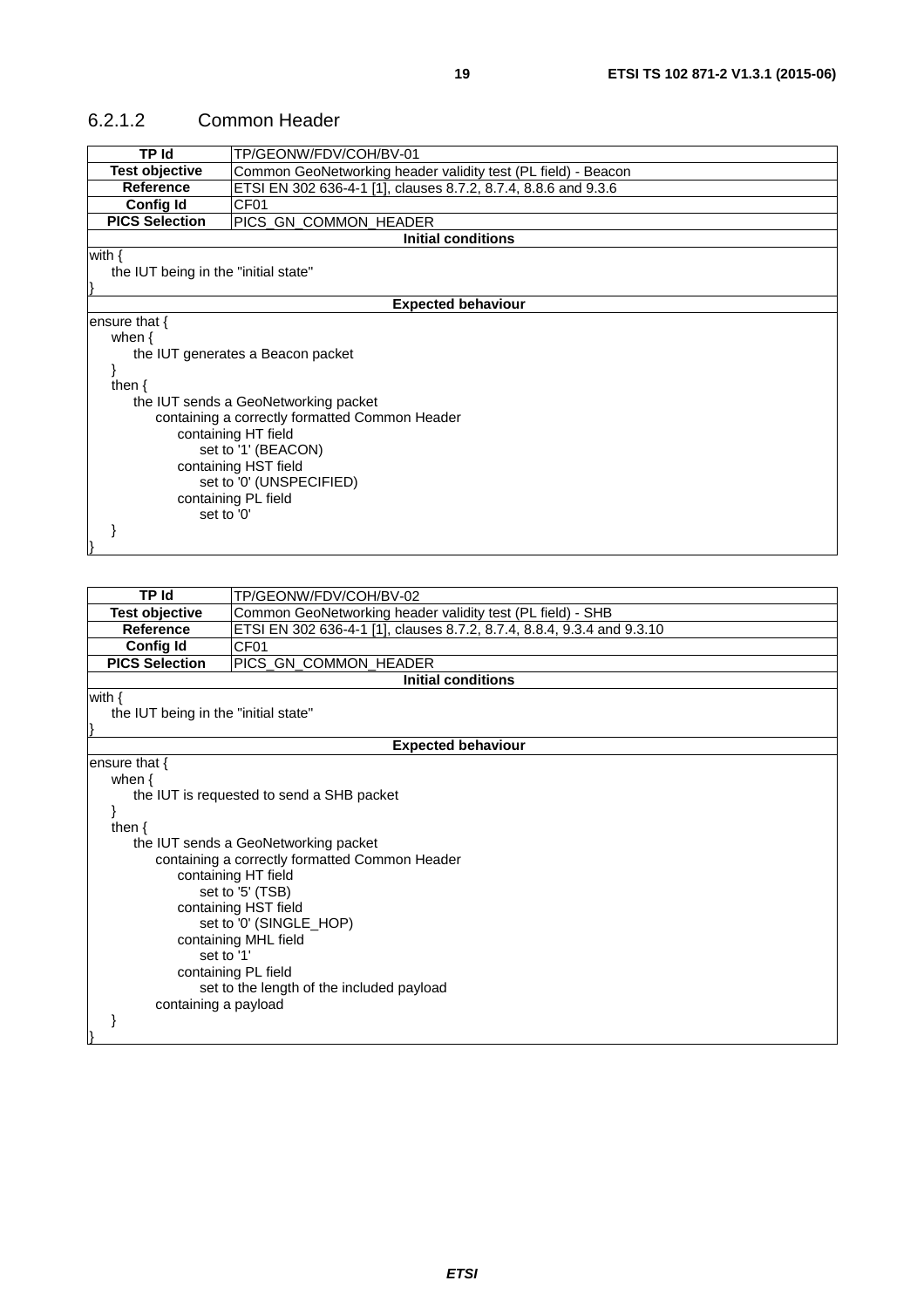| TP Id                                                        | TP/GEONW/FDV/COH/BV-03                                             |  |
|--------------------------------------------------------------|--------------------------------------------------------------------|--|
| <b>Test objective</b>                                        | Check defined values of default Gn parameters in the common header |  |
| <b>Reference</b>                                             | ETSI EN 302 636-4-1 [1], clauses 8.7.2, 8.8.5, 9.3.4 and annex G   |  |
| <b>Config Id</b>                                             | CF <sub>01</sub>                                                   |  |
| <b>PICS Selection</b>                                        | PICS GN_COMMON_HEADER                                              |  |
|                                                              | <b>Initial conditions</b>                                          |  |
| with $\{$                                                    |                                                                    |  |
| the IUT being in the "initial state"                         |                                                                    |  |
|                                                              |                                                                    |  |
|                                                              | <b>Expected behaviour</b>                                          |  |
| ensure that $\{$                                             |                                                                    |  |
| when $\{$                                                    |                                                                    |  |
|                                                              | the IUT is requested to send a GBC packet                          |  |
|                                                              |                                                                    |  |
| then $\{$                                                    |                                                                    |  |
| the IUT sends a GBC packet                                   |                                                                    |  |
|                                                              | containing a correctly formatted Common Header                     |  |
| containing Flags field                                       |                                                                    |  |
| indicating value equalling the its GnIs Mobile MIB parameter |                                                                    |  |
| containing MHL field                                         |                                                                    |  |
|                                                              | set to itsGnDefaultHopLimit MIB parameter                          |  |
|                                                              |                                                                    |  |
|                                                              |                                                                    |  |

| <b>TP Id</b>                             | TP/GEONW/FDV/COH/BO-04                                                   |  |  |
|------------------------------------------|--------------------------------------------------------------------------|--|--|
| <b>Test objective</b>                    | Check that a received TSB packet is discarded if received with RHL > MHL |  |  |
| <b>Reference</b>                         | ETSI EN 302 636-4-1 [1], clause 9.3.5                                    |  |  |
| <b>Config Id</b>                         | CF <sub>02</sub>                                                         |  |  |
| <b>PICS Selection</b>                    | PICS_GN_COMMON_HEADER                                                    |  |  |
|                                          | <b>Initial conditions</b>                                                |  |  |
| with $\{$                                |                                                                          |  |  |
| the IUT being in the "initial state" and |                                                                          |  |  |
|                                          | the IUT having received Beacon information from ItsNodeD and             |  |  |
|                                          | the IUT having received Beacon information from ItsNodeB                 |  |  |
|                                          |                                                                          |  |  |
|                                          | <b>Expected behaviour</b>                                                |  |  |
| ensure that $\{$                         |                                                                          |  |  |
|                                          | when $\{$                                                                |  |  |
|                                          | the IUT receives a TSB packet                                            |  |  |
|                                          | containing Basic Header                                                  |  |  |
|                                          | containing RHL field                                                     |  |  |
| indicating HL1 higher than MHL1          |                                                                          |  |  |
|                                          | containing Common Header                                                 |  |  |
| containing MHL field                     |                                                                          |  |  |
|                                          | indicating MHL1                                                          |  |  |
|                                          |                                                                          |  |  |
| then $\{$                                |                                                                          |  |  |
|                                          | the IUT discards the TSB packet                                          |  |  |
|                                          |                                                                          |  |  |
|                                          |                                                                          |  |  |
|                                          |                                                                          |  |  |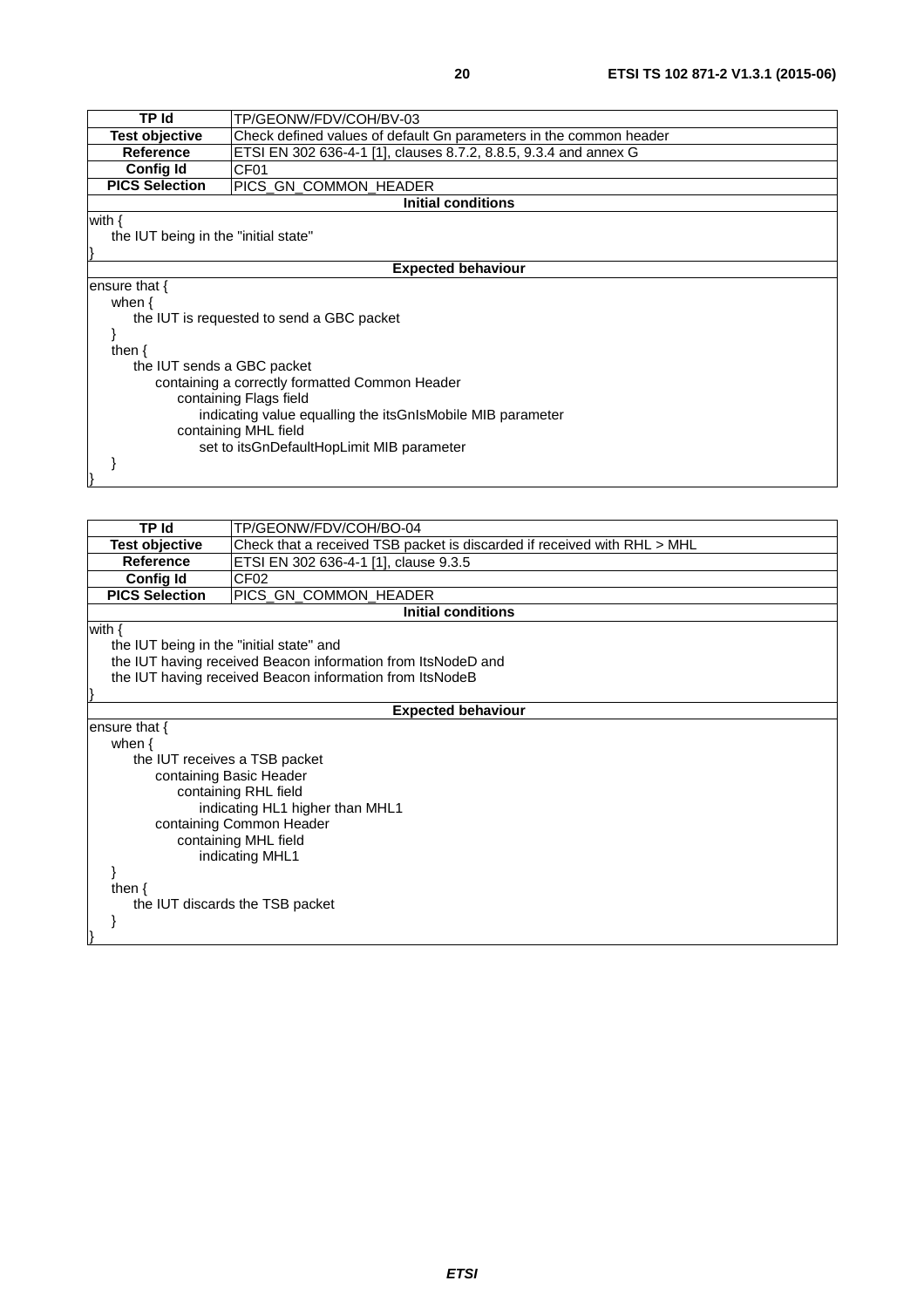#### <span id="page-20-0"></span>6.2.1.3 Beacon

| <b>TP Id</b>                                  | TP/GEONW/FDV/BEA/BV-01                                  |  |
|-----------------------------------------------|---------------------------------------------------------|--|
| <b>Test objective</b>                         | Beacon header validity test                             |  |
| <b>Reference</b>                              | ETSI EN 302 636-4-1 [1], clauses 8.7.2, 8.8.6 and 9.3.6 |  |
| <b>Config Id</b>                              | CF <sub>01</sub>                                        |  |
| <b>PICS Selection</b>                         | PICS_GN_BEACON_SRC                                      |  |
|                                               | <b>Initial conditions</b>                               |  |
| with $\{$                                     |                                                         |  |
| the IUT being in the "initial state"          |                                                         |  |
|                                               |                                                         |  |
|                                               | <b>Expected behaviour</b>                               |  |
| ensure that {                                 |                                                         |  |
| when $\{$                                     |                                                         |  |
|                                               | the IUT generates a Beacon packet                       |  |
|                                               |                                                         |  |
| then $\{$                                     |                                                         |  |
|                                               | the IUT sends a GeoNetworking packet                    |  |
|                                               | containing a correctly formatted Common Header          |  |
|                                               | containing HT field                                     |  |
|                                               | set to '1' (BEACON)                                     |  |
|                                               | containing HST field                                    |  |
|                                               | set to '0' (UNSPECIFIED)                                |  |
| containing NH field                           |                                                         |  |
| set to '0' (UNSPECIFIED)                      |                                                         |  |
| containing Extended Header<br>containing SOPV |                                                         |  |
|                                               | indicating LPV of the IUT                               |  |
|                                               |                                                         |  |
|                                               |                                                         |  |
|                                               |                                                         |  |

| TP Id                                             | TP/GEONW/FDV/BEA/BV-02                                                              |  |
|---------------------------------------------------|-------------------------------------------------------------------------------------|--|
| Test objective                                    | GeoNetworking address validity test                                                 |  |
| Reference                                         | ETSI EN 302 636-4-1 [1], clauses 6.3 and 8.8.6.2                                    |  |
| <b>Config Id</b>                                  | CF01                                                                                |  |
| <b>PICS Selection</b>                             | PICS GN_BEACON_SRC                                                                  |  |
|                                                   | <b>Initial conditions</b>                                                           |  |
| with $\{$<br>the IUT being in the "initial state" |                                                                                     |  |
|                                                   | <b>Expected behaviour</b>                                                           |  |
| ensure that $\{$                                  |                                                                                     |  |
| when $\{$                                         |                                                                                     |  |
|                                                   | the IUT generates a Beacon packet                                                   |  |
| ł                                                 |                                                                                     |  |
| then $\{$                                         |                                                                                     |  |
|                                                   | the IUT sends a GeoNetworking packet                                                |  |
| containing SOPV field                             |                                                                                     |  |
| containing GN_ADDR field                          |                                                                                     |  |
|                                                   | containing ST field                                                                 |  |
| indicating the ITS Station type                   |                                                                                     |  |
| containing SCC field                              |                                                                                     |  |
| indicating the ITS Station country code           |                                                                                     |  |
|                                                   |                                                                                     |  |
|                                                   |                                                                                     |  |
| NOTE:                                             | Correct Source GeoNetworking address value:== itsGnLocalGnAddr MIB parameter value. |  |

*ETSI*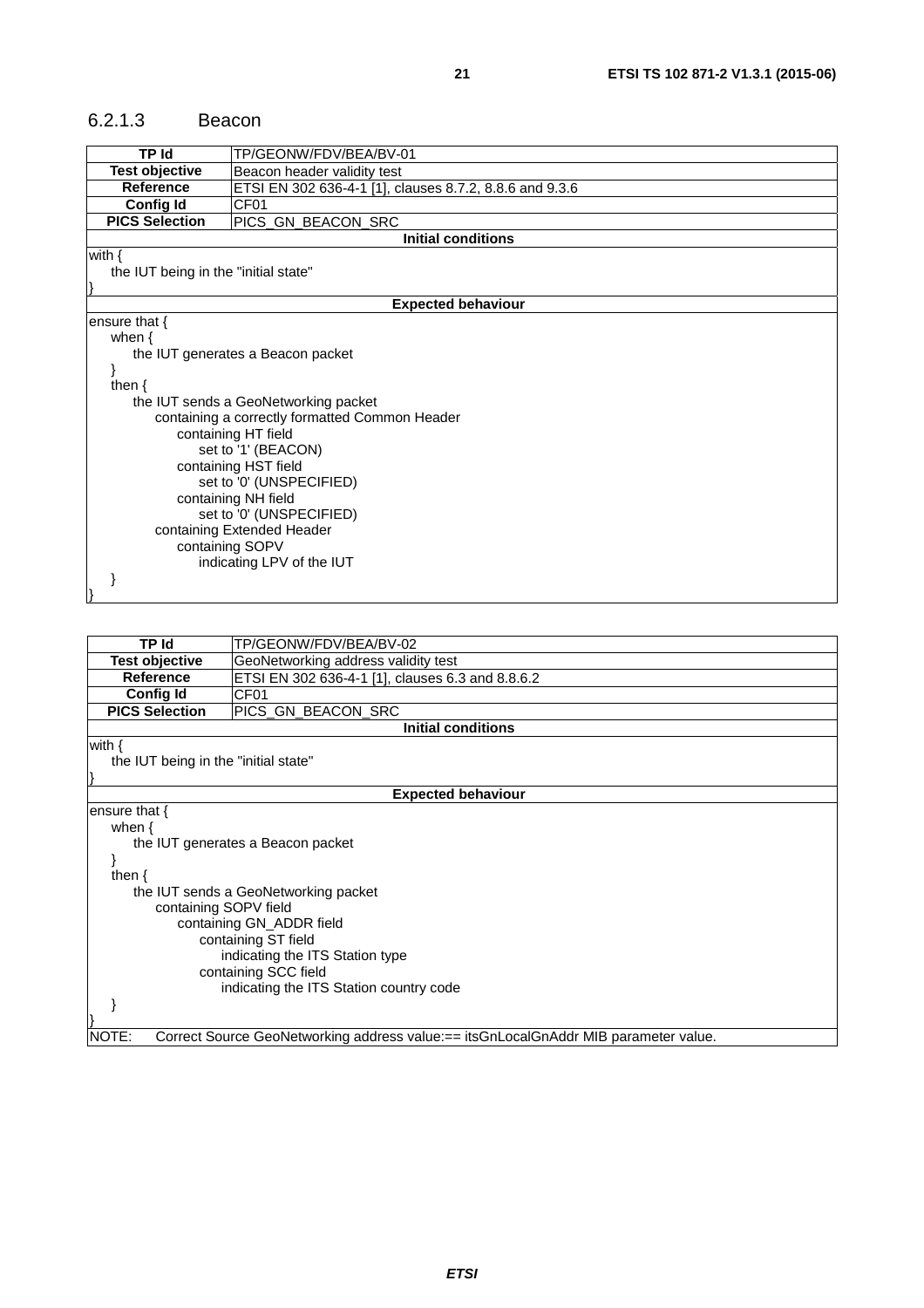| TP Id                 | TP/GEONW/FDV/BEA/BV-03                                                                       |
|-----------------------|----------------------------------------------------------------------------------------------|
| <b>Test objective</b> | Local Position Vector validity test, involving position comparison against sensor input data |
| <b>Reference</b>      | ETSI EN 302 636-4-1 [1], clauses 8.5.2.2 and 8.8.6.2                                         |
| <b>Config Id</b>      | CF <sub>01</sub>                                                                             |
| <b>PICS Selection</b> | PICS_GN_BEACON_SRC                                                                           |
|                       | <b>Initial conditions</b>                                                                    |
|                       | <b>Expected behaviour</b>                                                                    |
| ensure that $\{$      |                                                                                              |
| when $\{$             |                                                                                              |
|                       | the IUT generates a Beacon packet                                                            |
|                       |                                                                                              |
| then $\{$             |                                                                                              |
|                       | the IUT sends a GeoNetworking packet<br>containing a correct SOPV field                      |
|                       | indicating the latest position of the IUT                                                    |

 } }

| TP Id                                                                                        | TP/GEONW/FDV/BEA/BV-04                                                                        |  |  |
|----------------------------------------------------------------------------------------------|-----------------------------------------------------------------------------------------------|--|--|
| <b>Test objective</b>                                                                        | Local Position Vector validity test, involving timestamp comparison against sensor input data |  |  |
| <b>Reference</b>                                                                             | ETSI EN 302 636-4-1 [1], clauses 8.5.2.2 and 8.8.6.2                                          |  |  |
| <b>Config Id</b>                                                                             | CF <sub>01</sub>                                                                              |  |  |
| <b>PICS Selection</b>                                                                        | PICS GN BEACON SRC                                                                            |  |  |
|                                                                                              | Initial conditions                                                                            |  |  |
| with {                                                                                       |                                                                                               |  |  |
| the IUT being in the "initial state"                                                         |                                                                                               |  |  |
|                                                                                              |                                                                                               |  |  |
|                                                                                              | <b>Expected behaviour</b>                                                                     |  |  |
| ensure that $\{$                                                                             |                                                                                               |  |  |
| when $\{$                                                                                    |                                                                                               |  |  |
|                                                                                              | the IUT generates a Beacon packet                                                             |  |  |
|                                                                                              |                                                                                               |  |  |
| then $\{$                                                                                    |                                                                                               |  |  |
| the IUT sends a GeoNetworking packet                                                         |                                                                                               |  |  |
| containing a correct SOPV field                                                              |                                                                                               |  |  |
| indicating the timestamp value corresponding to the sensor acquisition time of position data |                                                                                               |  |  |
|                                                                                              |                                                                                               |  |  |
|                                                                                              |                                                                                               |  |  |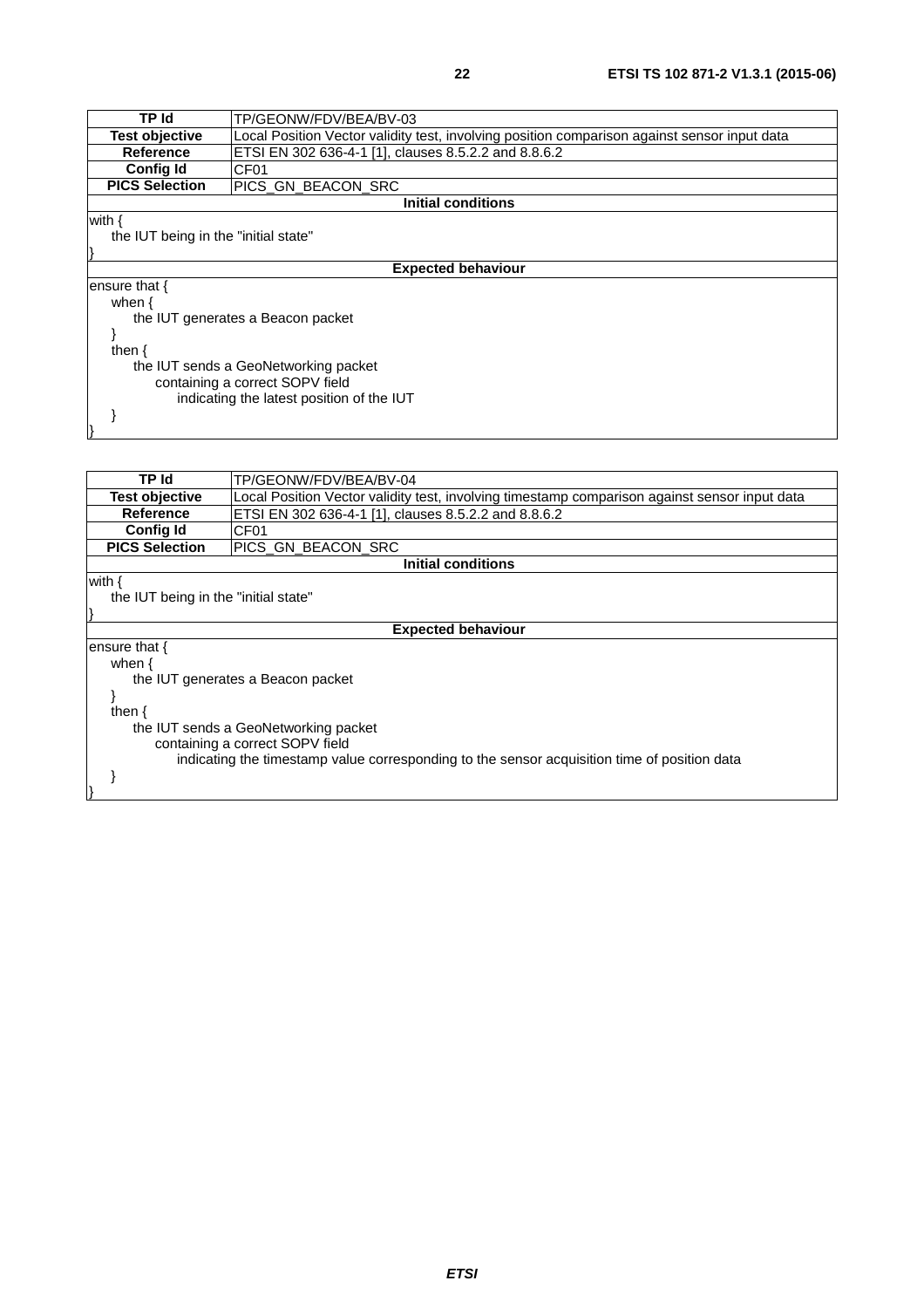#### <span id="page-22-0"></span>6.2.1.4 GeoUnicast

| <b>TP Id</b>                             | TP/GEONW/FDV/GUC/BV-01                                           |  |
|------------------------------------------|------------------------------------------------------------------|--|
| <b>Test objective</b>                    | <b>GUC header validity</b>                                       |  |
| <b>Reference</b>                         | ETSI EN 302 636-4-1 [1], clauses 8.7.2, 8.7.4, 8.8.2.2 and 9.3.8 |  |
| <b>Config Id</b>                         | CF <sub>01</sub>                                                 |  |
| <b>PICS Selection</b>                    | PICS_GN_GUC_SRC                                                  |  |
|                                          | Initial conditions                                               |  |
| with $\{$                                |                                                                  |  |
| the IUT being in the "initial state" and |                                                                  |  |
|                                          | the IUT having received Beacon information from ItsNodeB         |  |
|                                          |                                                                  |  |
|                                          | <b>Expected behaviour</b>                                        |  |
| ensure that $\{$                         |                                                                  |  |
| when $\{$                                |                                                                  |  |
|                                          | the IUT is requested to send a GUC packet to ItsNodeB            |  |
|                                          |                                                                  |  |
| then $\{$                                |                                                                  |  |
|                                          | the IUT sends a GeoNetworking packet                             |  |
|                                          | containing a correctly formatted Common Header                   |  |
|                                          | containing HT field                                              |  |
|                                          | set to '2' (GEOUNICAST)                                          |  |
|                                          | containing HST field                                             |  |
| set to '0' (UNSPECIFIED)                 |                                                                  |  |
| containing GUC Extended Header           |                                                                  |  |
| containing DEPV field                    |                                                                  |  |
| indicating position of the ItsNodeB      |                                                                  |  |
|                                          | containing SOPV field                                            |  |
|                                          | indicating position of the IUT                                   |  |
|                                          |                                                                  |  |
|                                          |                                                                  |  |

#### 6.2.1.5 GeoBroadcast

| <b>TP Id</b>                                                                                                          | TP/GEONW/FDV/GBC/BV-01                                            |  |
|-----------------------------------------------------------------------------------------------------------------------|-------------------------------------------------------------------|--|
| <b>Test objective</b>                                                                                                 | GBC header validity                                               |  |
| <b>Reference</b>                                                                                                      | ETSI EN 302 636-4-1 [1], clauses 8.7.2, 8.7.4, 8.8.5.2 and 9.3.11 |  |
| <b>Config Id</b>                                                                                                      | CF <sub>01</sub>                                                  |  |
| <b>PICS Selection</b>                                                                                                 | PICS_GN_GBC_SRC                                                   |  |
|                                                                                                                       | <b>Initial conditions</b>                                         |  |
| with $\{$<br>the IUT being in the "initial state" and<br>the IUT having received Beacon information from the ItsNodeB |                                                                   |  |
|                                                                                                                       | <b>Expected behaviour</b>                                         |  |
| ensure that {                                                                                                         |                                                                   |  |
| when $\{$                                                                                                             |                                                                   |  |
| the IUT is requested to send a GBC packet                                                                             |                                                                   |  |
|                                                                                                                       |                                                                   |  |
| then $\{$                                                                                                             |                                                                   |  |
| the IUT sends a GeoNetworking packet                                                                                  |                                                                   |  |
| containing a correctly formatted Common Header                                                                        |                                                                   |  |
| containing HT field                                                                                                   |                                                                   |  |
| set to '4' (GEOBROADCAST)                                                                                             |                                                                   |  |
| containing GBC Extended Header                                                                                        |                                                                   |  |
| containing SOPV field                                                                                                 |                                                                   |  |
|                                                                                                                       | indicating position of the IUT                                    |  |
|                                                                                                                       |                                                                   |  |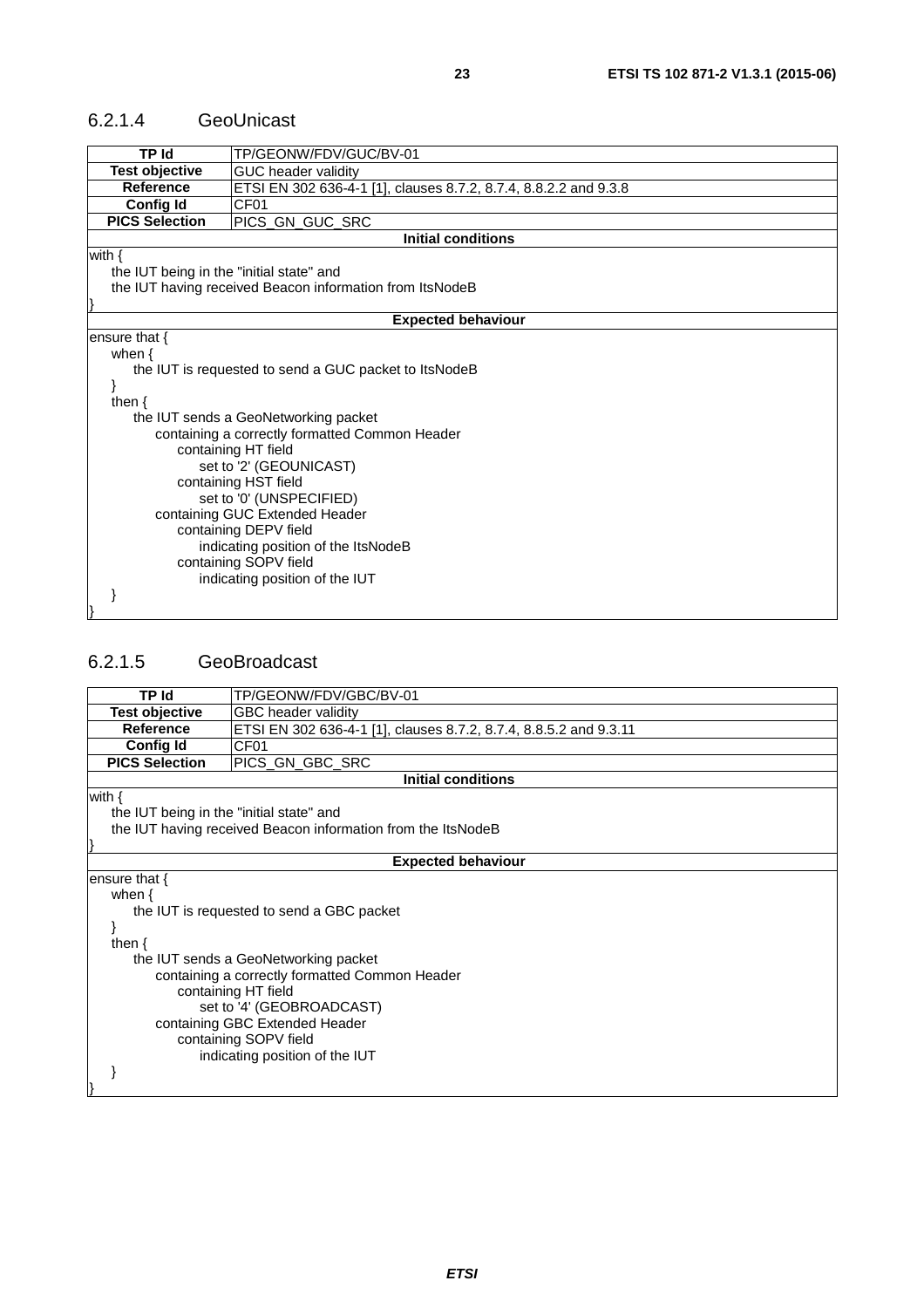# <span id="page-23-0"></span>6.2.1.6 GeoAnycast

| TP Id                                                        | TP/GEONW/FDV/GAC/BV-01                                            |  |
|--------------------------------------------------------------|-------------------------------------------------------------------|--|
| <b>Test objective</b>                                        | <b>GAC</b> header validity                                        |  |
| <b>Reference</b>                                             | ETSI EN 302 636-4-1 [1], clauses 8.7.2, 8.7.4, 8.8.5.2 and 9.3.12 |  |
| <b>Config Id</b>                                             | CF <sub>01</sub>                                                  |  |
| <b>PICS Selection</b>                                        | PICS_GN_GAC_SRC                                                   |  |
|                                                              | <b>Initial conditions</b>                                         |  |
| with $\{$                                                    |                                                                   |  |
| the IUT being in the "initial state" and                     |                                                                   |  |
| the IUT having received Beacon information from the ItsNodeB |                                                                   |  |
|                                                              |                                                                   |  |
| <b>Expected behaviour</b>                                    |                                                                   |  |
| ensure that {                                                |                                                                   |  |
| when $\{$                                                    |                                                                   |  |
| the IUT is requested to send a GeoAnycast packet             |                                                                   |  |
|                                                              |                                                                   |  |
| then $\{$                                                    |                                                                   |  |
| the IUT sends a GeoNetworking packet                         |                                                                   |  |
| containing a correctly formatted Common Header               |                                                                   |  |
| containing HT field                                          |                                                                   |  |
| set to '3' (GEOANYCAST)                                      |                                                                   |  |
| containing GeoAnycast Extended Header                        |                                                                   |  |
| containing SOPV field                                        |                                                                   |  |
|                                                              | indicating position of IUT                                        |  |
|                                                              |                                                                   |  |
|                                                              |                                                                   |  |

# 6.2.1.7 Single-Hop Broadcast

| <b>TP Id</b>                             | TP/GEONW/FDV/SHB/BV-01                                                   |  |
|------------------------------------------|--------------------------------------------------------------------------|--|
| <b>Test objective</b>                    | SHB header validity                                                      |  |
| <b>Reference</b>                         | ETSI EN 302 636-4-1 [1], clauses 8.7.2, 8.7.4, 9.3.4, 8.8.4.2 and 9.3.10 |  |
| <b>Config Id</b>                         | CF01                                                                     |  |
| <b>PICS Selection</b>                    | PICS_GN_SHB_SRC                                                          |  |
|                                          | <b>Initial conditions</b>                                                |  |
| with $\{$                                |                                                                          |  |
| the IUT being in the "initial state" and |                                                                          |  |
|                                          | the IUT having received Beacon information from the ItsNodeB             |  |
|                                          |                                                                          |  |
|                                          | <b>Expected behaviour</b>                                                |  |
| ensure that $\{$                         |                                                                          |  |
| when $\{$                                |                                                                          |  |
|                                          | the IUT is requested to send a SHB packet                                |  |
|                                          |                                                                          |  |
| then $\{$                                |                                                                          |  |
|                                          | the IUT sends a GeoNetworking packet                                     |  |
|                                          | containing a correctly formatted Common Header                           |  |
|                                          | containing HT field                                                      |  |
|                                          | set to '5' (TSB)                                                         |  |
|                                          | containing HST field                                                     |  |
| set to '0' (SINGLE_HOP)                  |                                                                          |  |
| containing MHL field                     |                                                                          |  |
| set to '1'                               |                                                                          |  |
| containing Extended Header               |                                                                          |  |
|                                          | containing SOPV                                                          |  |
|                                          | indicating LPV of the IUT                                                |  |
|                                          |                                                                          |  |
|                                          |                                                                          |  |
|                                          |                                                                          |  |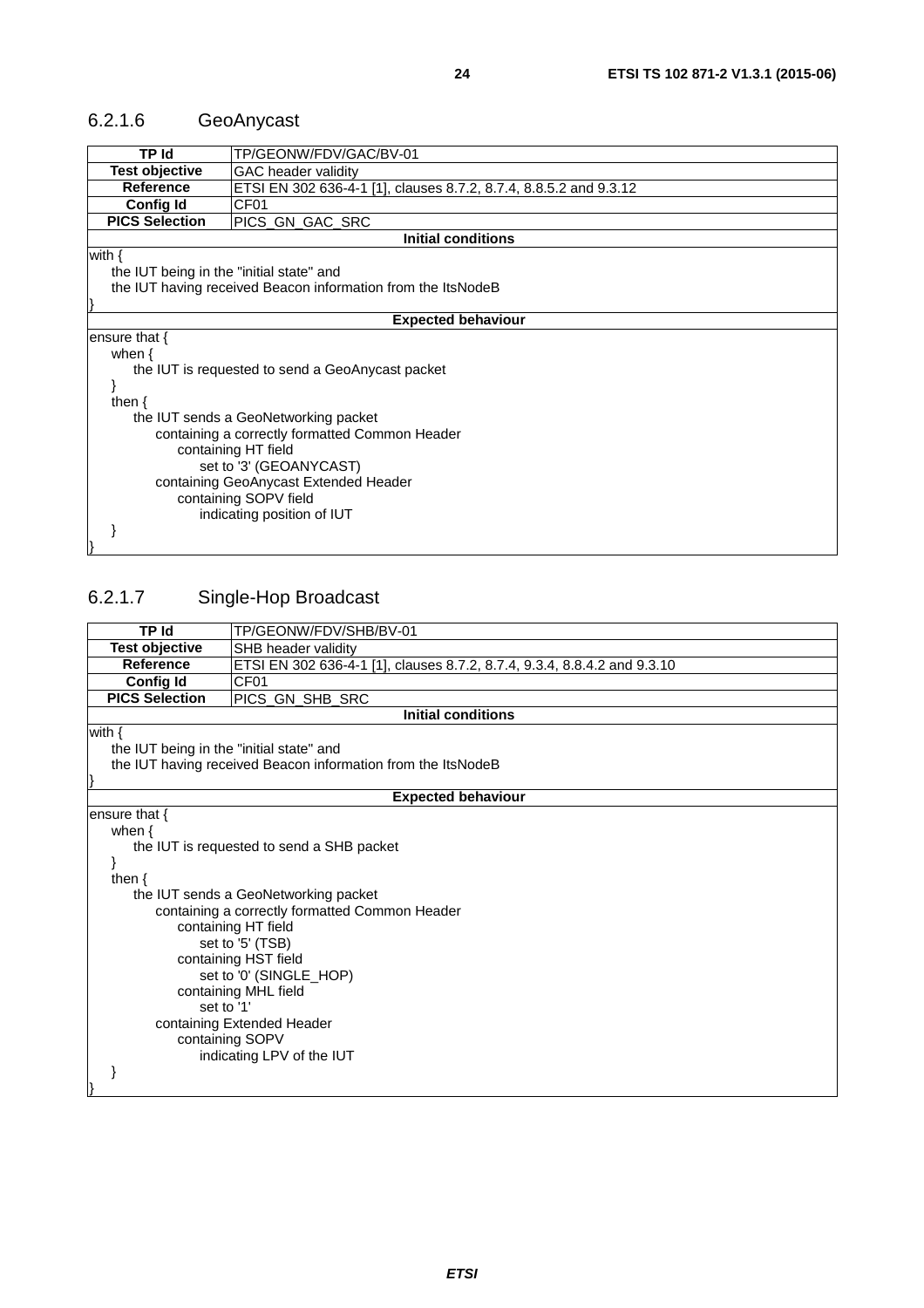| <b>TP</b> Id                                   | TP/GEONW/FDV/TSB/BV-01                                           |  |
|------------------------------------------------|------------------------------------------------------------------|--|
| <b>Test objective</b>                          | <b>TSB header validity</b>                                       |  |
| <b>Reference</b>                               | ETSI EN 302 636-4-1 [1], clauses 8.7.2, 8.7.4, 8.8.3.2 and 9.3.9 |  |
| <b>Config Id</b>                               | CF01                                                             |  |
| <b>PICS Selection</b>                          | PICS_GN_TSB_SRC                                                  |  |
|                                                | <b>Initial conditions</b>                                        |  |
| with $\{$                                      |                                                                  |  |
| the IUT being in the "initial state" and       |                                                                  |  |
|                                                | the IUT having received Beacon information from the ItsNodeB     |  |
|                                                |                                                                  |  |
|                                                | <b>Expected behaviour</b>                                        |  |
| ensure that $\{$                               |                                                                  |  |
| when $\{$                                      |                                                                  |  |
|                                                | the IUT is requested to send a TSB packet                        |  |
|                                                |                                                                  |  |
| then $\{$                                      |                                                                  |  |
|                                                | the IUT sends a GeoNetworking packet                             |  |
| containing a correctly formatted Common Header |                                                                  |  |
|                                                | containing HT field                                              |  |
|                                                | set to '5' (TSB)                                                 |  |
| containing HST field                           |                                                                  |  |
| set to '1' (MULTI_HOP)                         |                                                                  |  |
| containing TSB Extended Header                 |                                                                  |  |
|                                                | containing SOPV field                                            |  |
|                                                | indicating position of the IUT                                   |  |
|                                                |                                                                  |  |
|                                                |                                                                  |  |

# <span id="page-24-0"></span>6.2.1.8 Topologically Scoped Broadcast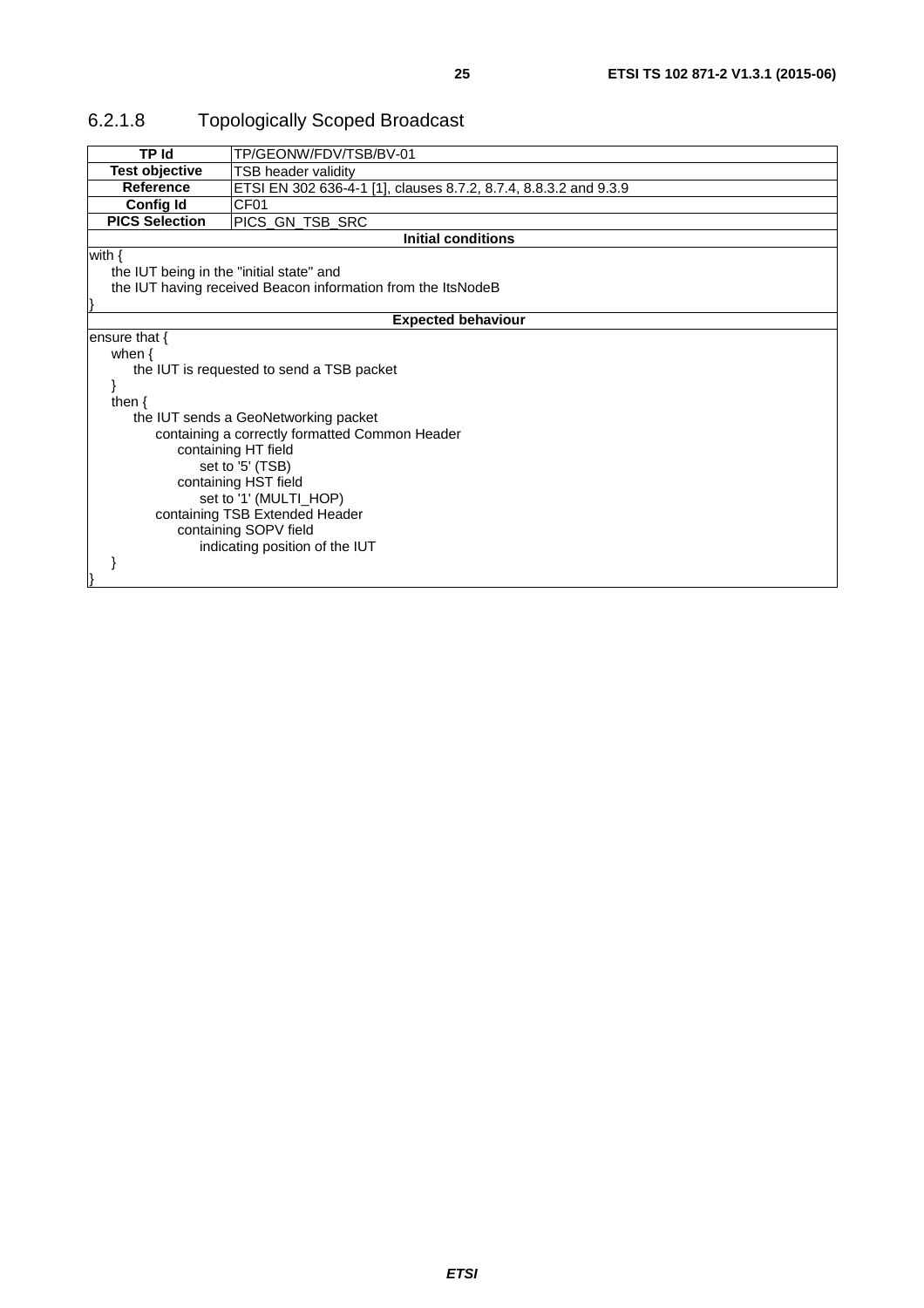# <span id="page-25-0"></span>6.2.2 Protocol Operation

#### 6.2.2.1 Location table

| <b>TP Id</b>                             | TP/GEONW/PON/LOT/BV-01                                                                      |  |
|------------------------------------------|---------------------------------------------------------------------------------------------|--|
| <b>Test objective</b>                    | Check insertion of new entries into location table from Beacon header                       |  |
| Reference                                | ETSI EN 302 636-4-1 [1], clauses 9.3.10.3, 9.3.6.2 and 9.3.8.2                              |  |
| <b>Config Id</b>                         | CF <sub>01</sub>                                                                            |  |
| <b>PICS Selection</b>                    | PICS_GN_GUC_SRC AND PICS_GN_BEACON_DST                                                      |  |
|                                          | <b>Initial conditions</b>                                                                   |  |
| with $\{$                                |                                                                                             |  |
| the IUT being in the "initial state" and |                                                                                             |  |
|                                          | the IUT having received Beacon information from the ItsNodeB and                            |  |
|                                          | the lifetime of the ItsNodeB Location Table entry not being expired                         |  |
|                                          |                                                                                             |  |
|                                          | <b>Expected behaviour</b>                                                                   |  |
| ensure that $\{$                         |                                                                                             |  |
| when $\{$                                |                                                                                             |  |
|                                          | the IUT is requested to send a GUC packet to ItsNodeB                                       |  |
|                                          |                                                                                             |  |
| then $\{$                                |                                                                                             |  |
|                                          | the IUT does not send a GeoNetworking packet                                                |  |
|                                          | containing a LS_REQUEST                                                                     |  |
|                                          | containing Request field                                                                    |  |
| containing GN_ADDR                       |                                                                                             |  |
| containing M_ID                          |                                                                                             |  |
| indicating ItsNodeB                      |                                                                                             |  |
| the IUT sends a GeoNetworking packet     |                                                                                             |  |
|                                          | containing a correctly formatted Common Header                                              |  |
|                                          | containing HT field                                                                         |  |
|                                          | set to '2' (GEOUNICAST)                                                                     |  |
|                                          | containing GUC Extended Header                                                              |  |
|                                          | containing DEPV field                                                                       |  |
|                                          | indicating same position as the SOPV value of the Beacon information received from ItsNodeB |  |
|                                          |                                                                                             |  |
|                                          |                                                                                             |  |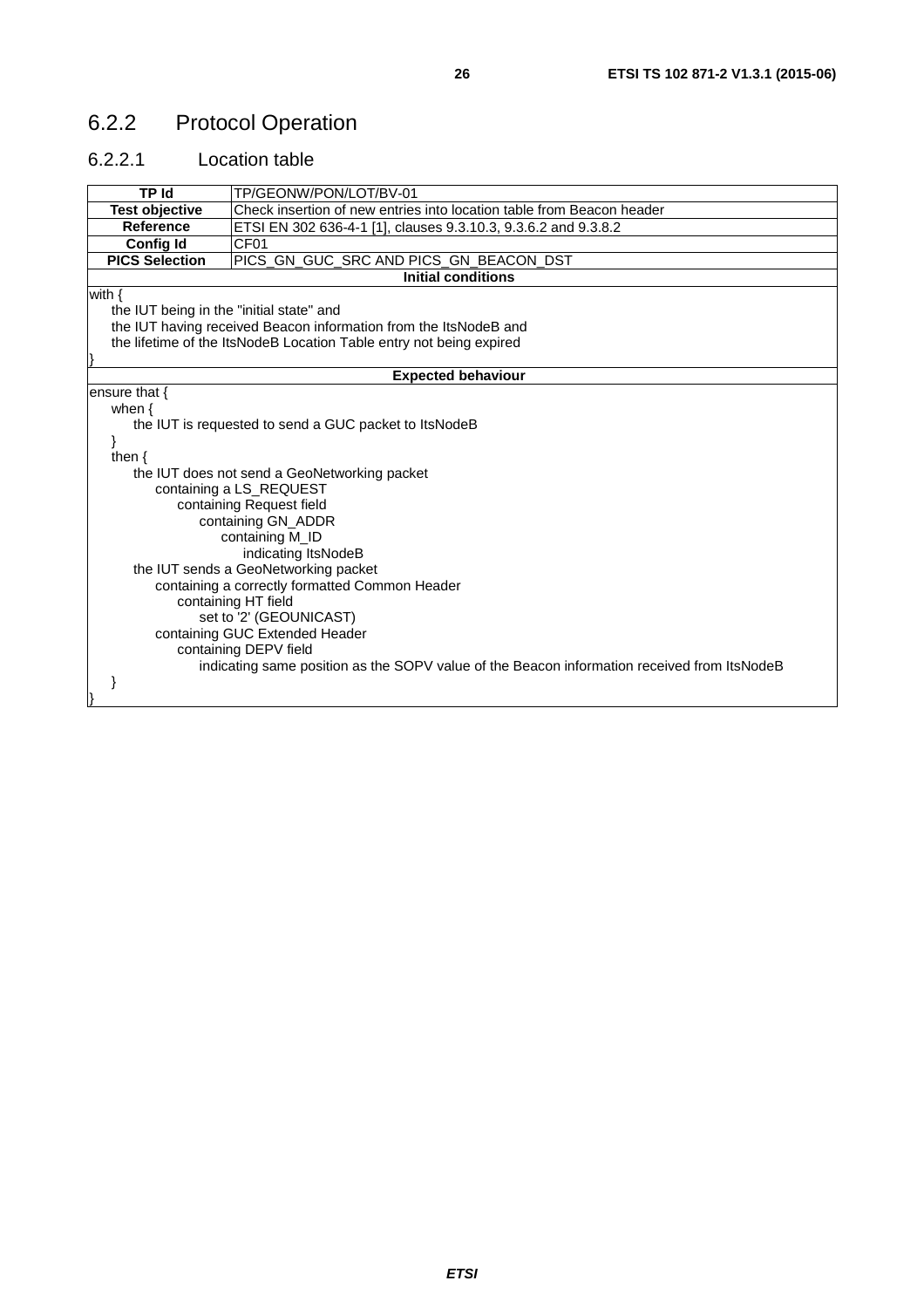| <b>TP Id</b>                             | TP/GEONW/PON/LOT/BV-02                                                                   |  |  |
|------------------------------------------|------------------------------------------------------------------------------------------|--|--|
| <b>Test objective</b>                    | Check insertion of new entries into location table from LS Reply data                    |  |  |
| Reference                                | ETSI EN 302 636-4-1 [1], clauses 9.3.7.1.4, 9.3.7.1.2 and 9.3.8.2                        |  |  |
| <b>Config Id</b>                         | CF01                                                                                     |  |  |
| <b>PICS Selection</b>                    | PICS_GN_LS_REQ_SRC AND PICS_GN_LS_REP_DST                                                |  |  |
|                                          | <b>Initial conditions</b>                                                                |  |  |
| with $\{$                                |                                                                                          |  |  |
| the IUT being in the "initial state" and |                                                                                          |  |  |
|                                          | the IUT having been requested to send a first GUC packet to ItsNodeA and                 |  |  |
|                                          | the IUT having sent a LS_REQUEST packet                                                  |  |  |
| containing Request field                 |                                                                                          |  |  |
| containing GN_ADDR                       |                                                                                          |  |  |
| containing M_ID                          |                                                                                          |  |  |
|                                          | indicating ItsNodeA                                                                      |  |  |
|                                          | containing the other bits                                                                |  |  |
|                                          | indicating value 0                                                                       |  |  |
|                                          | the IUT having received a LS_REPLY packet from ItsNodeA                                  |  |  |
|                                          | containing SOPV field and                                                                |  |  |
|                                          | the IUT having sent the GUC packet to ItsNodeA and                                       |  |  |
|                                          | the lifetime of the ItsNodeA Location Table entry not being expired                      |  |  |
|                                          |                                                                                          |  |  |
| <b>Expected behaviour</b>                |                                                                                          |  |  |
|                                          |                                                                                          |  |  |
| ensure that {                            |                                                                                          |  |  |
| when $\{$                                |                                                                                          |  |  |
|                                          | the IUT is requested to send a second GUC packet to ItsNodeA                             |  |  |
| }                                        |                                                                                          |  |  |
| then $\{$                                |                                                                                          |  |  |
|                                          | the IUT does not send a GeoNetworking packet                                             |  |  |
|                                          | containing a LS_REQUEST                                                                  |  |  |
|                                          | containing Request field<br>containing GN_ADDR                                           |  |  |
|                                          | containing M_ID                                                                          |  |  |
|                                          | indicating ItsNodeA                                                                      |  |  |
|                                          | the IUT sends a GeoNetworking packet                                                     |  |  |
|                                          | containing a correctly formatted Common Header                                           |  |  |
|                                          | containing HT field                                                                      |  |  |
|                                          | set to '2' (GEOUNICAST)                                                                  |  |  |
|                                          | containing GUC Extended Header                                                           |  |  |
|                                          | containing DEPV field                                                                    |  |  |
|                                          | indicating same position as the SOPV value of the LS_REPLY packet received from ItsNodeA |  |  |
|                                          |                                                                                          |  |  |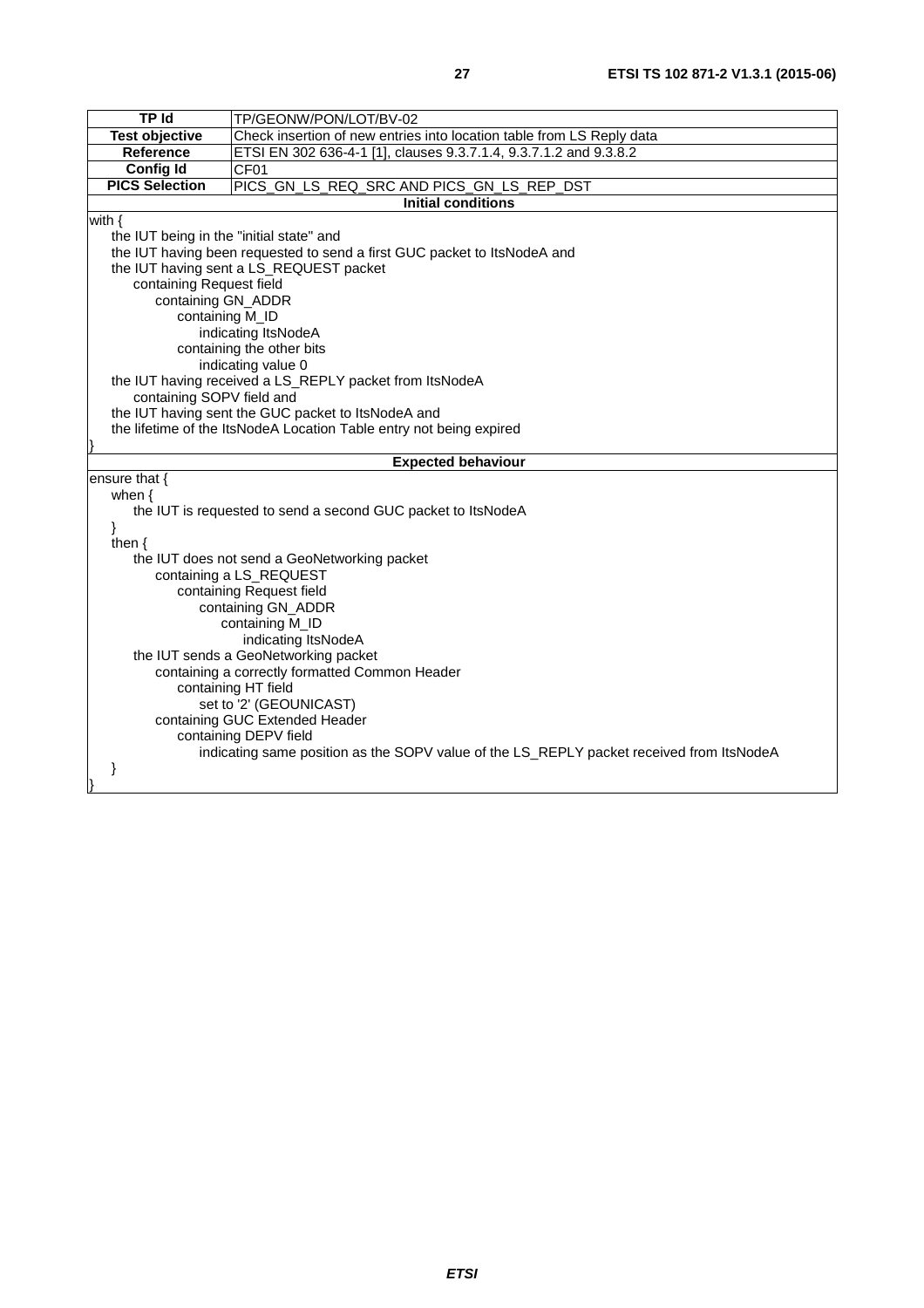| <b>TP Id</b>                                   | TP/GEONW/PON/LOT/BV-03-X                                                                     |  |
|------------------------------------------------|----------------------------------------------------------------------------------------------|--|
| <b>Test objective</b>                          | Check insertion of new entries into location table from extended header processing (e.g. GUC |  |
|                                                | header)                                                                                      |  |
| <b>Reference</b>                               | ETSI EN 302 636-4-1 [1], clauses 9.3.8.4, 9.3.12.3, 9.3.11.3, 9.3.9.3, 9.3.10.3, 9.3.7.3 and |  |
|                                                | 9.3.8.2                                                                                      |  |
| <b>Config Id</b>                               | CF01                                                                                         |  |
| <b>PICS Selection</b>                          | <b>SELECTION</b>                                                                             |  |
|                                                | <b>Initial conditions</b>                                                                    |  |
| with $\{$                                      |                                                                                              |  |
| the IUT being in the "initial state" and       |                                                                                              |  |
|                                                | the IUT not having received any beacon from NODE                                             |  |
|                                                | the IUT having received a MESSAGE originated by NODE                                         |  |
|                                                | <b>Expected behaviour</b>                                                                    |  |
| ensure that $\{$                               |                                                                                              |  |
|                                                |                                                                                              |  |
| when $\{$                                      | the IUT is requested to send a GUC packet to <b>NODE</b>                                     |  |
|                                                |                                                                                              |  |
| then $\{$                                      |                                                                                              |  |
|                                                | the IUT does not send a GeoNetworking packet                                                 |  |
|                                                | containing a LS_REQUEST Extended Header                                                      |  |
|                                                | containing Request field                                                                     |  |
| containing GN_ADDR                             |                                                                                              |  |
|                                                | containing M_ID                                                                              |  |
| indicating NODE                                |                                                                                              |  |
| the IUT sends a GeoNetworking packet           |                                                                                              |  |
| containing a correctly formatted Common Header |                                                                                              |  |
| containing HT field                            |                                                                                              |  |
| set to '2' (GEOUNICAST)                        |                                                                                              |  |
| containing GUC Extended Header                 |                                                                                              |  |
|                                                | containing DEPV field                                                                        |  |
|                                                | indicating same position as the SOPV of the MESSAGE received from NODE                       |  |
|                                                |                                                                                              |  |
|                                                |                                                                                              |  |

|                 | Variants          |                 |                     |
|-----------------|-------------------|-----------------|---------------------|
| #               | <b>MESSAGE</b>    | <b>NODE</b>     | <b>SELECTION</b>    |
| 01              | Beacon packet     | <b>ItsNodeB</b> | IPICS GN BEACON DST |
| 02              | <b>GUC</b> packet | <b>ItsNodeA</b> | PICS GN GUC DST     |
| $\overline{03}$ | <b>GAC</b> packet | <b>ItsNodeA</b> | PICS GN GAC DST     |
| 04              | <b>GBC</b> packet | <b>ItsNodeA</b> | PICS GN GBC DST     |
| 05              | <b>TSB packet</b> | <b>ItsNodeA</b> | PICS_GN_TSB_DST     |
| 06              | <b>SHB</b> packet | <b>ItsNodeB</b> | PICS_GN_SHB_DST     |
| 07              | LS Request packet | <b>ItsNodeA</b> | PICS_GN_LS_REQ_DST  |
| 08              | LS Reply packet   | <b>ItsNodeA</b> | PICS_GN_LS_REP_DST  |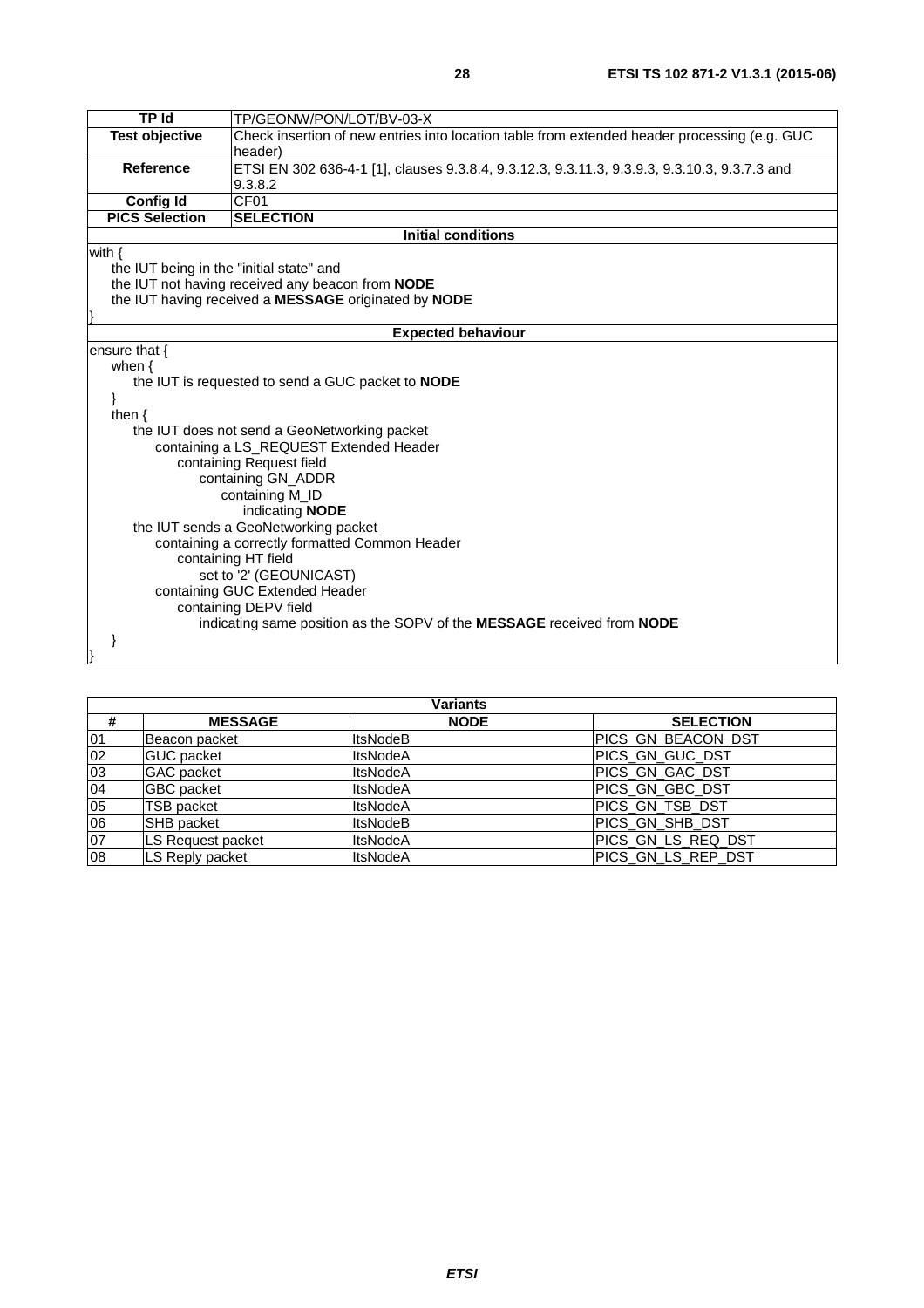| <b>TP Id</b>                                          | TP/GEONW/PON/LOT/BV-04                                                                             |  |  |
|-------------------------------------------------------|----------------------------------------------------------------------------------------------------|--|--|
| <b>Test objective</b>                                 | Check location table entry expiration                                                              |  |  |
| <b>Reference</b>                                      | ETSI EN 302 636-4-1 [1], clauses 7.1.3, 9.3.8.2, 9.3.7.1.2 and annex G                             |  |  |
| <b>Config Id</b>                                      | CF <sub>01</sub>                                                                                   |  |  |
| <b>PICS Selection</b>                                 | PICS_GN_LS_REQ_SRC                                                                                 |  |  |
|                                                       | <b>Initial conditions</b>                                                                          |  |  |
| with $\{$                                             |                                                                                                    |  |  |
| the IUT being in the "initial state" and              |                                                                                                    |  |  |
|                                                       | the IUT having received Beacon information from ItsNodeB and                                       |  |  |
|                                                       | the IUT not having received beacons from ItsNodeB for the duration of itsGnLifetimeLocTE parameter |  |  |
|                                                       |                                                                                                    |  |  |
|                                                       | <b>Expected behaviour</b>                                                                          |  |  |
| ensure that $\{$                                      |                                                                                                    |  |  |
|                                                       | when $\{$                                                                                          |  |  |
| the IUT is requested to send a GUC packet to ItsNodeB |                                                                                                    |  |  |
|                                                       |                                                                                                    |  |  |
|                                                       | then $\{$                                                                                          |  |  |
|                                                       | the IUT sends a GeoNetworking packet                                                               |  |  |
|                                                       | containing a LS_REQUEST                                                                            |  |  |
| containing Request field                              |                                                                                                    |  |  |
| containing GN_ADDR                                    |                                                                                                    |  |  |
| containing M_ID                                       |                                                                                                    |  |  |
| indicating ItsNodeB                                   |                                                                                                    |  |  |
| containing the other bits                             |                                                                                                    |  |  |
|                                                       | indicating value 0                                                                                 |  |  |
|                                                       |                                                                                                    |  |  |
|                                                       |                                                                                                    |  |  |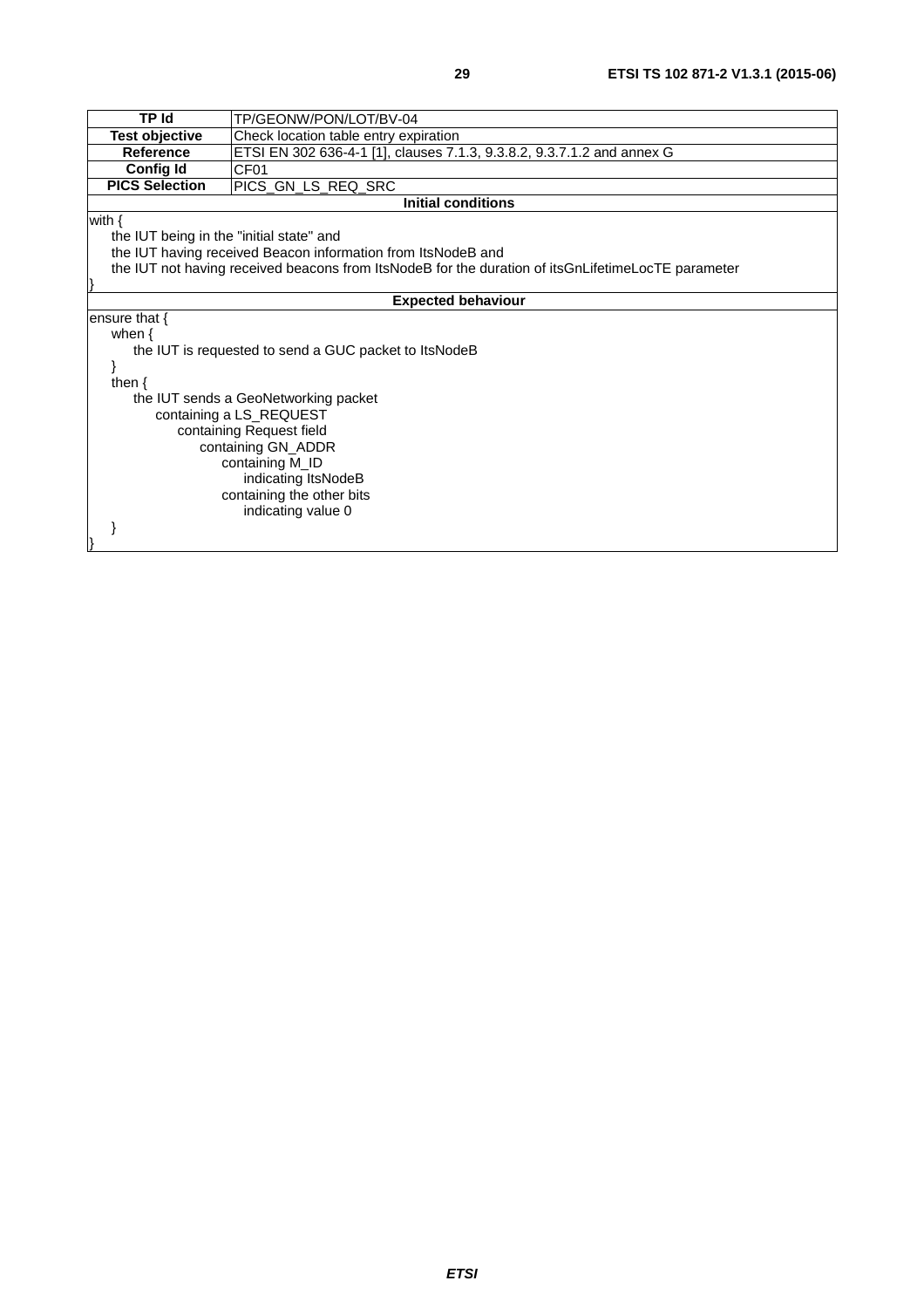| <b>TP Id</b>                                   | TP/GEONW/PON/LOT/BV-05-X                                                                          |  |  |
|------------------------------------------------|---------------------------------------------------------------------------------------------------|--|--|
| <b>Test objective</b>                          | Check update of entries in location table with most up-to-date position data extracted from       |  |  |
|                                                | common header processing (including timestamp comparison before updating)                         |  |  |
| <b>Reference</b>                               | ETSI EN 302 636-4-1 [1], clauses 9.3.8.4, 9.3.12.3, 9.3.11.3, 9.3.9.3, 9.3.10.3, 9.3.7.3, 9.3.8.2 |  |  |
|                                                | and C.2                                                                                           |  |  |
| <b>Config Id</b>                               | CF <sub>01</sub>                                                                                  |  |  |
| <b>PICS Selection</b>                          | <b>SELECTION</b>                                                                                  |  |  |
|                                                | <b>Initial conditions</b>                                                                         |  |  |
| with $\{$                                      |                                                                                                   |  |  |
| the IUT being in the "initial state" and       |                                                                                                   |  |  |
|                                                | the IUT having received Beacon information from ItsNodeB and                                      |  |  |
|                                                | the IUT having received a MESSAGE from ItsNodeB                                                   |  |  |
| containing Extended Header                     |                                                                                                   |  |  |
| containing SOPV field                          |                                                                                                   |  |  |
|                                                | indicating an older timestamp than the last Beacon packet and                                     |  |  |
|                                                | indicating a different position than the position of the last Beacon packet                       |  |  |
|                                                |                                                                                                   |  |  |
|                                                | <b>Expected behaviour</b>                                                                         |  |  |
| ensure that {                                  |                                                                                                   |  |  |
| when $\{$                                      |                                                                                                   |  |  |
|                                                | the IUT is requested to send a GUC packet to ItsNodeB                                             |  |  |
| then $\{$                                      |                                                                                                   |  |  |
|                                                | the IUT does not send a GeoNetworking packet                                                      |  |  |
|                                                | containing a LS_REQUEST Extended Header                                                           |  |  |
| containing Request field                       |                                                                                                   |  |  |
| containing GN_ADDR                             |                                                                                                   |  |  |
| containing M_ID                                |                                                                                                   |  |  |
| indicating ItsNodeB                            |                                                                                                   |  |  |
| the IUT sends a GeoNetworking packet           |                                                                                                   |  |  |
| containing a correctly formatted Common Header |                                                                                                   |  |  |
| containing HT field                            |                                                                                                   |  |  |
| set to '2' (GEOUNICAST)                        |                                                                                                   |  |  |
| containing GUC Extended Header                 |                                                                                                   |  |  |
| containing DEPV field                          |                                                                                                   |  |  |
|                                                | indicating same position as the SOPV value of the Beacon information received                     |  |  |
|                                                |                                                                                                   |  |  |
|                                                |                                                                                                   |  |  |

| Variants        |                   |                    |
|-----------------|-------------------|--------------------|
|                 | <b>MESSAGE</b>    | <b>SELECTION</b>   |
| 01              | <b>GUC</b> packet | PICS_GN_GUC_DST    |
| 02              | <b>GAC</b> packet | PICS_GN_GAC_DST    |
| $\overline{0}3$ | <b>GBC</b> packet | PICS_GN_GBC_DST    |
| 04              | <b>TSB packet</b> | PICS GN TSB DST    |
| 05              | <b>SHB</b> packet | PICS_GN_SHB_DST    |
| $\overline{06}$ | LS Request packet | PICS GN LS REQ DST |
| 07              | LS Reply packet   | PICS_GN_LS_REP_DST |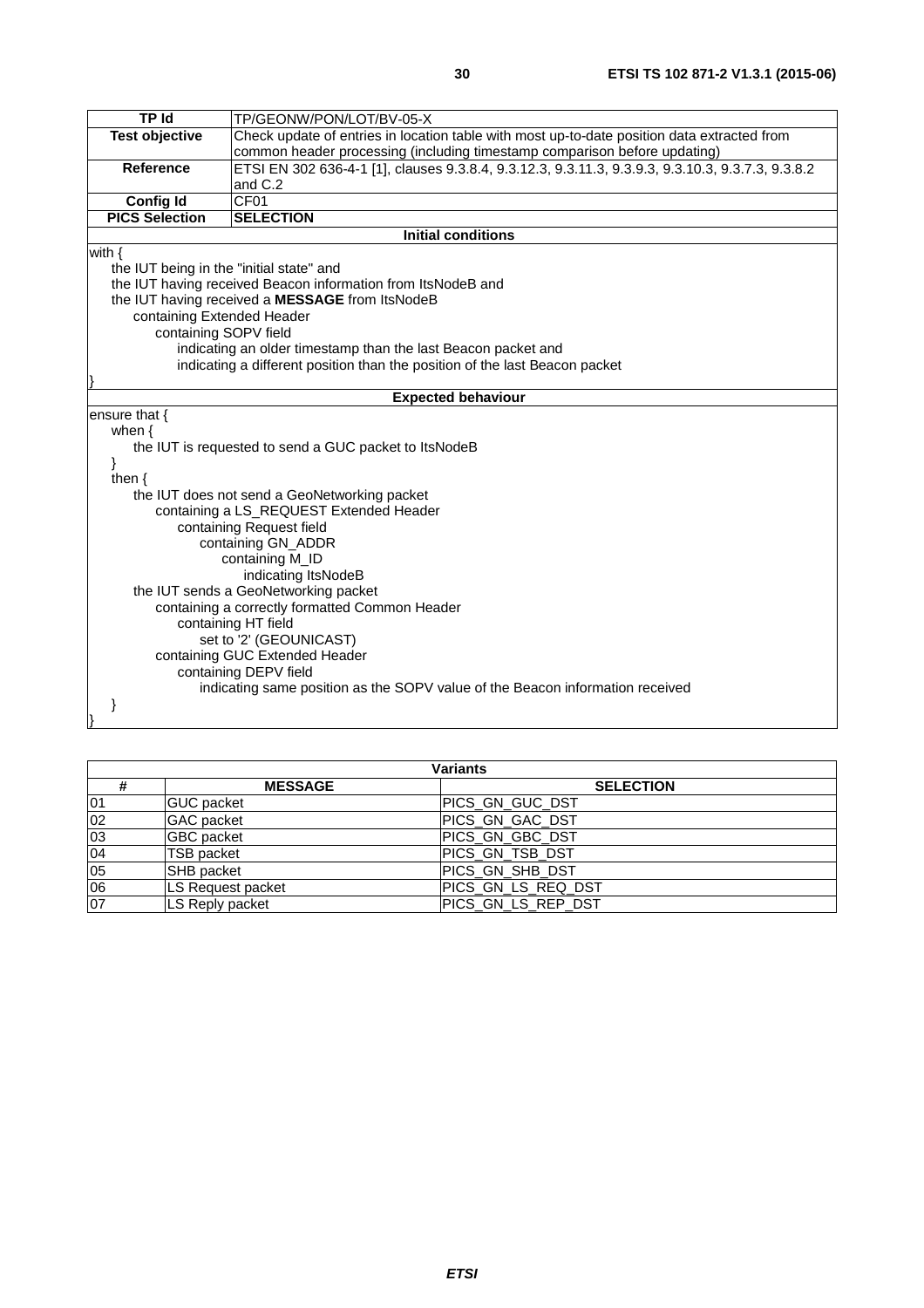| <b>TP Id</b>                             | TP/GEONW/PON/LPV/BV-01                                               |  |  |
|------------------------------------------|----------------------------------------------------------------------|--|--|
| <b>Test objective</b>                    | Check update of the Local position vector                            |  |  |
| <b>Reference</b>                         | ETSI EN 302 636-4-1 [1], clauses 7.2.3, 9.2.2.2, 9.3.6.1 and annex G |  |  |
| <b>Config Id</b>                         | CF <sub>01</sub>                                                     |  |  |
| <b>PICS Selection</b>                    | PICS_GN_BEACON_SRC                                                   |  |  |
|                                          | <b>Initial conditions</b>                                            |  |  |
| with $\{$                                |                                                                      |  |  |
| the IUT being in the "initial state" and |                                                                      |  |  |
| the IUT having changed its position      |                                                                      |  |  |
|                                          |                                                                      |  |  |
|                                          | <b>Expected behaviour</b>                                            |  |  |
| ensure that $\{$                         |                                                                      |  |  |
| when $\{$                                |                                                                      |  |  |
|                                          | the IUT generates eventually a Beacon packet                         |  |  |
|                                          |                                                                      |  |  |
| then $\{$                                |                                                                      |  |  |
|                                          | the IUT sends a GeoNetworking packet                                 |  |  |
|                                          | containing a correctly formatted Common Header                       |  |  |
|                                          | containing HT field                                                  |  |  |
| set to '1' (BEACON)                      |                                                                      |  |  |
| containing HST field                     |                                                                      |  |  |
| set to '0' (UNSPECIFIED)                 |                                                                      |  |  |
| containing extended header               |                                                                      |  |  |
| containing SOPV field                    |                                                                      |  |  |
|                                          | indicating the new position                                          |  |  |
|                                          |                                                                      |  |  |
|                                          |                                                                      |  |  |

#### <span id="page-30-0"></span>6.2.2.2 Local Position Vector

# 6.2.2.3 Sequence Number

|                                          | TP Id<br>TP/GEONW/PON/SQN/BV-01                          |  |  |
|------------------------------------------|----------------------------------------------------------|--|--|
| <b>Test objective</b>                    | Check initial sequence number assignment                 |  |  |
| <b>Reference</b>                         | ETSI EN 302 636-4-1 [1], clauses 7.3.2 and 9.3.8.2       |  |  |
| <b>Config Id</b>                         | CF <sub>01</sub>                                         |  |  |
| <b>PICS Selection</b>                    | PICS_GN_GBC_SRC                                          |  |  |
|                                          | <b>Initial conditions</b>                                |  |  |
| with $\{$                                |                                                          |  |  |
| the IUT being in the "initial state" and |                                                          |  |  |
| the IUT not having sent any GBC and      |                                                          |  |  |
|                                          | the IUT having received Beacon information from ItsNodeB |  |  |
|                                          |                                                          |  |  |
|                                          | <b>Expected behaviour</b>                                |  |  |
| ensure that {                            |                                                          |  |  |
| when $\{$                                |                                                          |  |  |
|                                          | the IUT is requested to send a GBC packet to AREA1       |  |  |
|                                          |                                                          |  |  |
| then $\{$                                |                                                          |  |  |
|                                          | the IUT sends a GeoNetworking packet                     |  |  |
|                                          | containing a correctly formatted Common Header           |  |  |
|                                          | containing HT field                                      |  |  |
| set to '4' (GEOBROADCAST)                |                                                          |  |  |
|                                          |                                                          |  |  |
| containing GBC Extended Header           |                                                          |  |  |
| containing SN field                      |                                                          |  |  |
| indicating value '0'                     |                                                          |  |  |
|                                          |                                                          |  |  |
|                                          |                                                          |  |  |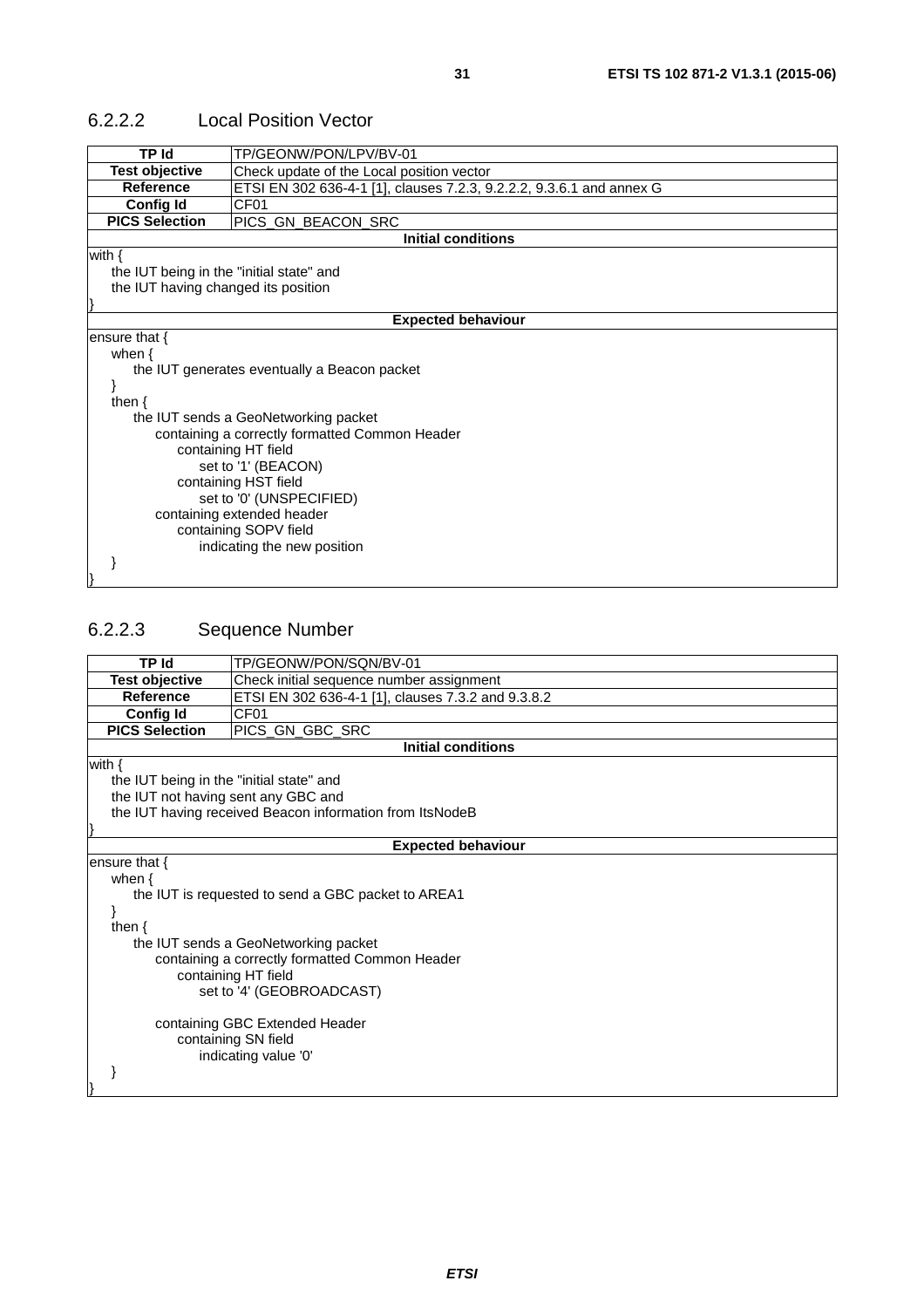<span id="page-31-0"></span>

|                                                             | <b>TP Id</b><br>TP/GEONW/PON/SQN/BV-02                       |  |  |
|-------------------------------------------------------------|--------------------------------------------------------------|--|--|
| <b>Test objective</b>                                       | Check the local sequence number incrementation               |  |  |
| <b>Reference</b>                                            | ETSI EN 302 636-4-1 [1], clauses 7.3.2 and 9.3.8.2           |  |  |
| <b>Config Id</b>                                            | CF01                                                         |  |  |
| <b>PICS Selection</b>                                       | PICS_GN_GBC_SRC                                              |  |  |
|                                                             | <b>Initial conditions</b>                                    |  |  |
| with $\{$                                                   |                                                              |  |  |
| the IUT being in the "initial state" and                    |                                                              |  |  |
|                                                             | the IUT having received Beacon information from ItsNodeB and |  |  |
|                                                             | the IUT having sent a GBC packet to AREA1                    |  |  |
|                                                             | containing the Sequence Number field                         |  |  |
|                                                             | indicating value SN1                                         |  |  |
|                                                             |                                                              |  |  |
|                                                             | <b>Expected behaviour</b>                                    |  |  |
| ensure that {                                               |                                                              |  |  |
| when $\{$                                                   |                                                              |  |  |
| the IUT is requested to send a GBC packet to AREA1          |                                                              |  |  |
|                                                             |                                                              |  |  |
| then $\{$                                                   |                                                              |  |  |
| the IUT sends a GeoNetworking packet                        |                                                              |  |  |
| containing a correctly formatted Common Header              |                                                              |  |  |
| containing HT field                                         |                                                              |  |  |
| set to '4' (GEOBROADCAST)<br>containing GBC Extended Header |                                                              |  |  |
| containing SN field                                         |                                                              |  |  |
|                                                             |                                                              |  |  |
| indicating value $SN1 + 1$                                  |                                                              |  |  |
|                                                             |                                                              |  |  |
|                                                             |                                                              |  |  |

#### 6.2.2.4 Location Service

| <b>TP Id</b>                             | TP/GEONW/PON/LOS/BV-01                                             |  |  |
|------------------------------------------|--------------------------------------------------------------------|--|--|
| <b>Test objective</b>                    | Check first LS invocation for unknown Destination nodes            |  |  |
| <b>Reference</b>                         | ETSI EN 302 636-4-1 [1], clauses 9.3.8.2, 9.2.4, 6.3 and 9.3.7.1.2 |  |  |
| <b>Config Id</b>                         | CF01                                                               |  |  |
| <b>PICS Selection</b>                    | PICS_GN_LS_REQ_SRC                                                 |  |  |
|                                          | <b>Initial conditions</b>                                          |  |  |
| with $\{$                                |                                                                    |  |  |
| the IUT being in the "initial state" and |                                                                    |  |  |
|                                          | the IUT having no Location Table Entry for ItsNodeA                |  |  |
|                                          |                                                                    |  |  |
|                                          | <b>Expected behaviour</b>                                          |  |  |
| ensure that $\{$                         |                                                                    |  |  |
| when $\{$                                |                                                                    |  |  |
|                                          | the IUT is requested to send a GUC packet to ItsNodeA              |  |  |
| then $\{$                                |                                                                    |  |  |
|                                          | the IUT sends a GeoNetworking packet                               |  |  |
|                                          | containing a correctly formatted Common Header                     |  |  |
|                                          | containing HT field                                                |  |  |
|                                          | set to '6' (LS)                                                    |  |  |
|                                          | containing HST field                                               |  |  |
|                                          | set to '0' (LS_REQUEST)                                            |  |  |
|                                          | containing NH field                                                |  |  |
|                                          | set to '0' (UNSPECIFIED)                                           |  |  |
|                                          | containing LS_REQUEST Extended Header                              |  |  |
| containing Request field                 |                                                                    |  |  |
| containing GN_ADDR                       |                                                                    |  |  |
| containing M_ID                          |                                                                    |  |  |
| indicating ItsNodeA                      |                                                                    |  |  |
|                                          | containing the other bits                                          |  |  |
|                                          | indicating value 0                                                 |  |  |
|                                          |                                                                    |  |  |
|                                          |                                                                    |  |  |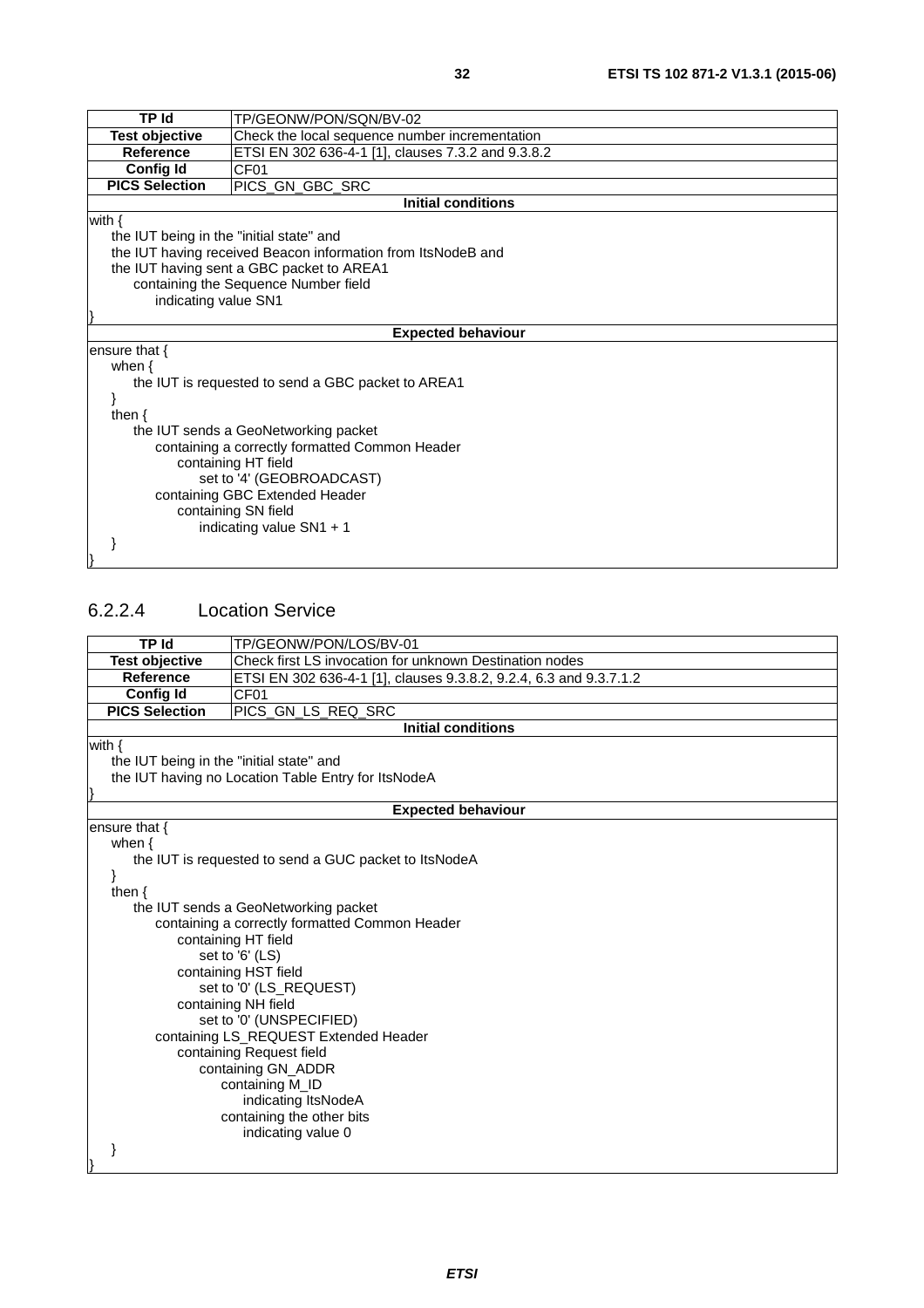| <b>TP Id</b>                                                | TP/GEONW/PON/LOS/BV-02                                                                    |  |  |
|-------------------------------------------------------------|-------------------------------------------------------------------------------------------|--|--|
| <b>Test objective</b>                                       | Check absence of LS invocation for unknown Destination nodes when LS procedure is already |  |  |
|                                                             | active                                                                                    |  |  |
| <b>Reference</b>                                            | ETSI EN 302 636-4-1 [1], clauses 9.3.8.2, 9.2.4 and 9.3.7.1.2                             |  |  |
| <b>Config Id</b>                                            | CF <sub>01</sub>                                                                          |  |  |
| <b>PICS Selection</b>                                       | PICS_GN_LS_REQ_SRC                                                                        |  |  |
|                                                             | <b>Initial conditions</b>                                                                 |  |  |
| with $\{$                                                   |                                                                                           |  |  |
| the IUT being in the "initial state" and                    |                                                                                           |  |  |
|                                                             | the IUT having no Location Table Entry for ItsNodeA and                                   |  |  |
|                                                             | the IUT having been requested to send a first GUC packet to ItsNodeA and                  |  |  |
|                                                             | the IUT having sent a GeoNetworking packet                                                |  |  |
| containing a LS_REQUEST                                     |                                                                                           |  |  |
|                                                             | containing Request field                                                                  |  |  |
|                                                             | containing GN_ADDR                                                                        |  |  |
|                                                             | containing M_ID                                                                           |  |  |
|                                                             | indicating ItsNodeA                                                                       |  |  |
|                                                             | containing the other bits                                                                 |  |  |
| indicating value 0                                          |                                                                                           |  |  |
|                                                             |                                                                                           |  |  |
|                                                             | <b>Expected behaviour</b>                                                                 |  |  |
| ensure that $\{$                                            |                                                                                           |  |  |
| when $\{$                                                   |                                                                                           |  |  |
| the IUT is requested to send a new GUC packet to ItsNodeA   |                                                                                           |  |  |
|                                                             |                                                                                           |  |  |
| then $\{$                                                   |                                                                                           |  |  |
| the IUT does not send a second LS_REQUEST packet (see note) |                                                                                           |  |  |
|                                                             |                                                                                           |  |  |
|                                                             |                                                                                           |  |  |
| NOTE:                                                       | At least not before the LS_REQUEST retransmission timer expires.                          |  |  |

| TP Id                                                         | TP/GEONW/PON/LOS/BV-03                                                                         |  |  |
|---------------------------------------------------------------|------------------------------------------------------------------------------------------------|--|--|
| <b>Test objective</b>                                         | Check packet buffering into LS buffer during Location service procedure, including handling of |  |  |
|                                                               | LT fields in the LT packet buffer                                                              |  |  |
| Reference                                                     | ETSI EN 302 636-4-1 [1], clauses 7.4.3, 9.3.7.1.4, 9.3.7.1.2,9.3.8.2 and 9.2.4                 |  |  |
| <b>Config Id</b>                                              | CF <sub>01</sub>                                                                               |  |  |
| <b>PICS Selection</b>                                         | PICS_GN_LS_REQ_SRC AND PICS_GN_LS_REP_DST                                                      |  |  |
|                                                               | Initial conditions                                                                             |  |  |
| with $\{$                                                     |                                                                                                |  |  |
| the IUT being in the "initial state" and                      |                                                                                                |  |  |
|                                                               | the IUT having no Location Table Entry for ItsNodeA and                                        |  |  |
|                                                               | the IUT having been requested to send a GUC packet to ItsNodeA                                 |  |  |
|                                                               | containing TrafficClass.SCF set to 1 and                                                       |  |  |
|                                                               | the IUT having sent a LS_REQUEST packet                                                        |  |  |
|                                                               |                                                                                                |  |  |
| <b>Expected behaviour</b>                                     |                                                                                                |  |  |
| ensure that $\{$                                              |                                                                                                |  |  |
| when $\{$                                                     |                                                                                                |  |  |
|                                                               | the IUT receives the LS_REPLY packet from ItsNodeA                                             |  |  |
|                                                               |                                                                                                |  |  |
| then $\{$                                                     |                                                                                                |  |  |
| the IUT sends the GUC packet addressed to ItsNodeA            |                                                                                                |  |  |
| containing GUC Extended Header                                |                                                                                                |  |  |
| containing LT field                                           |                                                                                                |  |  |
| indicating value (default LT value - Waiting Time (see note)) |                                                                                                |  |  |
|                                                               |                                                                                                |  |  |
|                                                               |                                                                                                |  |  |
| NOTE:                                                         | WaitingTime == time difference between LS_REQUEST sending and LS_REPLY reception.              |  |  |
|                                                               |                                                                                                |  |  |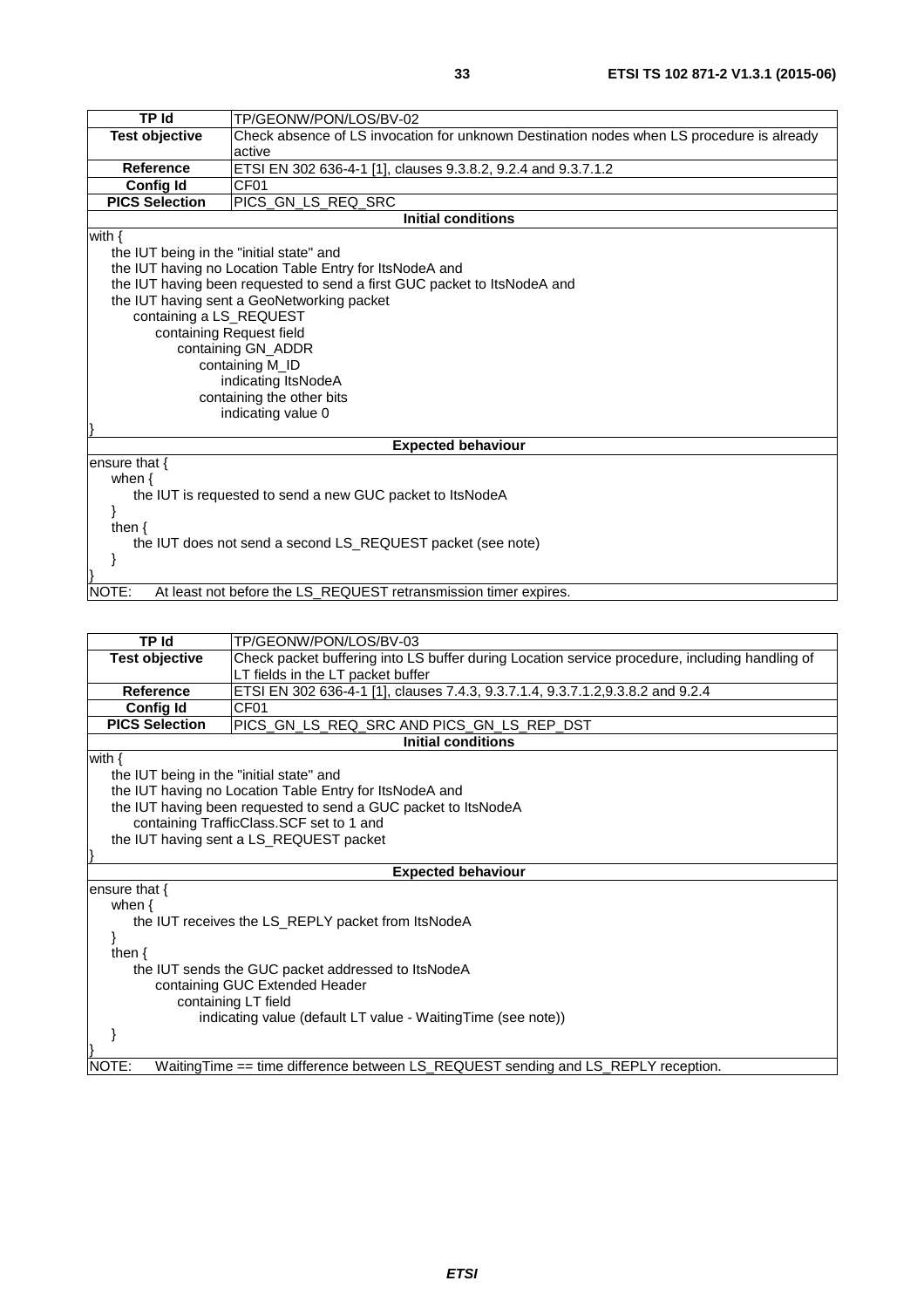| TP Id<br>TP/GEONW/PON/LOS/BV-04                |                                                                       |  |  |
|------------------------------------------------|-----------------------------------------------------------------------|--|--|
| <b>Test objective</b>                          | Check LS buffer characteristics: FIFO type                            |  |  |
| <b>Reference</b>                               | ETSI EN 302 636-4-1 [1], clauses 7.4.3, 9.2.4, 9.3.7.1.2 and 9.3.8.2  |  |  |
| <b>Config Id</b>                               | CF01                                                                  |  |  |
| <b>PICS Selection</b>                          | PICS_GN_LS_REQ_SRC AND PICS_GN_LS_REP_DST                             |  |  |
|                                                | <b>Initial conditions</b>                                             |  |  |
| with $\{$                                      |                                                                       |  |  |
| the IUT being in the "initial state" and       |                                                                       |  |  |
|                                                | the IUT having no Location Table Entry for ItsNodeA and               |  |  |
|                                                | the IUT having been requested to send a GUC packet to ItsNodeA        |  |  |
|                                                | containing TrafficClass.SCF set to 1                                  |  |  |
| containing LT field                            |                                                                       |  |  |
| indicating value LT1                           |                                                                       |  |  |
| containing payload field                       |                                                                       |  |  |
|                                                | indicating value PL1 and                                              |  |  |
|                                                | the IUT having sent a LS_REQUEST packet and                           |  |  |
|                                                | the IUT having been requested to send a second GUC packet to ItsNodeA |  |  |
|                                                | containing TrafficClass.SCF set to 1                                  |  |  |
|                                                | containing LT field                                                   |  |  |
| indicating LT2                                 |                                                                       |  |  |
| containing payload field                       |                                                                       |  |  |
|                                                | indicating value PL2                                                  |  |  |
|                                                |                                                                       |  |  |
|                                                | <b>Expected behaviour</b>                                             |  |  |
| ensure that {                                  |                                                                       |  |  |
| when $\{$                                      |                                                                       |  |  |
|                                                | the IUT receives the LS_REPLY packet from ItsNodeA and                |  |  |
| before expiry of LT1 and LT2                   |                                                                       |  |  |
| ł                                              |                                                                       |  |  |
| then $\{$                                      |                                                                       |  |  |
| the IUT sends GUC packet addressed to ItsNodeA |                                                                       |  |  |
| containing payload field                       |                                                                       |  |  |
| indicating value PL1 and                       |                                                                       |  |  |
| the IUT sends GUC packet addressed to ItsNodeA |                                                                       |  |  |
| containing payload field                       |                                                                       |  |  |
| indicating value PL2                           |                                                                       |  |  |
|                                                |                                                                       |  |  |
|                                                |                                                                       |  |  |

| <b>TP</b> Id                                                                                                                                                                                                                                                                                                                       | TP/GEONW/PON/LOS/BV-05                                               |  |
|------------------------------------------------------------------------------------------------------------------------------------------------------------------------------------------------------------------------------------------------------------------------------------------------------------------------------------|----------------------------------------------------------------------|--|
| <b>Test objective</b>                                                                                                                                                                                                                                                                                                              | Check LS buffer characteristics: discarding upon LT expiration       |  |
| <b>Reference</b>                                                                                                                                                                                                                                                                                                                   | ETSI EN 302 636-4-1 [1], clauses 7.4.3, 9.2.4, 9.3.7.1.2 and 9.3.8.2 |  |
| <b>Config Id</b>                                                                                                                                                                                                                                                                                                                   | CF <sub>01</sub>                                                     |  |
| <b>PICS Selection</b>                                                                                                                                                                                                                                                                                                              | PICS GN LS REQ SRC                                                   |  |
|                                                                                                                                                                                                                                                                                                                                    | <b>Initial conditions</b>                                            |  |
| with $\{$<br>the IUT being in the "initial state" and<br>the IUT having no Location Table Entry for ItsNodeA and<br>the IUT having been requested to send multiple GUC packets to ItsNodeA<br>containing TrafficClass. SCF set to 1<br>containing LT field<br>indicating values LTx and<br>the IUT having sent a LS_REQUEST packet |                                                                      |  |
|                                                                                                                                                                                                                                                                                                                                    | <b>Expected behaviour</b>                                            |  |
| ensure that $\{$<br>when $\{$<br>the IUT receives the LS_REPLY packet from ItsNodeA after expiry of LTs<br>then $\{$<br>the IUT does not send any packet to ItsNodeA                                                                                                                                                               |                                                                      |  |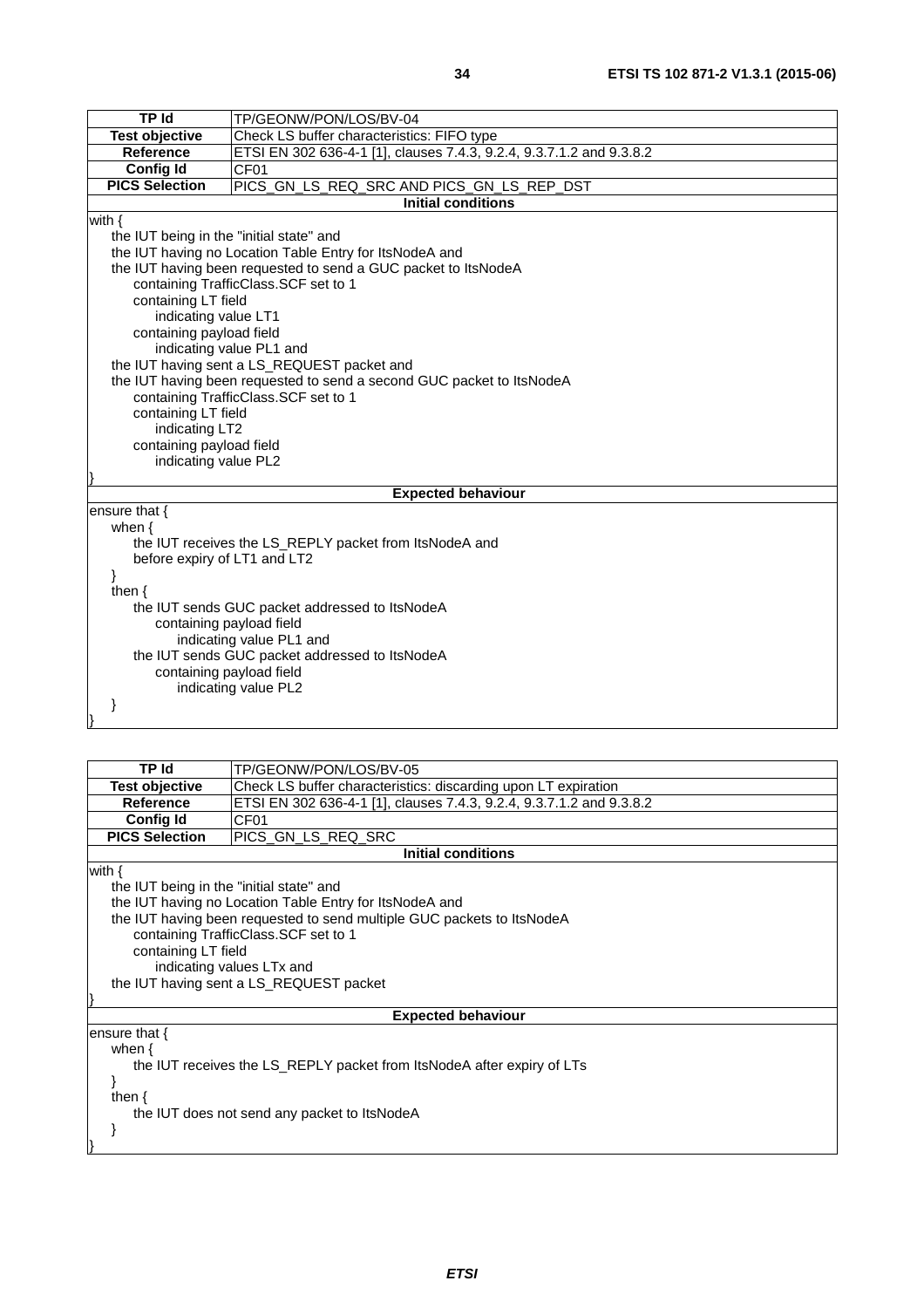| <b>TP Id</b>                                                   | TP/GEONW/PON/LOS/TI-06                                                       |  |  |
|----------------------------------------------------------------|------------------------------------------------------------------------------|--|--|
| <b>Test objective</b>                                          | Check LS Request retransmission if no answer is received                     |  |  |
| <b>Reference</b>                                               | ETSI EN 302 636-4-1 [1], clauses 9.3.7.1.2, 9.3.7.1.3and 9.3.8.2             |  |  |
| <b>Config Id</b>                                               | CF <sub>01</sub>                                                             |  |  |
| <b>PICS Selection</b>                                          | PICS_GN_LS_REQ_RETRANSMISSION                                                |  |  |
| <b>Initial conditions</b>                                      |                                                                              |  |  |
| with {                                                         |                                                                              |  |  |
| the IUT being in the "initial state" and                       |                                                                              |  |  |
| the IUT having no Location Table Entry for ItsNodeA and        |                                                                              |  |  |
| the IUT having been requested to send a GUC packet to ItsNodeA |                                                                              |  |  |
| containing TrafficClass. SCF set to 1                          |                                                                              |  |  |
| containing LT field                                            |                                                                              |  |  |
|                                                                | indicating value LT1 higher than its GnLocation Service Retransmit Timer and |  |  |
| the IUT having sent a LS_REQUEST packet                        |                                                                              |  |  |
|                                                                |                                                                              |  |  |
|                                                                | <b>Expected behaviour</b>                                                    |  |  |
| ensure that $\{$                                               |                                                                              |  |  |
| when $\{$                                                      |                                                                              |  |  |
| the IUT does not receive LS_REPLY packet from ItsNodeA and     |                                                                              |  |  |
| before expiration of LT1                                       |                                                                              |  |  |
|                                                                |                                                                              |  |  |
| then $\{$                                                      |                                                                              |  |  |
| the IUT retransmits the LS_REQUEST packet                      |                                                                              |  |  |
| upon expiry of itsGnLocationServiceRetransmitTimer             |                                                                              |  |  |
|                                                                |                                                                              |  |  |
|                                                                |                                                                              |  |  |

| <b>TP</b> Id                                                                                      | TP/GEONW/PON/LOS/BV-07                                                     |  |
|---------------------------------------------------------------------------------------------------|----------------------------------------------------------------------------|--|
| <b>Test objective</b>                                                                             | Check LS Request retransmission if no answer is received                   |  |
| <b>Reference</b>                                                                                  | ETSI EN 302 636-4-1 [1], clauses 9.3.7.1.2, 9.3.7.1.3, 9.3.8.2 and annex G |  |
| Config Id                                                                                         | CF <sub>01</sub>                                                           |  |
| <b>PICS Selection</b>                                                                             | PICS GN LS REQ RETRANSMISSION                                              |  |
|                                                                                                   | <b>Initial conditions</b>                                                  |  |
| with $\{$                                                                                         |                                                                            |  |
| the IUT being in the "initial state" and                                                          |                                                                            |  |
| the IUT having no Location Table Entry for ItsNodeA and                                           |                                                                            |  |
| the IUT having been requested to send a GUC packet to ItsNodeA                                    |                                                                            |  |
| containing TrafficClass.SCF set to 1                                                              |                                                                            |  |
| containing LT field                                                                               |                                                                            |  |
| indicating value LT1 higher than (itsGnLocationServiceTimer * itsGnLocationServiceMaxRetrans) and |                                                                            |  |
| the IUT having sent a LS_REQUEST packet                                                           |                                                                            |  |
|                                                                                                   |                                                                            |  |
| <b>Expected behaviour</b>                                                                         |                                                                            |  |
| ensure that $\{$                                                                                  |                                                                            |  |
| when $\{$                                                                                         |                                                                            |  |
| the IUT does not receive LS_REPLY packet from ItsNodeA                                            |                                                                            |  |
| before expiration of LT1                                                                          |                                                                            |  |
|                                                                                                   |                                                                            |  |
| then $\{$                                                                                         |                                                                            |  |
| the IUT retransmits the LS_REQUEST packet itsGnLocationServiceMaxRetrans times                    |                                                                            |  |
|                                                                                                   |                                                                            |  |
|                                                                                                   |                                                                            |  |
|                                                                                                   |                                                                            |  |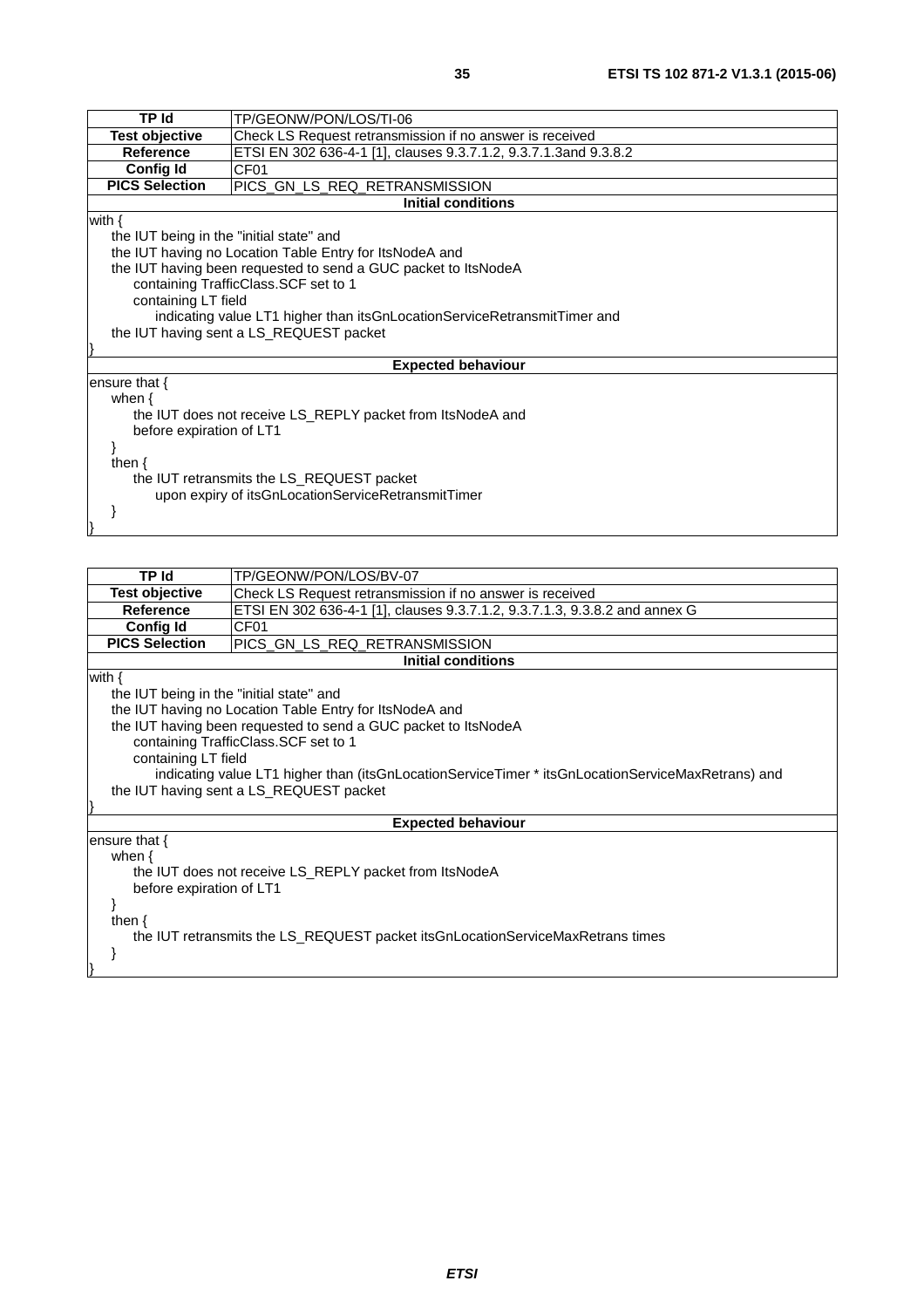| <b>TP Id</b>                                                          | TP/GEONW/PON/LOS/BV-08                             |  |  |
|-----------------------------------------------------------------------|----------------------------------------------------|--|--|
| <b>Test objective</b>                                                 | Check LS Reply generation by destination node      |  |  |
| <b>Reference</b>                                                      | ETSI EN 302 636-4-1 [1], clauses 9.3.7.3 and 9.3.5 |  |  |
| <b>Config Id</b>                                                      | CF <sub>01</sub>                                   |  |  |
| <b>PICS Selection</b>                                                 | PICS_GN_LS_REQ_DST                                 |  |  |
| <b>Initial conditions</b>                                             |                                                    |  |  |
| with $\{$                                                             |                                                    |  |  |
| the IUT being in the "initial state"                                  |                                                    |  |  |
|                                                                       |                                                    |  |  |
| <b>Expected behaviour</b>                                             |                                                    |  |  |
| ensure that $\{$                                                      |                                                    |  |  |
| when $\{$                                                             |                                                    |  |  |
|                                                                       | the IUT receives a LS_REQUEST packet               |  |  |
| containing Request field                                              |                                                    |  |  |
|                                                                       | indicating the IUT's GN_ADDR                       |  |  |
|                                                                       |                                                    |  |  |
| then $\{$                                                             |                                                    |  |  |
| the IUT replies with a LS_REPLY packet                                |                                                    |  |  |
| containing Common Header                                              |                                                    |  |  |
| containing NH field                                                   |                                                    |  |  |
| set to '0' (UNSPECIFIED)                                              |                                                    |  |  |
| containing LS_REPLY Extended Header                                   |                                                    |  |  |
| containing DEPV field                                                 |                                                    |  |  |
| indicating same position as the SOPV value of the received LS_REQUEST |                                                    |  |  |
|                                                                       |                                                    |  |  |
|                                                                       |                                                    |  |  |

| TP Id                                                                           | TP/GEONW/PON/LOS/BO-09                                                       |  |
|---------------------------------------------------------------------------------|------------------------------------------------------------------------------|--|
| <b>Test objective</b>                                                           | Check absence of LS Reply generation for already answered LS Request packets |  |
| Reference                                                                       | ETSI EN 302 636-4-1 [1], clauses 9.3.7.3 and 9.3.5                           |  |
| Config Id                                                                       | CF02                                                                         |  |
| <b>PICS Selection</b>                                                           | PICS GN LS REQ DST                                                           |  |
| Initial conditions                                                              |                                                                              |  |
| with $\{$                                                                       |                                                                              |  |
| the IUT being in the "initial state" and                                        |                                                                              |  |
| the IUT having received a LS_REQUEST packet generated by ItsNodeB from ItsNodeB |                                                                              |  |
| the IUT having sent a LS_REPLY packet to ItsNodeB                               |                                                                              |  |
|                                                                                 |                                                                              |  |
| <b>Expected behaviour</b>                                                       |                                                                              |  |
| ensure that {                                                                   |                                                                              |  |
| when {                                                                          |                                                                              |  |
| the IUT receives the same LS_REQUEST packet from ItsNodeD                       |                                                                              |  |
|                                                                                 |                                                                              |  |
| then $\{$                                                                       |                                                                              |  |
| the IUT does not reply with a LS_REPLY packet                                   |                                                                              |  |
|                                                                                 |                                                                              |  |
|                                                                                 |                                                                              |  |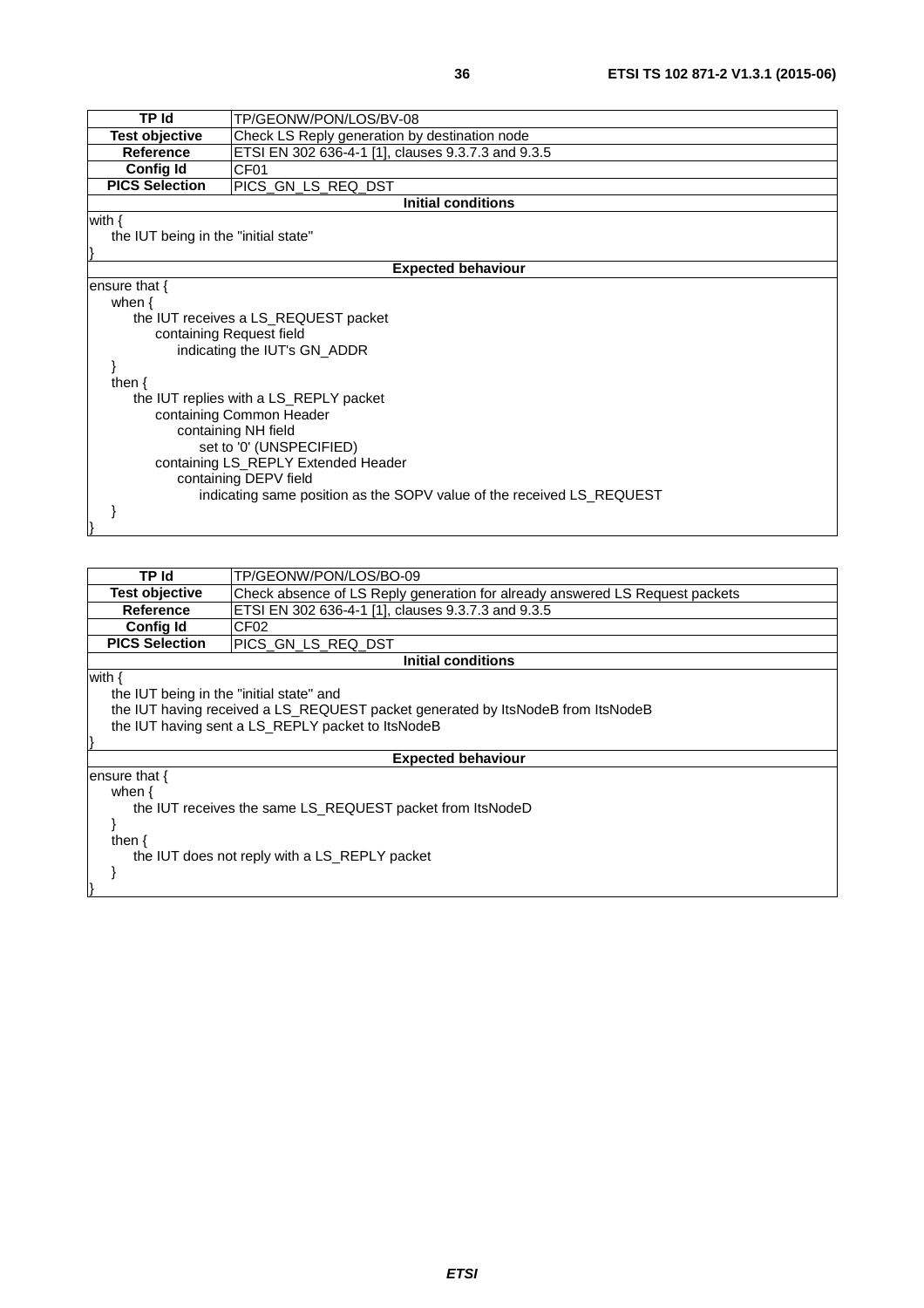| TP Id                                                | TP/GEONW/PON/LOS/BV-10                                                  |  |
|------------------------------------------------------|-------------------------------------------------------------------------|--|
| <b>Test objective</b>                                | Check LS Request forwarding                                             |  |
| <b>Reference</b>                                     | ETSI EN 302 636-4-1 [1], clauses 9.3.7.2 and 9.3.8.3                    |  |
| <b>Config Id</b>                                     | CF03                                                                    |  |
| <b>PICS Selection</b>                                | PICS_GN_LS_FWD                                                          |  |
|                                                      | <b>Initial conditions</b>                                               |  |
| with $\{$                                            |                                                                         |  |
| the IUT being in the "initial state" and             |                                                                         |  |
|                                                      | the IUT having received Beacon information from ItsNodeB and            |  |
|                                                      | the IUT having received Beacon information from ItsNodeC                |  |
|                                                      |                                                                         |  |
|                                                      | <b>Expected behaviour</b>                                               |  |
| ensure that $\{$                                     |                                                                         |  |
| when $\{$                                            |                                                                         |  |
|                                                      | the IUT receives a LS_REQUEST packet from ItsNodeC                      |  |
|                                                      | containing Basic Header                                                 |  |
|                                                      | containing RHL field                                                    |  |
|                                                      | indicating value greater than 1                                         |  |
|                                                      | containing LS_REQUEST Extended Header                                   |  |
|                                                      | containing Request field                                                |  |
| containing GN_ADDR                                   |                                                                         |  |
|                                                      | containing M_ID                                                         |  |
|                                                      | indicating value differing from the M_ID part of the GN_ADDR of the IUT |  |
|                                                      |                                                                         |  |
| then $\{$                                            |                                                                         |  |
| the IUT re-broadcasts the received LS_REQUEST packet |                                                                         |  |
| containing Basic Header                              |                                                                         |  |
| containing RHL field                                 |                                                                         |  |
|                                                      | indicating value decreased by 1                                         |  |
|                                                      |                                                                         |  |
|                                                      |                                                                         |  |

| TP Id                                    | TP/GEONW/PON/LOS/BV-11                                                                                                    |  |
|------------------------------------------|---------------------------------------------------------------------------------------------------------------------------|--|
| <b>Test objective</b>                    | Check LS Reply forwarding                                                                                                 |  |
| Reference                                | ETSI EN 302 636-4-1 [1], clauses 9.3.7.2 and 9.3.8.3                                                                      |  |
| <b>Config Id</b>                         | CF <sub>03</sub>                                                                                                          |  |
| <b>PICS Selection</b>                    | PICS GN_LS_FWD                                                                                                            |  |
|                                          | <b>Initial conditions</b>                                                                                                 |  |
| with $\{$                                |                                                                                                                           |  |
| the IUT being in the "initial state" and |                                                                                                                           |  |
|                                          | the IUT having received Beacon information from ItsNodeB and                                                              |  |
|                                          | the IUT having received Beacon information from ItsNodeC                                                                  |  |
|                                          |                                                                                                                           |  |
|                                          | <b>Expected behaviour</b>                                                                                                 |  |
| ensure that $\{$                         |                                                                                                                           |  |
| when $\{$                                |                                                                                                                           |  |
|                                          |                                                                                                                           |  |
|                                          |                                                                                                                           |  |
|                                          |                                                                                                                           |  |
| indicating value greater than 1          |                                                                                                                           |  |
|                                          |                                                                                                                           |  |
| then $\{$                                |                                                                                                                           |  |
|                                          | the IUT forwards the received LS_REPLY packet to ItsNodeB                                                                 |  |
| containing Basic Header                  |                                                                                                                           |  |
| containing RHL field                     |                                                                                                                           |  |
|                                          | indicating value decreased by 1                                                                                           |  |
|                                          |                                                                                                                           |  |
|                                          |                                                                                                                           |  |
|                                          | the IUT receives a LS_REPLY packet from ItsNodeC addressed to ItsNodeB<br>containing Basic Header<br>containing RHL field |  |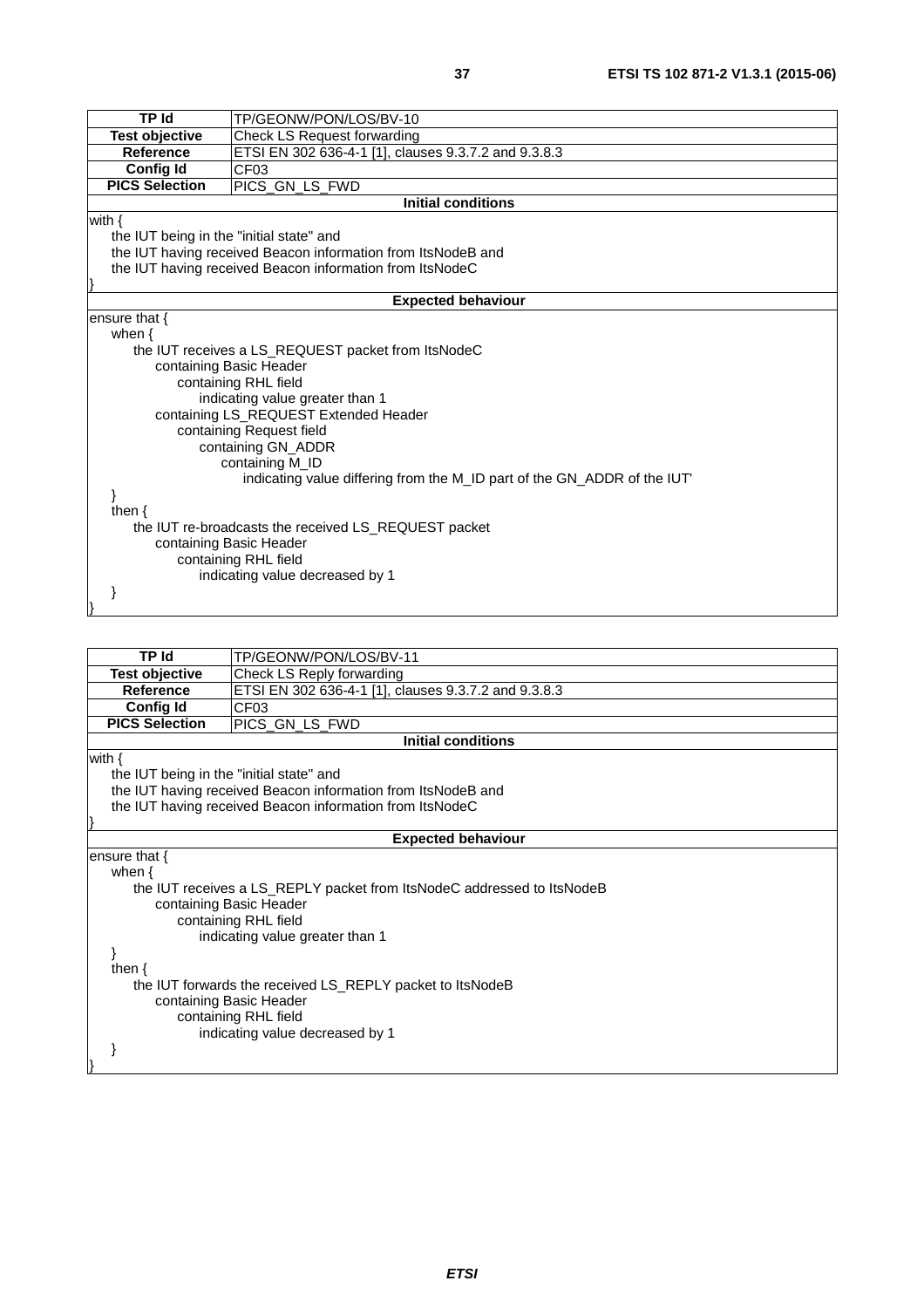| TP Id                                                                            | TP/GEONW/PON/LOS/BV-12                                                                          |  |
|----------------------------------------------------------------------------------|-------------------------------------------------------------------------------------------------|--|
| <b>Test objective</b>                                                            | Check flushing of the LS buffer, initiated by the processing of a common header from the target |  |
|                                                                                  | destination                                                                                     |  |
| <b>Reference</b>                                                                 | ETSI EN 302 636-4-1 [1], clauses 9.3.8.4, 9.3.7.1.2 and 7.4.3                                   |  |
| <b>Config Id</b>                                                                 | CF <sub>01</sub>                                                                                |  |
| <b>PICS Selection</b>                                                            | PICS_GN_LS_REQ_SRC                                                                              |  |
|                                                                                  | <b>Initial conditions</b>                                                                       |  |
| with $\{$                                                                        |                                                                                                 |  |
| the IUT being in the "initial state" and                                         |                                                                                                 |  |
|                                                                                  | the IUT having no Location Table Entry for ItsNodeA and                                         |  |
|                                                                                  | the IUT having been requested to send a GUC packet ItsNodeA                                     |  |
| containing LT field                                                              |                                                                                                 |  |
| indicating LT1 and                                                               |                                                                                                 |  |
| the IUT having sent a LS_REQUEST packet                                          |                                                                                                 |  |
|                                                                                  |                                                                                                 |  |
|                                                                                  | <b>Expected behaviour</b>                                                                       |  |
| ensure that $\{$                                                                 |                                                                                                 |  |
| when $\{$                                                                        |                                                                                                 |  |
| the IUT receives a GUC packet addressed to it from ItsNodeA before expiry of LT1 |                                                                                                 |  |
|                                                                                  |                                                                                                 |  |
| then $\{$                                                                        |                                                                                                 |  |
| the IUT sends the waiting GUC packet to ItsNodeA                                 |                                                                                                 |  |
|                                                                                  |                                                                                                 |  |
|                                                                                  |                                                                                                 |  |
|                                                                                  |                                                                                                 |  |

| <b>TP</b> Id                                       | TP/GEONW/PON/LOS/BV-13                                                |  |
|----------------------------------------------------|-----------------------------------------------------------------------|--|
| <b>Test objective</b>                              | Check LS buffer characteristics: FIFO type and Lifetime               |  |
| <b>Reference</b>                                   | ETSI EN 302 636-4-1 [1], clauses 7.4.3 and 9.3.7.1.2                  |  |
| <b>Config Id</b>                                   | CF <sub>01</sub>                                                      |  |
| <b>PICS Selection</b>                              | PICS_GN_LS_REQ_SRC                                                    |  |
|                                                    | <b>Initial conditions</b>                                             |  |
| with $\{$                                          |                                                                       |  |
| the IUT being in the "initial state" and           |                                                                       |  |
|                                                    | the IUT having no Location Table Entry for ItsNodeA and               |  |
|                                                    | the IUT having been requested to send a GUC packet to ItsNodeA        |  |
|                                                    | containing TrafficClass.SCF set to 1                                  |  |
| containing LT field                                |                                                                       |  |
| indicating value LT1                               |                                                                       |  |
| containing payload field                           |                                                                       |  |
| indicating value PL1 and                           |                                                                       |  |
|                                                    | the IUT having sent a LS_REQUEST packet and                           |  |
|                                                    | the IUT having been requested to send a second GUC packet to ItsNodeA |  |
|                                                    | containing TrafficClass. SCF set to 1                                 |  |
| containing LT field                                |                                                                       |  |
| indicating LT2 lower than LT1                      |                                                                       |  |
| containing payload field                           |                                                                       |  |
| indicating value PL2                               |                                                                       |  |
|                                                    |                                                                       |  |
| <b>Expected behaviour</b>                          |                                                                       |  |
| ensure that $\{$                                   |                                                                       |  |
| when $\{$                                          |                                                                       |  |
| the IUT receives the LS_REPLY packet from ItsNodeA |                                                                       |  |
| after expiry of LT2                                |                                                                       |  |
|                                                    | before expiry of LT1                                                  |  |
| ł                                                  |                                                                       |  |
| then $\{$                                          |                                                                       |  |
| the IUT sends GUC packet addressed to ItsNodeA     |                                                                       |  |
| containing payload field                           |                                                                       |  |
|                                                    | indicating value PL1                                                  |  |
|                                                    |                                                                       |  |
|                                                    |                                                                       |  |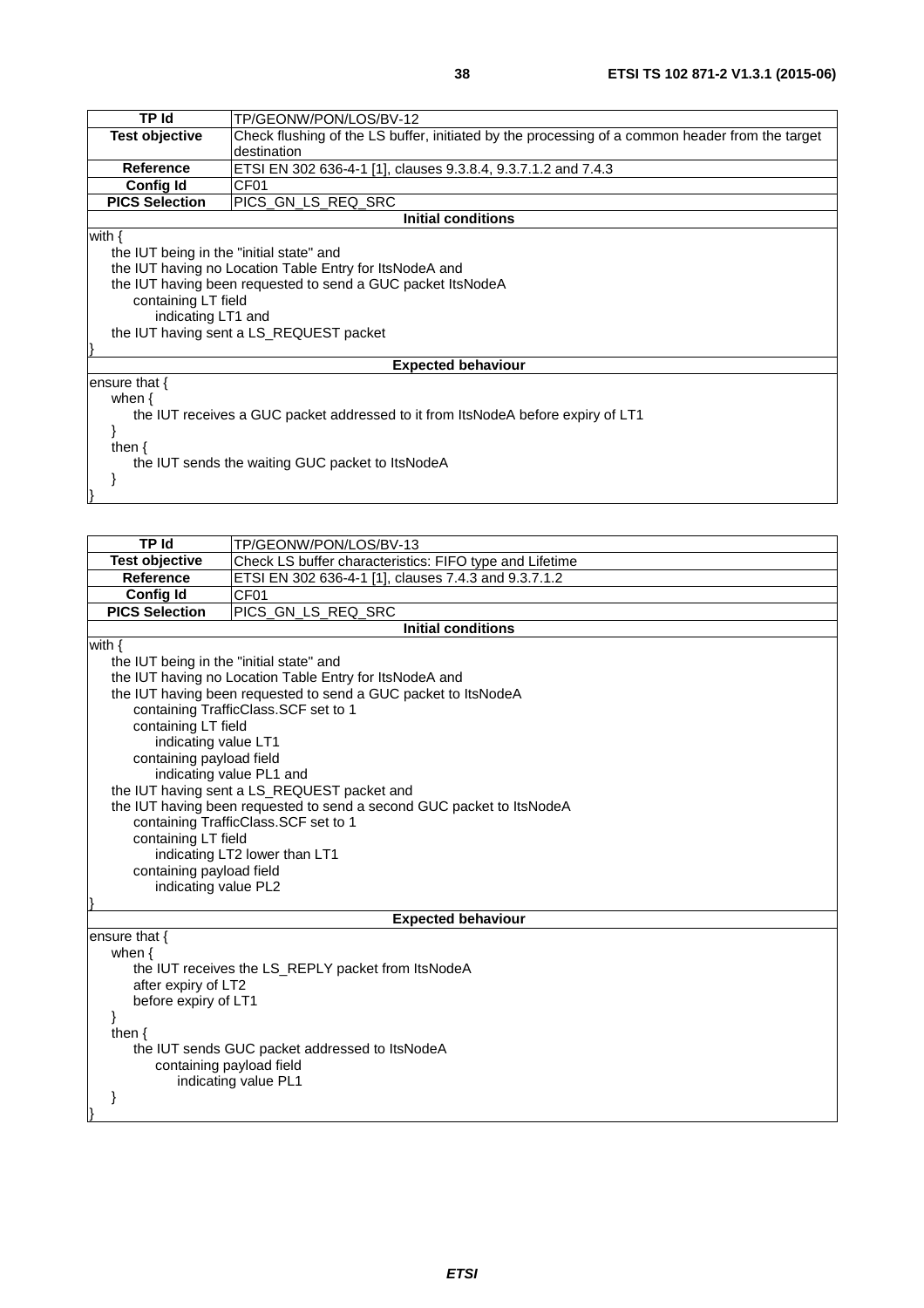| <b>TP Id</b>                                                     | TP/GEONW/PON/LOS/BV-14                                                                            |  |
|------------------------------------------------------------------|---------------------------------------------------------------------------------------------------|--|
| <b>Test objective</b>                                            | Check that GeoNetworking packets in LS buffer are discarded when LS does not complete.            |  |
| <b>Reference</b>                                                 | ETSI EN 302 636-4-1 [1], clause 7.4.3                                                             |  |
| Config Id                                                        | CF <sub>01</sub>                                                                                  |  |
| <b>PICS Selection</b>                                            | PICS_GN_LS_REQ_SRC                                                                                |  |
|                                                                  | <b>Initial conditions</b>                                                                         |  |
| with $\{$                                                        |                                                                                                   |  |
| the IUT being in the "initial state" and                         |                                                                                                   |  |
|                                                                  | the IUT having no Location Table Entry for ItsNodeA and                                           |  |
|                                                                  | the IUT having been requested to send a GUC packet to ItsNodeA                                    |  |
|                                                                  | containing TrafficClass.SCF set to 1                                                              |  |
| containing LT field                                              |                                                                                                   |  |
|                                                                  | indicating value LT1 higher than (itsGnLocationServiceTimer * itsGnLocationServiceMaxRetrans) and |  |
|                                                                  | the IUT having sent a LS_REQUEST packet itsGnLocationServiceMaxRetrans times                      |  |
|                                                                  |                                                                                                   |  |
|                                                                  | <b>Expected behaviour</b>                                                                         |  |
| ensure that $\{$                                                 |                                                                                                   |  |
| when $\{$                                                        |                                                                                                   |  |
| the IUT receives a GUC packet from ItsNodeA                      |                                                                                                   |  |
| before expiry of LT1                                             |                                                                                                   |  |
|                                                                  |                                                                                                   |  |
| then $\{$                                                        |                                                                                                   |  |
| the IUT does not send any packet to ItsNodeA (see note)          |                                                                                                   |  |
|                                                                  |                                                                                                   |  |
|                                                                  |                                                                                                   |  |
| NOTE:<br>Stored GUC packets have been discarded upon LS failure. |                                                                                                   |  |
|                                                                  |                                                                                                   |  |

| TP Id                                                                                  | TP/GEONW/PON/LOS/BV-15                                                                          |  |
|----------------------------------------------------------------------------------------|-------------------------------------------------------------------------------------------------|--|
| <b>Test objective</b>                                                                  | Check flushing of the LS buffer, initiated by the processing of a common header from the target |  |
|                                                                                        | destination                                                                                     |  |
| <b>Reference</b>                                                                       | ETSI EN 302 636-4-1 [1], clauses 9.3.8.3, 9.3.7.1.2 and 7.4.2                                   |  |
| <b>Config Id</b>                                                                       | CF01                                                                                            |  |
| <b>PICS Selection</b>                                                                  | PICS GN LS REQ SRC                                                                              |  |
|                                                                                        | <b>Initial conditions</b>                                                                       |  |
| with $\{$                                                                              |                                                                                                 |  |
|                                                                                        | the IUT being in the "initial state" and                                                        |  |
|                                                                                        | the IUT having no Location Table Entry for ItsNodeA and                                         |  |
|                                                                                        | the IUT having been requested to send a GUC packet ItsNodeA                                     |  |
| containing LT field                                                                    |                                                                                                 |  |
| indicating LT1 and                                                                     |                                                                                                 |  |
| the IUT having sent a LS_REQUEST packet                                                |                                                                                                 |  |
|                                                                                        |                                                                                                 |  |
| <b>Expected behaviour</b>                                                              |                                                                                                 |  |
| ensure that $\{$                                                                       |                                                                                                 |  |
| when $\{$                                                                              |                                                                                                 |  |
| the IUT receives a GUC packet addressed to ItsNodeB from ItsNodeA before expiry of LT1 |                                                                                                 |  |
|                                                                                        |                                                                                                 |  |
| then $\{$                                                                              |                                                                                                 |  |
| the IUT sends the waiting GUC packet to ItsNodeA                                       |                                                                                                 |  |
|                                                                                        |                                                                                                 |  |
|                                                                                        |                                                                                                 |  |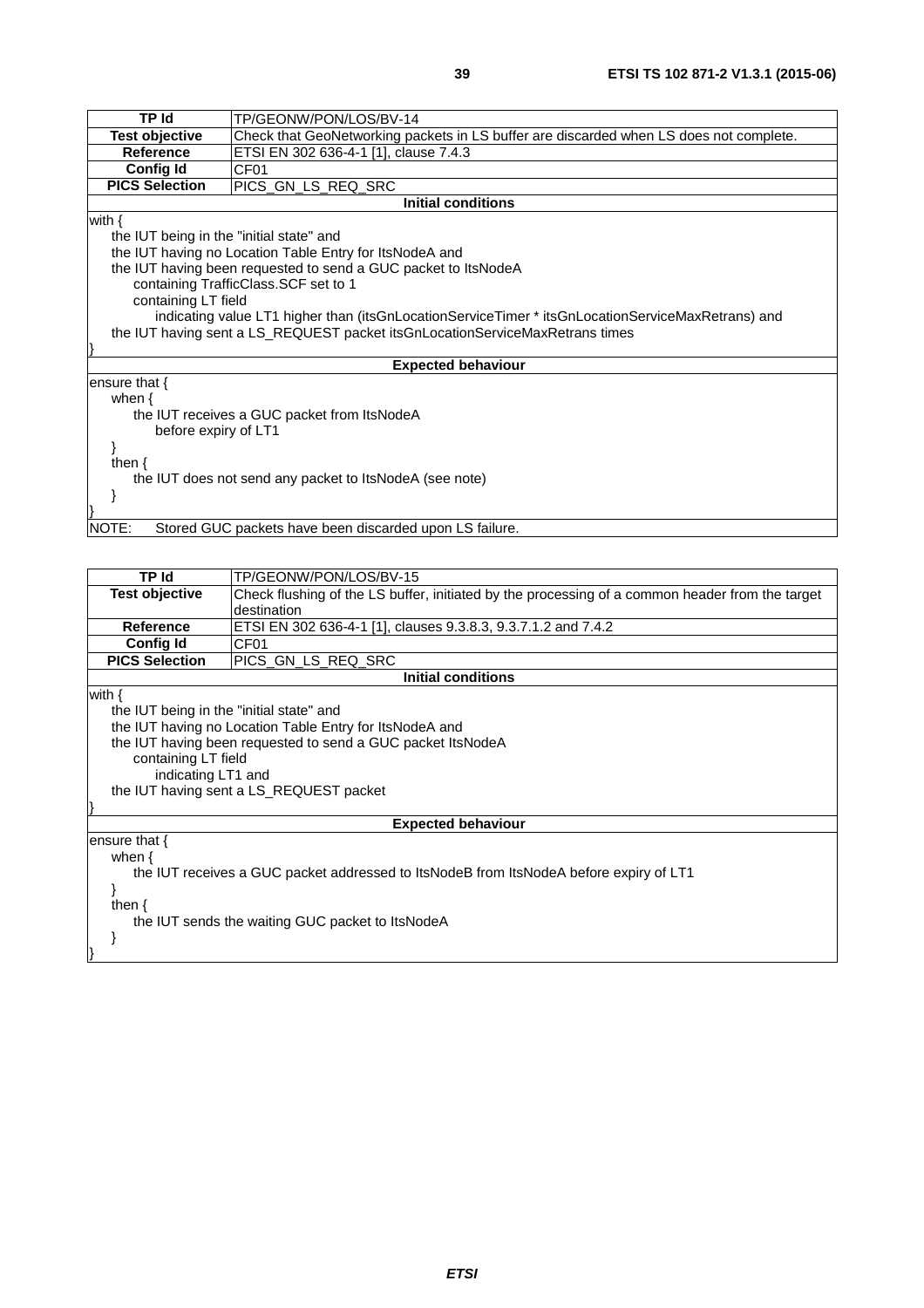| <b>TP Id</b>                                                                                | TP/GEONW/PON/LOS/BV-16                                                                            |  |
|---------------------------------------------------------------------------------------------|---------------------------------------------------------------------------------------------------|--|
| <b>Test objective</b>                                                                       | Check LS Request retransmission termination when indirect response is received                    |  |
| <b>Reference</b>                                                                            | ETSI EN 302 636-4-1 [1], clauses 9.3.8.4, 9.3.7.1.2, 9.3.7.1.3 and 9.3.8.2                        |  |
| <b>Config Id</b>                                                                            | CF <sub>01</sub>                                                                                  |  |
| <b>PICS Selection</b>                                                                       | PICS_GN_LS_REQ_SRC                                                                                |  |
|                                                                                             | <b>Initial conditions</b>                                                                         |  |
| with $\{$                                                                                   |                                                                                                   |  |
|                                                                                             | the IUT being in the "initial state" and                                                          |  |
|                                                                                             | the IUT having no Location Table Entry for ItsNodeA and                                           |  |
|                                                                                             | the IUT having been requested to send a GUC packet to ItsNodeA                                    |  |
|                                                                                             | containing TrafficClass. SCF set to 1                                                             |  |
|                                                                                             | containing LT field                                                                               |  |
|                                                                                             | indicating value LT1 higher than (itsGnLocationServiceTimer * itsGnLocationServiceMaxRetrans) and |  |
| the IUT having sent a LS_REQUEST packet                                                     |                                                                                                   |  |
| the IUT having retransmitted the LS_REQUEST packet less than itsGnLocationServiceMaxRetrans |                                                                                                   |  |
|                                                                                             |                                                                                                   |  |
| ensure that $\{$                                                                            | <b>Expected behaviour</b>                                                                         |  |
| when $\{$                                                                                   |                                                                                                   |  |
| the IUT receives a GUC packet addressed to it from ItsNodeA before expiry of LT1            |                                                                                                   |  |
|                                                                                             |                                                                                                   |  |
| then $\{$                                                                                   |                                                                                                   |  |
| the IUT does not retransmits the LS_REQUEST packet                                          |                                                                                                   |  |
|                                                                                             |                                                                                                   |  |
|                                                                                             |                                                                                                   |  |
| <b>IUT instead transmits the buffered GUC.</b><br>NOTE:                                     |                                                                                                   |  |

| <b>TP Id</b>                                                                                | TP/GEONW/PON/LOS/BV-17                                                                            |
|---------------------------------------------------------------------------------------------|---------------------------------------------------------------------------------------------------|
| Test objective                                                                              | Check LS Request retransmission termination when indirect response is received                    |
| <b>Reference</b>                                                                            | ETSI EN 302 636-4-1 [1], clauses 9.3.8.3, 9.3.7.1.2, 9.3.7.1.3 and 9.3.8.2                        |
| <b>Config Id</b>                                                                            | CF <sub>01</sub>                                                                                  |
| <b>PICS Selection</b>                                                                       | PICS_GN_LS_REQ_SRC                                                                                |
|                                                                                             | <b>Initial conditions</b>                                                                         |
| with $\{$                                                                                   |                                                                                                   |
| the IUT being in the "initial state" and                                                    |                                                                                                   |
|                                                                                             | the IUT having no Location Table Entry for ItsNodeA and                                           |
|                                                                                             | the IUT having been requested to send a GUC packet to ItsNodeA                                    |
|                                                                                             | containing TrafficClass. SCF set to 1                                                             |
| containing LT field                                                                         |                                                                                                   |
|                                                                                             | indicating value LT1 higher than (itsGnLocationServiceTimer * itsGnLocationServiceMaxRetrans) and |
| the IUT having sent a LS_REQUEST packet                                                     |                                                                                                   |
| the IUT having retransmitted the LS_REQUEST packet less than itsGnLocationServiceMaxRetrans |                                                                                                   |
|                                                                                             |                                                                                                   |
|                                                                                             | <b>Expected behaviour</b>                                                                         |
| ensure that $\{$                                                                            |                                                                                                   |
| when $\{$                                                                                   |                                                                                                   |
| the IUT receives a GUC packet addressed to ItsNodeB from ItsNodeA before expiry of LT1      |                                                                                                   |
|                                                                                             |                                                                                                   |
| then $\{$                                                                                   |                                                                                                   |
| the IUT does not retransmits the LS_REQUEST packet                                          |                                                                                                   |
|                                                                                             |                                                                                                   |
|                                                                                             |                                                                                                   |
| <b>IUT</b> instead transmits the buffered GUC.<br>NOTE:                                     |                                                                                                   |
|                                                                                             |                                                                                                   |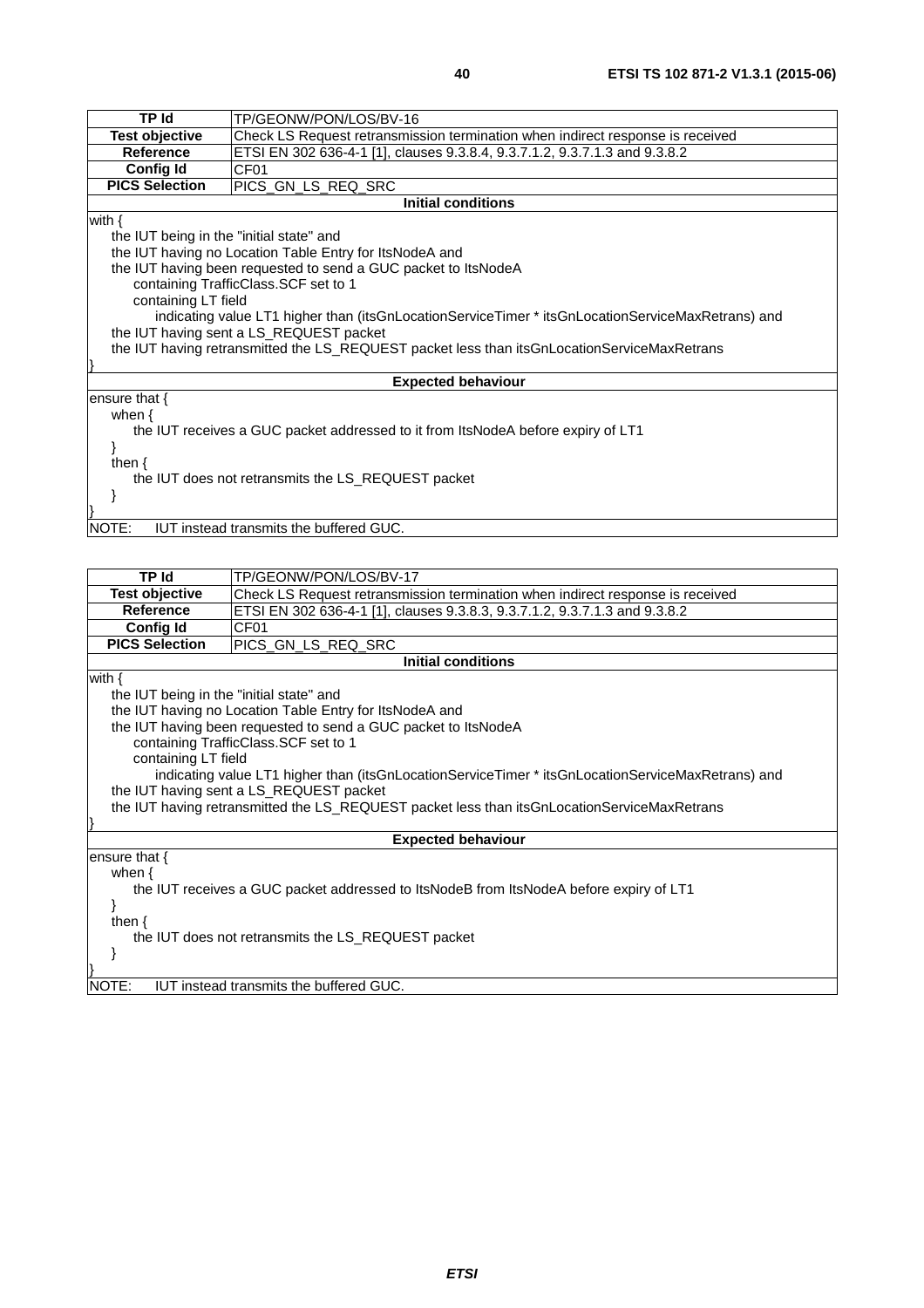| TP Id                                            | TP/GEONW/PON/FPB/BV-01                                                                            |  |
|--------------------------------------------------|---------------------------------------------------------------------------------------------------|--|
| <b>Test objective</b>                            | Check Source packet buffering into UC forwarding buffer for unreachable Unicast destinations      |  |
|                                                  | (absence of a suitable next hop candidate)                                                        |  |
| Reference                                        | ETSI EN 302 636-4-1 [1], clauses 7.5.3, 9.3.6.3, 9.3.8.2 and 9.3.8.3                              |  |
| <b>Config Id</b>                                 | CF <sub>03</sub>                                                                                  |  |
| <b>PICS Selection</b>                            | PICS GN GUC SRC                                                                                   |  |
|                                                  | <b>Initial conditions</b>                                                                         |  |
| with $\{$                                        |                                                                                                   |  |
| the IUT being in the "initial state" and         |                                                                                                   |  |
|                                                  | the IUT not having received any Beacon information from ItsNodeB and                              |  |
|                                                  | the IUT having a Location Table Entry for ItsNodeA (see note) and                                 |  |
|                                                  | the IUT having been requested to send a GUC packet addressed to ItsNodeA                          |  |
|                                                  | containing TrafficClass.SCF set to 1                                                              |  |
|                                                  |                                                                                                   |  |
|                                                  | <b>Expected behaviour</b>                                                                         |  |
| ensure that $\{$                                 |                                                                                                   |  |
| when $\{$                                        |                                                                                                   |  |
|                                                  | the IUT receives a Beacon packet from ItsNodeB                                                    |  |
|                                                  |                                                                                                   |  |
| then $\{$                                        |                                                                                                   |  |
| the IUT selects the ItsNodeB as the next hop and |                                                                                                   |  |
| the IUT sends the buffered GUC packet            |                                                                                                   |  |
|                                                  |                                                                                                   |  |
|                                                  |                                                                                                   |  |
| NOTE:<br>ItsNodeC to IUT.                        | Location Table Entry is created by sending any GeoNetworking packet, originated by ItsNodeA, from |  |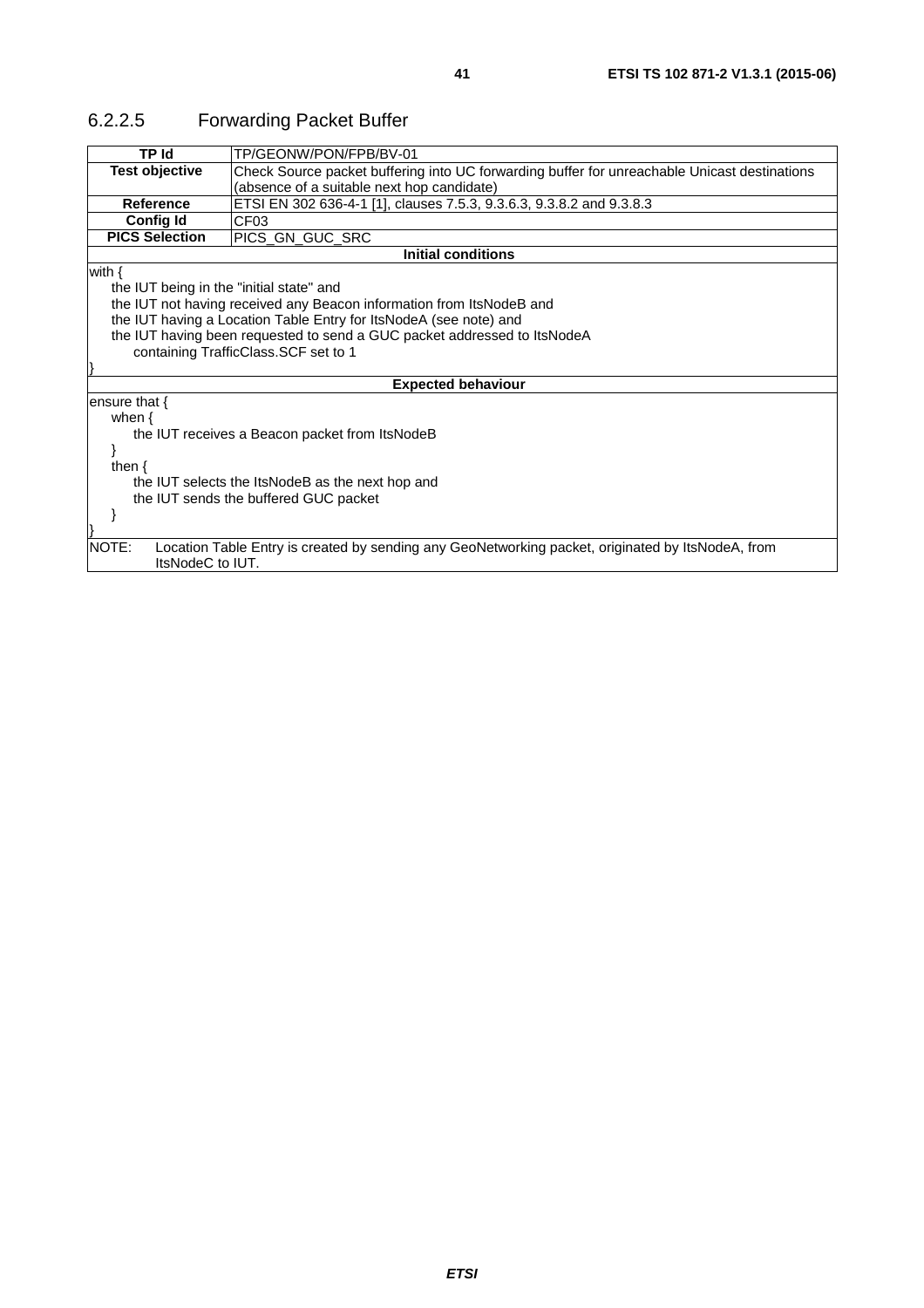| <b>TP Id</b>                                                  | TP/GEONW/PON/FPB/BV-02                                                             |
|---------------------------------------------------------------|------------------------------------------------------------------------------------|
| <b>Test objective</b>                                         | Check Forwarder packet buffering into UC forwarding buffer for unreachable Unicast |
|                                                               | destinations (absence of a suitable next hop candidate)                            |
| Reference                                                     | ETSI EN 302 636-4-1 [1], clauses 9.3.8.3, 7.5.3 and 9.3.6.3                        |
| <b>Config Id</b>                                              | CF03                                                                               |
| <b>PICS Selection</b>                                         | PICS_GN_GUC_SRC                                                                    |
|                                                               | <b>Initial conditions</b>                                                          |
| with $\{$                                                     |                                                                                    |
| the IUT being in the "initial state" and                      |                                                                                    |
|                                                               | the IUT not having received any Beacon information from ItsNodeB and               |
|                                                               | the IUT having received GUC packets addressed to ItsNodeA from ItsNodeC            |
|                                                               | containing TrafficClass. SCF set to 1                                              |
| containing Basic Header                                       |                                                                                    |
| containing LT field                                           |                                                                                    |
| indicating LT1                                                |                                                                                    |
| containing RHL field                                          |                                                                                    |
|                                                               | indicating value greater than 1                                                    |
|                                                               | containing GUC Extended Header                                                     |
| containing SN field                                           |                                                                                    |
|                                                               | indicating value SN1                                                               |
|                                                               |                                                                                    |
|                                                               | <b>Expected behaviour</b>                                                          |
| ensure that {                                                 |                                                                                    |
| when $\{$                                                     |                                                                                    |
| the IUT receives a Beacon packet from ItsNodeB                |                                                                                    |
|                                                               |                                                                                    |
| then $\{$<br>the IUT selects the ItsNodeB as the next hop and |                                                                                    |
| the IUT forwards the buffered GUC packet                      |                                                                                    |
| containing Basic Header                                       |                                                                                    |
| containing RHL field                                          |                                                                                    |
| indicating value decreased by 1                               |                                                                                    |
| containing GUC extended header                                |                                                                                    |
| containing SN field                                           |                                                                                    |
|                                                               | indicating value SN1                                                               |
|                                                               |                                                                                    |
|                                                               |                                                                                    |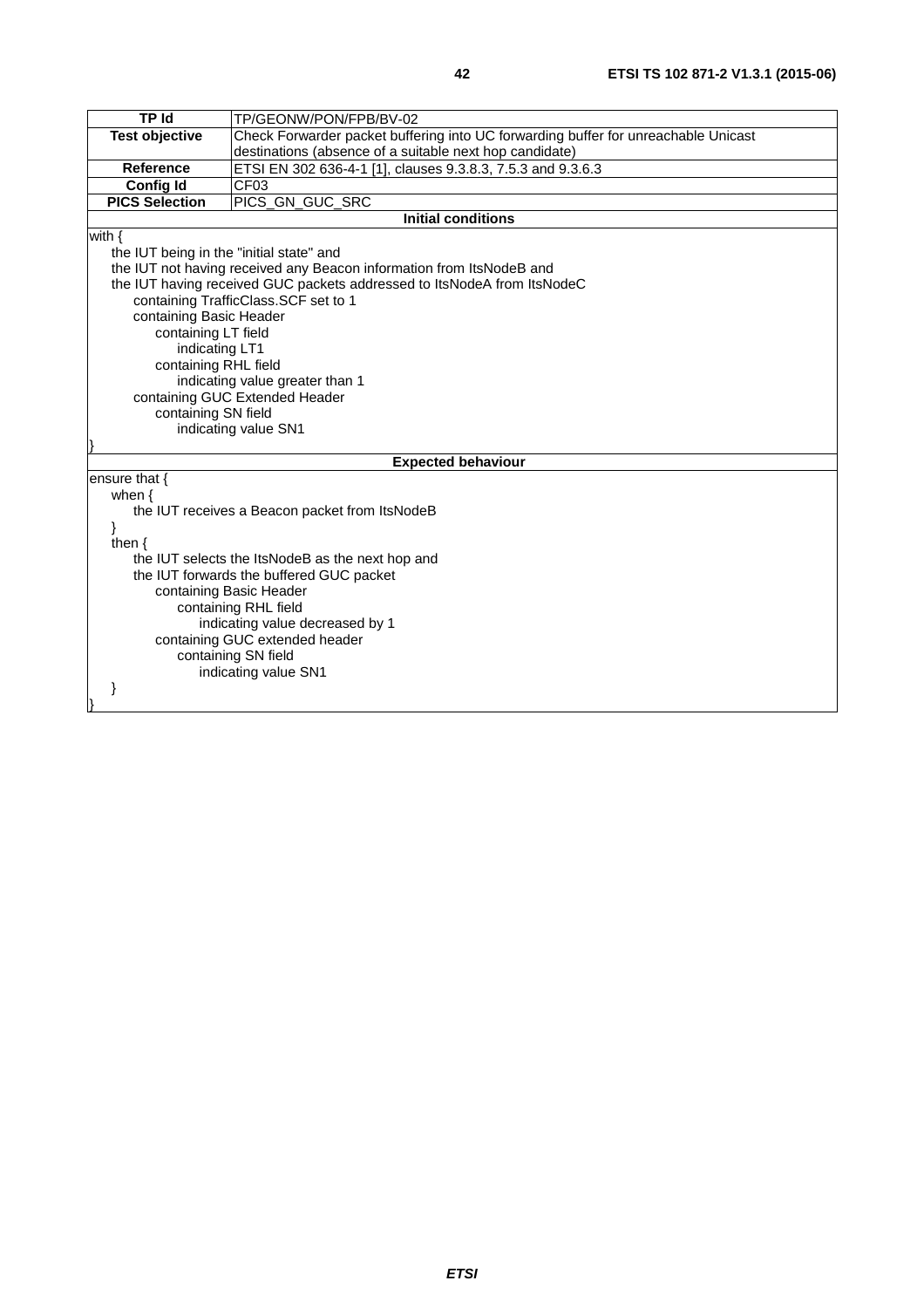| <b>TP Id</b>                                          |                                                                                           |  |
|-------------------------------------------------------|-------------------------------------------------------------------------------------------|--|
|                                                       | TP/GEONW/PON/FPB/BV-03                                                                    |  |
| <b>Test objective</b>                                 | Check UC forwarding buffer characteristics: FIFO type                                     |  |
| Reference                                             | ETSI EN 302 636-4-1 [1], clauses 7.5.3, 9.3.6.3 and 9.3.8.3                               |  |
| <b>Config Id</b>                                      | CFO3                                                                                      |  |
| <b>PICS Selection</b>                                 | PICS_GN_GUC_SRC                                                                           |  |
|                                                       | <b>Initial conditions</b>                                                                 |  |
| with $\{$                                             |                                                                                           |  |
| the IUT being in the "initial state" and              |                                                                                           |  |
|                                                       | the IUT not having received any Beacon information from ItsNodeB and                      |  |
|                                                       | the IUT having received a GUC (GEOUNI1) packet addressed to ItsNodeA from ItsNodeC        |  |
|                                                       | containing TrafficClass.SCF set to 1                                                      |  |
| containing Basic Header                               |                                                                                           |  |
| containing LT field                                   |                                                                                           |  |
|                                                       | indicating value LT1 and                                                                  |  |
| containing RHL field                                  |                                                                                           |  |
|                                                       | indicating value greater than 1                                                           |  |
|                                                       | containing GUC Extended Header                                                            |  |
| containing SN field                                   |                                                                                           |  |
|                                                       | indicating value SN1                                                                      |  |
|                                                       | the IUT having received a second GUC (GEOUNI2) packet addressed to ItsNodeA from ItsNodeC |  |
| containing Basic Header                               | containing TrafficClass.SCF set to 1                                                      |  |
|                                                       |                                                                                           |  |
| containing LT field<br>indicating LT2                 |                                                                                           |  |
| containing RHL field                                  |                                                                                           |  |
|                                                       |                                                                                           |  |
|                                                       | indicating value greater than 1                                                           |  |
| containing GUC Extended Header<br>containing SN field |                                                                                           |  |
|                                                       | indicating value SN2                                                                      |  |
|                                                       |                                                                                           |  |
| <b>Expected behaviour</b>                             |                                                                                           |  |
| ensure that {                                         |                                                                                           |  |
| when $\{$                                             |                                                                                           |  |
| the IUT receives a Beacon packet from ItsNodeB        |                                                                                           |  |
|                                                       | before expiry of LT1 and LT2                                                              |  |
| }                                                     |                                                                                           |  |
| then $\{$                                             |                                                                                           |  |
| the IUT selects ItsNodeB as the next hop and          |                                                                                           |  |
| the IUT forwards the GEOUNI1 buffered packet          |                                                                                           |  |
| containing GUC Extended Header                        |                                                                                           |  |
| containing SN field                                   |                                                                                           |  |
| indicating value SN1                                  |                                                                                           |  |
| the IUT forwards the GEOUNI2 buffered packet          |                                                                                           |  |
| containing GUC Extended Header                        |                                                                                           |  |
| containing SN field                                   |                                                                                           |  |
| indicating value SN2                                  |                                                                                           |  |
| ł                                                     |                                                                                           |  |
|                                                       |                                                                                           |  |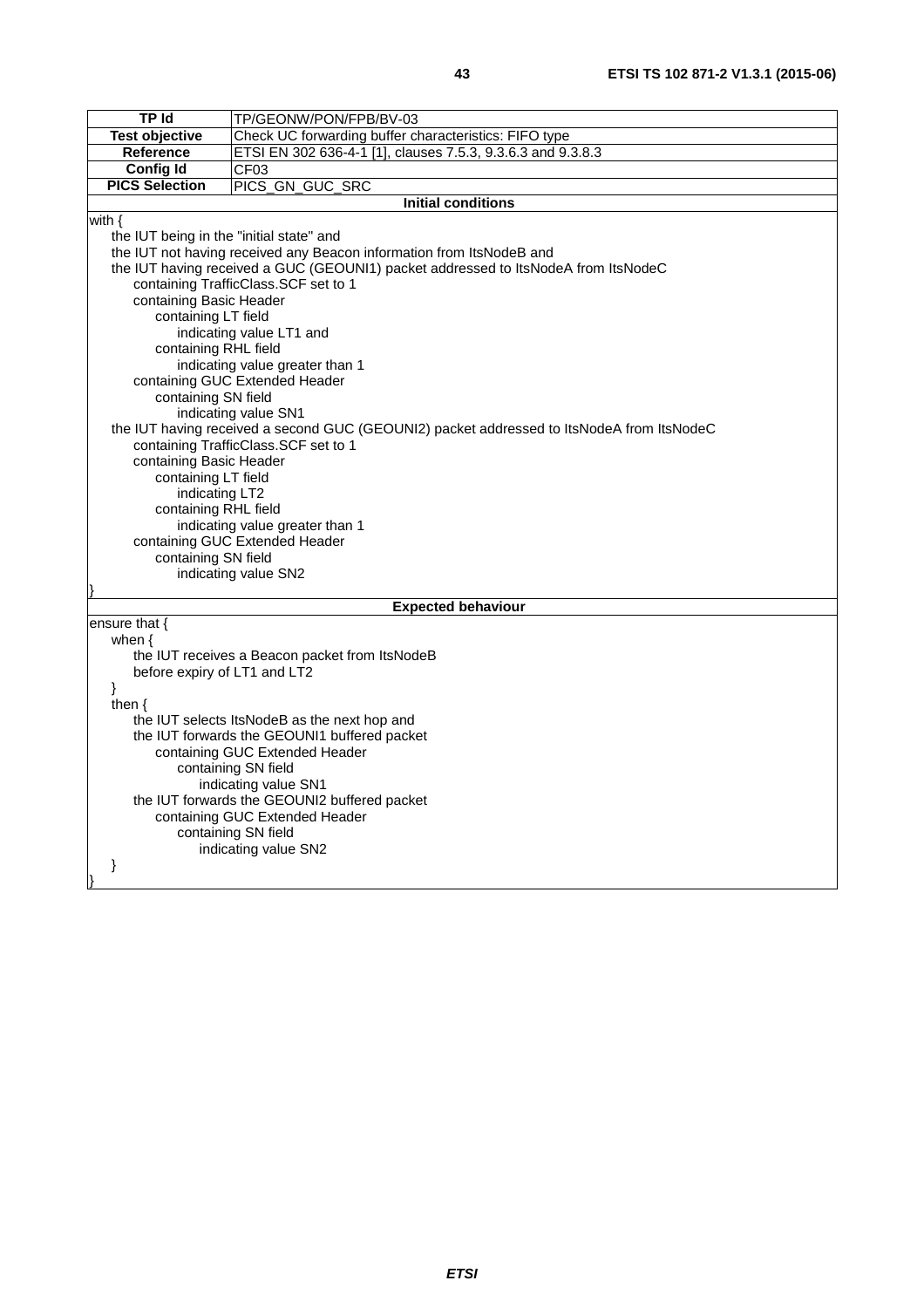|                                                                                                    | <b>TP</b> Id<br>TP/GEONW/PON/FPB/BV-04                                   |  |  |
|----------------------------------------------------------------------------------------------------|--------------------------------------------------------------------------|--|--|
| <b>Test objective</b><br>Check UC forwarding buffer characteristics: discarding upon LT expiration |                                                                          |  |  |
| <b>Reference</b>                                                                                   | ETSI EN 302 636-4-1 [1], clauses 7.5.3, 9.3.6.3 and 9.3.8.3              |  |  |
| <b>Config Id</b>                                                                                   | CF <sub>03</sub>                                                         |  |  |
| <b>PICS Selection</b>                                                                              | PICS_GN_GUC_SRC                                                          |  |  |
|                                                                                                    | <b>Initial conditions</b>                                                |  |  |
| with $\{$                                                                                          |                                                                          |  |  |
| the IUT being in the "initial state" and                                                           |                                                                          |  |  |
|                                                                                                    | the IUT not having received any Beacon information from ItsNodeB and     |  |  |
|                                                                                                    | the IUT having received a GUC packet addressed to ItsNodeA from ItsNodeC |  |  |
|                                                                                                    | containing TrafficClass.SCF set to 1                                     |  |  |
| containing Basic Header                                                                            |                                                                          |  |  |
|                                                                                                    | containing LT field                                                      |  |  |
|                                                                                                    | indicating LT1                                                           |  |  |
| containing RHL field                                                                               |                                                                          |  |  |
| indicating value greater than 1                                                                    |                                                                          |  |  |
|                                                                                                    |                                                                          |  |  |
|                                                                                                    | <b>Expected behaviour</b>                                                |  |  |
| ensure that $\{$                                                                                   |                                                                          |  |  |
| when $\{$                                                                                          |                                                                          |  |  |
| the IUT receives a Beacon packet from ItsNodeB                                                     |                                                                          |  |  |
| after expiry of LT1                                                                                |                                                                          |  |  |
|                                                                                                    |                                                                          |  |  |
| then $\{$                                                                                          |                                                                          |  |  |
| the IUT does not forward the buffered GUC packet addressed to ItsNodeA                             |                                                                          |  |  |
|                                                                                                    |                                                                          |  |  |
|                                                                                                    |                                                                          |  |  |

| TP Id                                                             | TP/GEONW/PON/FPB/BV-06                                                        |  |
|-------------------------------------------------------------------|-------------------------------------------------------------------------------|--|
| <b>Test objective</b>                                             | Check Source packet buffering into BC forwarding buffer for no GBC recipients |  |
| <b>Reference</b>                                                  | ETSI EN 302 636-4-1 [1], clauses 9.3.5, 7.5.3, 9.3.6.3 and 9.3.11.2           |  |
| <b>Config Id</b>                                                  | CF <sub>02</sub>                                                              |  |
| <b>PICS Selection</b>                                             | PICS GN GBC SRC                                                               |  |
|                                                                   | <b>Initial conditions</b>                                                     |  |
| with {                                                            |                                                                               |  |
| the IUT being in the "initial state" and                          |                                                                               |  |
|                                                                   | the IUT not having received Beacon information from ItsNodeD and              |  |
|                                                                   | the IUT not having received Beacon information from ItsNodeB and              |  |
|                                                                   | the IUT having been requested to send a GBC packet to AREA1                   |  |
| containing TrafficClass. SCF set to 1                             |                                                                               |  |
|                                                                   |                                                                               |  |
|                                                                   | <b>Expected behaviour</b>                                                     |  |
| ensure that $\{$                                                  |                                                                               |  |
| when $\{$                                                         |                                                                               |  |
| the IUT receives a Beacon packet from either ItsNodeB or ItsNodeD |                                                                               |  |
|                                                                   |                                                                               |  |
| then $\{$                                                         |                                                                               |  |
|                                                                   | the IUT broadcasts the buffered GBC packet                                    |  |
|                                                                   |                                                                               |  |
|                                                                   |                                                                               |  |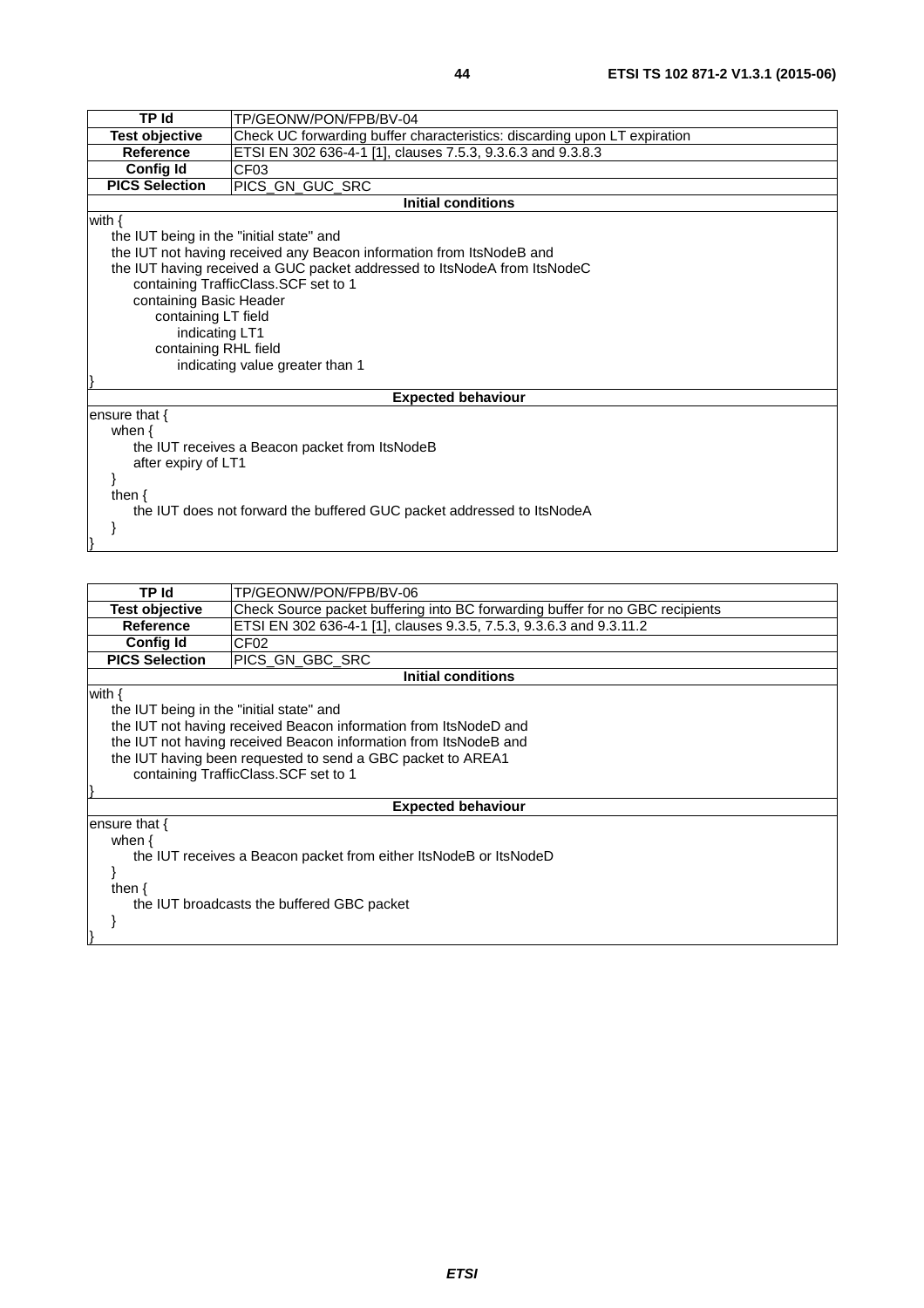| <b>TP Id</b>                                                                   | TP/GEONW/PON/FPB/BV-07                                             |  |
|--------------------------------------------------------------------------------|--------------------------------------------------------------------|--|
| <b>Test objective</b><br>Check BC forwarding buffer characteristics: FIFO type |                                                                    |  |
| Reference                                                                      | ETSI EN 302 636-4-1 [1], clauses 7.5.3, 9.3.6.3 and 9.3.11.2       |  |
| <b>Config Id</b>                                                               | CF02                                                               |  |
| <b>PICS Selection</b>                                                          | PICS_GN_GBC_SRC                                                    |  |
|                                                                                | <b>Initial conditions</b>                                          |  |
| with $\{$                                                                      |                                                                    |  |
| the IUT being in the "initial state" and                                       |                                                                    |  |
|                                                                                | the IUT not having received Beacon information from ItsNodeD and   |  |
|                                                                                | the IUT not having received Beacon information from ItsNodeB and   |  |
|                                                                                | the IUT having been requested to send a GBC (GBC1) packet to AREA1 |  |
|                                                                                | containing TrafficClass.SCF set to 1                               |  |
| containing Basic Header                                                        |                                                                    |  |
| containing LT field                                                            |                                                                    |  |
| indicating LT1                                                                 |                                                                    |  |
|                                                                                | containing GBC Extended Header                                     |  |
| containing SN field                                                            |                                                                    |  |
|                                                                                | indicating value SN1                                               |  |
|                                                                                | the IUT having been requested to send a GBC (GBC2) packet to AREA1 |  |
|                                                                                | containing TrafficClass.SCF set to 1                               |  |
| containing Basic Header                                                        |                                                                    |  |
| containing LT field                                                            |                                                                    |  |
| indicating LT2                                                                 |                                                                    |  |
|                                                                                | containing TSB Extended Header                                     |  |
| containing SN field                                                            |                                                                    |  |
|                                                                                | indicating value SN2                                               |  |
|                                                                                | <b>Expected behaviour</b>                                          |  |
| ensure that {                                                                  |                                                                    |  |
| when $\{$                                                                      |                                                                    |  |
|                                                                                | the IUT receives a Beacon packet from either ItsNodeD or ItsNodeB  |  |
| before expiry of LT1 and LT2                                                   |                                                                    |  |
| }                                                                              |                                                                    |  |
| then $\{$                                                                      |                                                                    |  |
| the IUT broadcasts GBC1 packet                                                 |                                                                    |  |
| containing GBC Extended Header                                                 |                                                                    |  |
| containing SN field                                                            |                                                                    |  |
| indicating value SN1                                                           |                                                                    |  |
| the IUT broadcasts GBC2 packet                                                 |                                                                    |  |
| containing GBC Extended Header                                                 |                                                                    |  |
| containing SN field                                                            |                                                                    |  |
| indicating value SN2                                                           |                                                                    |  |
| ł                                                                              |                                                                    |  |
|                                                                                |                                                                    |  |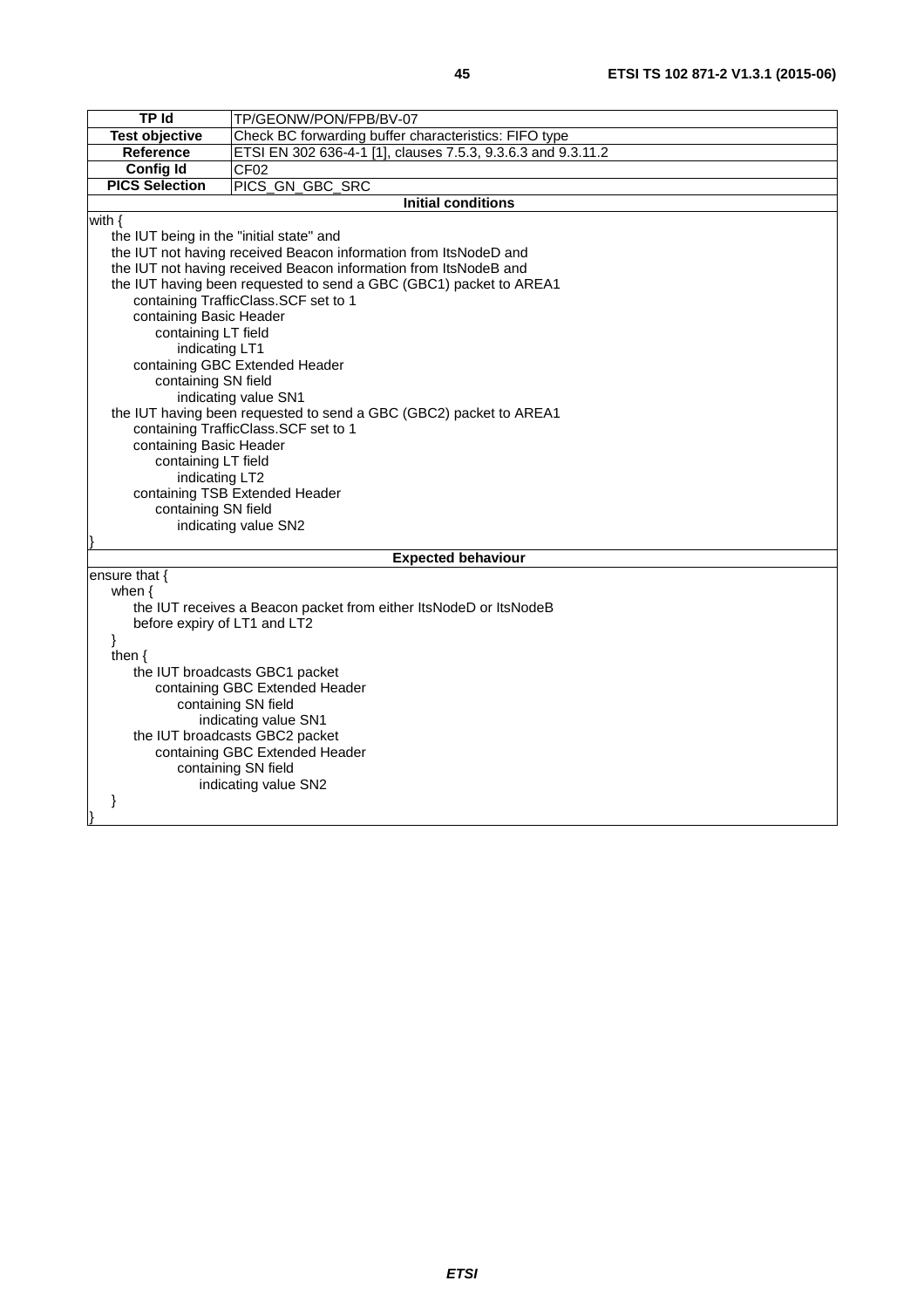| <b>TP Id</b>                             | TP/GEONW/PON/FPB/BV-08                                                    |  |  |
|------------------------------------------|---------------------------------------------------------------------------|--|--|
| <b>Test objective</b>                    | Check BC forwarding buffer characteristics: discarding upon LT expiration |  |  |
| <b>Reference</b>                         | ETSI EN 302 636-4-1 [1], clauses 7.5.3, 9.3.6.3 and 9.3.11.2              |  |  |
| <b>Config Id</b>                         | CF <sub>02</sub>                                                          |  |  |
| <b>PICS Selection</b>                    | PICS_GN_GBC_SRC                                                           |  |  |
|                                          | <b>Initial conditions</b>                                                 |  |  |
| with $\{$                                |                                                                           |  |  |
| the IUT being in the "initial state" and |                                                                           |  |  |
|                                          | the IUT not having received Beacon information from ItsNodeD and          |  |  |
|                                          | the IUT not having received Beacon information from ItsNodeB and          |  |  |
|                                          | the IUT having been requested to send a GBC (GBC1) packet to AREA1        |  |  |
|                                          | containing TrafficClass.SCF set to 1                                      |  |  |
| containing Basic Header                  |                                                                           |  |  |
| containing LT field                      |                                                                           |  |  |
|                                          | indicating LT1                                                            |  |  |
|                                          | the IUT having been requested to send a GBC (GBC2) packet to AREA1        |  |  |
|                                          | containing TrafficClass.SCF set to 1                                      |  |  |
|                                          | containing Basic Header                                                   |  |  |
| containing LT field                      |                                                                           |  |  |
|                                          | indicating LT2                                                            |  |  |
|                                          |                                                                           |  |  |
|                                          | <b>Expected behaviour</b>                                                 |  |  |
| ensure that $\{$                         |                                                                           |  |  |
| when $\{$                                |                                                                           |  |  |
|                                          | the IUT receives a Beacon packet from either ItsNodeB or ItsNodeD         |  |  |
| after expiry of LT1 and LT2              |                                                                           |  |  |
|                                          |                                                                           |  |  |
| then $\{$                                |                                                                           |  |  |
|                                          | the IUT does not broadcast any of the buffered GBC1 and GBC2              |  |  |
|                                          |                                                                           |  |  |
|                                          |                                                                           |  |  |

| <b>TP Id</b>                                            | TP/GEONW/PON/FPB/BV-09                                                                          |  |
|---------------------------------------------------------|-------------------------------------------------------------------------------------------------|--|
| <b>Test objective</b>                                   | Check Source packet buffering into UC forwarding buffer for handling of LT fields in absence of |  |
|                                                         | a suitable next hop candidate                                                                   |  |
| Reference                                               | ETSI EN 302 636-4-1 [1], clauses 7.5.3, 9.3.6.3 and 9.3.8.2                                     |  |
| <b>Config Id</b>                                        | CF <sub>03</sub>                                                                                |  |
| <b>PICS Selection</b>                                   | PICS_GN_GUC_SRC                                                                                 |  |
|                                                         | <b>Initial conditions</b>                                                                       |  |
| with $\{$                                               |                                                                                                 |  |
| the IUT being in the "initial state" and                |                                                                                                 |  |
|                                                         | the IUT not having received any Beacon information from ItsNodeB and                            |  |
|                                                         | the IUT having a Location Table Entry for ItsNodeA and                                          |  |
|                                                         | the IUT having been requested to send a GUC packet addressed to ItsNodeA                        |  |
|                                                         | containing TrafficClass.SCF set to 1                                                            |  |
|                                                         |                                                                                                 |  |
| <b>Expected behaviour</b>                               |                                                                                                 |  |
| ensure that {                                           |                                                                                                 |  |
| when $\{$                                               |                                                                                                 |  |
| the IUT receives a Beacon packet from ItsNodeB          |                                                                                                 |  |
|                                                         |                                                                                                 |  |
| then $\{$                                               |                                                                                                 |  |
| the IUT selects the ItsNodeB as the next hop and        |                                                                                                 |  |
| the IUT sends the buffered GUC packet                   |                                                                                                 |  |
| containing GUC Extended Header                          |                                                                                                 |  |
| containing LT field                                     |                                                                                                 |  |
| indicating (default LT value - Waiting Time (see note)) |                                                                                                 |  |
|                                                         |                                                                                                 |  |
|                                                         |                                                                                                 |  |
| NOTE:                                                   | WaitingTime == time difference between Upper layer packet generation and the neighbour Beacon   |  |
| reception.                                              |                                                                                                 |  |
|                                                         |                                                                                                 |  |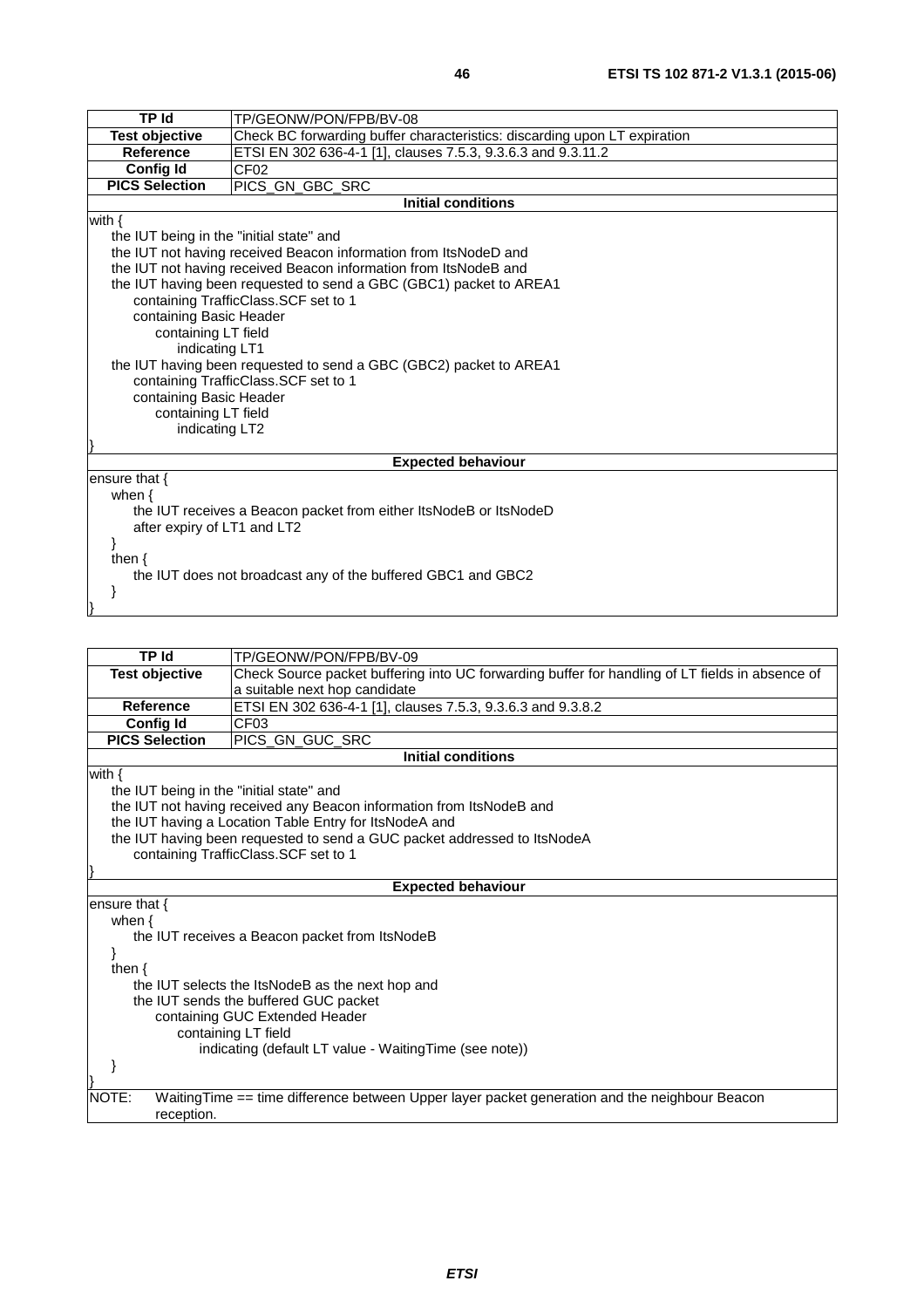| <b>TPId</b>                                             | TP/GEONW/PON/FPB/BV-10                                                                         |  |
|---------------------------------------------------------|------------------------------------------------------------------------------------------------|--|
| <b>Test objective</b>                                   | Check Source packet buffering into BC forwarding buffer for handling of LT fields for no       |  |
|                                                         | recipients                                                                                     |  |
| <b>Reference</b>                                        | ETSI EN 302 636-4-1 [1], clauses 7.5.3, 9.3.6.3 and 9.3.11.2                                   |  |
| <b>Config Id</b>                                        | CF <sub>02</sub>                                                                               |  |
| <b>PICS Selection</b>                                   | PICS_GN_GBC_SRC                                                                                |  |
|                                                         | <b>Initial conditions</b>                                                                      |  |
| with $\{$                                               |                                                                                                |  |
| the IUT being in the "initial state" and                |                                                                                                |  |
|                                                         | the IUT not having received Beacon information from ItsNodeD and                               |  |
|                                                         | the IUT not having received Beacon information from ItsNodeB and                               |  |
|                                                         | the IUT having been requested to send a GBC packet to AREA1                                    |  |
| containing TrafficClass.SCF set to 1                    |                                                                                                |  |
|                                                         |                                                                                                |  |
|                                                         | <b>Expected behaviour</b>                                                                      |  |
| ensure that $\{$                                        |                                                                                                |  |
| when $\{$                                               |                                                                                                |  |
|                                                         | the IUT receives a Beacon packet from either ItsNodeB or ItsNodeD                              |  |
|                                                         |                                                                                                |  |
| then $\{$                                               |                                                                                                |  |
|                                                         | the IUT broadcasts the buffered GBC packet                                                     |  |
| containing GBC Extended Header                          |                                                                                                |  |
| containing LT field                                     |                                                                                                |  |
| indicating (default LT value - Waiting Time (see note)) |                                                                                                |  |
|                                                         |                                                                                                |  |
|                                                         |                                                                                                |  |
| NOTE:                                                   | WaitingTime == time difference between Upper layer packet generation and the Beacon reception. |  |
|                                                         |                                                                                                |  |
|                                                         |                                                                                                |  |

| TP Id                                                                                                                          | TP/GEONW/PON/FPB/BV-11-X                                                             |  |
|--------------------------------------------------------------------------------------------------------------------------------|--------------------------------------------------------------------------------------|--|
| Test objective                                                                                                                 | Check immediate broadcasting in absence of a suitable next hop candidate when SCF is |  |
|                                                                                                                                | disabled - Source operation                                                          |  |
| <b>Reference</b>                                                                                                               | ETSI EN 302 636-4-1 [1], clause D.2                                                  |  |
| <b>Config Id</b>                                                                                                               | CF <sub>03</sub>                                                                     |  |
| <b>PICS Selection</b>                                                                                                          | <b>SELECTION</b>                                                                     |  |
|                                                                                                                                | <b>Initial conditions</b>                                                            |  |
| with $\{$                                                                                                                      |                                                                                      |  |
| the IUT being in the "initial state" and                                                                                       |                                                                                      |  |
|                                                                                                                                | the IUT not having received any Beacon information from ItsNodeB and                 |  |
| the IUT having a Location Table Entry for ItsNodeA (see note)                                                                  |                                                                                      |  |
|                                                                                                                                |                                                                                      |  |
| <b>Expected behaviour</b>                                                                                                      |                                                                                      |  |
| ensure that $\{$                                                                                                               |                                                                                      |  |
| when $\{$                                                                                                                      |                                                                                      |  |
| the IUT is requested to send a <b>MESSAGE</b>                                                                                  |                                                                                      |  |
| containing TrafficClass.SCF set to 0                                                                                           |                                                                                      |  |
|                                                                                                                                |                                                                                      |  |
| then $\{$                                                                                                                      |                                                                                      |  |
| the IUT broadcast the <b>MESSAGE</b> immediately                                                                               |                                                                                      |  |
|                                                                                                                                |                                                                                      |  |
|                                                                                                                                |                                                                                      |  |
| NOTE:<br>Location Table Entry is created by sending any GeoNetworking packet, originated by ItsNodeA, from<br>ItsNodeC to IUT. |                                                                                      |  |

| Variants |                                                                     |                  |
|----------|---------------------------------------------------------------------|------------------|
| #        | <b>MESSAGE</b>                                                      | <b>SELECTION</b> |
| 01       | GUC packet addressed to ItsNodeA                                    | IPICS GN GUC SRC |
| 02       | <b>GAC</b> packet<br>containing DestinationArea<br>indicating AREA2 | PICS GN GAC SRC  |
| 03       | <b>GBC</b> packet<br>containing DestinationArea<br>indicating AREA2 | PICS GN GBC SRC  |
| 04       | <b>TSB packet</b>                                                   | PICS_GN_TSB_SRC  |
| 05       | <b>SHB</b> packet                                                   | PICS GN_SHB_SRC  |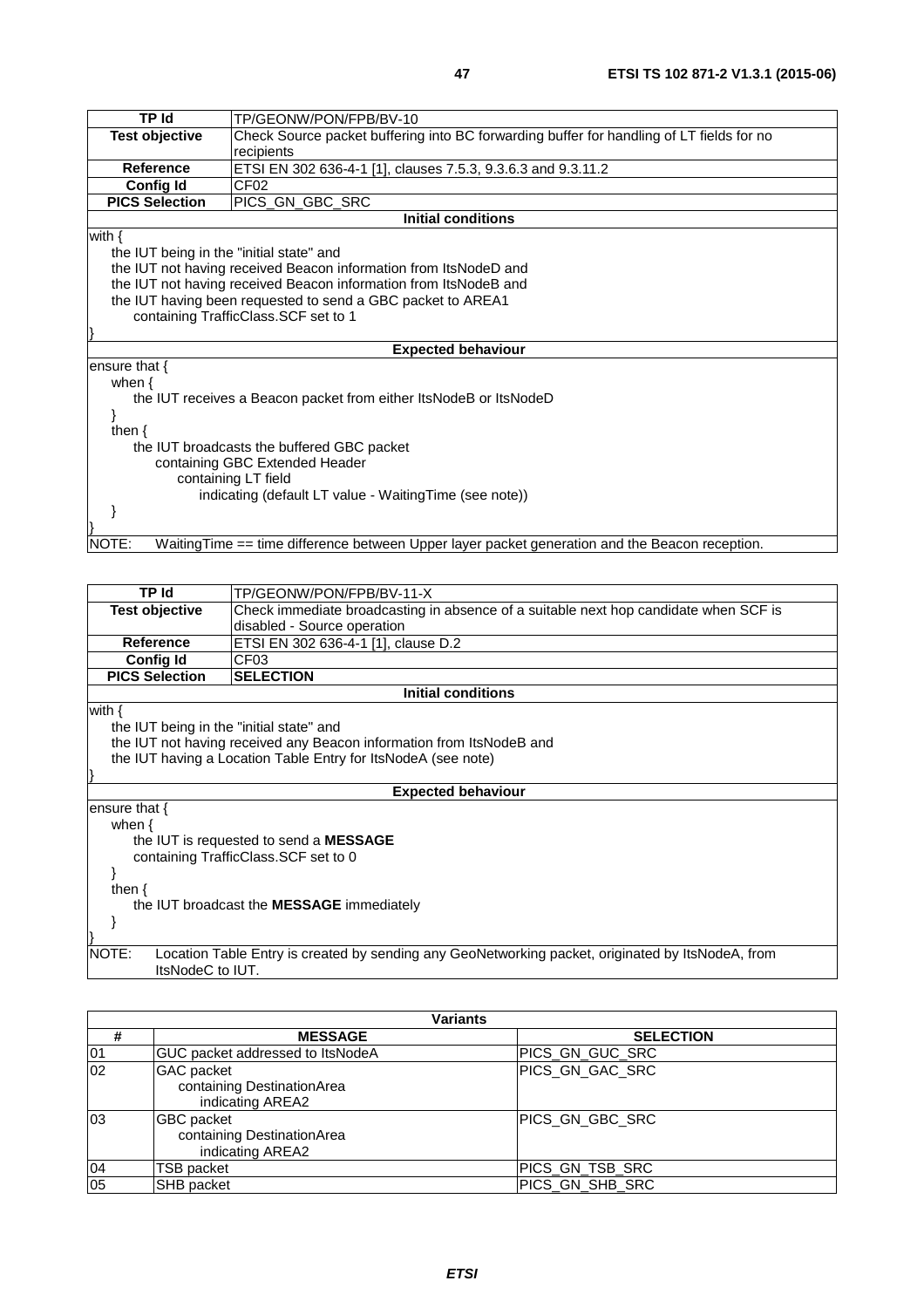| TP/GEONW/PON/FPB/BV-12-X                                                             |  |
|--------------------------------------------------------------------------------------|--|
| Check immediate broadcasting in absence of a suitable next hop candidate when SCF is |  |
| disabled - Forwarder operation                                                       |  |
| ETSI EN 302 636-4-1 [1], clause D.2                                                  |  |
| CF <sub>03</sub>                                                                     |  |
| <b>SELECTION</b>                                                                     |  |
| Initial conditions                                                                   |  |
|                                                                                      |  |
| the IUT being in the "initial state" and                                             |  |
| the IUT not having received any Beacon information from ItsNodeB                     |  |
|                                                                                      |  |
| <b>Expected behaviour</b>                                                            |  |
|                                                                                      |  |
|                                                                                      |  |
| the IUT receives a <b>MESSAGE</b>                                                    |  |
| containing TrafficClass. SCF set to 0                                                |  |
|                                                                                      |  |
|                                                                                      |  |
| the IUT broadcast the <b>MESSAGE</b> immediately                                     |  |
|                                                                                      |  |
|                                                                                      |  |

| <b>Variants</b> |                                                                     |                  |  |
|-----------------|---------------------------------------------------------------------|------------------|--|
| #               | <b>MESSAGE</b>                                                      | <b>SELECTION</b> |  |
| 01              | GUC packet addressed to ItsNodeA                                    | IPICS GN GUC SRC |  |
| 02              | <b>GAC</b> packet<br>containing DestinationArea<br>indicating AREA2 | PICS GN GAC SRC  |  |
| 03              | <b>GBC</b> packet<br>containing DestinationArea<br>indicating AREA2 | PICS GN GBC SRC  |  |
| 04              | TSB packet                                                          | PICS_GN_TSB_SRC  |  |

# 6.2.2.6 GeoNetworking Address

}

| <b>TP Id</b>                                                            | TP/GEONW/PON/GNA/BV-01                                                                    |  |  |
|-------------------------------------------------------------------------|-------------------------------------------------------------------------------------------|--|--|
| <b>Test objective</b>                                                   | Check the initial GeoNetworking address assignment by IUT with auto-address configuration |  |  |
| <b>Reference</b>                                                        | ETSI EN 302 636-4-1 [1], clauses 9.2.1.2 and 9.3.6.2                                      |  |  |
| <b>Config Id</b>                                                        | CF <sub>01</sub>                                                                          |  |  |
| <b>PICS Selection</b>                                                   | PICS_GN_ADDR_AUTO                                                                         |  |  |
|                                                                         | <b>Initial conditions</b>                                                                 |  |  |
| with $\{$                                                               |                                                                                           |  |  |
| the IUT being in the "initial state" and                                |                                                                                           |  |  |
|                                                                         | the IUT's its GnLocal Addr Confl Method MIB parameter is set to AUTO (0)                  |  |  |
|                                                                         |                                                                                           |  |  |
|                                                                         | <b>Expected behaviour</b>                                                                 |  |  |
| ensure that $\{$                                                        |                                                                                           |  |  |
| when $\{$                                                               |                                                                                           |  |  |
|                                                                         | the IUT generates a Beacon packet                                                         |  |  |
|                                                                         |                                                                                           |  |  |
| then $\{$                                                               |                                                                                           |  |  |
|                                                                         | the IUT sends a GeoNetworking packet                                                      |  |  |
|                                                                         | containing a correctly formatted Common Header                                            |  |  |
|                                                                         | containing HT field                                                                       |  |  |
|                                                                         | set to '1' (BEACON)                                                                       |  |  |
| containing HST field                                                    |                                                                                           |  |  |
| set to '0' (UNSPECIFIED)                                                |                                                                                           |  |  |
| containing Beacon Extended Header                                       |                                                                                           |  |  |
| containing SOPV field                                                   |                                                                                           |  |  |
| containing GN_ADDR field<br>indicating its GnLocal GnAddr MIB parameter |                                                                                           |  |  |
|                                                                         |                                                                                           |  |  |
|                                                                         |                                                                                           |  |  |
|                                                                         |                                                                                           |  |  |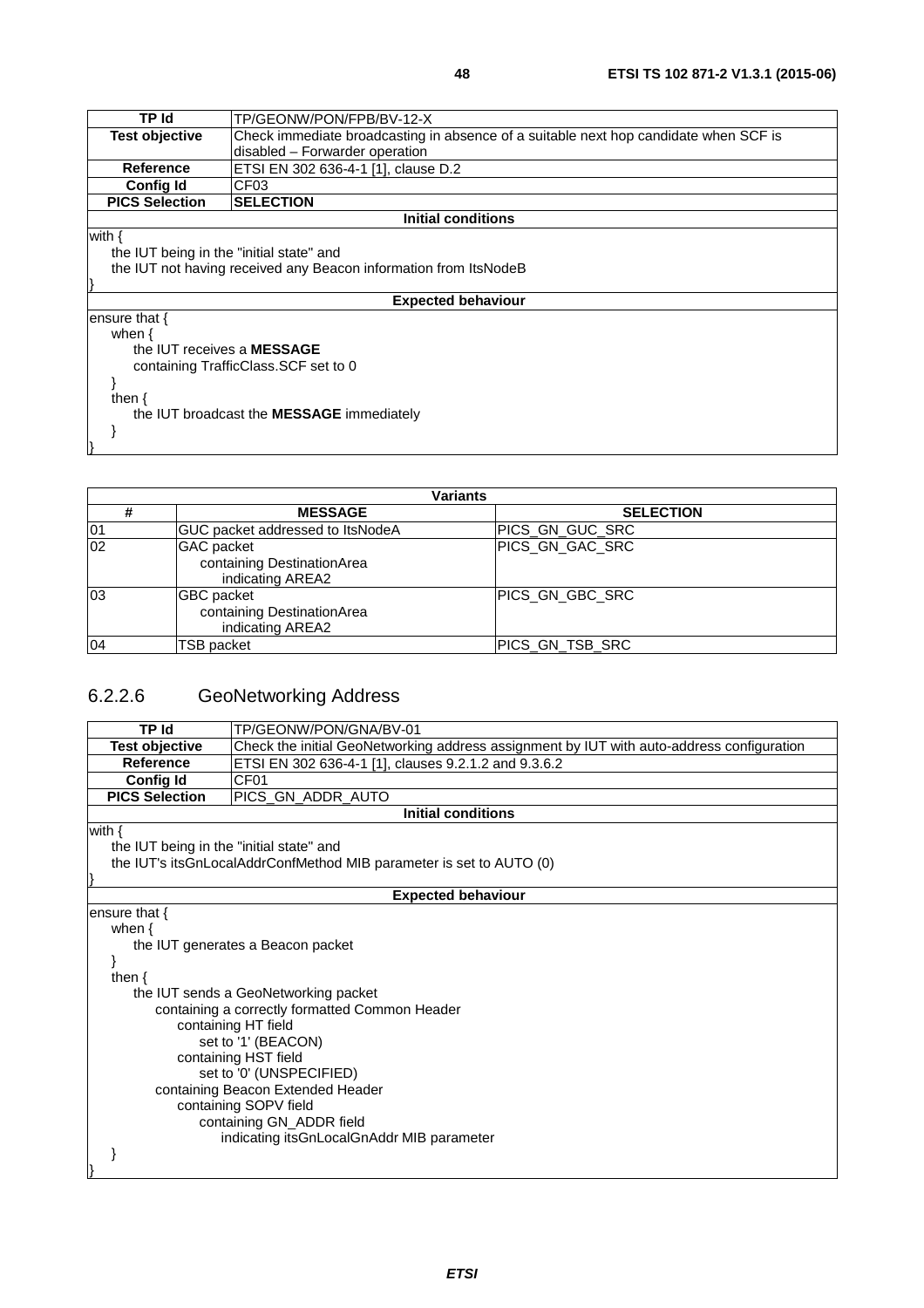| n                  |
|--------------------|
| ×<br>۰.<br>×<br>۰. |

| TP Id                                                                                     | TP/GEONW/PON/GNA/BV-02                                                |  |
|-------------------------------------------------------------------------------------------|-----------------------------------------------------------------------|--|
| <b>Test objective</b>                                                                     | Check the proper functioning of duplicate address detection mechanism |  |
| <b>Reference</b>                                                                          | ETSI EN 302 636-4-1 [1], clause 9.2.1.5                               |  |
| <b>Config Id</b>                                                                          | CF01                                                                  |  |
| <b>PICS Selection</b>                                                                     | PICS_GN_DAD                                                           |  |
|                                                                                           | <b>Initial conditions</b>                                             |  |
| with $\{$                                                                                 |                                                                       |  |
| the IUT being in the "initial state" and                                                  |                                                                       |  |
| the IUT having sent a SHB packet                                                          |                                                                       |  |
|                                                                                           |                                                                       |  |
|                                                                                           | <b>Expected behaviour</b>                                             |  |
| ensure that $\{$                                                                          |                                                                       |  |
| when $\{$                                                                                 |                                                                       |  |
|                                                                                           | the IUT receives a SHB packet from ItsNodeB                           |  |
|                                                                                           | containing SHB Extended Header                                        |  |
|                                                                                           | containing SOPV field                                                 |  |
|                                                                                           | containing GN_ADDR field                                              |  |
| indicating same GN_ADDR as the GN_ADDR field in the last SHB packet originated by the IUT |                                                                       |  |
|                                                                                           |                                                                       |  |
| then $\{$                                                                                 |                                                                       |  |
| the IUT sends subsequent SHBpacket                                                        |                                                                       |  |
| containing SHBExtended Header                                                             |                                                                       |  |
| containing SOPV field<br>containing GN_ADDR field                                         |                                                                       |  |
|                                                                                           | indicating different GN_ADDR as the previous used GN_ADDR             |  |
|                                                                                           |                                                                       |  |
|                                                                                           |                                                                       |  |
|                                                                                           |                                                                       |  |

### 6.2.2.7 Beaconing

| TP Id                                                                                | TP/GEONW/PON/BEA/TI-01                                                                 |  |
|--------------------------------------------------------------------------------------|----------------------------------------------------------------------------------------|--|
| <b>Test objective</b>                                                                | Check that the IUT transmits Beacons at prescribed periodicity in the absence of other |  |
|                                                                                      |                                                                                        |  |
|                                                                                      | originated packets                                                                     |  |
| <b>Reference</b>                                                                     | ETSI EN 302 636-4-1 [1], clause 9.3.6.2                                                |  |
| <b>Config Id</b>                                                                     | CF <sub>01</sub>                                                                       |  |
| <b>PICS Selection</b>                                                                | PICS GN BEACON SRC                                                                     |  |
|                                                                                      | <b>Initial conditions</b>                                                              |  |
| with $\{$                                                                            |                                                                                        |  |
| the IUT being in the "initial state"                                                 |                                                                                        |  |
|                                                                                      |                                                                                        |  |
| <b>Expected behaviour</b>                                                            |                                                                                        |  |
| ensure that $\{$                                                                     |                                                                                        |  |
| when $\{$                                                                            |                                                                                        |  |
|                                                                                      | the IUT generates Beacon packets                                                       |  |
|                                                                                      |                                                                                        |  |
| then $\{$                                                                            |                                                                                        |  |
| the IUT sends each Beacon packet                                                     |                                                                                        |  |
| after expiry of itsGnBeaconServiceRetransmitTimer                                    |                                                                                        |  |
| and before expiry of itsGnBeaconServiceRetransmitTimer + itsGnBeaconServiceMaxJitter |                                                                                        |  |
|                                                                                      |                                                                                        |  |
|                                                                                      |                                                                                        |  |
|                                                                                      |                                                                                        |  |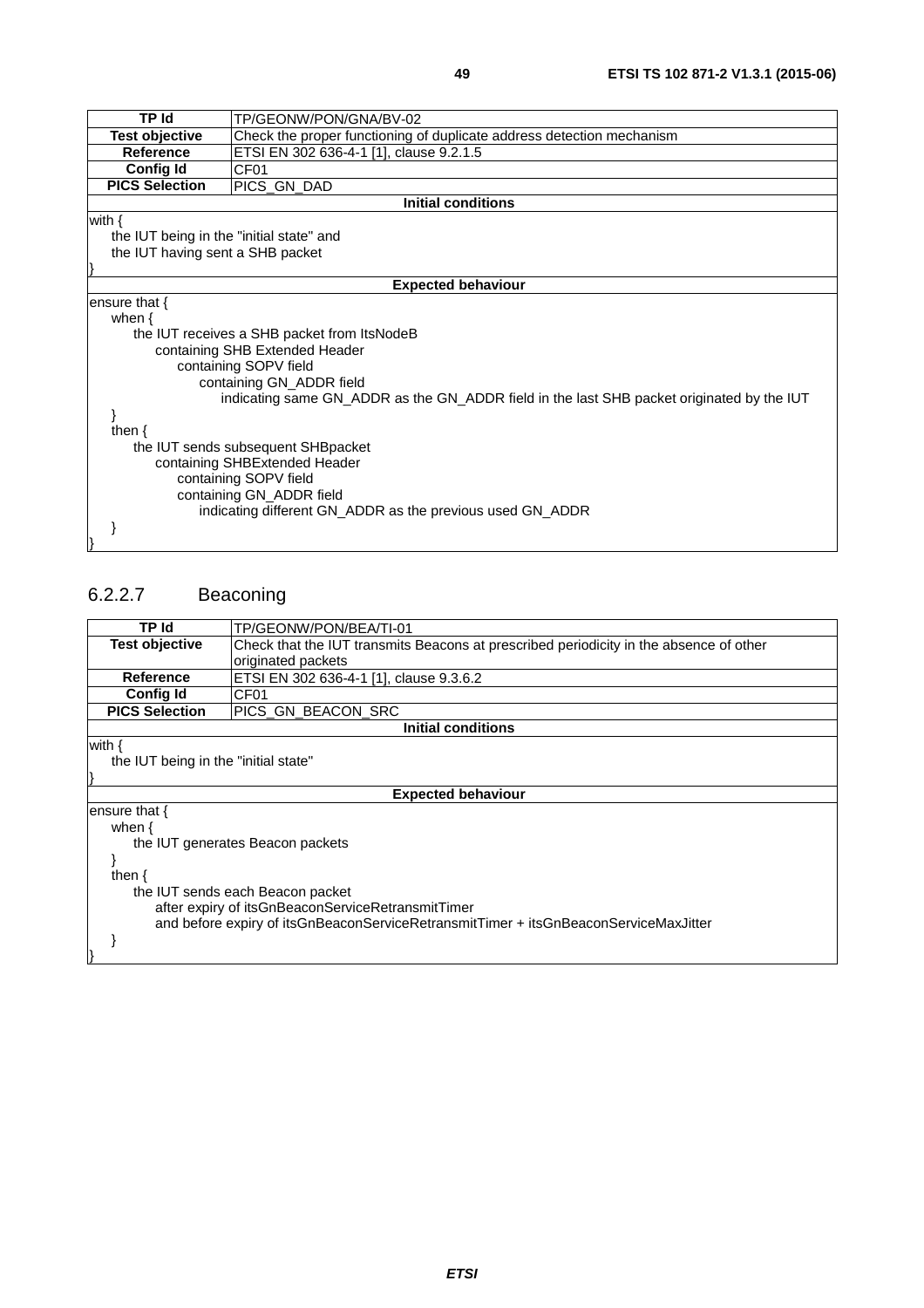| TP Id                                    | TP/GEONW/PON/BEA/BV-02                                                                          |
|------------------------------------------|-------------------------------------------------------------------------------------------------|
| <b>Test objective</b>                    | Check that the IUT resets its timer for next Beacon transmission when originating other packets |
| Reference                                | ETSI EN 302 636-4-1 [1], clauses 9.2.3 and 9.3.10.2                                             |
| <b>Config Id</b>                         | CF <sub>01</sub>                                                                                |
| <b>PICS Selection</b>                    | IPICS GN BEACON SRC                                                                             |
|                                          | Initial conditions                                                                              |
| with {                                   |                                                                                                 |
| the IUT being in the "initial state" and |                                                                                                 |
|                                          | the IUT having received Beacon information from ItsNodeB                                        |
|                                          |                                                                                                 |
|                                          | <b>Expected behaviour</b>                                                                       |
| ensure that $\{$                         |                                                                                                 |
| when $\{$                                |                                                                                                 |
|                                          | the IUT is requested to send a SHB packet                                                       |
|                                          |                                                                                                 |
| then $\{$                                |                                                                                                 |
|                                          | the IUT broadcasts a SHB packet and                                                             |

 and before expiry of itsGnBeaconServiceRetransmitTimer + itsGnBeaconServiceMaxJitter }

}

#### 6.2.2.8 GeoUnicast

the IUT sends the next Beacon packet

after expiry of itsGnBeaconServiceRetransmitTimer

| <b>TP Id</b>                                            | TP/GEONW/PON/GUC/BV-01                                                              |  |
|---------------------------------------------------------|-------------------------------------------------------------------------------------|--|
|                                                         |                                                                                     |  |
| <b>Test objective</b>                                   | Check that a GUC request over upper Gn SAP triggers the origination of a GUC packet |  |
| <b>Reference</b>                                        | ETSI EN 302 636-4-1 [1], clauses 9.3.8.2                                            |  |
| <b>Config Id</b>                                        | CF <sub>01</sub>                                                                    |  |
| <b>PICS Selection</b>                                   | PICS GN GUC SRC AND (PICS GN GEOUNICAST FORWARDING ALGORITHM ==                     |  |
|                                                         | 'GREEDY' OR PICS_GN_GEOUNICAST_FORWARDING_ALGORITHM == 'UNSPECIFIED')               |  |
|                                                         | <b>Initial conditions</b>                                                           |  |
| with $\{$                                               |                                                                                     |  |
| the IUT being in the "initial state" and                |                                                                                     |  |
|                                                         | the IUT having received Beacon information from ItsNodeB                            |  |
|                                                         |                                                                                     |  |
|                                                         | <b>Expected behaviour</b>                                                           |  |
| ensure that {                                           |                                                                                     |  |
| when $\{$                                               |                                                                                     |  |
|                                                         | the IUT is requested to send a GUC packet to ItsNodeB                               |  |
|                                                         |                                                                                     |  |
| then $\{$                                               |                                                                                     |  |
|                                                         | the IUT sends a GeoNetworking packet                                                |  |
|                                                         | containing a correctly formatted Common Header                                      |  |
|                                                         | containing HT field                                                                 |  |
| set to '2' (GEOUNICAST)                                 |                                                                                     |  |
|                                                         |                                                                                     |  |
| containing GUC Extended Header<br>containing DEPV field |                                                                                     |  |
|                                                         |                                                                                     |  |
|                                                         | indicating same position as the SOPV value of the received Beacon information       |  |
|                                                         |                                                                                     |  |
|                                                         |                                                                                     |  |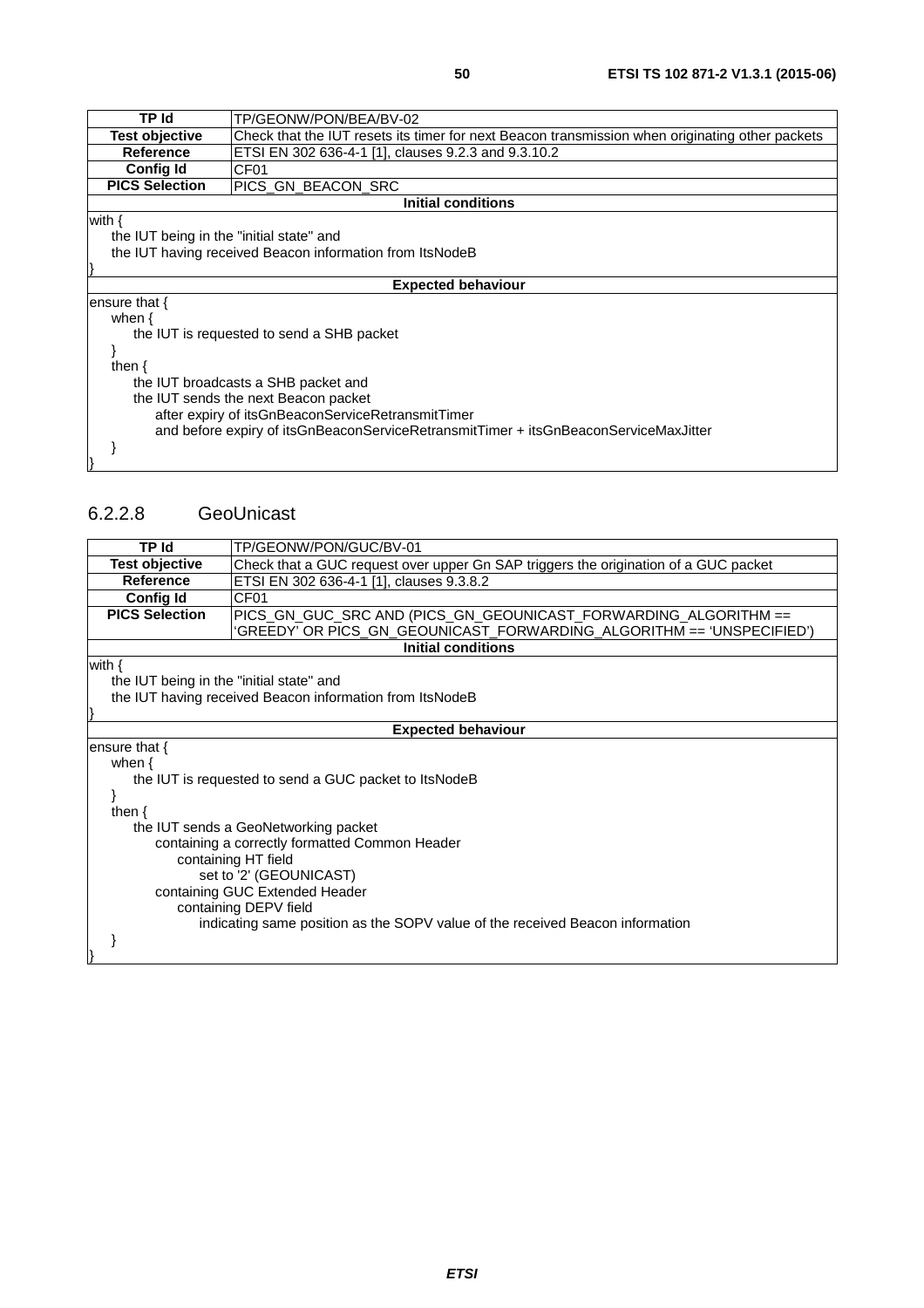| <b>TP Id</b>                                             | TP/GEONW/PON/GUC/BV-02                                                                        |  |
|----------------------------------------------------------|-----------------------------------------------------------------------------------------------|--|
| Test objective                                           | Check that a received GUC packet is routed to the correct next hop neighbour according to the |  |
|                                                          | greedy forwarding rules                                                                       |  |
| <b>Reference</b>                                         | ETSI EN 302 636-4-1 [1], clauses 9.3.8.3 and D.2                                              |  |
| <b>Config Id</b>                                         | CF <sub>04</sub>                                                                              |  |
| <b>PICS Selection</b>                                    | PICS_GN_GUC_FWD AND (PICS_GN_GEOUNICAST_FORWARDING_ALGORITHM ==                               |  |
|                                                          | 'GREEDY' OR PICS_GN_GEOUNICAST_FORWARDING_ALGORITHM == 'UNSPECIFIED')                         |  |
|                                                          | <b>Initial conditions</b>                                                                     |  |
| with $\{$                                                |                                                                                               |  |
| the IUT being in the "initial state" and                 |                                                                                               |  |
|                                                          | the IUT having received Beacon information from ItsNodeB and                                  |  |
|                                                          | the IUT having received Beacon information from ItsNodeD and                                  |  |
| the IUT having received Beacon information from ItsNodeC |                                                                                               |  |
|                                                          |                                                                                               |  |
|                                                          | <b>Expected behaviour</b>                                                                     |  |
| ensure that $\{$                                         |                                                                                               |  |
| when $\{$                                                |                                                                                               |  |
|                                                          | the IUT receives a GUC packet addressed to ItsNodeA from ItsNodeC                             |  |
| containing TrafficClass.SCF set to 1                     |                                                                                               |  |
|                                                          | containing Basic Header                                                                       |  |
| containing RHL field                                     |                                                                                               |  |
| indicating value greater than 1                          |                                                                                               |  |
|                                                          |                                                                                               |  |
| then $\{$                                                |                                                                                               |  |
|                                                          | the IUT selects ItsNodeB as the next hop ITS station and                                      |  |
|                                                          | the IUT forwards the GUC packet                                                               |  |
|                                                          |                                                                                               |  |
|                                                          |                                                                                               |  |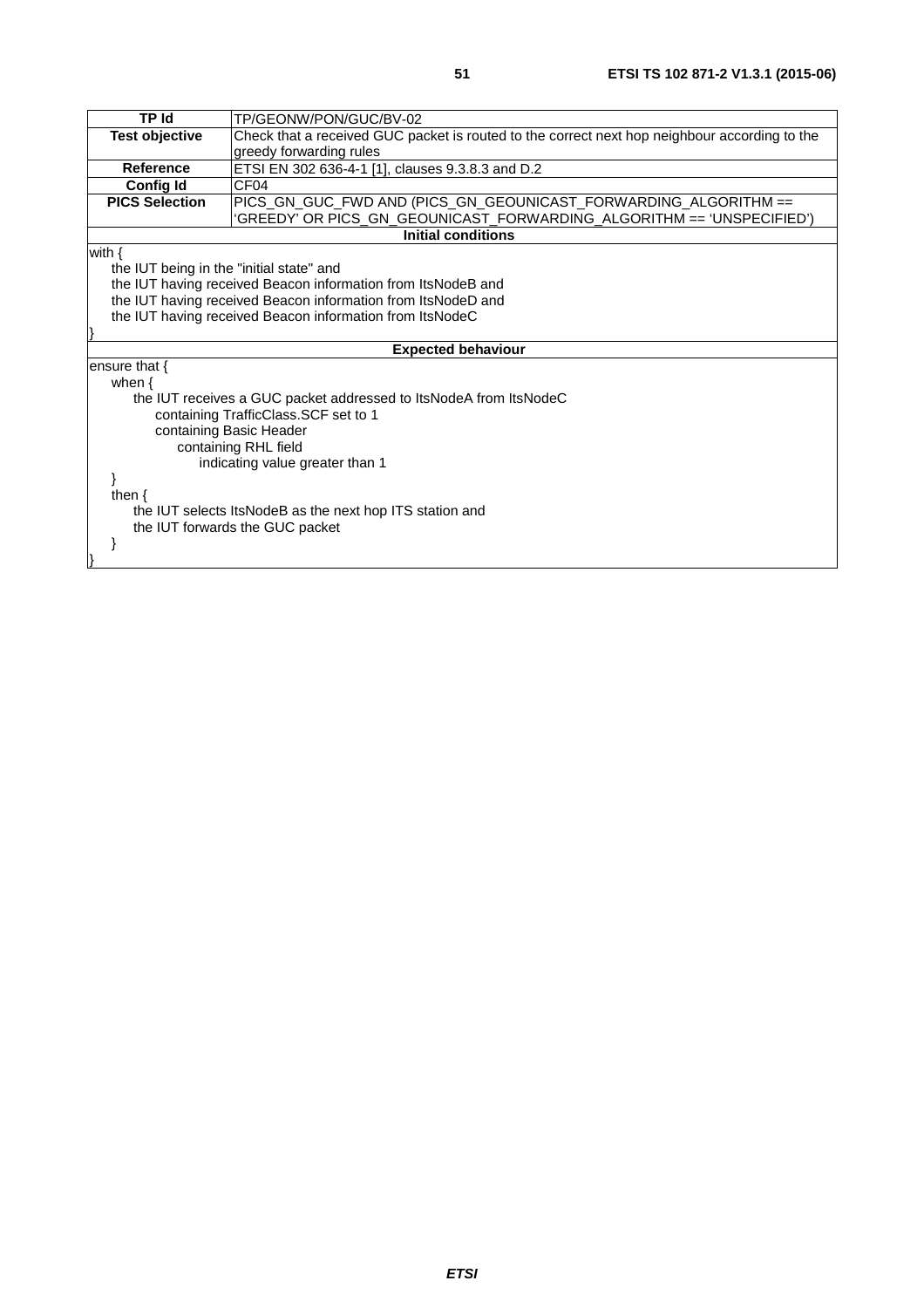|               | ×<br>I |  |
|---------------|--------|--|
| I<br>۰.<br>۰. |        |  |

| <b>TP Id</b>                                                    | TP/GEONW/PON/GUC/BV-03                                                                        |  |
|-----------------------------------------------------------------|-----------------------------------------------------------------------------------------------|--|
| <b>Test objective</b>                                           | Check that the protocol header fields (RHL, PV) are correctly updated at each forwarding step |  |
| <b>Config Id</b>                                                | CF <sub>03</sub>                                                                              |  |
| Reference                                                       | ETSI EN 302 636-4-1 [1], clause 9.3.8.3                                                       |  |
| <b>PICS Selection</b>                                           | PICS_GN_GUC_FWD                                                                               |  |
|                                                                 | <b>Initial conditions</b>                                                                     |  |
| with $\{$                                                       |                                                                                               |  |
| the IUT being in the "initial state" and                        |                                                                                               |  |
|                                                                 | the IUT having received Beacon information from ItsNodeB and                                  |  |
|                                                                 | the IUT having received Beacon information from ItsNodeC and                                  |  |
|                                                                 | the IUT having received a GUC packet (GEOUNI1) originated by ItsNodeA                         |  |
|                                                                 | <b>Expected behaviour</b>                                                                     |  |
| ensure that {                                                   |                                                                                               |  |
| when $\{$                                                       |                                                                                               |  |
|                                                                 | the IUT receives a GUC packet (GEOUNI2) addressed to ItsNodeA from ItsNodeC                   |  |
|                                                                 | containing TrafficClass.SCF set to 1                                                          |  |
|                                                                 | containing Basic Header                                                                       |  |
|                                                                 | containing RHL field                                                                          |  |
|                                                                 | indicating value greater than 1                                                               |  |
|                                                                 | containing Common Header                                                                      |  |
| containing MHL field                                            |                                                                                               |  |
| indicating value MHL1                                           |                                                                                               |  |
| containing GUC Extended Header                                  |                                                                                               |  |
| containing DEPV field                                           |                                                                                               |  |
|                                                                 | indicating position different from the SOPV value of GEOUNI1                                  |  |
| containing TST field                                            |                                                                                               |  |
| indicating older value than the TimeStamp value of GEOUNI1<br>} |                                                                                               |  |
| then $\{$                                                       |                                                                                               |  |
|                                                                 | the IUT selects ItsNodeB as the next hop ITS station and                                      |  |
| the IUT forwards GEOUNI2                                        |                                                                                               |  |
| containing Basic Header                                         |                                                                                               |  |
| containing RHL field                                            |                                                                                               |  |
| indicating value decreased by 1 from the incoming value         |                                                                                               |  |
| containing Common Header                                        |                                                                                               |  |
| containing MHL field                                            |                                                                                               |  |
| indicating value MHL1                                           |                                                                                               |  |
|                                                                 | containing GUC Extended Header                                                                |  |
|                                                                 | containing DEPV field                                                                         |  |
|                                                                 | indicating same position as the SOPV value of GEOUNI1                                         |  |
| ł                                                               |                                                                                               |  |
|                                                                 |                                                                                               |  |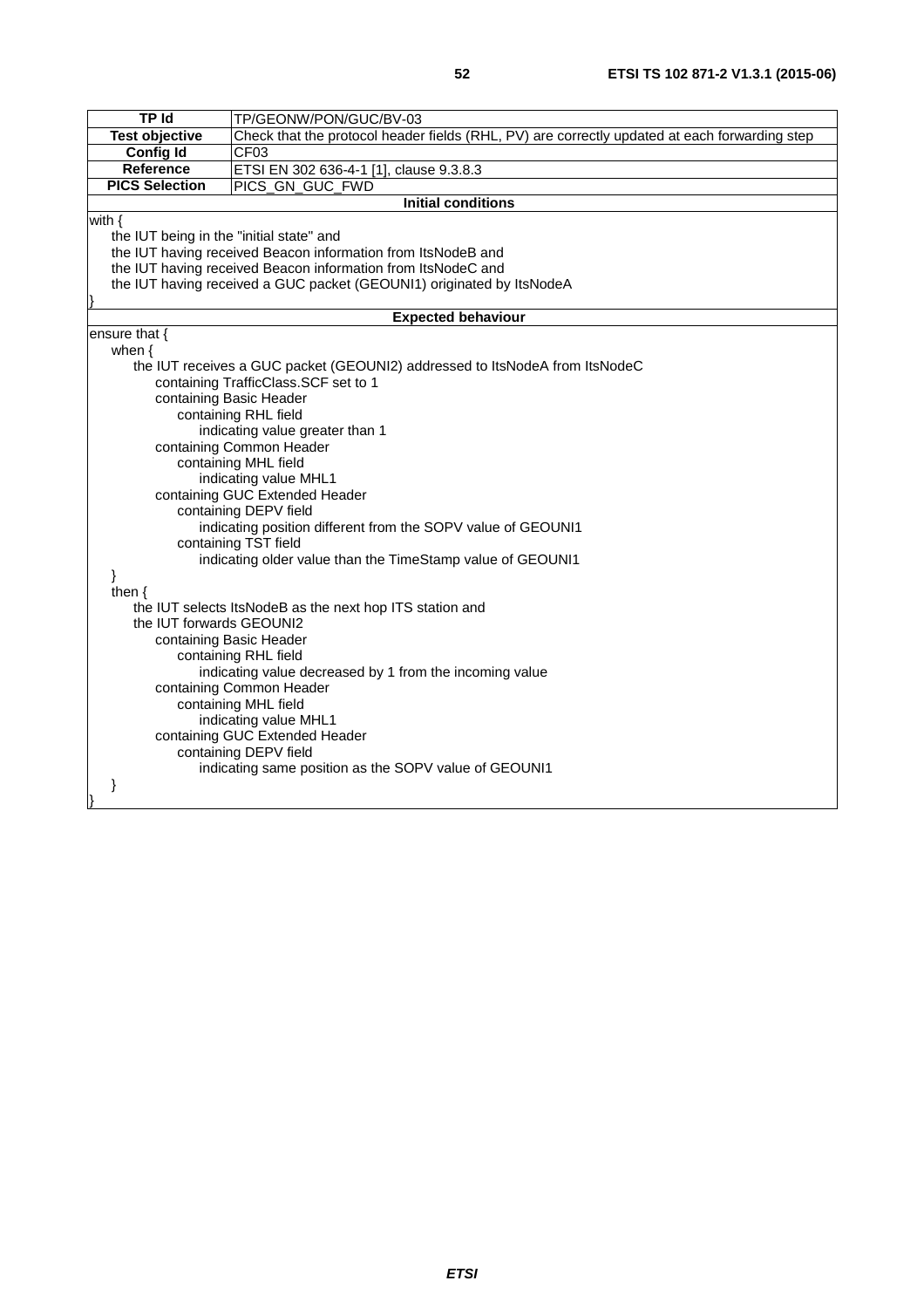| <b>TP Id</b>                             | TP/GEONW/PON/GUC/BO-04                                                   |  |
|------------------------------------------|--------------------------------------------------------------------------|--|
| <b>Test objective</b>                    | Check that the RHL restriction is correctly handled at a forwarding step |  |
| <b>Reference</b>                         | ETSI EN 302 636-4-1 [1], clause 9.3.8.3                                  |  |
| <b>Config Id</b>                         | CF <sub>03</sub>                                                         |  |
| <b>PICS Selection</b>                    | PICS_GN_GUC_FWD                                                          |  |
|                                          | <b>Initial conditions</b>                                                |  |
| with {                                   |                                                                          |  |
| the IUT being in the "initial state" and |                                                                          |  |
|                                          | the IUT having received Beacon information from ItsNodeB and             |  |
|                                          | the IUT having received Beacon information from ItsNodeC                 |  |
|                                          |                                                                          |  |
|                                          | <b>Expected behaviour</b>                                                |  |
| ensure that $\{$                         |                                                                          |  |
| when $\{$                                |                                                                          |  |
|                                          | the IUT receives a GUC packet addressed to ItsNodeA from ItsNodeC        |  |
| containing TrafficClass. SCF set to 1    |                                                                          |  |
|                                          | containing Basic Header                                                  |  |
| containing RHL field                     |                                                                          |  |
|                                          | indicating 1                                                             |  |
|                                          |                                                                          |  |
| then $\{$                                |                                                                          |  |
|                                          | the IUT does not forward the GUC packet                                  |  |
|                                          |                                                                          |  |
|                                          |                                                                          |  |

| TP Id                                                             | TP/GEONW/PON/GUC/BV-05                                                                      |  |
|-------------------------------------------------------------------|---------------------------------------------------------------------------------------------|--|
| <b>Test objective</b>                                             | Check that a received GUC packet is passed over the Gn SAP to the correct upper protocol if |  |
|                                                                   | the Destination address matches the IUT address                                             |  |
| Reference                                                         | ETSI EN 302 636-4-1 [1], clause 9.3.8.4                                                     |  |
| <b>Config Id</b>                                                  | CF01                                                                                        |  |
| <b>PICS Selection</b>                                             | PICS_GN_GUC_DST                                                                             |  |
|                                                                   | Initial conditions                                                                          |  |
| with {                                                            |                                                                                             |  |
| the IUT being in the "initial state"                              |                                                                                             |  |
|                                                                   |                                                                                             |  |
| <b>Expected behaviour</b>                                         |                                                                                             |  |
| ensure that {                                                     |                                                                                             |  |
| when {                                                            |                                                                                             |  |
|                                                                   | the IUT receives a GUC packet addressed to it                                               |  |
|                                                                   |                                                                                             |  |
| then $\{$                                                         |                                                                                             |  |
| the IUT passes the received GUC packet to the correct Upper Layer |                                                                                             |  |
|                                                                   |                                                                                             |  |
|                                                                   |                                                                                             |  |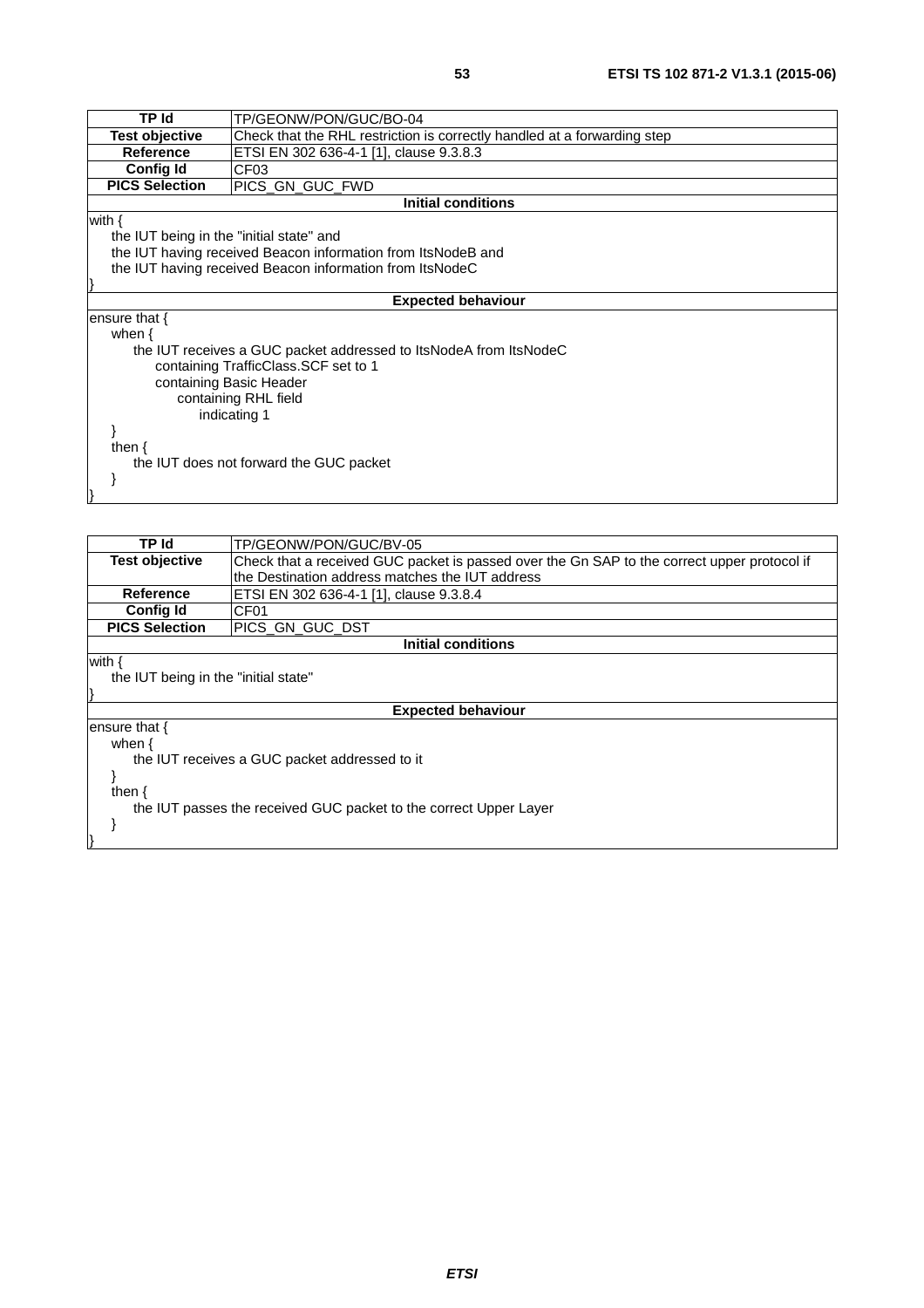| <b>TP Id</b>                                   | TP/GEONW/PON/GUC/BV-06                                                                          |  |
|------------------------------------------------|-------------------------------------------------------------------------------------------------|--|
| <b>Test objective</b>                          | Check that a received GUC packet is forwarded at the correct time according to the contention   |  |
|                                                | based forwarding rules                                                                          |  |
| <b>Reference</b>                               | ETSI EN 302 636-4-1 [1], clauses 9.3.8.3 and D.3                                                |  |
| <b>Config Id</b>                               | CF <sub>03</sub>                                                                                |  |
| <b>PICS Selection</b>                          | PICS_GN_GUC_FWD AND PICS_GN_GEOUNICAST_FORWARDING_ALGORITHM == 'CBF'                            |  |
|                                                | <b>Initial conditions</b>                                                                       |  |
| with $\{$                                      |                                                                                                 |  |
| the IUT being in the "initial state" and       |                                                                                                 |  |
|                                                | the IUT having received Beacon information from ItsNodeB and                                    |  |
|                                                | the IUT having received Beacon information from ItsNodeC and                                    |  |
|                                                | the distance between IUT and ItsNodeA being                                                     |  |
|                                                | less than itsGnDefaultMaxCommunicationRange MIB attribute                                       |  |
|                                                |                                                                                                 |  |
|                                                | <b>Expected behaviour</b>                                                                       |  |
| ensure that {                                  |                                                                                                 |  |
| when $\{$                                      |                                                                                                 |  |
|                                                | the IUT receives a GUC packet addressed to ItsNodeA from ItsNodeC                               |  |
|                                                | containing TrafficClass.SCF set to 1                                                            |  |
|                                                | containing Basic Header                                                                         |  |
|                                                | containing RHL field                                                                            |  |
| indicating value greater than 1                |                                                                                                 |  |
|                                                |                                                                                                 |  |
| then $\{$                                      |                                                                                                 |  |
|                                                | the IUT re-broadcasts the received GUC packet                                                   |  |
| upon expiry of calculated CBF delay (see note) |                                                                                                 |  |
|                                                |                                                                                                 |  |
|                                                |                                                                                                 |  |
| NOTE:                                          | The CBF delay timer value is calculated from the itsGnDefaultMaxCommunicationRange,             |  |
|                                                | itsGnGeoUnicastCbfMinTime, and itsGnGeoUnicastCbfMaxTime MIB attributes, and the distance value |  |
|                                                | between IUT and ItsNodeC.                                                                       |  |
|                                                |                                                                                                 |  |
|                                                |                                                                                                 |  |

|                                                                 | TP Id<br>TP/GEONW/PON/GUC/BV-07                                                           |  |
|-----------------------------------------------------------------|-------------------------------------------------------------------------------------------|--|
| <b>Test objective</b>                                           | Check that a received GUC packet forwarding is correctly handling the minimum delay value |  |
|                                                                 | according to the contention based forwarding rules                                        |  |
| <b>Reference</b>                                                | ETSI EN 302 636-4-1 [1], clauses 9.3.8.3 and D.3                                          |  |
| <b>Config Id</b>                                                | CF <sub>03</sub>                                                                          |  |
| <b>PICS Selection</b>                                           | PICS_GN_GUC_FWD AND PICS_GN_GEOUNICAST_FORWARDING_ALGORITHM == 'CBF'                      |  |
|                                                                 | <b>Initial conditions</b>                                                                 |  |
| with $\{$                                                       |                                                                                           |  |
| the IUT being in the "initial state" and                        |                                                                                           |  |
|                                                                 | the IUT having received Beacon information from ItsNodeB and                              |  |
|                                                                 | the IUT having received Beacon information from ItsNodeC and                              |  |
| the distance between IUT and ItsNodeA being                     |                                                                                           |  |
| larger than the itsGnDefaultMaxCommunicationRange MIB attribute |                                                                                           |  |
|                                                                 |                                                                                           |  |
|                                                                 | <b>Expected behaviour</b>                                                                 |  |
| ensure that $\{$                                                |                                                                                           |  |
| when $\{$                                                       |                                                                                           |  |
|                                                                 | the IUT receives a GUC packet addressed to ItsNodeA from ItsNodeC                         |  |
|                                                                 | containing TrafficClass.SCF set to 1                                                      |  |
| containing Basic Header                                         |                                                                                           |  |
|                                                                 | containing RHL field                                                                      |  |
| indicating value greater than 1                                 |                                                                                           |  |
|                                                                 |                                                                                           |  |
| then $\{$                                                       |                                                                                           |  |
| the IUT re-broadcasts the received GUC packet                   |                                                                                           |  |
|                                                                 | upon expiry of itsGnGeoUnicastCbfMinTime delay                                            |  |
|                                                                 |                                                                                           |  |
|                                                                 |                                                                                           |  |
|                                                                 |                                                                                           |  |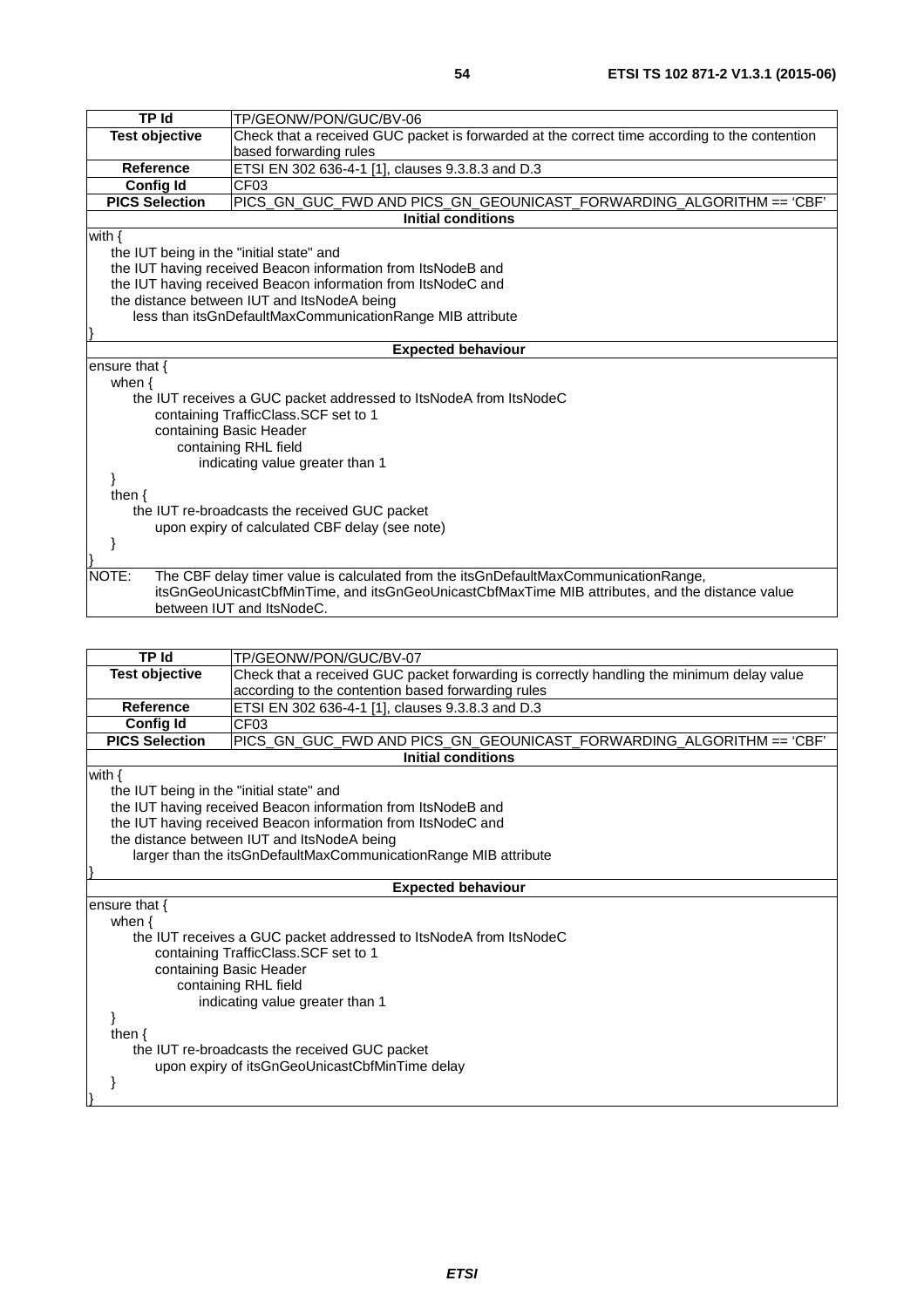| <b>TP Id</b>                                          | TP/GEONW/PON/GUC/BV-08                                                                          |  |
|-------------------------------------------------------|-------------------------------------------------------------------------------------------------|--|
| <b>Test objective</b>                                 | Check that GUC packet forwarding correctly avoids packet duplication according to the           |  |
|                                                       | contention based forwarding rules                                                               |  |
| <b>Reference</b>                                      | ETSI EN 302 636-4-1 [1], clauses 9.3.8.3 and D.3                                                |  |
| <b>Config Id</b>                                      | CF <sub>03</sub>                                                                                |  |
| <b>PICS Selection</b>                                 | PICS_GN_GUC_FWD AND PICS_GN_GEOUNICAST_FORWARDING_ALGORITHM == 'CBF'                            |  |
|                                                       | Initial conditions                                                                              |  |
| with $\{$                                             |                                                                                                 |  |
| the IUT being in the "initial state" and              |                                                                                                 |  |
|                                                       | the IUT having received Beacon information from ItsNodeB and                                    |  |
|                                                       | the IUT having received Beacon information from ItsNodeC and                                    |  |
|                                                       | the distance between IUT and ItsNodeA being                                                     |  |
|                                                       | less than the itsGnDefaultMaxCommunicationRange MIB attribute and                               |  |
|                                                       | the IUT having received a GUC packet addressed to ItsNodeA from ItsNodeC                        |  |
| containing TrafficClass.SCF set to 1                  |                                                                                                 |  |
|                                                       | containing Basic Header                                                                         |  |
|                                                       | containing RHL field                                                                            |  |
| indicating value greater than 1 and                   |                                                                                                 |  |
|                                                       | the IUT having started a CBF timer for this packet (see note)                                   |  |
|                                                       |                                                                                                 |  |
|                                                       | <b>Expected behaviour</b>                                                                       |  |
| ensure that $\{$                                      |                                                                                                 |  |
| when $\{$                                             |                                                                                                 |  |
| the IUT receives the same GBC packet from ItsNodeB    |                                                                                                 |  |
| before expiration of the CBF timer                    |                                                                                                 |  |
|                                                       |                                                                                                 |  |
| then $\{$                                             |                                                                                                 |  |
| the IUT does not re-broadcast the received GBC packet |                                                                                                 |  |
|                                                       |                                                                                                 |  |
|                                                       |                                                                                                 |  |
| NOTE:                                                 | The CBF delay timer value is calculated from the itsGnDefaultMaxCommunicationRange,             |  |
|                                                       | itsGnGeoUnicastCbfMinTime, and itsGnGeoUnicastCbfMaxTime MIB attributes, and the distance value |  |
|                                                       | between IUT and ItsNodeC.                                                                       |  |

| TP Id                                    | TP/GEONW/PON/GUC/BV-10                                                                        |
|------------------------------------------|-----------------------------------------------------------------------------------------------|
| <b>Test objective</b>                    | Check that a received GUC packet is forwarded at the correct time according to the contention |
|                                          | based forwarding rules when the sender is unknown                                             |
| <b>Reference</b>                         | ETSI EN 302 636-4-1 [1], clauses 9.3.8.3 and D.3                                              |
| <b>Config Id</b>                         | CF03                                                                                          |
| <b>PICS Selection</b>                    | PICS_GN_GUC_FWD AND PICS_GN_GEOUNICAST_FORWARDING_ALGORITHM == 'CBF'                          |
|                                          | <b>Initial conditions</b>                                                                     |
| with $\{$                                |                                                                                               |
| the IUT being in the "initial state" and |                                                                                               |
|                                          | the IUT having received Beacon information from ItsNodeB and                                  |
|                                          | the IUT not having received any message from ItsNodeC and                                     |
|                                          | the distance between IUT and ItsNodeA being                                                   |
|                                          | less than itsGnDefaultMaxCommunicationRange MIB attribute                                     |
|                                          |                                                                                               |
|                                          | <b>Expected behaviour</b>                                                                     |
| ensure that $\{$                         |                                                                                               |
| when $\{$                                |                                                                                               |
|                                          | the IUT receives a GUC packet addressed to ItsNodeA from ItsNodeC                             |
|                                          | containing TrafficClass. SCF set to 1                                                         |
|                                          | containing Basic Header                                                                       |
|                                          | containing RHL field                                                                          |
|                                          | indicating value greater than 1                                                               |
|                                          |                                                                                               |
| then $\{$                                | the IUT re-broadcasts the received GUC packet                                                 |
|                                          | upon expiry of CBF_MAX                                                                        |
|                                          |                                                                                               |
|                                          |                                                                                               |
|                                          |                                                                                               |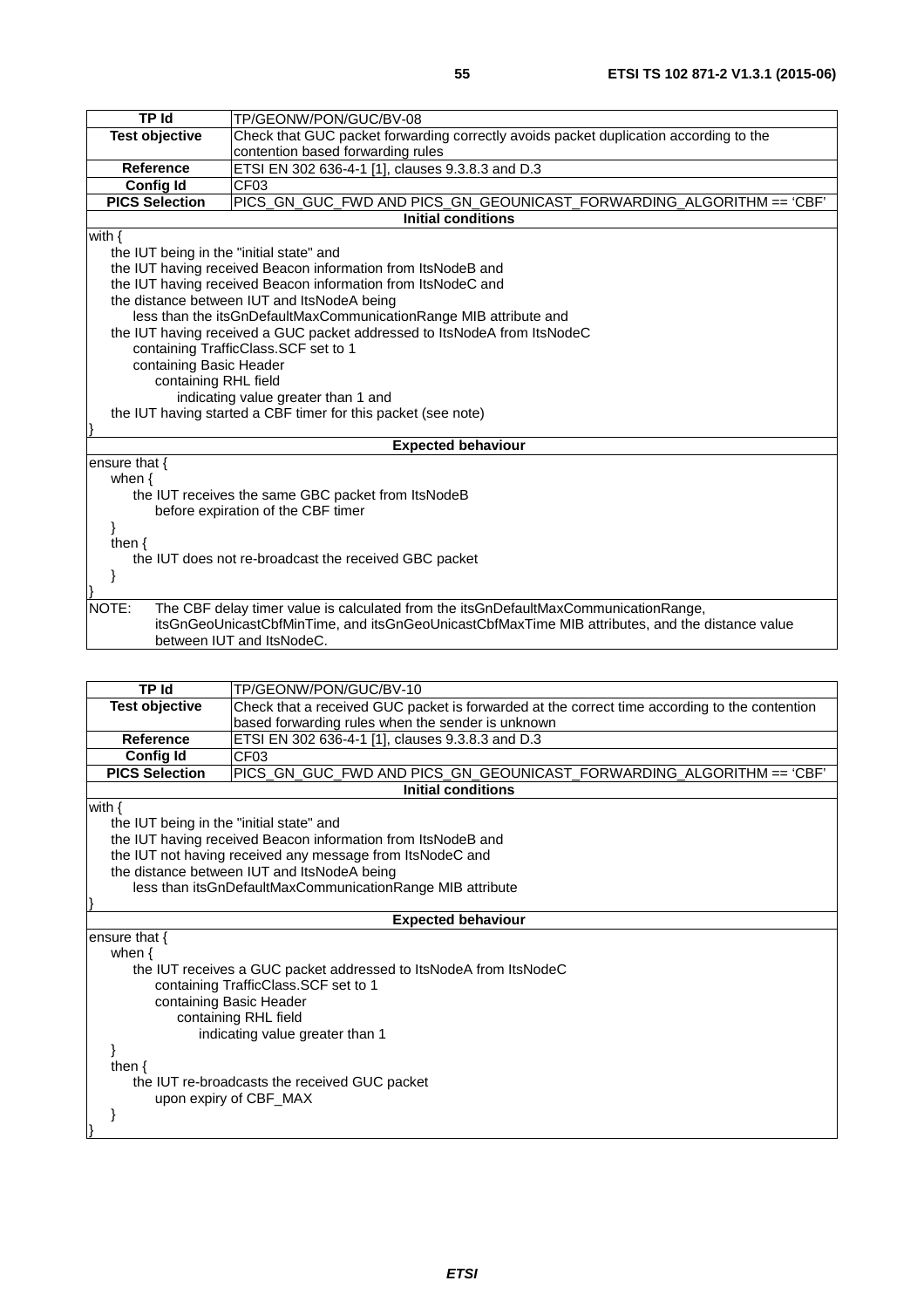| <b>TP Id</b>                             | TP/GEONW/PON/GUC/BV-11                                                              |
|------------------------------------------|-------------------------------------------------------------------------------------|
| <b>Test objective</b>                    | Check that a GUC request over upper Gn SAP triggers the origination of a GUC packet |
| <b>Reference</b>                         | ETSI EN 302 636-4-1 [1], clauses 9.3.8.2 and 9.3.6.3                                |
| <b>Config Id</b>                         | CF <sub>03</sub>                                                                    |
| <b>PICS Selection</b>                    | PICS_GN_GUC_SRC AND PICS_GN_GEOUNICAST_FORWARDING_ALGORITHM == 'CBF'                |
|                                          | <b>Initial conditions</b>                                                           |
| with $\{$                                |                                                                                     |
| the IUT being in the "initial state" and |                                                                                     |
|                                          | the IUT having received Beacon information from ItsNodeB                            |
|                                          |                                                                                     |
|                                          | <b>Expected behaviour</b>                                                           |
| ensure that $\{$                         |                                                                                     |
| when $\{$                                |                                                                                     |
|                                          | the IUT is requested to send a GUC packet to ItsNodeB                               |
|                                          |                                                                                     |
| then $\{$                                |                                                                                     |
|                                          | the IUT broadcasts a GeoNetworking packet                                           |
|                                          | containing a correctly formatted Common Header                                      |
|                                          | containing HT field                                                                 |
|                                          | set to '2' (GEOUNICAST)                                                             |
|                                          | containing GUC Extended Header                                                      |
|                                          | containing DEPV field                                                               |
|                                          | indicating same position as the SOPV value of the received Beacon information       |
|                                          |                                                                                     |
|                                          |                                                                                     |
|                                          |                                                                                     |
|                                          |                                                                                     |

| TP Id                                    | TP/GEONW/PON/GUC/BO-12                                                                  |
|------------------------------------------|-----------------------------------------------------------------------------------------|
| <b>Test objective</b>                    | Check that a received GUC packet is not triggering forwarding if received twice or more |
| Reference                                | ETSI EN 302 636-4-1 [1], clause 9.3.9.3                                                 |
| <b>Config Id</b>                         | CF <sub>03</sub>                                                                        |
| <b>PICS Selection</b>                    | IPICS GN GUC FWD AND (PICS GN GEOUNICAST FORWARDING ALGORITHM ==                        |
|                                          | 'GREEDY' OR PICS_GN_GEOUNICAST_FORWARDING_ALGORITHM == 'UNSPECIFIED')                   |
|                                          | <b>Initial conditions</b>                                                               |
| with {                                   |                                                                                         |
| the IUT being in the "initial state" and |                                                                                         |
|                                          | the IUT having received Beacon information from ItsNodeC and                            |
|                                          | the IUT having received Beacon information from ItsNodeB and                            |
|                                          | the IUT having received a GUC packet addressed to ItsNodeA from ItsNodeC                |
|                                          | $\cdots$ $\cdots$ $\cdots$ $\cdots$ $\cdots$ $\cdots$                                   |

 containing TrafficClass.SCF set to 1 containing Basic Header

containing RHL field

}

}

indicating value greater than 1 and

the IUT having forwarded the GUC packet

**Expected behaviour**

ensure that { when { the IUT receives the same GUC packet from ItsNodeB containing Basic Header containing RHL field indicating HL1 - 1 } then { the IUT does not forward the packet }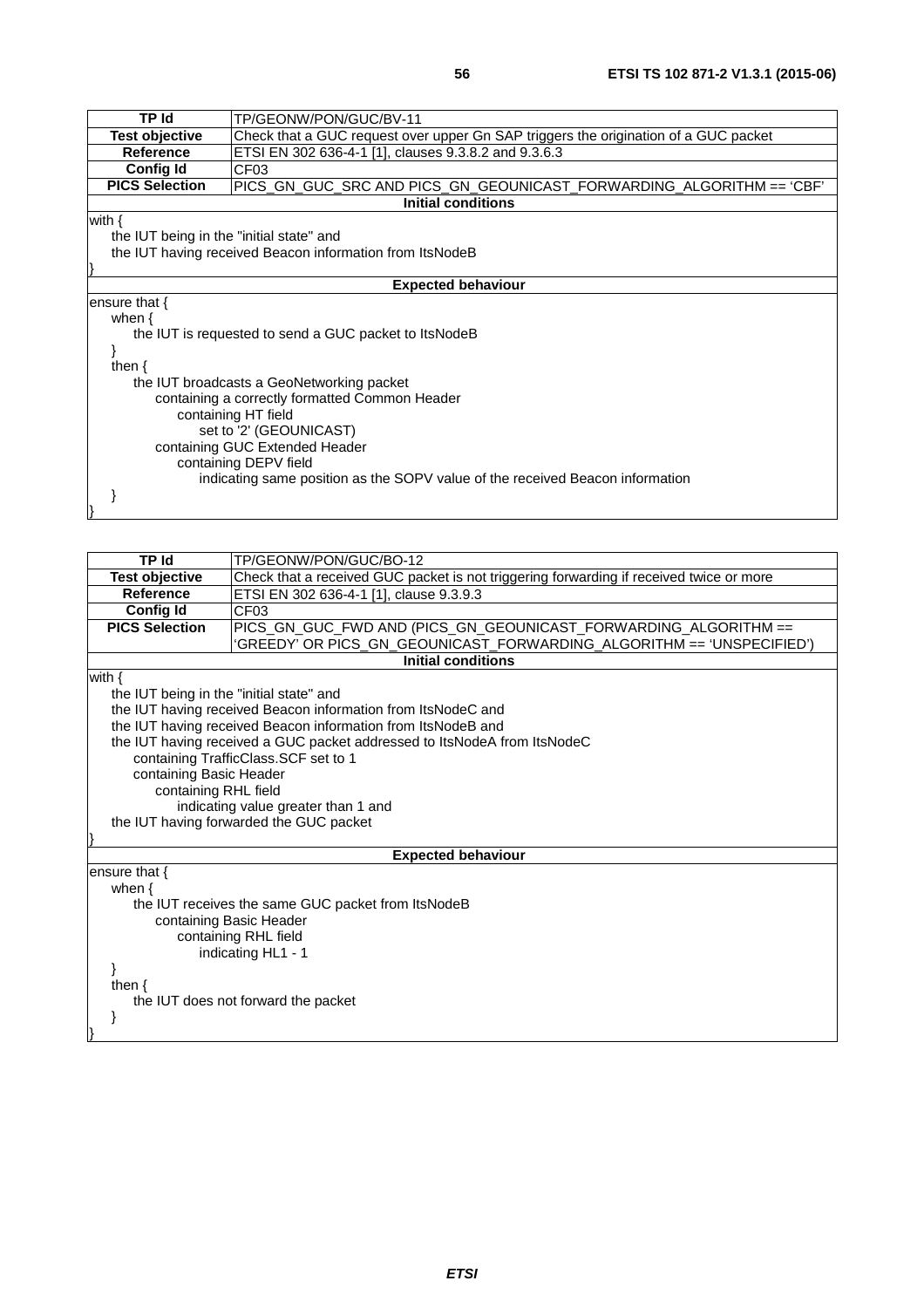| <b>TP Id</b>                             | TP/GEONW/PON/GUC/BO-13                                                                       |
|------------------------------------------|----------------------------------------------------------------------------------------------|
| <b>Test objective</b>                    | Check that a received GUC packet is not passed over the Gn SAP to the correct upper protocol |
|                                          | when the Destination address matches the IUT address if received twice or more               |
| <b>Reference</b>                         | ETSI EN 302 636-4-1 [1], clause 9.3.9.3                                                      |
| <b>Config Id</b>                         | CF <sub>03</sub>                                                                             |
| <b>PICS Selection</b>                    | PICS_GN_GUC_DST AND (PICS_GN_GEOUNICAST_FORWARDING_ALGORITHM ==                              |
|                                          | 'GREEDY' OR PICS_GN_GEOUNICAST_FORWARDING_ALGORITHM == 'UNSPECIFIED')                        |
|                                          | <b>Initial conditions</b>                                                                    |
| with $\{$                                |                                                                                              |
| the IUT being in the "initial state" and |                                                                                              |
|                                          | the IUT having received Beacon information from ItsNodeC and                                 |
|                                          | the IUT having received Beacon information from ItsNodeB and                                 |
|                                          | the IUT having received a GUC packet addressed to IUT from ItsNodeC                          |
|                                          | containing TrafficClass.SCF set to 1                                                         |
| containing Basic Header                  |                                                                                              |
| containing RHL field                     |                                                                                              |
|                                          | indicating value greater than 1 and                                                          |
|                                          | the IUT having forwarded the GUC packet                                                      |
|                                          |                                                                                              |
|                                          | <b>Expected behaviour</b>                                                                    |
| ensure that $\{$                         |                                                                                              |
| when $\{$                                |                                                                                              |
|                                          | the IUT receives the same GUC packet from ItsNodeB                                           |
|                                          | containing Basic Header                                                                      |
|                                          | containing RHL field                                                                         |
|                                          | indicating HL1 - 1                                                                           |
|                                          |                                                                                              |
| then $\{$                                |                                                                                              |
|                                          | the IUT does not pass the received GUC packet to any Upper Layer                             |
|                                          |                                                                                              |
|                                          |                                                                                              |

### 6.2.2.9 GeoBroadcast

| <b>TP Id</b>                             | TP/GEONW/PON/GBC/BV-01                                                                      |
|------------------------------------------|---------------------------------------------------------------------------------------------|
| <b>Test objective</b>                    | Check that a GBC request over upper Gn SAP triggers broadcasting of a GBC packet if the IUT |
|                                          | is within the Destination Area                                                              |
| <b>Reference</b>                         | ETSI EN 302 636-4-1 [1], clause 9.3.11.2                                                    |
| <b>Config Id</b>                         | CF <sub>02</sub>                                                                            |
| <b>PICS Selection</b>                    | PICS_GN_GBC_SRC                                                                             |
|                                          | <b>Initial conditions</b>                                                                   |
| with $\{$                                |                                                                                             |
| the IUT being in the "initial state" and |                                                                                             |
|                                          | the IUT having received Beacon information from ItsNodeD and                                |
|                                          | the IUT having received Beacon information from ItsNodeB                                    |
|                                          |                                                                                             |
|                                          | <b>Expected behaviour</b>                                                                   |
| ensure that $\{$                         |                                                                                             |
| when $\{$                                |                                                                                             |
|                                          | the IUT is requested to send a GBC packet                                                   |
|                                          | containing TrafficClass.SCF set to 1                                                        |
|                                          | containing DestinationArea                                                                  |
| indicating AREA1                         |                                                                                             |
|                                          |                                                                                             |
| then $\{$                                |                                                                                             |
|                                          | the IUT broadcasts immediately the GBC packet                                               |
|                                          | containing DestinationArea                                                                  |
| indicating AREA1                         |                                                                                             |
|                                          |                                                                                             |
|                                          |                                                                                             |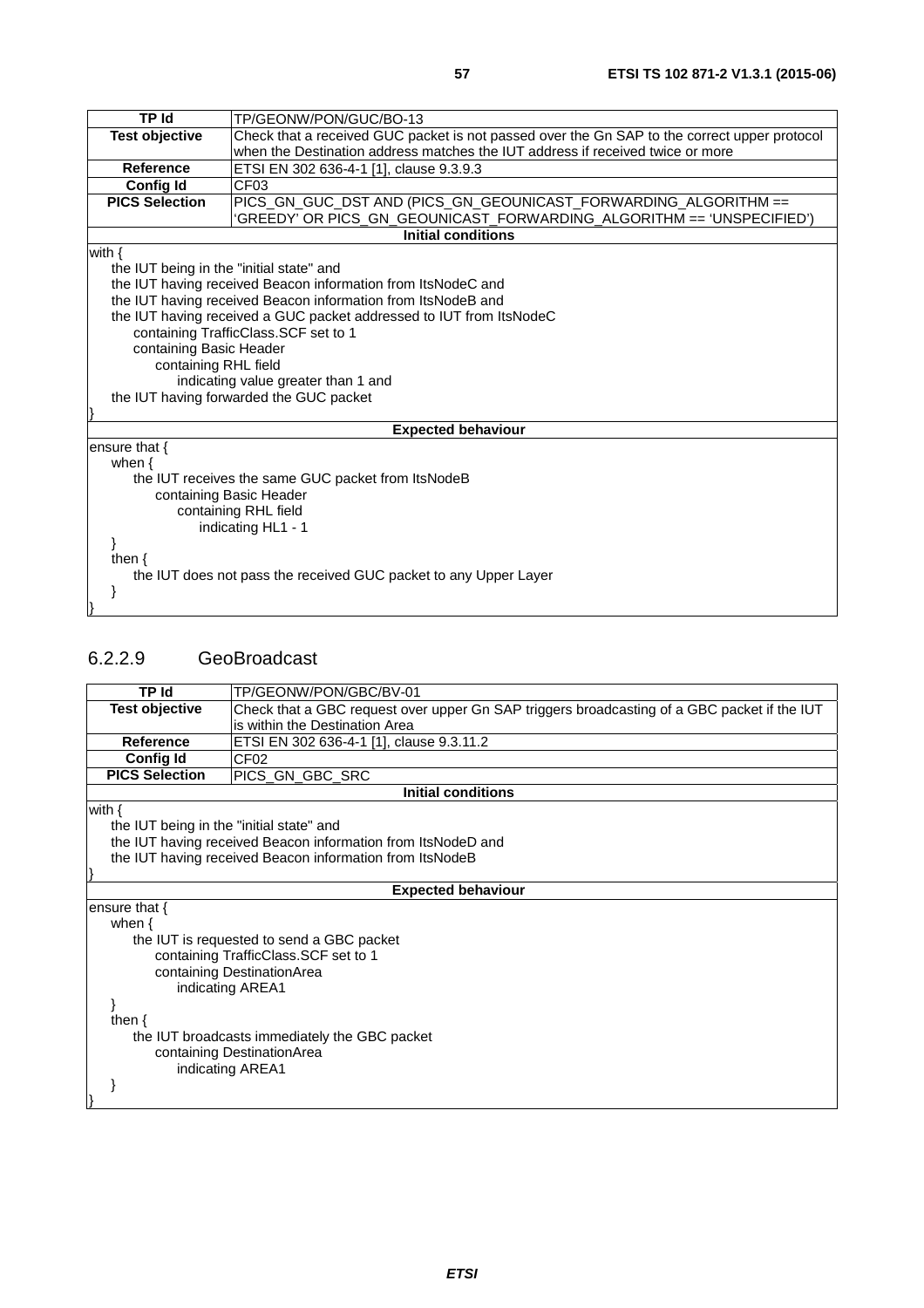| TP Id                                    | TP/GEONW/PON/GBC/BV-02                                                                     |
|------------------------------------------|--------------------------------------------------------------------------------------------|
| <b>Test objective</b>                    | Check that GBC request over upper Gn SAP triggersline forwarding if the IUT is outside the |
|                                          | <b>Destination Area</b>                                                                    |
| Reference                                | ETSI EN 302 636-4-1 [1], clauses 9.3.11.2 and E.2                                          |
| <b>Config Id</b>                         | CF <sub>02</sub>                                                                           |
| <b>PICS Selection</b>                    | SIMPLE' OR PICS_GN_GEOBROADCAST_FORWARDING_ALGORITHM == 'UNSPECIFIED'<br>OR.               |
|                                          | PICS_GN_GEOBROADCAST_FORWARDING_ALGORITHM == 'ADVANCED')                                   |
|                                          | <b>Initial conditions</b>                                                                  |
| with $\{$                                |                                                                                            |
| the IUT being in the "initial state" and |                                                                                            |
|                                          | the IUT having received Beacon information from ItsNodeD and                               |
|                                          | the IUT having received Beacon information from ItsNodeB                                   |
|                                          |                                                                                            |
|                                          | <b>Expected behaviour</b>                                                                  |
| ensure that $\{$                         |                                                                                            |
| when $\{$                                |                                                                                            |
|                                          | the IUT is requested to send a GBC packet                                                  |
|                                          | containing TrafficClass.SCF set to 1                                                       |
|                                          | containing DestinationArea                                                                 |
|                                          | indicating AREA2                                                                           |
|                                          |                                                                                            |
| then $\{$                                |                                                                                            |
|                                          | the IUT selects ItsNodeB as the next hop ITS station and                                   |
|                                          | the IUT sends the GBC packet (see note)                                                    |
|                                          |                                                                                            |
|                                          |                                                                                            |
| NOTE:                                    | Next hop ITS Station being identified by the MAC layer address of ItsNodeB.                |

NOTE: Next hop ITS Station being identified by the MAC layer address of ItsNodeB.

| TP Id                         | TP/GEONW/PON/GBC/BV-03                                                                                |
|-------------------------------|-------------------------------------------------------------------------------------------------------|
| <b>Test objective</b>         | Check that a received GBC packet is triggering immediately re-broadcasting if received for the        |
|                               | first time within its destination area                                                                |
| <b>Reference</b>              | ETSI EN 302 636-4-1 [1], clauses 9.3.11.3 and E.2                                                     |
| <b>Config Id</b>              | CF <sub>02</sub>                                                                                      |
| <b>PICS Selection</b>         | PICS_GN_GBC_FWD AND (PICS_GN_GEOBROADCAST_FORWARDING_ALGORITHM ==                                     |
|                               | SIMPLE' OR PICS_GN_GEOBROADCAST_FORWARDING_ALGORITHM ==                                               |
|                               | UNSPECIFIED')                                                                                         |
|                               | Initial conditions                                                                                    |
| with $\{$                     |                                                                                                       |
|                               | the IUT being in the "initial state" and the IUT having received Beacon information from ItsNodeD and |
|                               | the IUT having received Beacon information from ItsNodeB                                              |
|                               |                                                                                                       |
|                               | <b>Expected behaviour</b>                                                                             |
| ensure that $\{$              |                                                                                                       |
| when $\{$                     |                                                                                                       |
| the IUT receives a GBC packet |                                                                                                       |
|                               | containing TrafficClass. SCF set to 1                                                                 |
|                               | containing DestinationArea                                                                            |
|                               | indicating AREA1                                                                                      |
|                               |                                                                                                       |
| then $\{$                     |                                                                                                       |
|                               | the IUT re-broadcasts immediately the GBC packet                                                      |
|                               |                                                                                                       |
|                               |                                                                                                       |
|                               |                                                                                                       |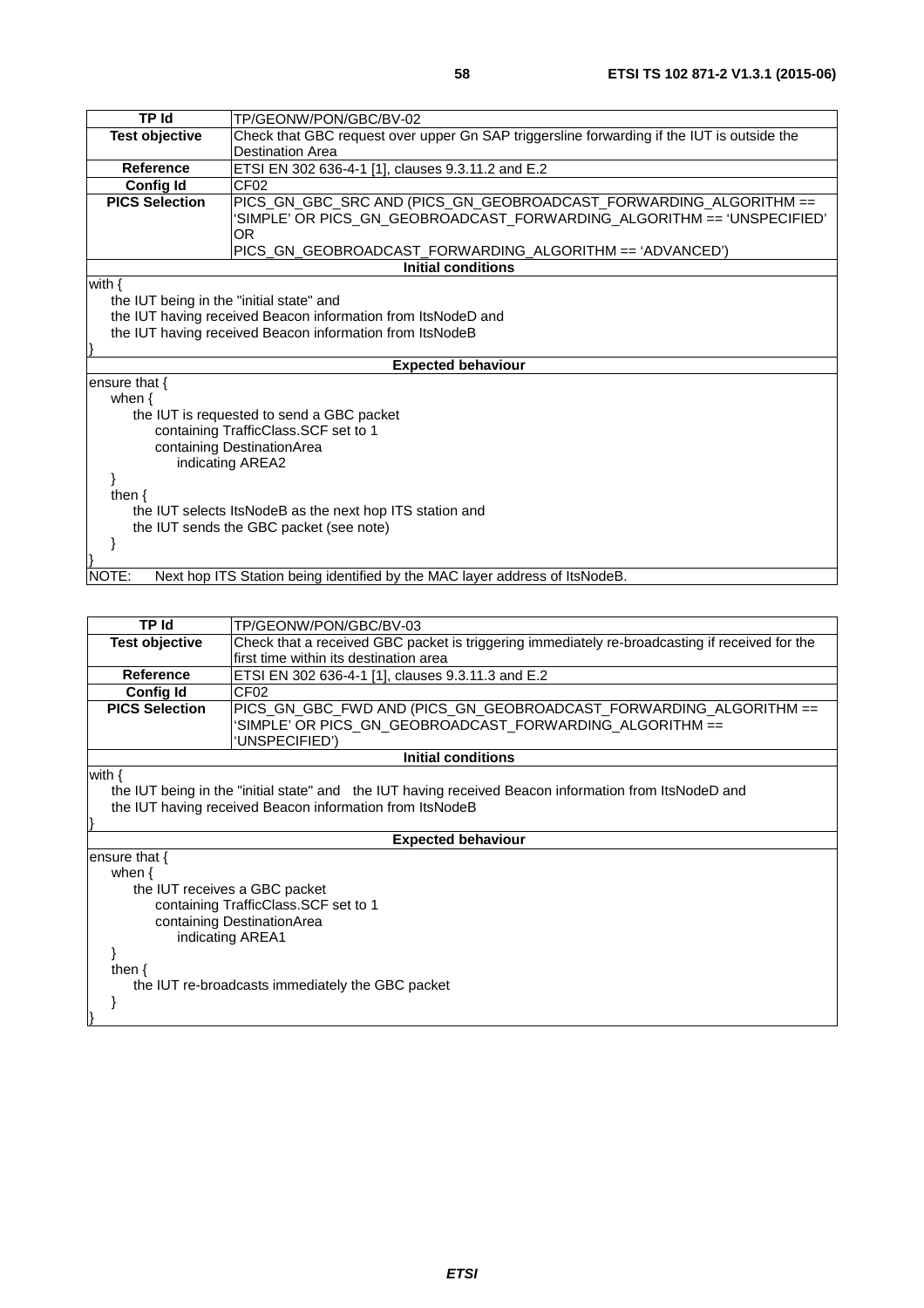| <b>TPId</b>                                     | TP/GEONW/PON/GBC/BO-04                                                                       |
|-------------------------------------------------|----------------------------------------------------------------------------------------------|
| <b>Test objective</b>                           | Check that a received GBC packet is not triggering re-broadcasting if received twice or more |
|                                                 | (duplicate packet detection)                                                                 |
| Reference                                       | ETSI EN 302 636-4-1 [1], clauses 9.3.11.3 and A.2                                            |
| <b>Config Id</b>                                | CF <sub>02</sub>                                                                             |
| <b>PICS Selection</b>                           | PICS_GN_GBC_FWD AND (PICS_GN_GEOBROADCAST_FORWARDING_ALGORITHM ==                            |
|                                                 | SIMPLE' OR PICS_GN_GEOBROADCAST_FORWARDING_ALGORITHM ==                                      |
|                                                 | 'UNSPECIFIED')                                                                               |
|                                                 | <b>Initial conditions</b>                                                                    |
| with $\{$                                       |                                                                                              |
| the IUT being in the "initial state" and        |                                                                                              |
|                                                 | the IUT having received Beacon information from ItsNodeD and                                 |
|                                                 | the IUT having received Beacon information from ItsNodeB and                                 |
|                                                 | the IUT having received a GBC packet from ItsNodeB                                           |
|                                                 | containing TrafficClass.SCF set to 1                                                         |
| containing Basic Header<br>containing RHL field |                                                                                              |
|                                                 | indicating value HL1 higher than 1                                                           |
|                                                 | containing GBC Extended Header                                                               |
| containing SN field                             |                                                                                              |
|                                                 | indicating value SN1                                                                         |
|                                                 | containing DestinationArea                                                                   |
|                                                 | indicating AREA1 and                                                                         |
|                                                 | the IUT having re-broadcast the GBC packet                                                   |
|                                                 |                                                                                              |
|                                                 | <b>Expected behaviour</b>                                                                    |
| ensure that {                                   |                                                                                              |
| when $\{$                                       |                                                                                              |
|                                                 | the IUT receives the same GBC packet from ItsNodeD                                           |
|                                                 | containing Basic Header                                                                      |
|                                                 | containing RHL field                                                                         |
|                                                 | indicating value lower than HL1                                                              |
|                                                 | containing GBC Extended Header                                                               |
|                                                 | containing SN field                                                                          |
|                                                 | indicating value SN1                                                                         |
|                                                 |                                                                                              |
| then $\{$                                       |                                                                                              |
|                                                 | the IUT does not re-broadcast the GBC packet                                                 |
| ł                                               |                                                                                              |
|                                                 |                                                                                              |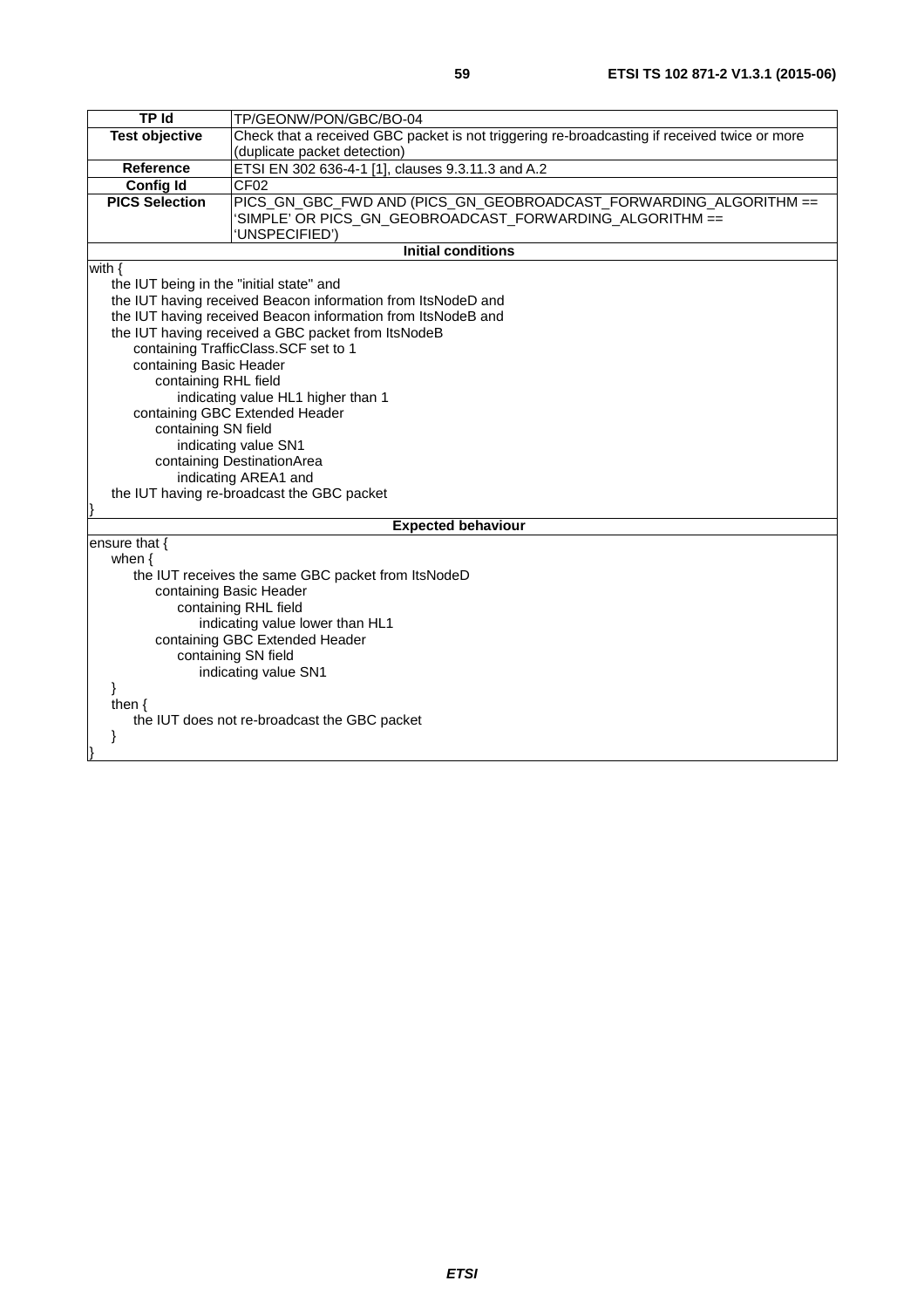| <b>TP Id</b><br>TP/GEONW/PON/GBC/BV-05<br><b>Test objective</b><br>Check that a received GBC packet is triggering line forwarding if received out of its destination<br>area for the first time from a known ITS-Station<br>ETSI EN 302 636-4-1 [1], clauses 9.3.11.3 and E.2<br><b>Reference</b><br>CF <sub>04</sub><br><b>Config Id</b><br><b>PICS Selection</b><br>PICS GN GBC FWD<br><b>Initial conditions</b><br>with $\{$ |
|---------------------------------------------------------------------------------------------------------------------------------------------------------------------------------------------------------------------------------------------------------------------------------------------------------------------------------------------------------------------------------------------------------------------------------|
|                                                                                                                                                                                                                                                                                                                                                                                                                                 |
|                                                                                                                                                                                                                                                                                                                                                                                                                                 |
|                                                                                                                                                                                                                                                                                                                                                                                                                                 |
|                                                                                                                                                                                                                                                                                                                                                                                                                                 |
|                                                                                                                                                                                                                                                                                                                                                                                                                                 |
|                                                                                                                                                                                                                                                                                                                                                                                                                                 |
|                                                                                                                                                                                                                                                                                                                                                                                                                                 |
| the IUT being in the "initial state" and                                                                                                                                                                                                                                                                                                                                                                                        |
| the IUT having received Beacon information from ItsNodeB and                                                                                                                                                                                                                                                                                                                                                                    |
| the IUT having received Beacon information from ItsNodeDand                                                                                                                                                                                                                                                                                                                                                                     |
| the IUT having received Beacon information from ItsNodeC                                                                                                                                                                                                                                                                                                                                                                        |
|                                                                                                                                                                                                                                                                                                                                                                                                                                 |
| <b>Expected behaviour</b>                                                                                                                                                                                                                                                                                                                                                                                                       |
| ensure that $\{$                                                                                                                                                                                                                                                                                                                                                                                                                |
| when $\{$                                                                                                                                                                                                                                                                                                                                                                                                                       |
| the IUT receives a GBC packet generated by ItsNodeC                                                                                                                                                                                                                                                                                                                                                                             |
| containing TrafficClass.SCF set to 1                                                                                                                                                                                                                                                                                                                                                                                            |
| containing DestinationArea                                                                                                                                                                                                                                                                                                                                                                                                      |
| indicating AREA2                                                                                                                                                                                                                                                                                                                                                                                                                |
|                                                                                                                                                                                                                                                                                                                                                                                                                                 |
| then $\{$                                                                                                                                                                                                                                                                                                                                                                                                                       |
| the IUT selects ItsNodeB as the next hop ITS station and                                                                                                                                                                                                                                                                                                                                                                        |
| the IUT forwards the GBC packet (see note)                                                                                                                                                                                                                                                                                                                                                                                      |
|                                                                                                                                                                                                                                                                                                                                                                                                                                 |
|                                                                                                                                                                                                                                                                                                                                                                                                                                 |
| NOTE:<br>Next hop ITS Station being identified by the MAC layer address of ItsNodeB.                                                                                                                                                                                                                                                                                                                                            |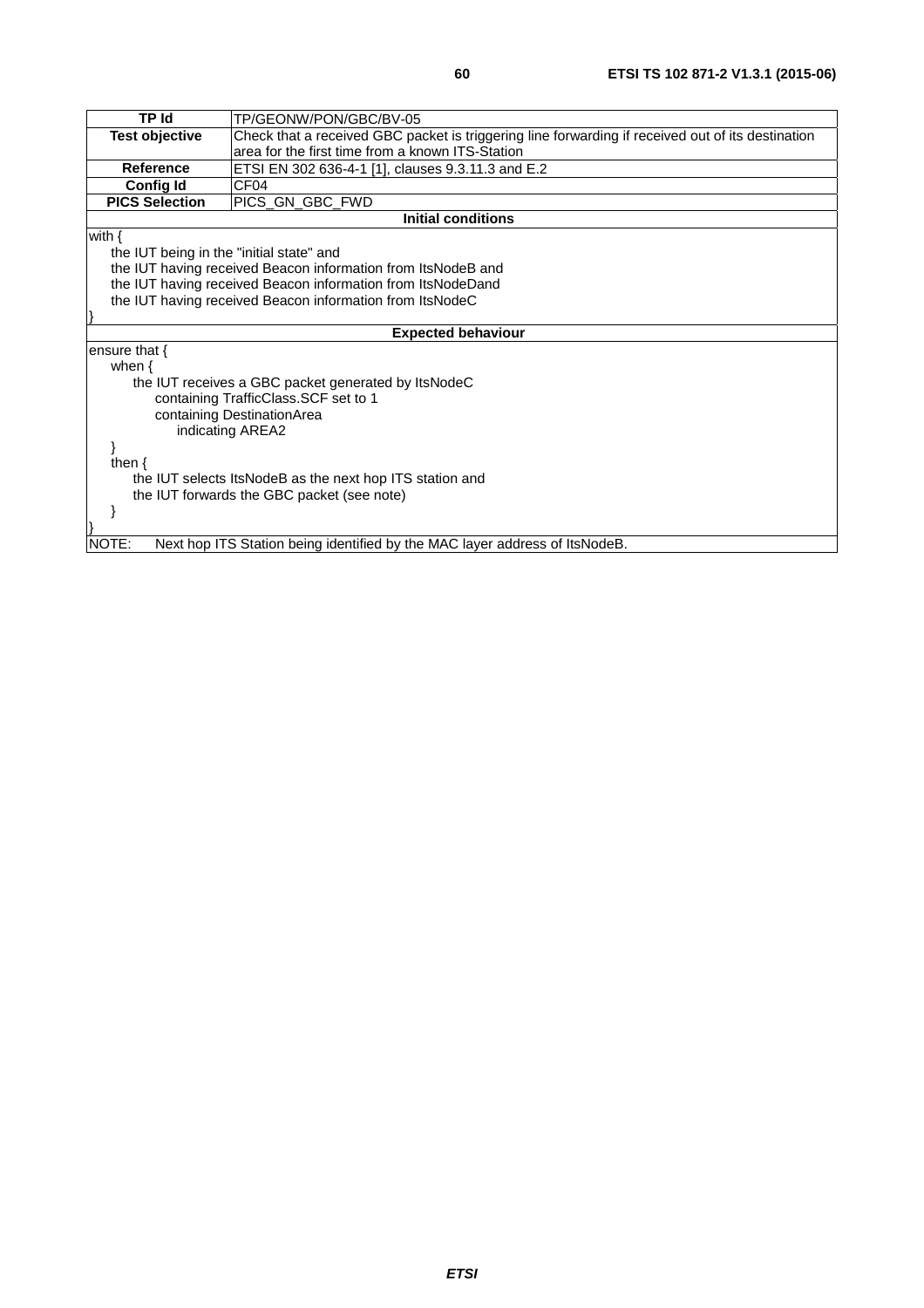| <b>TP Id</b>                             | TP/GEONW/PON/GBC/BO-06                                                                    |
|------------------------------------------|-------------------------------------------------------------------------------------------|
| <b>Test objective</b>                    | Check that a received GBC packet is not triggering line forwarding if received out of its |
|                                          | destination area twice or more                                                            |
| <b>Reference</b>                         | ETSI EN 302 636-4-1 [1], clause 9.3.11.3                                                  |
| <b>Config Id</b>                         | CF04                                                                                      |
| <b>PICS Selection</b>                    | PICS_GN_GBC_FWD AND (PICS_GN_GEOBROADCAST_FORWARDING_ALGORITHM ==                         |
|                                          | 'SIMPLE' OR PICS_GN_GEOBROADCAST_FORWARDING_ALGORITHM ==                                  |
|                                          | 'UNSPECIFIED')                                                                            |
|                                          | <b>Initial conditions</b>                                                                 |
| with $\{$                                |                                                                                           |
| the IUT being in the "initial state" and |                                                                                           |
|                                          | the IUT having received Beacon information from ItsNodeB and                              |
|                                          | the IUT having received Beacon information from ItsNodeD                                  |
|                                          | the IUT having received a GBC packet from ItsNodeC                                        |
|                                          | containing TrafficClass.SCF set to 1                                                      |
| containing Basic Header                  |                                                                                           |
| containing RHL field                     |                                                                                           |
|                                          | indicating value HL1 higher than 1                                                        |
|                                          | containing GBC Extended Header                                                            |
| containing SN field                      |                                                                                           |
|                                          | indicating value SN1                                                                      |
|                                          | containing DestinationArea                                                                |
|                                          | indicating AREA2                                                                          |
|                                          | the IUT having forwarded the received GBC packet                                          |
|                                          |                                                                                           |
|                                          | <b>Expected behaviour</b>                                                                 |
| ensure that $\{$                         |                                                                                           |
| when $\{$                                |                                                                                           |
|                                          | the IUT receives the same GBC packet from ItsNodeD                                        |
|                                          | containing Basic Header                                                                   |
|                                          | containing RHL field                                                                      |
|                                          | indicating value lower than HL1                                                           |
|                                          | containing GBC Extended Header                                                            |
|                                          | containing SN field                                                                       |
|                                          | indicating value SN1                                                                      |
| ł                                        |                                                                                           |
| then $\{$                                |                                                                                           |
|                                          | the IUT does not forward the received GBC packet                                          |
|                                          |                                                                                           |
| ł                                        |                                                                                           |
|                                          |                                                                                           |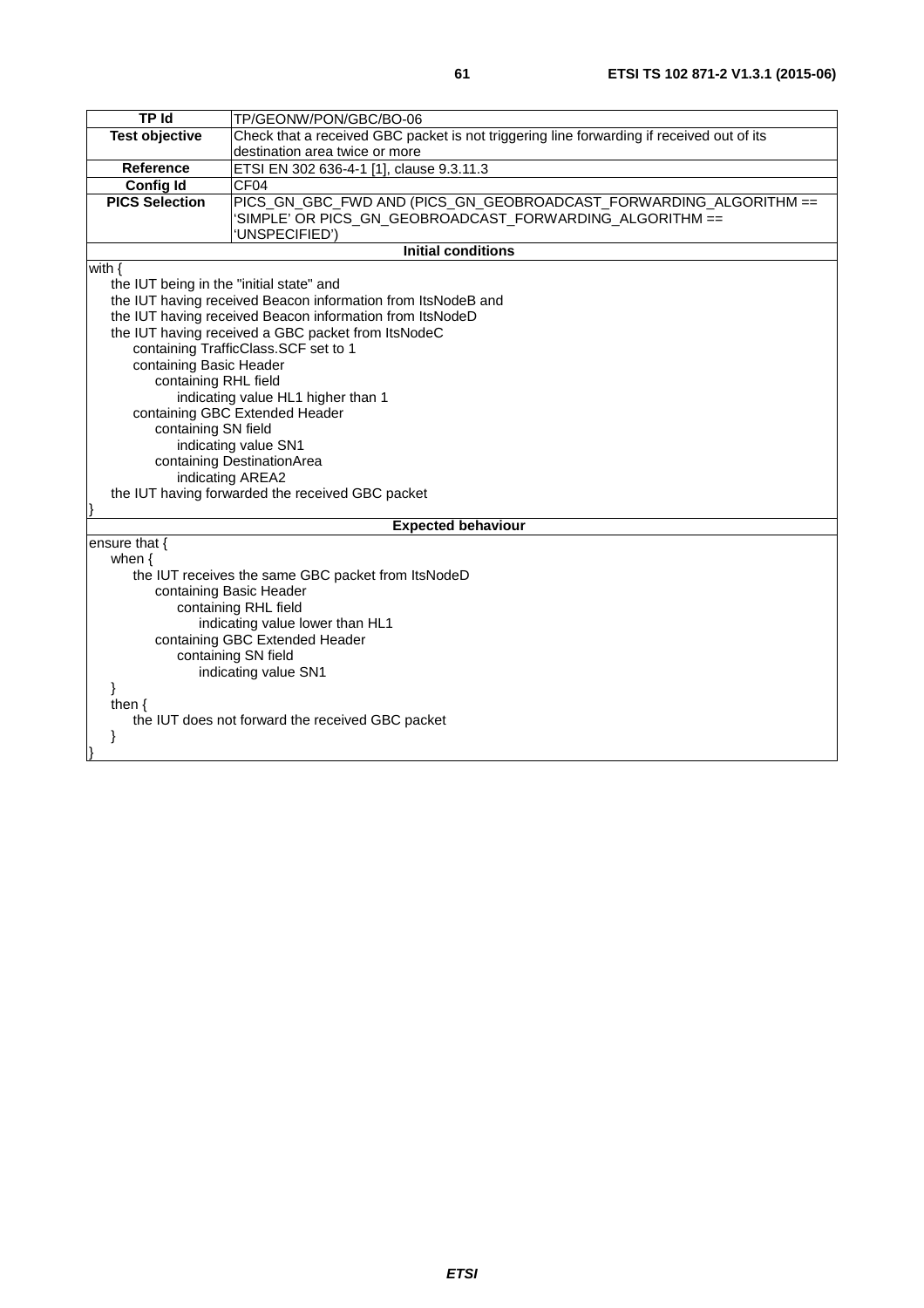| <b>TP Id</b>                             | TP/GEONW/PON/GBC/BV-07                                                                         |
|------------------------------------------|------------------------------------------------------------------------------------------------|
| <b>Test objective</b>                    | Check that the protocol header fields (RHL) are correctly updated during a GBC re-broadcasting |
|                                          | step                                                                                           |
| Reference                                | ETSI EN 302 636-4-1 [1], clause 9.3.11.3                                                       |
| <b>Config Id</b>                         | CF <sub>02</sub>                                                                               |
| <b>PICS Selection</b>                    | PICS_GN_GBC_FWD                                                                                |
|                                          | <b>Initial conditions</b>                                                                      |
| with $\{$                                |                                                                                                |
| the IUT being in the "initial state" and |                                                                                                |
|                                          | the IUT having received Beacon information from ItsNodeD and                                   |
|                                          | the IUT having received Beacon information from ItsNodeB                                       |
|                                          |                                                                                                |
|                                          | <b>Expected behaviour</b>                                                                      |
| ensure that $\{$                         |                                                                                                |
| when $\{$                                |                                                                                                |
|                                          | the IUT receives a GBC packet                                                                  |
|                                          | containing TrafficClass.SCF set to 1                                                           |
|                                          | containing Basic Header                                                                        |
|                                          | containing RHL field                                                                           |
|                                          | indicating value HL1 higher than 1                                                             |
|                                          | containing Common Header                                                                       |
|                                          | containing MHL field                                                                           |
|                                          | indicating value MHL1                                                                          |
|                                          | containing DestinationArea                                                                     |
|                                          | indicating AREA1                                                                               |
|                                          |                                                                                                |
| then $\{$                                |                                                                                                |
|                                          | the IUT re-broadcasts the GBC packet                                                           |
|                                          | containing Basic Header                                                                        |
|                                          | containing RHL field                                                                           |
|                                          | indicating value (HL1-1)                                                                       |
|                                          | containing Common Header                                                                       |
|                                          | containing MHL field                                                                           |
|                                          | indicating value MHL1                                                                          |
|                                          |                                                                                                |
|                                          |                                                                                                |

| <b>Test objective</b><br>Check that the RHL restriction is correctly handled at a GBC re-broadcasting step<br><b>Reference</b><br>ETSI EN 302 636-4-1 [1], clause 9.3.11.3<br>CF <sub>02</sub><br><b>Config Id</b><br><b>PICS Selection</b><br>PICS_GN_GBC_FWD<br><b>Initial conditions</b><br>with $\{$<br>the IUT being in the "initial state" and<br>the IUT having received Beacon information from ItsNodeD and<br>the IUT having received Beacon information from ItsNodeB |
|----------------------------------------------------------------------------------------------------------------------------------------------------------------------------------------------------------------------------------------------------------------------------------------------------------------------------------------------------------------------------------------------------------------------------------------------------------------------------------|
|                                                                                                                                                                                                                                                                                                                                                                                                                                                                                  |
|                                                                                                                                                                                                                                                                                                                                                                                                                                                                                  |
|                                                                                                                                                                                                                                                                                                                                                                                                                                                                                  |
|                                                                                                                                                                                                                                                                                                                                                                                                                                                                                  |
|                                                                                                                                                                                                                                                                                                                                                                                                                                                                                  |
|                                                                                                                                                                                                                                                                                                                                                                                                                                                                                  |
|                                                                                                                                                                                                                                                                                                                                                                                                                                                                                  |
|                                                                                                                                                                                                                                                                                                                                                                                                                                                                                  |
|                                                                                                                                                                                                                                                                                                                                                                                                                                                                                  |
|                                                                                                                                                                                                                                                                                                                                                                                                                                                                                  |
| <b>Expected behaviour</b>                                                                                                                                                                                                                                                                                                                                                                                                                                                        |
| ensure that $\{$                                                                                                                                                                                                                                                                                                                                                                                                                                                                 |
| when $\{$                                                                                                                                                                                                                                                                                                                                                                                                                                                                        |
| the IUT receives a GBC packet                                                                                                                                                                                                                                                                                                                                                                                                                                                    |
| containing TrafficClass. SCF set to 1                                                                                                                                                                                                                                                                                                                                                                                                                                            |
| containing Basic Header                                                                                                                                                                                                                                                                                                                                                                                                                                                          |
| containing RHL field                                                                                                                                                                                                                                                                                                                                                                                                                                                             |
| indicating 1                                                                                                                                                                                                                                                                                                                                                                                                                                                                     |
| containing GBC Extended Header                                                                                                                                                                                                                                                                                                                                                                                                                                                   |
| containing DestinationArea                                                                                                                                                                                                                                                                                                                                                                                                                                                       |
| indicating AREA1                                                                                                                                                                                                                                                                                                                                                                                                                                                                 |
|                                                                                                                                                                                                                                                                                                                                                                                                                                                                                  |
| then $\{$                                                                                                                                                                                                                                                                                                                                                                                                                                                                        |
| the IUT does not re-broadcast the GBC packet                                                                                                                                                                                                                                                                                                                                                                                                                                     |
| }                                                                                                                                                                                                                                                                                                                                                                                                                                                                                |
|                                                                                                                                                                                                                                                                                                                                                                                                                                                                                  |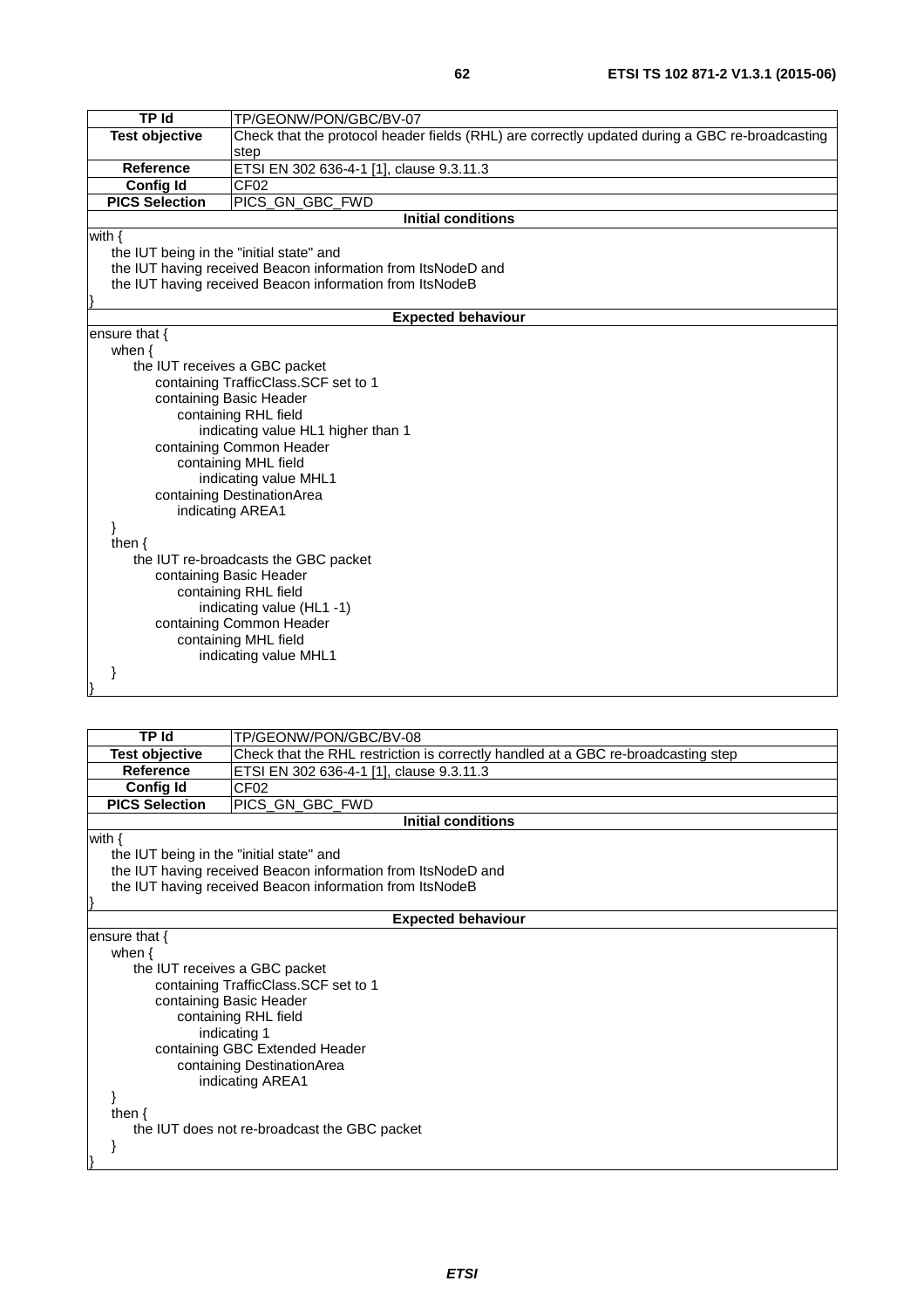| TP Id                                                             | TP/GEONW/PON/GBC/BV-09                                                                         |  |
|-------------------------------------------------------------------|------------------------------------------------------------------------------------------------|--|
| <b>Test objective</b>                                             | Check that a received GBC packet is passed over the Gn SAP to the correct upper protocol if it |  |
|                                                                   | is received for the first time within the GBC destination area                                 |  |
| <b>Reference</b>                                                  | ETSI EN 302 636-4-1 [1], clause 9.3.11.3                                                       |  |
| <b>Config Id</b>                                                  | CF <sub>01</sub>                                                                               |  |
| <b>PICS Selection</b>                                             | PICS GN GBC DST                                                                                |  |
|                                                                   | Initial conditions                                                                             |  |
| with $\{$                                                         |                                                                                                |  |
| the IUT being in the "initial state" and                          |                                                                                                |  |
|                                                                   | the IUT having received Beacon information from ItsNodeB                                       |  |
|                                                                   |                                                                                                |  |
|                                                                   | <b>Expected behaviour</b>                                                                      |  |
| ensure that $\{$                                                  |                                                                                                |  |
| when $\{$                                                         |                                                                                                |  |
|                                                                   | the IUT receives a GBC packet                                                                  |  |
|                                                                   | containing TrafficClass. SCF set to 1                                                          |  |
|                                                                   | containing DestinationArea                                                                     |  |
| indicating AREA1                                                  |                                                                                                |  |
|                                                                   |                                                                                                |  |
| then $\{$                                                         |                                                                                                |  |
| the IUT passes the received GBC packet to the correct Upper Layer |                                                                                                |  |
|                                                                   |                                                                                                |  |
|                                                                   |                                                                                                |  |
|                                                                   |                                                                                                |  |

| <b>TP Id</b>                                                             | TP/GEONW/PON/GBC/BO-10                                                                         |  |  |
|--------------------------------------------------------------------------|------------------------------------------------------------------------------------------------|--|--|
| <b>Test objective</b>                                                    | Check that a received GBC packet is not passed over the Gn SAP if it is received twice or more |  |  |
| <b>Reference</b>                                                         | ETSI EN 302 636-4-1 [1], clause 9.3.11.3                                                       |  |  |
| <b>Config Id</b>                                                         | CF <sub>02</sub>                                                                               |  |  |
| <b>PICS Selection</b>                                                    | PICS GN GBC DST AND (PICS GN GEOBROADCAST FORWARDING ALGORITHM ==                              |  |  |
|                                                                          | SIMPLE' OR PICS_GN_GEOBROADCAST_FORWARDING_ALGORITHM ==                                        |  |  |
|                                                                          | UNSPECIFIED')                                                                                  |  |  |
|                                                                          | <b>Initial conditions</b>                                                                      |  |  |
| with $\{$                                                                |                                                                                                |  |  |
| the IUT being in the "initial state" and                                 |                                                                                                |  |  |
|                                                                          | the IUT having received Beacon information from ItsNodeD and                                   |  |  |
|                                                                          | the IUT having received Beacon information from ItsNodeB and                                   |  |  |
|                                                                          | the IUT having received a GBC packet from ItsNodeB                                             |  |  |
|                                                                          | containing TrafficClass.SCF set to 1                                                           |  |  |
| containing Basic Header                                                  |                                                                                                |  |  |
| containing RHL field                                                     |                                                                                                |  |  |
| indicating HL1                                                           |                                                                                                |  |  |
|                                                                          | containing GBC Extended Header                                                                 |  |  |
| containing SN field                                                      |                                                                                                |  |  |
| indicating value SN1                                                     |                                                                                                |  |  |
| containing DestinationArea                                               |                                                                                                |  |  |
|                                                                          | indicating AREA1 and                                                                           |  |  |
| the IUT having passed the received GBC packet to the correct Upper Layer |                                                                                                |  |  |
|                                                                          |                                                                                                |  |  |
| <b>Expected behaviour</b>                                                |                                                                                                |  |  |
| ensure that {                                                            |                                                                                                |  |  |
| when $\{$                                                                |                                                                                                |  |  |
| the IUT receives the same GBC packet from ItsNodeD                       |                                                                                                |  |  |
| containing Basic Header                                                  |                                                                                                |  |  |
| containing RHL field                                                     |                                                                                                |  |  |
| indicating value lower than HL1                                          |                                                                                                |  |  |
|                                                                          | containing GBC Extended Header                                                                 |  |  |
| containing SN field                                                      |                                                                                                |  |  |

indicating value SN1

 } then {

}

 the IUT does not pass the received GBC packet to any Upper Layer }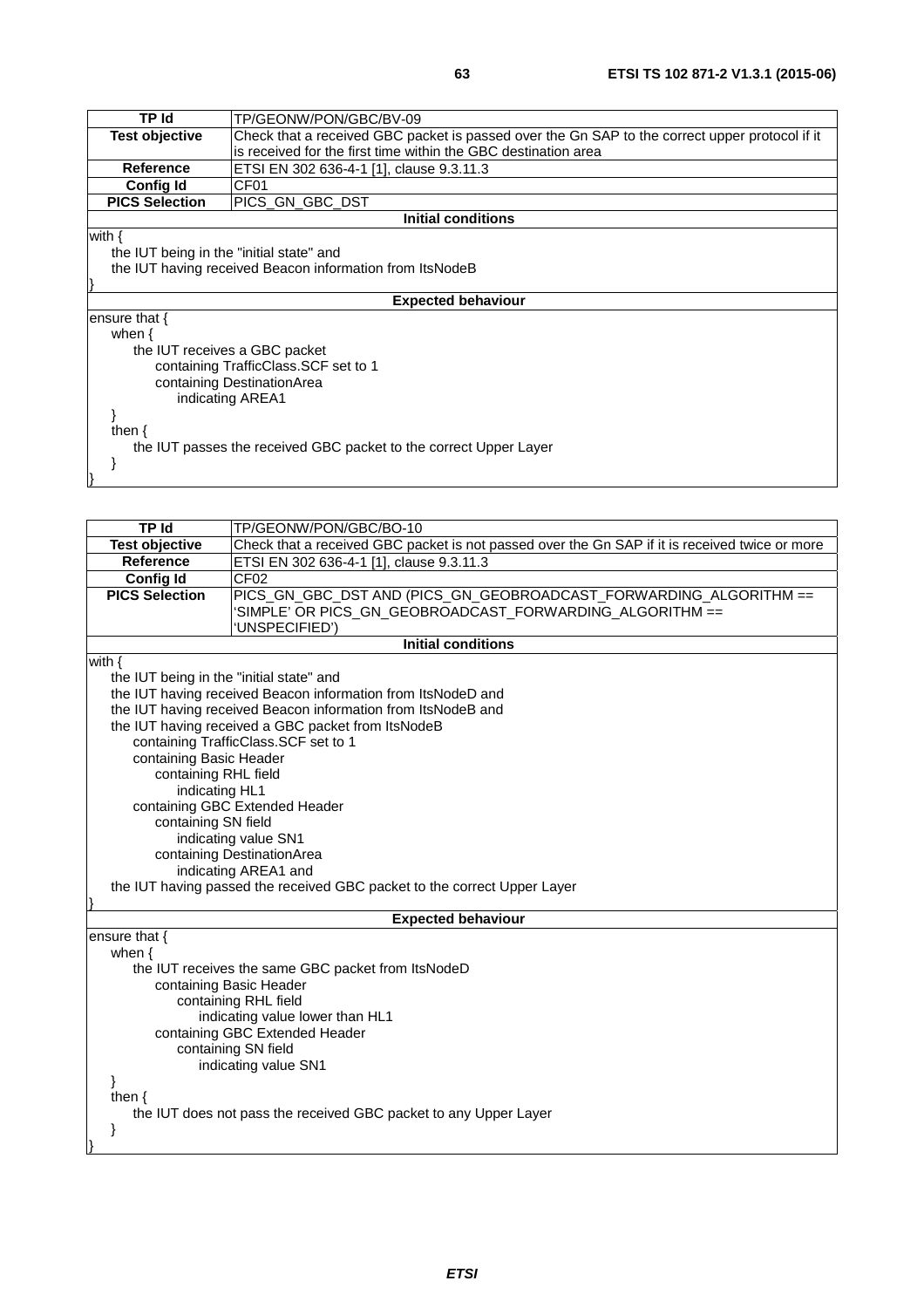| TP Id                                                            | TP/GEONW/PON/GBC/BV-11                                                                         |  |
|------------------------------------------------------------------|------------------------------------------------------------------------------------------------|--|
| <b>Test objective</b>                                            | Check that a received GBC packet is not passed over the Gn SAP if it is received for the first |  |
|                                                                  | time outside the GBC destination area                                                          |  |
| Reference                                                        | ETSI EN 302 636-4-1 [1], clause 9.3.11.3                                                       |  |
| Config Id                                                        | CF <sub>01</sub>                                                                               |  |
| <b>PICS Selection</b>                                            | PICS GN GBC FWD                                                                                |  |
|                                                                  | <b>Initial conditions</b>                                                                      |  |
| with $\{$                                                        |                                                                                                |  |
| the IUT being in the "initial state" and                         |                                                                                                |  |
|                                                                  | the IUT having received Beacon information from ItsNodeB                                       |  |
|                                                                  |                                                                                                |  |
|                                                                  | <b>Expected behaviour</b>                                                                      |  |
| ensure that {                                                    |                                                                                                |  |
| when $\{$                                                        |                                                                                                |  |
| the IUT receives a GBC packet                                    |                                                                                                |  |
| containing TrafficClass. SCF set to 1                            |                                                                                                |  |
| containing DestinationArea                                       |                                                                                                |  |
| indicating AREA2                                                 |                                                                                                |  |
|                                                                  |                                                                                                |  |
| then $\{$                                                        |                                                                                                |  |
| the IUT does not pass the received GBC packet to any Upper Layer |                                                                                                |  |
|                                                                  |                                                                                                |  |

 } }

| TP Id                                                                                                                                                                             | TP/GEONW/PON/GBC/BV-12                                                                                                 |  |
|-----------------------------------------------------------------------------------------------------------------------------------------------------------------------------------|------------------------------------------------------------------------------------------------------------------------|--|
| <b>Test objective</b>                                                                                                                                                             | Check that a GBC request over upper Gn SAP triggers broadcasting of a GBC packet if this<br>CBF is selected in the MIB |  |
| <b>Reference</b>                                                                                                                                                                  | ETSI EN 302 636-4-1 [1], clauses 9.3.11.2 and E.2                                                                      |  |
| <b>Config Id</b>                                                                                                                                                                  | CF <sub>02</sub>                                                                                                       |  |
| <b>PICS Selection</b>                                                                                                                                                             | 'CBF'                                                                                                                  |  |
|                                                                                                                                                                                   | <b>Initial conditions</b>                                                                                              |  |
| with $\{$<br>the IUT being in the "initial state" and<br>the IUT having received Beacon information from ItsNodeD and<br>the IUT having received Beacon information from ItsNodeB |                                                                                                                        |  |
|                                                                                                                                                                                   | <b>Expected behaviour</b>                                                                                              |  |
|                                                                                                                                                                                   |                                                                                                                        |  |
| ensure that {<br>when $\{$<br>the IUT is requested to send a GBC packet<br>containing TrafficClass. SCF set to 1<br>containing DestinationArea<br>indicating AREA1                |                                                                                                                        |  |
| then $\{$                                                                                                                                                                         | the IUT broadcasts immediately the GBC packet                                                                          |  |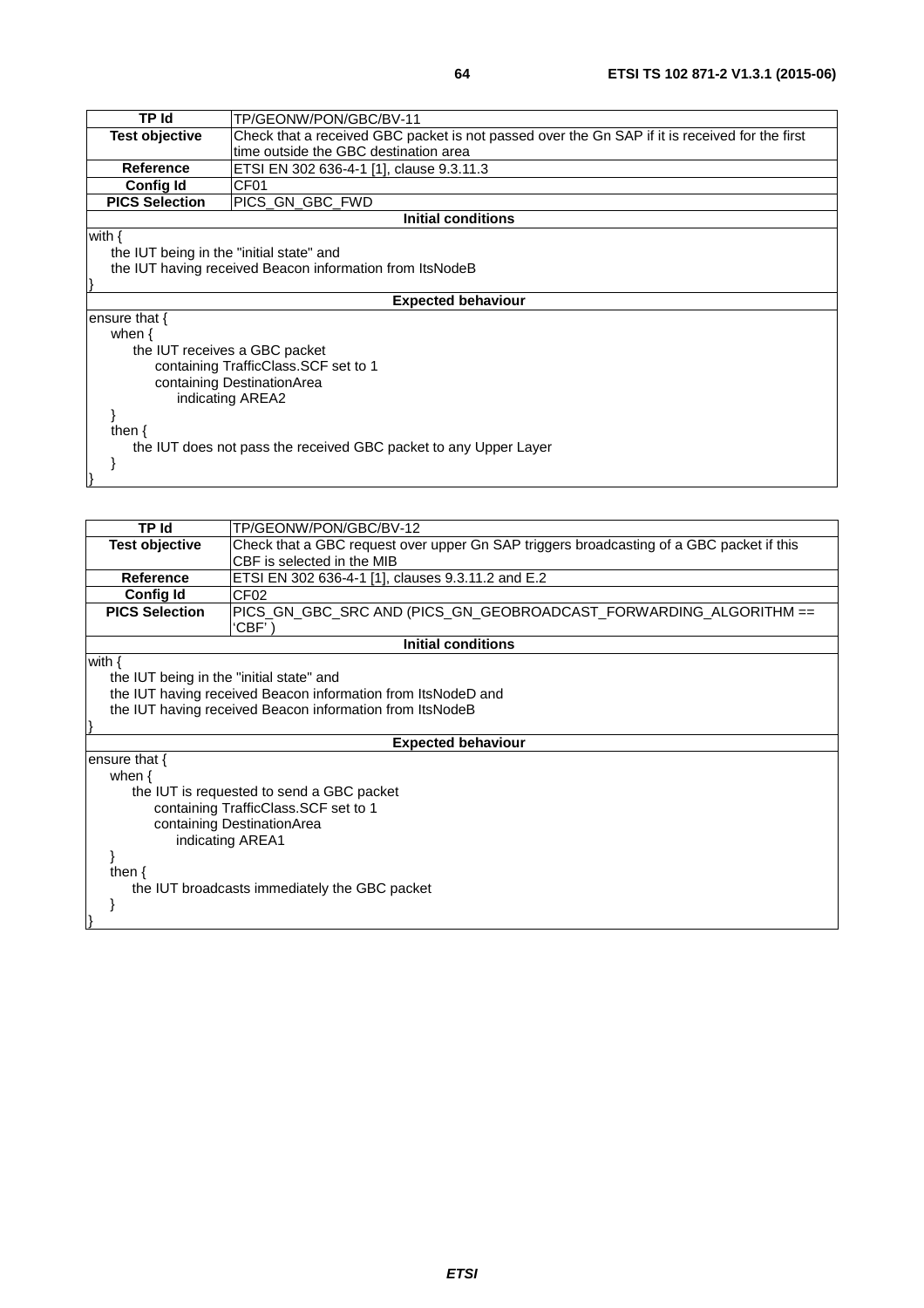| TP Id                                                | TP/GEONW/PON/GBC/BO-19                                                           |  |
|------------------------------------------------------|----------------------------------------------------------------------------------|--|
| <b>Test objective</b>                                | Check that a received GBC packet is discarded when indicating a too big GeoArea. |  |
| <b>Reference</b>                                     | ETSI EN 302 636-4-1 [1], clause B.3                                              |  |
| <b>Config Id</b>                                     | CF <sub>04</sub>                                                                 |  |
| <b>PICS Selection</b>                                | PICS GN GBC FWD                                                                  |  |
|                                                      | <b>Initial conditions</b>                                                        |  |
| with $\{$                                            |                                                                                  |  |
| the IUT being in the "initial state" and             |                                                                                  |  |
|                                                      | the IUT having received Beacon information from ItsNodeB and                     |  |
|                                                      | the IUT having received Beacon information from ItsNodeD                         |  |
|                                                      |                                                                                  |  |
|                                                      | <b>Expected behaviour</b>                                                        |  |
| ensure that {                                        |                                                                                  |  |
| when $\{$                                            |                                                                                  |  |
| the IUT receives a GBC packet from ItsNodeC          |                                                                                  |  |
| containing TrafficClass. SCF set to 1                |                                                                                  |  |
| containing DestinationArea                           |                                                                                  |  |
| indicating a geoArea bigger than itsGnMaxGeoAreaSize |                                                                                  |  |
|                                                      |                                                                                  |  |
| then $\{$                                            |                                                                                  |  |
|                                                      | the IUT does not forward the received GBC packet                                 |  |
|                                                      |                                                                                  |  |
|                                                      |                                                                                  |  |

| TP Id                                            | TP/GEONW/PON/GBC/BV-20                                                                           |  |
|--------------------------------------------------|--------------------------------------------------------------------------------------------------|--|
| <b>Test objective</b>                            | Check that a received GBC packet is triggering rebroadcasting if received out of its destination |  |
|                                                  | area for the first time from an unknown sender                                                   |  |
| <b>Reference</b>                                 | ETSI EN 302 636-4-1 [1], clauses 9.3.11.3, E.2, E.3 and E.4                                      |  |
| <b>Config Id</b>                                 | CF <sub>04</sub>                                                                                 |  |
| <b>PICS Selection</b>                            | PICS GN GBC FWD                                                                                  |  |
|                                                  | <b>Initial conditions</b>                                                                        |  |
| with $\{$                                        |                                                                                                  |  |
| the IUT being in the "initial state" and         |                                                                                                  |  |
|                                                  | the IUT having received Beacon information from ItsNodeB and                                     |  |
|                                                  | the IUT not having received any message from ItsNodeD                                            |  |
|                                                  |                                                                                                  |  |
| <b>Expected behaviour</b>                        |                                                                                                  |  |
| ensure that {                                    |                                                                                                  |  |
| when $\{$                                        |                                                                                                  |  |
|                                                  | the IUT receives a GBC packet generated by ItsNodeC from ItsNodeD                                |  |
| containing TrafficClass. SCF set to 1            |                                                                                                  |  |
| containing DestinationArea                       |                                                                                                  |  |
| indicating AREA2                                 |                                                                                                  |  |
|                                                  |                                                                                                  |  |
| then $\{$                                        |                                                                                                  |  |
| the IUT re-broadcasts the GBC packet immediately |                                                                                                  |  |
|                                                  |                                                                                                  |  |
|                                                  |                                                                                                  |  |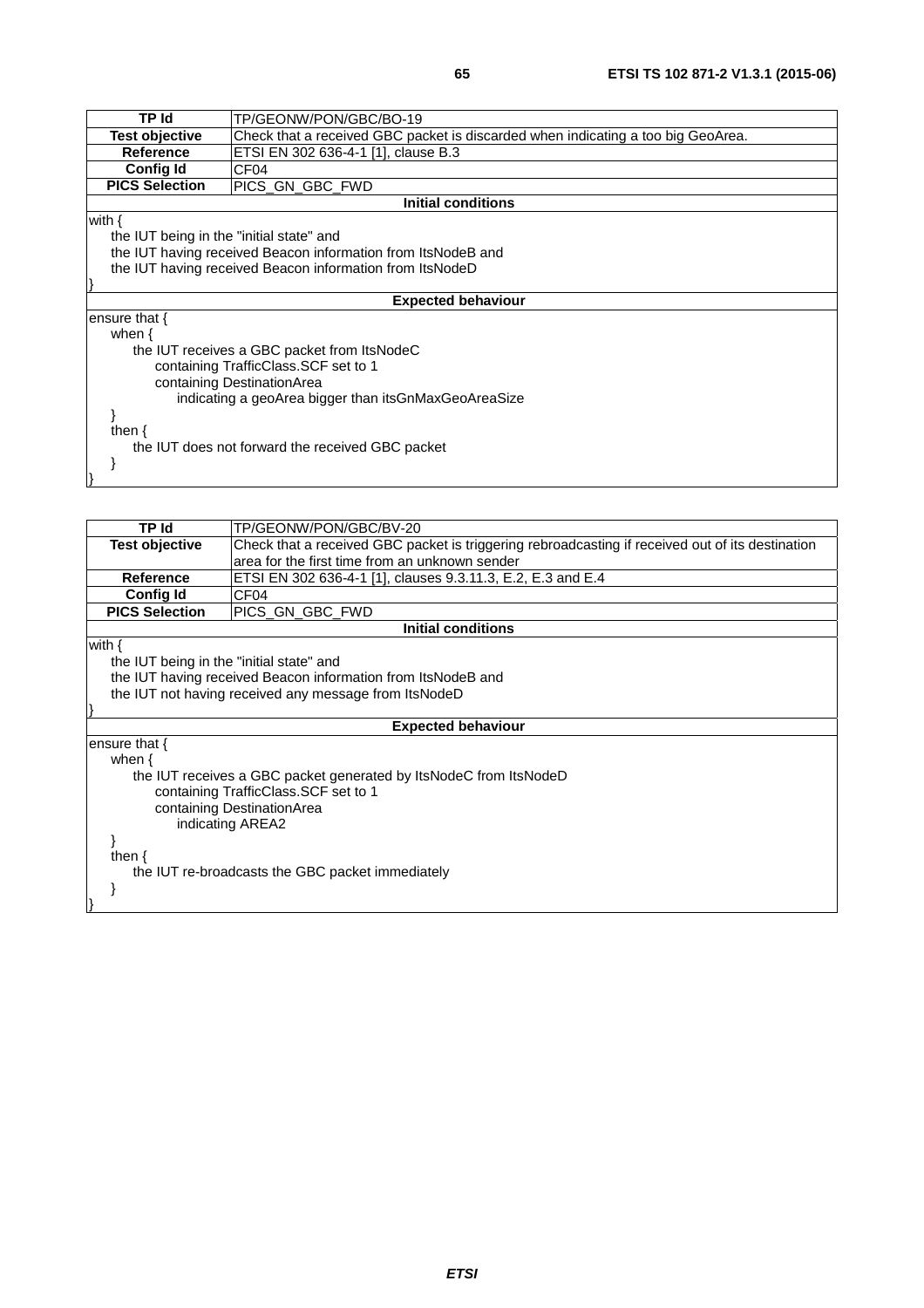| <b>TP</b> Id                             | TP/GEONW/PON/GBC/BV-21                                                                           |  |  |
|------------------------------------------|--------------------------------------------------------------------------------------------------|--|--|
| <b>Test objective</b>                    | Check that a received GBC packet is triggering rebroadcasting if received out of its destination |  |  |
|                                          | area for the first time from a known sender with $PAI = 0$                                       |  |  |
| <b>Reference</b>                         | ETSI EN 302 636-4-1 [1], clauses 9.3.11.3, E.2, E.3 and E.4                                      |  |  |
| <b>Config Id</b>                         | CF <sub>04</sub>                                                                                 |  |  |
| <b>PICS Selection</b>                    | PICS GN GBC FWD                                                                                  |  |  |
|                                          | <b>Initial conditions</b>                                                                        |  |  |
| with $\{$                                |                                                                                                  |  |  |
| the IUT being in the "initial state" and |                                                                                                  |  |  |
|                                          | the IUT having received Beacon information from ItsNodeB and                                     |  |  |
|                                          | the IUT having received Beacon information from ItsNodeD                                         |  |  |
|                                          | containing SOPV.PAI indicating 0                                                                 |  |  |
|                                          |                                                                                                  |  |  |
|                                          | <b>Expected behaviour</b>                                                                        |  |  |
| ensure that $\{$                         |                                                                                                  |  |  |
| when $\{$                                |                                                                                                  |  |  |
|                                          | the IUT receives a GBC packet generated by ItsNodeC from ItsNodeD                                |  |  |
|                                          | containing TrafficClass.SCF set to 1                                                             |  |  |
|                                          | containing DestinationArea                                                                       |  |  |
| indicating AREA2                         |                                                                                                  |  |  |
|                                          |                                                                                                  |  |  |
| then $\{$                                |                                                                                                  |  |  |
|                                          | the IUT re-broadcasts the GBC packet immediately                                                 |  |  |
|                                          |                                                                                                  |  |  |
|                                          |                                                                                                  |  |  |
|                                          |                                                                                                  |  |  |

# 6.2.2.10 Topologically Scoped Broadcast

| TP Id                                                    | TP/GEONW/PON/TSB/BV-01                                                              |  |
|----------------------------------------------------------|-------------------------------------------------------------------------------------|--|
| <b>Test objective</b>                                    | Check that a TSB request over upper Gn SAP triggers the origination of a TSB packet |  |
| <b>Reference</b>                                         | ETSI EN 302 636-4-1 [1], clause 9.3.9.2                                             |  |
| <b>Config Id</b>                                         | CF <sub>02</sub>                                                                    |  |
| <b>PICS Selection</b>                                    | PICS_GN_TSB_SRC                                                                     |  |
| <b>Initial conditions</b>                                |                                                                                     |  |
| with {                                                   |                                                                                     |  |
| the IUT being in the "initial state" and                 |                                                                                     |  |
|                                                          | the IUT having received Beacon information from ItsNodeB and                        |  |
| the IUT having received Beacon information from ItsNodeD |                                                                                     |  |
|                                                          |                                                                                     |  |
| <b>Expected behaviour</b>                                |                                                                                     |  |
| ensure that {                                            |                                                                                     |  |
| when $\{$                                                |                                                                                     |  |
| the IUT is requested to send a TSB packet                |                                                                                     |  |
|                                                          |                                                                                     |  |
| then $\{$                                                |                                                                                     |  |
| the IUT broadcasts a TSB packet                          |                                                                                     |  |
|                                                          |                                                                                     |  |
|                                                          |                                                                                     |  |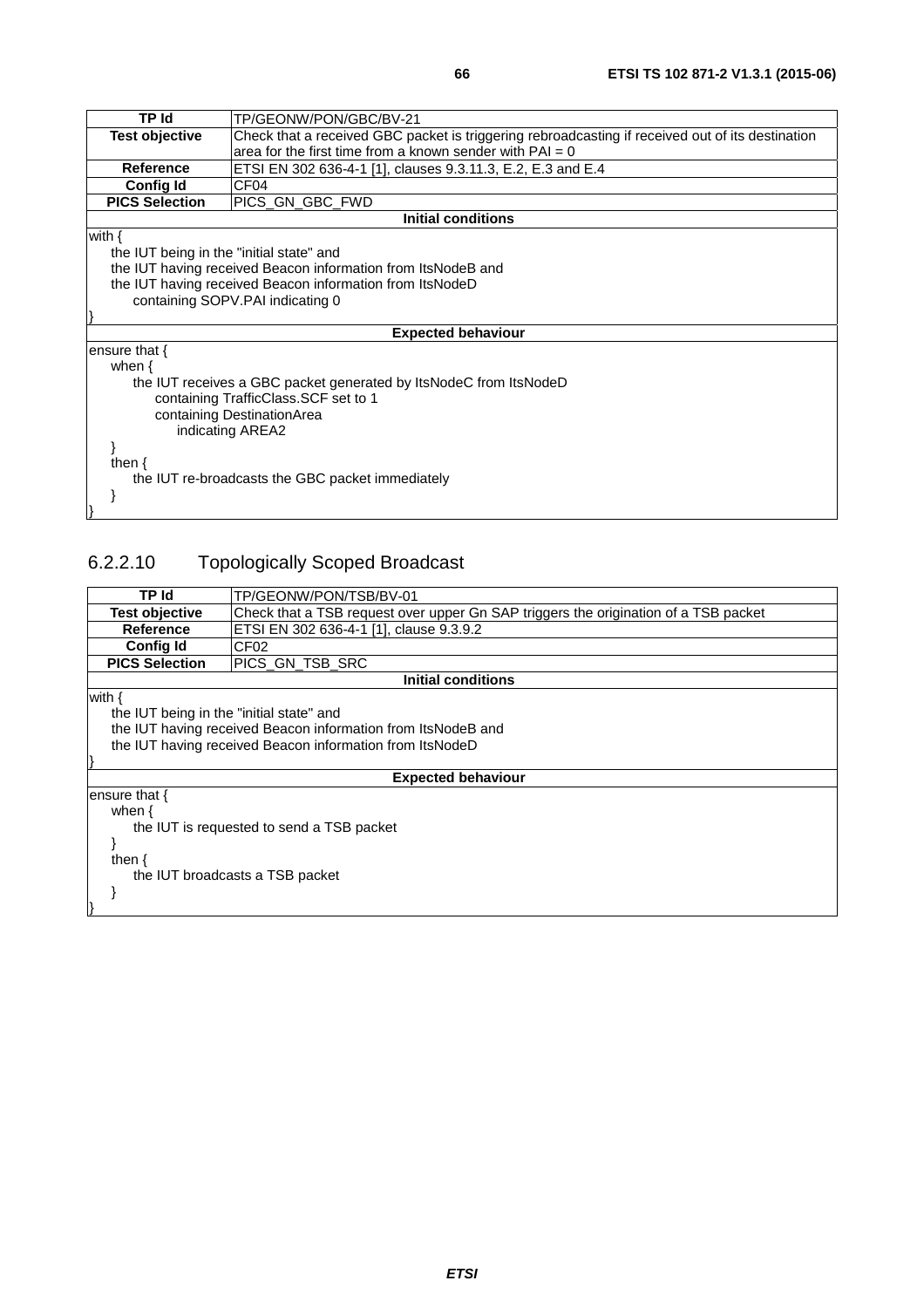| TP Id                                    | TP/GEONW/PON/TSB/BV-02                                                                        |  |  |
|------------------------------------------|-----------------------------------------------------------------------------------------------|--|--|
| <b>Test objective</b>                    | Check that a received TSB packet is triggering re-broadcasting if received for the first time |  |  |
| <b>Reference</b>                         | ETSI EN 302 636-4-1 [1], clause 9.3.9.3                                                       |  |  |
| <b>Config Id</b>                         | CF <sub>02</sub>                                                                              |  |  |
| <b>PICS Selection</b>                    | PICS_GN_TSB_FWD                                                                               |  |  |
|                                          | <b>Initial conditions</b>                                                                     |  |  |
| with $\{$                                |                                                                                               |  |  |
| the IUT being in the "initial state" and |                                                                                               |  |  |
|                                          | the IUT having received Beacon information from ItsNodeD and                                  |  |  |
|                                          | the IUT having received Beacon information from ItsNodeB                                      |  |  |
|                                          |                                                                                               |  |  |
|                                          | <b>Expected behaviour</b>                                                                     |  |  |
| ensure that $\{$                         |                                                                                               |  |  |
| when $\{$                                |                                                                                               |  |  |
|                                          | the IUT receives a TSB packet                                                                 |  |  |
|                                          | containing Basic Header                                                                       |  |  |
| containing RHL field                     |                                                                                               |  |  |
| indicating HL1 higher than 1             |                                                                                               |  |  |
|                                          |                                                                                               |  |  |
| then $\{$                                |                                                                                               |  |  |
| the IUT re-broadcasts the TSB packet     |                                                                                               |  |  |
|                                          |                                                                                               |  |  |
|                                          |                                                                                               |  |  |

| <b>TPId</b>                              | TP/GEONW/PON/TSB/BO-03                                                                       |  |
|------------------------------------------|----------------------------------------------------------------------------------------------|--|
| <b>Test objective</b>                    | Check that a received TSB packet is not triggering re-broadcasting if received twice or more |  |
| <b>Reference</b>                         | ETSI EN 302 636-4-1 [1], clause 9.3.9.3                                                      |  |
| <b>Config Id</b>                         | CF <sub>02</sub>                                                                             |  |
| <b>PICS Selection</b>                    | PICS_GN_TSB_FWD                                                                              |  |
|                                          | <b>Initial conditions</b>                                                                    |  |
| with $\{$                                |                                                                                              |  |
| the IUT being in the "initial state" and |                                                                                              |  |
|                                          | the IUT having received Beacon information from ItsNodeD and                                 |  |
|                                          | the IUT having received Beacon information from ItsNodeB and                                 |  |
|                                          | the IUT having received a TSB packet from ItsNodeB                                           |  |
| containing Basic Header                  |                                                                                              |  |
| containing RHL field                     |                                                                                              |  |
|                                          | indicating HL1 higher than 1                                                                 |  |
|                                          | containing TSB Extended Header                                                               |  |
| containing SN field                      |                                                                                              |  |
|                                          | indicating value SN1 and                                                                     |  |
|                                          | the IUT having re-broadcast the TSB packet                                                   |  |
|                                          | <b>Expected behaviour</b>                                                                    |  |
| ensure that $\{$                         |                                                                                              |  |
| when $\{$                                |                                                                                              |  |
|                                          | the IUT receives the same TSB packet from ItsNodeD                                           |  |
|                                          | containing Basic Header                                                                      |  |
|                                          | containing RHL field                                                                         |  |
| indicating HL1 - 1                       |                                                                                              |  |
| containing TSB Extended Header           |                                                                                              |  |
| containing SN field                      |                                                                                              |  |
| indicating value SN1                     |                                                                                              |  |
|                                          |                                                                                              |  |
| then $\{$                                |                                                                                              |  |
|                                          | the IUT does not re-broadcast the TSB packet                                                 |  |
|                                          |                                                                                              |  |
|                                          |                                                                                              |  |
|                                          |                                                                                              |  |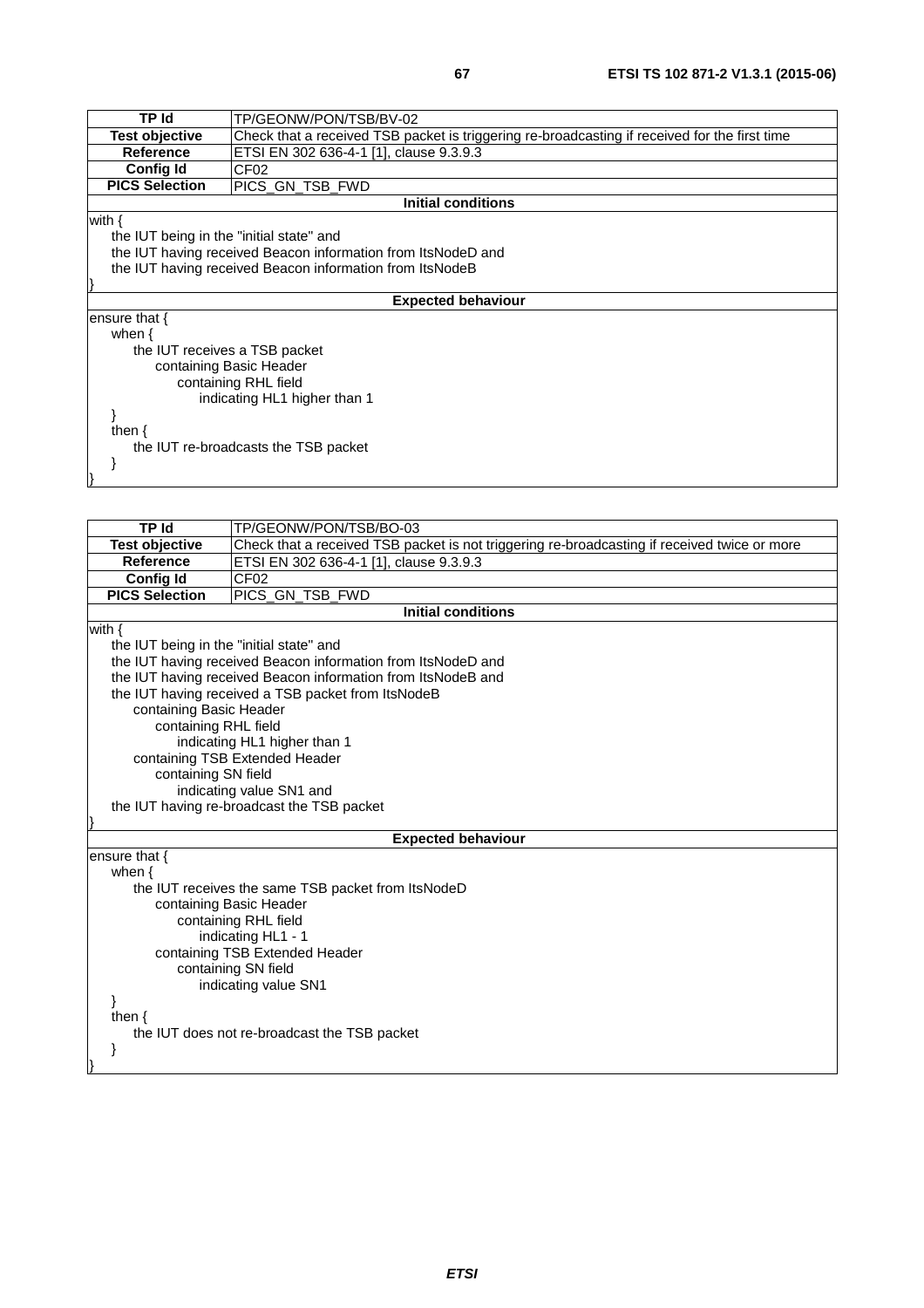| <b>TP Id</b>                             | TP/GEONW/PON/TSB/BV-04                                                                         |  |
|------------------------------------------|------------------------------------------------------------------------------------------------|--|
| <b>Test objective</b>                    | Check that the protocol header fields (RHL) are correctly updated during a TSB re-broadcasting |  |
|                                          | step                                                                                           |  |
| <b>Reference</b>                         | ETSI EN 302 636-4-1 [1], clause 9.3.9.3                                                        |  |
| <b>Config Id</b>                         | CF <sub>02</sub>                                                                               |  |
| <b>PICS Selection</b>                    | PICS_GN_TSB_FWD                                                                                |  |
|                                          | <b>Initial conditions</b>                                                                      |  |
| with $\{$                                |                                                                                                |  |
| the IUT being in the "initial state" and |                                                                                                |  |
|                                          | the IUT having received Beacon information from ItsNodeD and                                   |  |
|                                          | the IUT having received Beacon information from ItsNodeB                                       |  |
|                                          |                                                                                                |  |
|                                          | <b>Expected behaviour</b>                                                                      |  |
| ensure that $\{$                         |                                                                                                |  |
| when $\{$                                |                                                                                                |  |
| the IUT receives a TSB packet            |                                                                                                |  |
|                                          | containing Basic Header                                                                        |  |
| containing RHL field                     |                                                                                                |  |
| indicating HL1                           |                                                                                                |  |
|                                          | containing Common Header                                                                       |  |
|                                          | containing MHL field                                                                           |  |
|                                          | indicating value MHL1                                                                          |  |
|                                          |                                                                                                |  |
| then $\{$                                |                                                                                                |  |
| the IUT re-broadcasts the TSB packet     |                                                                                                |  |
| containing Basic Header                  |                                                                                                |  |
| containing RHL field                     |                                                                                                |  |
| indicating value (HL1 -1)                |                                                                                                |  |
| containing Common Header                 |                                                                                                |  |
| containing MHL field                     |                                                                                                |  |
| indicating value MHL1                    |                                                                                                |  |
|                                          |                                                                                                |  |
|                                          |                                                                                                |  |
|                                          |                                                                                                |  |
|                                          |                                                                                                |  |
| <b>TP Id</b>                             | TP/GEONW/PON/TSB/BO-05                                                                         |  |

| TP Id                                        | TP/GEONW/PON/TSB/BO-05                                                            |  |  |
|----------------------------------------------|-----------------------------------------------------------------------------------|--|--|
| <b>Test objective</b>                        | Check that the RHL restriction is correctly handled at a TSB re-broadcasting step |  |  |
| <b>Reference</b>                             | ETSI EN 302 636-4-1 [1], clause 9.3.9.3                                           |  |  |
| <b>Config Id</b>                             | CF <sub>02</sub>                                                                  |  |  |
| <b>PICS Selection</b>                        | PICS_GN_TSB_FWD                                                                   |  |  |
|                                              | Initial conditions                                                                |  |  |
| with $\{$                                    |                                                                                   |  |  |
|                                              | the IUT being in the "initial state"                                              |  |  |
|                                              |                                                                                   |  |  |
| <b>Expected behaviour</b>                    |                                                                                   |  |  |
| ensure that $\{$                             |                                                                                   |  |  |
|                                              | when $\{$                                                                         |  |  |
|                                              | the IUT receives a TSB packet<br>containing Basic Header                          |  |  |
|                                              | containing RHL field                                                              |  |  |
| indicating 1                                 |                                                                                   |  |  |
|                                              |                                                                                   |  |  |
| then $\{$                                    |                                                                                   |  |  |
| the IUT does not re-broadcast the TSB packet |                                                                                   |  |  |
|                                              |                                                                                   |  |  |
|                                              |                                                                                   |  |  |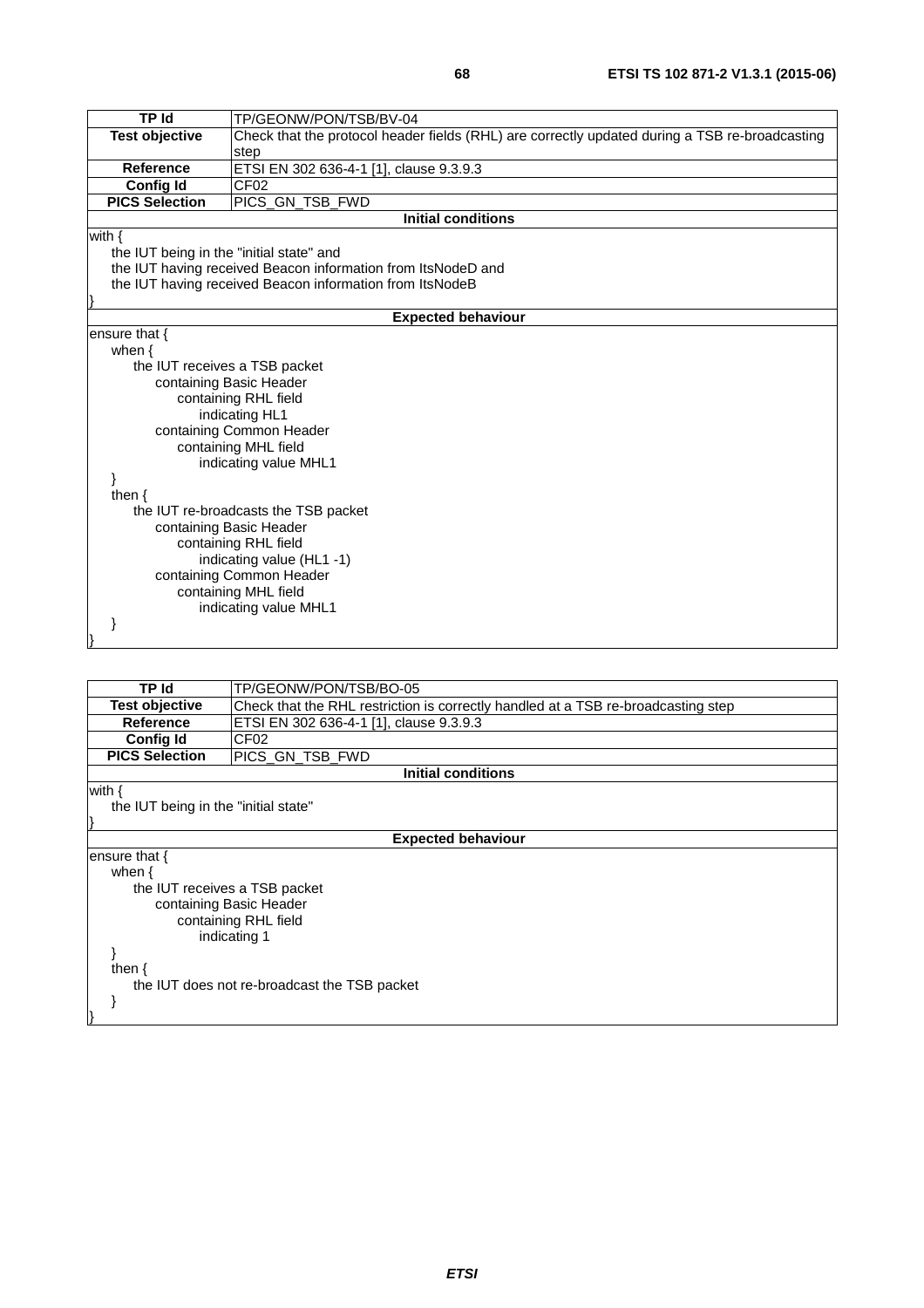| TP Id                                                             | TP/GEONW/PON/TSB/BV-06                                                                         |
|-------------------------------------------------------------------|------------------------------------------------------------------------------------------------|
| <b>Test objective</b>                                             | Check that a received TSB packet is passed over the Gn SAP to the correct upper protocol if it |
|                                                                   | is received for the first time                                                                 |
| <b>Reference</b>                                                  | ETSI EN 302 636-4-1 [1], clause 9.3.9.3                                                        |
| <b>Config Id</b>                                                  | CF <sub>01</sub>                                                                               |
| <b>PICS Selection</b>                                             | IPICS GN TSB DST                                                                               |
| Initial conditions                                                |                                                                                                |
| with {                                                            |                                                                                                |
| the IUT being in the "initial state"                              |                                                                                                |
|                                                                   |                                                                                                |
|                                                                   | <b>Expected behaviour</b>                                                                      |
| ensure that {                                                     |                                                                                                |
| when $\{$                                                         |                                                                                                |
| the IUT receives a TSB packet                                     |                                                                                                |
|                                                                   |                                                                                                |
| then $\{$                                                         |                                                                                                |
| the IUT passes the received TSB packet to the correct Upper Layer |                                                                                                |
|                                                                   |                                                                                                |
|                                                                   |                                                                                                |

| <b>TP Id</b>                             | TP/GEONW/PON/TSB/BO-07                                                                         |  |
|------------------------------------------|------------------------------------------------------------------------------------------------|--|
| <b>Test objective</b>                    | Check that a received TSB packet is not passed over the Gn SAP if it is received twice or more |  |
| <b>Reference</b>                         | ETSI EN 302 636-4-1 [1], clause 9.3.9.3                                                        |  |
| <b>Config Id</b>                         | CF <sub>02</sub>                                                                               |  |
| <b>PICS Selection</b>                    | PICS_GN_TSB_DST                                                                                |  |
|                                          | <b>Initial conditions</b>                                                                      |  |
| with $\{$                                |                                                                                                |  |
| the IUT being in the "initial state" and |                                                                                                |  |
|                                          | the IUT having received a TSB packet from ItsNodeB                                             |  |
| containing Basic Header                  |                                                                                                |  |
| containing RHL field                     |                                                                                                |  |
|                                          | indicating HL1 higher than 1                                                                   |  |
|                                          | containing TSB Extended Header                                                                 |  |
| containing SN field                      |                                                                                                |  |
|                                          | indicating value SN1 and                                                                       |  |
|                                          | the IUT having passed the received TSB packet to the correct Upper Layer                       |  |
|                                          |                                                                                                |  |
|                                          | <b>Expected behaviour</b>                                                                      |  |
| ensure that $\{$                         |                                                                                                |  |
| when $\{$                                |                                                                                                |  |
|                                          | the IUT receives the same TSB packet from ItsNodeD                                             |  |
|                                          | containing Basic Header                                                                        |  |
|                                          | containing RHL field                                                                           |  |
|                                          | indicating HL1 - 1                                                                             |  |
| containing TSB Extended Header           |                                                                                                |  |
|                                          | containing SN field                                                                            |  |
|                                          | indicating value SN1                                                                           |  |
|                                          |                                                                                                |  |
| then $\{$                                |                                                                                                |  |
|                                          | the IUT does not pass the received TSB packet to any Upper Layer                               |  |
|                                          |                                                                                                |  |
|                                          |                                                                                                |  |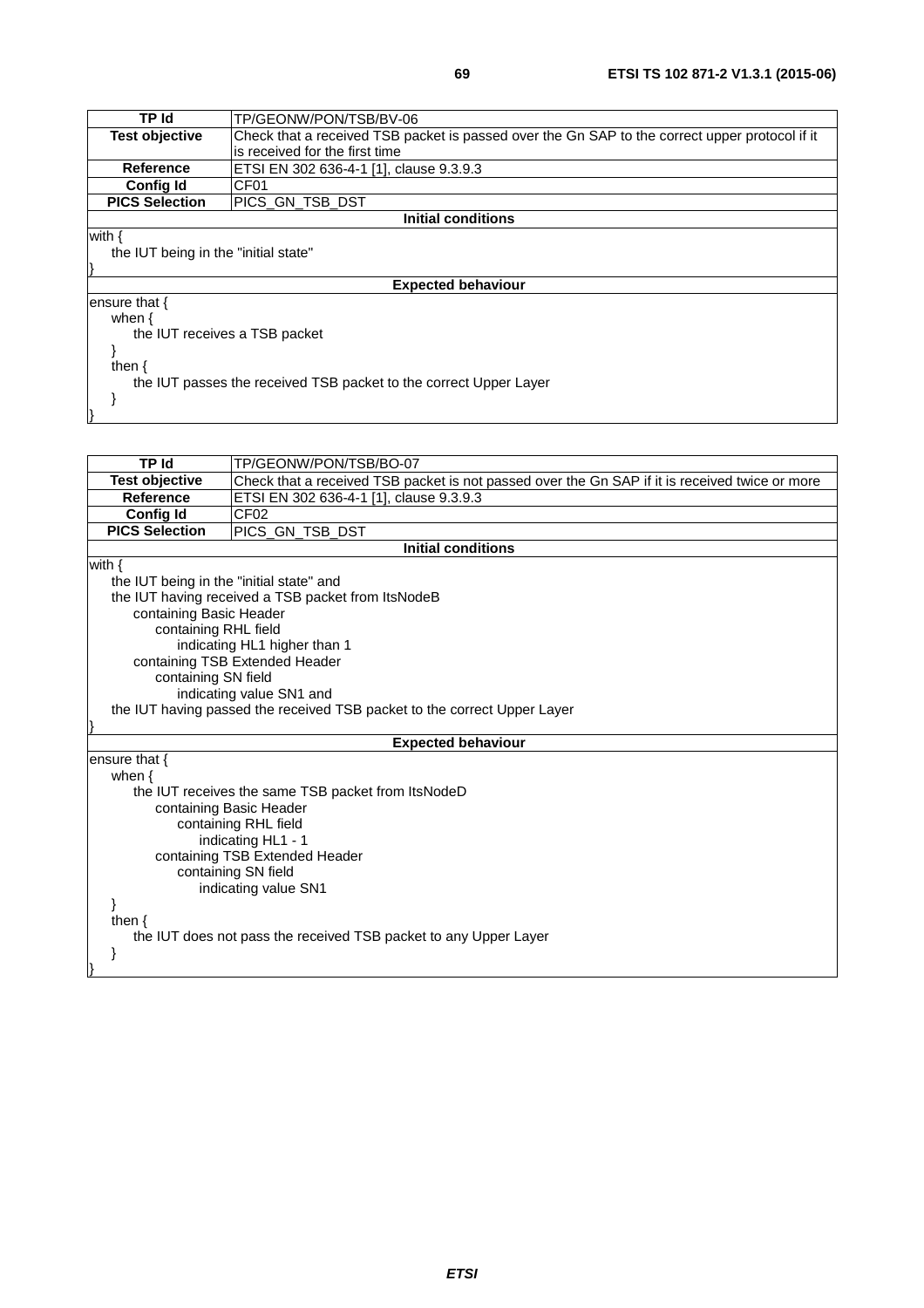# 6.2.2.11 Single-Hop Broadcast

| TP Id                                     | TP/GEONW/PON/SHB/BV-01                                                              |  |
|-------------------------------------------|-------------------------------------------------------------------------------------|--|
| <b>Test objective</b>                     | Check that a SHB request over upper Gn SAP triggers the origination of a SHB packet |  |
| Reference                                 | ETSI EN 302 636-4-1 [1], clause 9.3.10.2                                            |  |
| <b>Config Id</b>                          | CF02                                                                                |  |
| <b>PICS Selection</b>                     | PICS GN SHB SRC                                                                     |  |
| Initial conditions                        |                                                                                     |  |
| with $\{$                                 |                                                                                     |  |
| the IUT being in the "initial state" and  |                                                                                     |  |
|                                           | the IUT having received Beacon information from ItsNodeD and                        |  |
|                                           | the IUT having received Beacon information from ItsNodeB                            |  |
|                                           |                                                                                     |  |
|                                           | <b>Expected behaviour</b>                                                           |  |
| ensure that $\{$                          |                                                                                     |  |
| when $\{$                                 |                                                                                     |  |
| the IUT is requested to send a SHB packet |                                                                                     |  |
|                                           |                                                                                     |  |
| then $\{$                                 |                                                                                     |  |
| the IUT broadcasts the SHB packet         |                                                                                     |  |
|                                           |                                                                                     |  |
|                                           |                                                                                     |  |
|                                           |                                                                                     |  |

| TP Id                                                     | TP/GEONW/PON/SHB/BV-02                                                                         |
|-----------------------------------------------------------|------------------------------------------------------------------------------------------------|
| <b>Test objective</b>                                     | Check that a received SHB packet is passed over the Gn SAP to the correct upper protocol if it |
|                                                           | is received for the first time                                                                 |
| Reference                                                 | ETSI EN 302 636-4-1 [1], clause 9.3.10.3                                                       |
| <b>Config Id</b>                                          | CF <sub>01</sub>                                                                               |
| <b>PICS Selection</b>                                     | IPICS GN SHB DST                                                                               |
| Initial conditions                                        |                                                                                                |
| with {                                                    |                                                                                                |
| the IUT being in the "initial state"                      |                                                                                                |
|                                                           |                                                                                                |
| <b>Expected behaviour</b>                                 |                                                                                                |
| ensure that $\{$                                          |                                                                                                |
| when {                                                    |                                                                                                |
| the IUT receives a SHB packet                             |                                                                                                |
|                                                           |                                                                                                |
| then                                                      |                                                                                                |
| the IUT passes the received SHB packet to the Upper Layer |                                                                                                |
|                                                           |                                                                                                |
|                                                           |                                                                                                |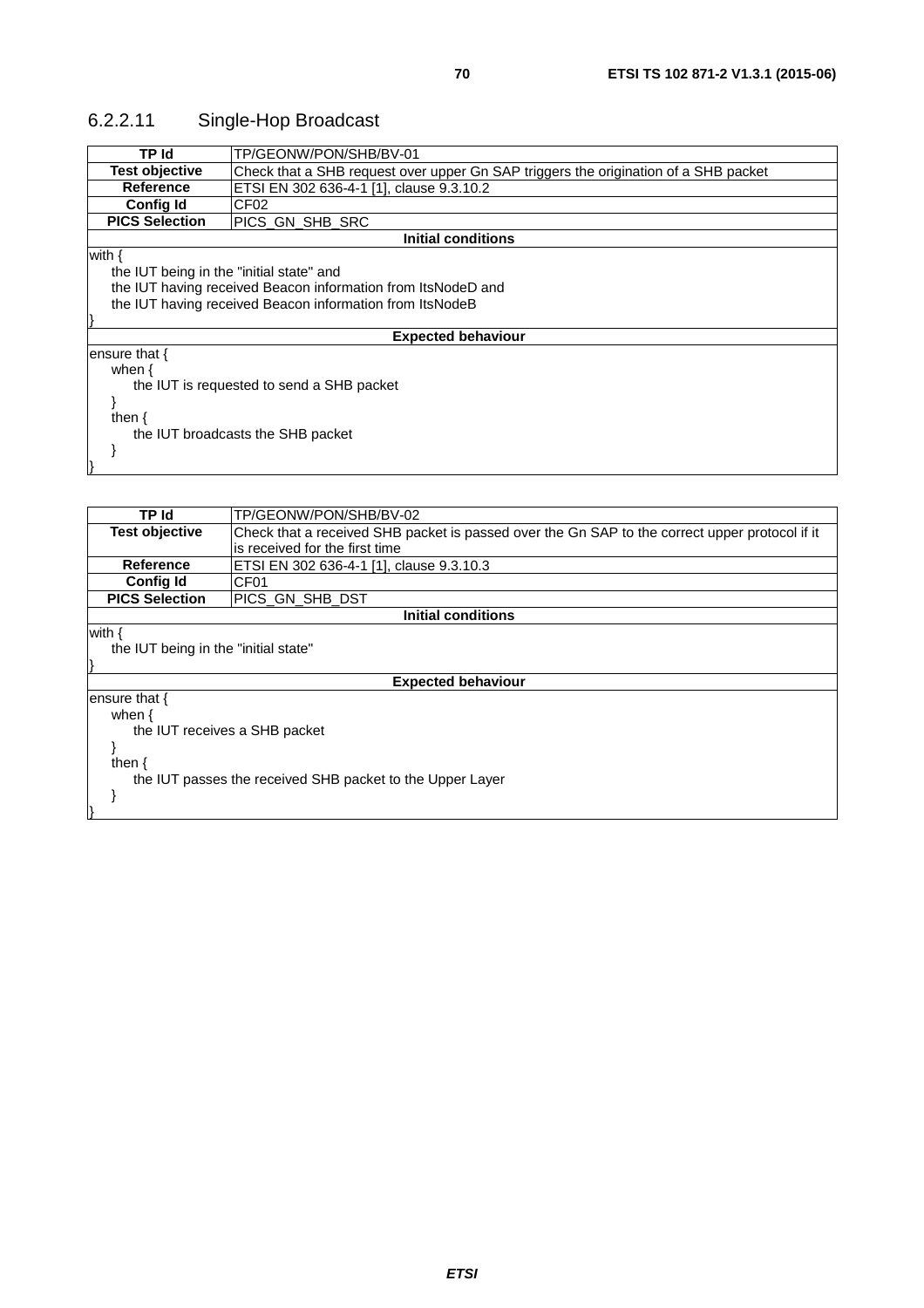### 6.2.2.12 GeoAnycast

| <b>TP Id</b>                                                 | TP/GEONW/PON/GAC/BV-01                                                                       |  |
|--------------------------------------------------------------|----------------------------------------------------------------------------------------------|--|
| <b>Test objective</b>                                        | Check that indication GAC request over upper Gn SAP triggers broadcasting of a GAC packet if |  |
|                                                              | the IUT is within the Destination Area                                                       |  |
| Reference                                                    | ETSI EN 302 636-4-1 [1], clause 9.3.12.2                                                     |  |
| <b>Config Id</b>                                             | CF <sub>02</sub>                                                                             |  |
| <b>PICS Selection</b>                                        | PICS_GN_GAC_SRC                                                                              |  |
| <b>Initial conditions</b>                                    |                                                                                              |  |
| with $\{$                                                    |                                                                                              |  |
| the IUT being in the "initial state" and                     |                                                                                              |  |
| the IUT having received Beacon information from ItsNodeD and |                                                                                              |  |
|                                                              | the IUT having received Beacon information from ItsNodeB                                     |  |
|                                                              |                                                                                              |  |
|                                                              | <b>Expected behaviour</b>                                                                    |  |
| ensure that {                                                |                                                                                              |  |
| when $\{$                                                    |                                                                                              |  |
|                                                              | the IUT is requested to send a GAC packet                                                    |  |
|                                                              | containing TrafficClass.SCF set to 1                                                         |  |
|                                                              | containing DestinationArea                                                                   |  |
| indicating AREA1                                             |                                                                                              |  |
|                                                              |                                                                                              |  |
| then $\{$                                                    |                                                                                              |  |
|                                                              | the IUT broadcasts the GAC packet                                                            |  |
|                                                              | containing DestinationArea                                                                   |  |
| indicating AREA1                                             |                                                                                              |  |
|                                                              |                                                                                              |  |
|                                                              |                                                                                              |  |

| TP Id                                                    | TP/GEONW/PON/GAC/BV-02                                                                        |
|----------------------------------------------------------|-----------------------------------------------------------------------------------------------|
| <b>Test objective</b>                                    | Check that a GAC request over upper Gn SAP triggers line forwarding if the IUT is outside the |
|                                                          | <b>Destination Area</b>                                                                       |
| Reference                                                | ETSI EN 302 636-4-1 [1], clauses 9.3.12.2 and D.2                                             |
| <b>Config Id</b>                                         | CF <sub>02</sub>                                                                              |
| <b>PICS Selection</b>                                    | PICS_GN_GAC_SRC AND (PICS_GN_GEOUNICAST_FORWARDING_ALGORITHM ==                               |
|                                                          | GREEDY' OR PICS_GN_GEOUNICAST_FORWARDING_ALGORITHM == 'UNSPECIFIED')                          |
|                                                          | <b>Initial conditions</b>                                                                     |
| with $\{$                                                |                                                                                               |
| the IUT being in the "initial state" and                 |                                                                                               |
|                                                          | the IUT having received Beacon information from ItsNodeD and                                  |
| the IUT having received Beacon information from ItsNodeB |                                                                                               |
|                                                          |                                                                                               |
|                                                          | <b>Expected behaviour</b>                                                                     |
| ensure that $\{$                                         |                                                                                               |
| when $\{$                                                |                                                                                               |
|                                                          | the IUT is requested to send a GAC packet                                                     |
|                                                          | containing TrafficClass.SCF set to 1                                                          |
|                                                          | containing DestinationArea                                                                    |
|                                                          | indicating AREA2                                                                              |
|                                                          |                                                                                               |
| then $\{$                                                |                                                                                               |
|                                                          | the IUT selects ItsNodeB as the next hop and                                                  |
|                                                          | the IUT sends the GeoAnycast packet (see note)                                                |
|                                                          | containing DestinationArea                                                                    |
|                                                          | indicating AREA2                                                                              |
|                                                          |                                                                                               |
|                                                          |                                                                                               |
| NOTE:                                                    | Next hop ITS Station being identified by the MAC layer address of ItsNodeB.                   |
|                                                          |                                                                                               |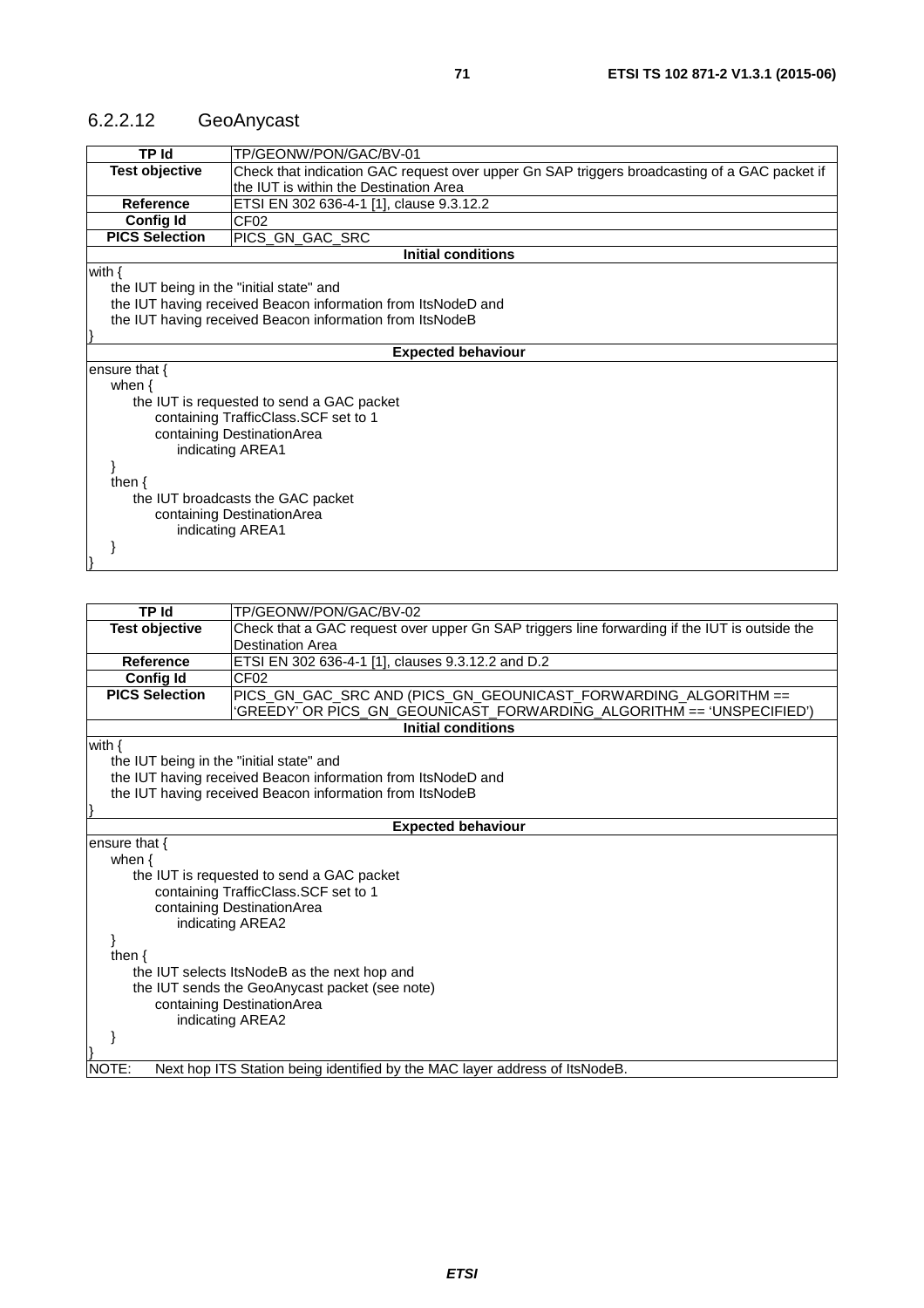| TP Id                                                        | TP/GEONW/PON/GAC/BV-03                                                                         |
|--------------------------------------------------------------|------------------------------------------------------------------------------------------------|
| <b>Test objective</b>                                        | Check that a received GAC packet is not triggering forwarding or re-broadcasting if the IUT is |
|                                                              | within the Destination Area                                                                    |
| <b>Reference</b>                                             | ETSI EN 302 636-4-1 [1], clause 9.3.12.3                                                       |
| Config Id                                                    | CF <sub>02</sub>                                                                               |
| <b>PICS Selection</b>                                        | PICS GN GAC FWD                                                                                |
| <b>Initial conditions</b>                                    |                                                                                                |
| with $\{$                                                    |                                                                                                |
| the IUT being in the "initial state" and                     |                                                                                                |
| the IUT having received Beacon information from ItsNodeD and |                                                                                                |
|                                                              | the IUT having received Beacon information from ItsNodeB                                       |
|                                                              |                                                                                                |
|                                                              | <b>Expected behaviour</b>                                                                      |
| ensure that $\{$                                             |                                                                                                |
| when $\{$                                                    |                                                                                                |
|                                                              | the IUT receives a GAC packet                                                                  |
|                                                              | containing TrafficClass. SCF set to 1                                                          |
| containing DestinationArea                                   |                                                                                                |
|                                                              | indicating AREA1                                                                               |
|                                                              |                                                                                                |
| then $\{$                                                    |                                                                                                |
| the IUT does not re-broadcast the received GAC packet        |                                                                                                |
|                                                              |                                                                                                |
|                                                              |                                                                                                |
|                                                              |                                                                                                |

| <b>TP Id</b>                                             | TP/GEONW/PON/GAC/BV-04                                                                            |  |
|----------------------------------------------------------|---------------------------------------------------------------------------------------------------|--|
| <b>Test objective</b>                                    | Check that a received GAC packet is triggering line forwarding if received out of its destination |  |
|                                                          | area for the first time                                                                           |  |
| <b>Reference</b>                                         | ETSI EN 302 636-4-1 [1], clauses 9.3.12.3 and E.2                                                 |  |
| <b>Config Id</b>                                         | CF <sub>04</sub>                                                                                  |  |
| <b>PICS Selection</b>                                    | PICS_GN_GAC_FWD                                                                                   |  |
| <b>Initial conditions</b>                                |                                                                                                   |  |
| with $\{$                                                |                                                                                                   |  |
| the IUT being in the "initial state" and                 |                                                                                                   |  |
| the IUT having received Beacon information from ItsNodeB |                                                                                                   |  |
|                                                          | the IUT having received Beacon information from ItsNodeD                                          |  |
|                                                          |                                                                                                   |  |
|                                                          | <b>Expected behaviour</b>                                                                         |  |
| ensure that {                                            |                                                                                                   |  |
| when $\{$                                                |                                                                                                   |  |
|                                                          | the IUT receives a GAC packet from ItsNodeC                                                       |  |
|                                                          | containing TrafficClass.SCF set to 1                                                              |  |
|                                                          | containing DestinationArea                                                                        |  |
|                                                          | indicating AREA2                                                                                  |  |
|                                                          |                                                                                                   |  |
| then $\{$                                                |                                                                                                   |  |
|                                                          | the IUT selects ItsNodeB as the next hop and                                                      |  |
|                                                          | the IUT forwards the GAC packet (see note)                                                        |  |
|                                                          |                                                                                                   |  |
|                                                          |                                                                                                   |  |
| NOTE:                                                    | Next hop ITS Station being identified by the MAC layer address of ItsNodeB.                       |  |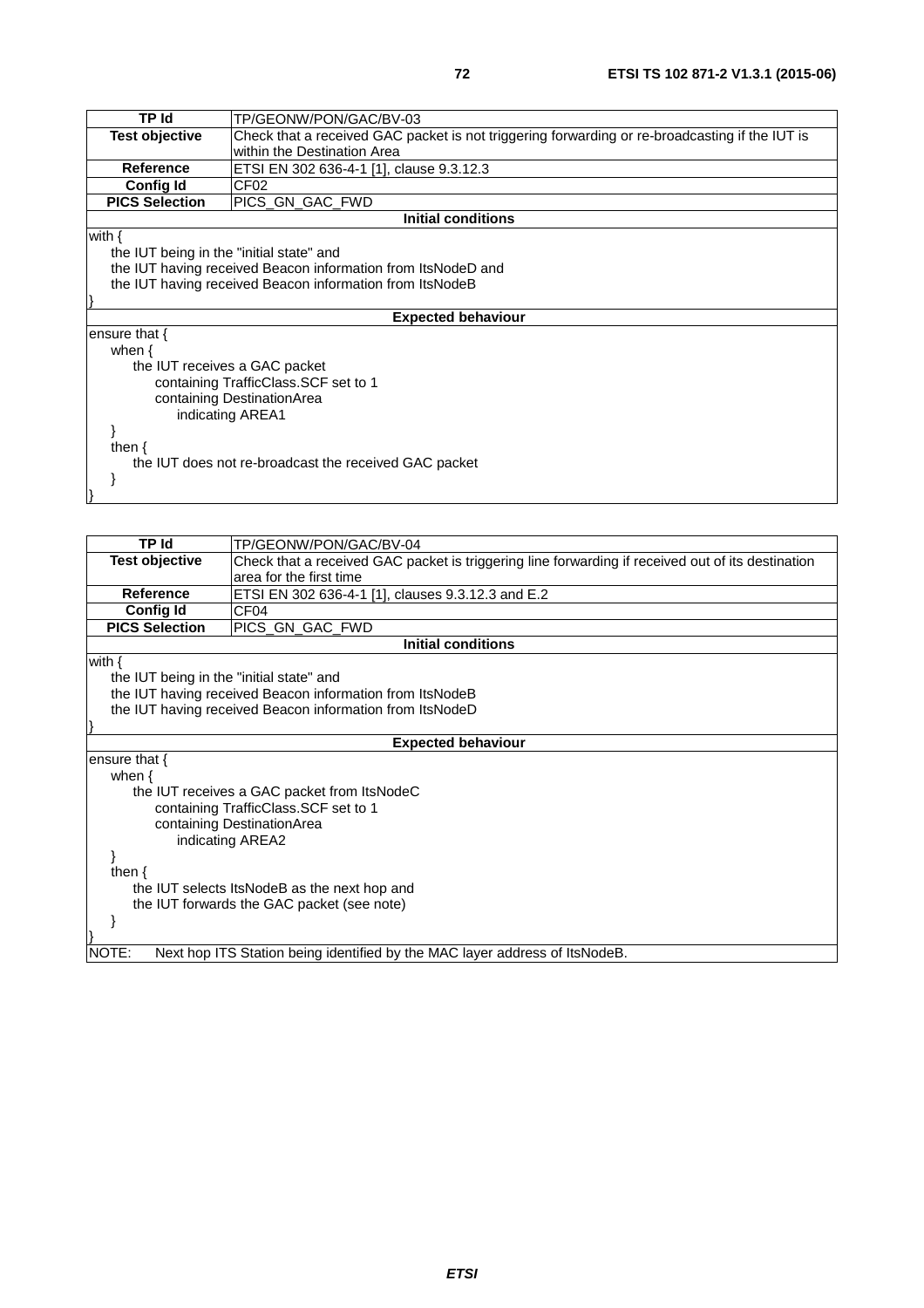| TP Id                                    | TP/GEONW/PON/GAC/BO-05                                                                    |  |
|------------------------------------------|-------------------------------------------------------------------------------------------|--|
| <b>Test objective</b>                    | Check that a received GAC packet is not triggering line forwarding if received out of its |  |
|                                          | destination area twice or more                                                            |  |
| Reference                                | ETSI EN 302 636-4-1 [1], clause 9.3.12.3                                                  |  |
| <b>Config Id</b>                         | CF04                                                                                      |  |
| <b>PICS Selection</b>                    | PICS GN GAC_FWD                                                                           |  |
|                                          | <b>Initial conditions</b>                                                                 |  |
| with $\{$                                |                                                                                           |  |
| the IUT being in the "initial state" and |                                                                                           |  |
|                                          | the IUT having received Beacon information from ItsNodeB                                  |  |
|                                          | the IUT having received Beacon information from ItsNodeD                                  |  |
|                                          | the IUT having received a GAC packet from ItsNodeC                                        |  |
|                                          | containing TrafficClass.SCF set to 1                                                      |  |
| containing Basic Header                  |                                                                                           |  |
| containing RHL field                     |                                                                                           |  |
|                                          | indicating value HL1 higher than 1                                                        |  |
|                                          | containing GAC Extended Header                                                            |  |
| containing SN field                      |                                                                                           |  |
|                                          | indicating value SN1 and                                                                  |  |
| containing DestinationArea               |                                                                                           |  |
| indicating AREA2                         |                                                                                           |  |
|                                          | the IUT having forwarded the GAC packet                                                   |  |
|                                          | <b>Expected behaviour</b>                                                                 |  |
| ensure that {                            |                                                                                           |  |
| when $\{$                                |                                                                                           |  |
|                                          | the IUT receives the same GAC packet from other neighbour                                 |  |
|                                          | containing Basic Header                                                                   |  |
| containing RHL field                     |                                                                                           |  |
| indicating value lower than HL1          |                                                                                           |  |
| containing GAC Extended Header           |                                                                                           |  |
| containing SN field                      |                                                                                           |  |
| indicating value SN1                     |                                                                                           |  |
|                                          |                                                                                           |  |
| then $\{$                                |                                                                                           |  |
|                                          | the IUT does not forward the received GAC packet                                          |  |
| ł                                        |                                                                                           |  |
|                                          |                                                                                           |  |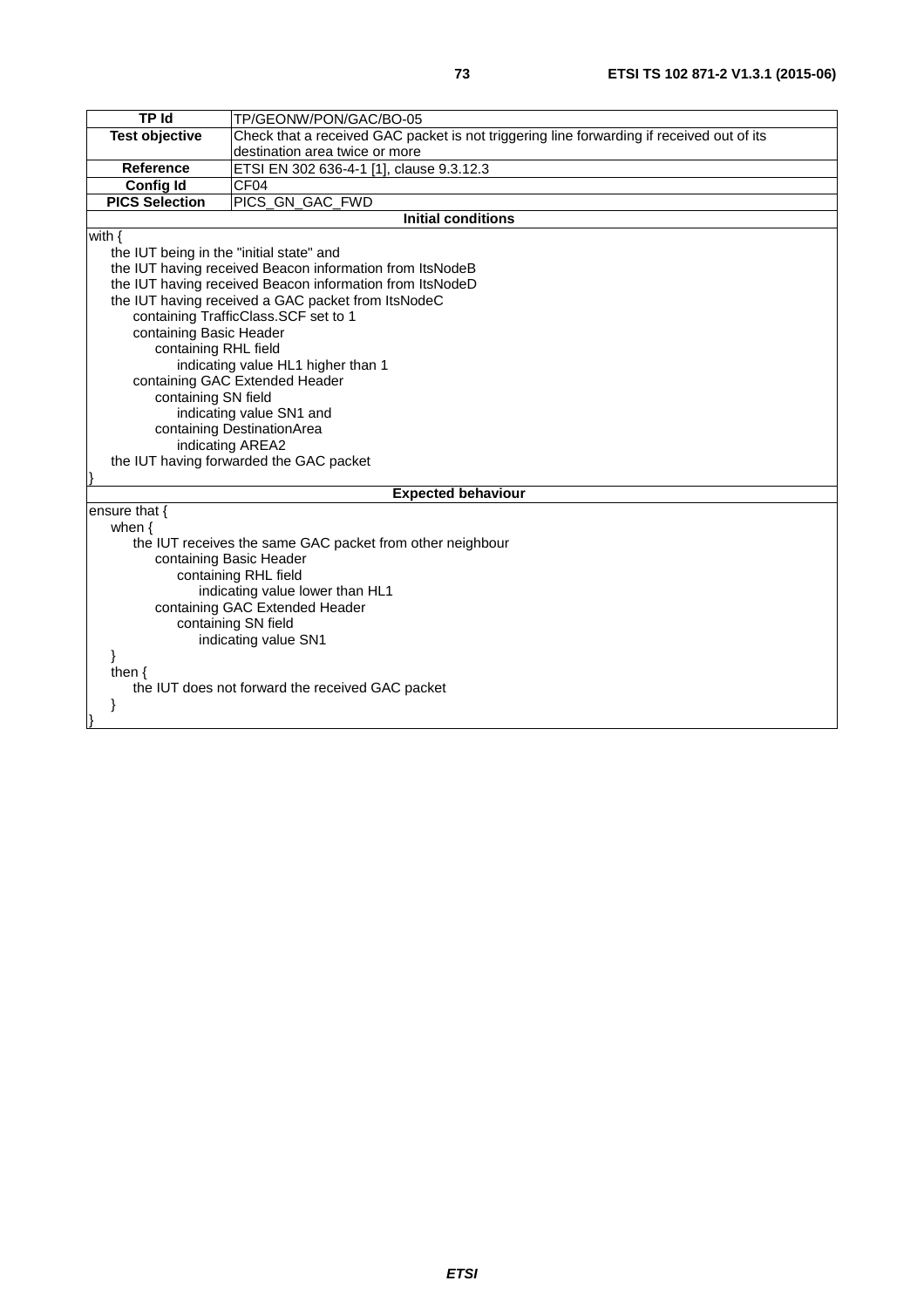| TP Id                                            | TP/GEONW/PON/GAC/BV-06                                                                         |  |  |
|--------------------------------------------------|------------------------------------------------------------------------------------------------|--|--|
| <b>Test objective</b>                            | Check that the protocol header fields (RHL) are correctly updated during a GAC forwarding step |  |  |
| Reference                                        | ETSI EN 302 636-4-1 [1], clauses 9.3.6.3 and 9.3.12.3                                          |  |  |
| <b>Config Id</b>                                 | CF <sub>03</sub>                                                                               |  |  |
| <b>PICS Selection</b>                            | PICS_GN_GAC_FWD                                                                                |  |  |
|                                                  | <b>Initial conditions</b>                                                                      |  |  |
| with $\{$                                        |                                                                                                |  |  |
| the IUT being in the "initial state" and         |                                                                                                |  |  |
|                                                  | the IUT having received Beacon information from ItsNodeB                                       |  |  |
|                                                  |                                                                                                |  |  |
|                                                  | <b>Expected behaviour</b>                                                                      |  |  |
| ensure that $\{$                                 |                                                                                                |  |  |
| when $\{$                                        |                                                                                                |  |  |
|                                                  | the IUT receives a GAC packet from ItsNodeC                                                    |  |  |
|                                                  | containing TrafficClass.SCF set to 1                                                           |  |  |
|                                                  | containing Basic Header                                                                        |  |  |
|                                                  | containing RHL field                                                                           |  |  |
|                                                  | indicating value HL1 higher than 1                                                             |  |  |
|                                                  | containing Common Header                                                                       |  |  |
|                                                  | containing MHL field                                                                           |  |  |
| indicating value MHL1                            |                                                                                                |  |  |
| containing DestinationArea                       |                                                                                                |  |  |
| indicating AREA2                                 |                                                                                                |  |  |
| ł                                                |                                                                                                |  |  |
| then $\{$                                        |                                                                                                |  |  |
|                                                  | the IUT selects the ItsNodeB as the next hop                                                   |  |  |
| the IUT forwards the GAC packet                  |                                                                                                |  |  |
| containing Basic Header                          |                                                                                                |  |  |
| containing RHL field                             |                                                                                                |  |  |
| indicating value (HL1 - 1)                       |                                                                                                |  |  |
| containing Common Header<br>containing MHL field |                                                                                                |  |  |
| indicating value MHL1                            |                                                                                                |  |  |
| containing DestinationArea                       |                                                                                                |  |  |
|                                                  | indicating AREA2                                                                               |  |  |
|                                                  |                                                                                                |  |  |
|                                                  |                                                                                                |  |  |

| TP Id                                    | TP/GEONW/PON/GAC/BO-07                                                       |  |
|------------------------------------------|------------------------------------------------------------------------------|--|
| <b>Test objective</b>                    | Check that the RHL restriction is correctly handled at a GAC forwarding step |  |
| <b>Reference</b>                         | ETSI EN 302 636-4-1 [1], clause 9.3.12.3                                     |  |
| <b>Config Id</b>                         | CF03                                                                         |  |
| <b>PICS Selection</b>                    | PICS_GN_GAC_FWD                                                              |  |
|                                          | <b>Initial conditions</b>                                                    |  |
| with $\{$                                |                                                                              |  |
| the IUT being in the "initial state" and |                                                                              |  |
|                                          | the IUT having received Beacon information from ItsNodeB                     |  |
|                                          |                                                                              |  |
|                                          | <b>Expected behaviour</b>                                                    |  |
| ensure that $\{$                         |                                                                              |  |
| when $\{$                                |                                                                              |  |
|                                          | the IUT receives a GAC packet from ItsNodeC                                  |  |
| containing TrafficClass. SCF set to 1    |                                                                              |  |
|                                          | containing Basic Header                                                      |  |
| containing RHL field                     |                                                                              |  |
|                                          | indicating 1                                                                 |  |
| containing GAC Extended Header           |                                                                              |  |
| containing DestinationArea               |                                                                              |  |
| indicating AREA2                         |                                                                              |  |
|                                          |                                                                              |  |
| then $\{$                                |                                                                              |  |
|                                          | the IUT does not forward the GAC packet                                      |  |
|                                          |                                                                              |  |
|                                          |                                                                              |  |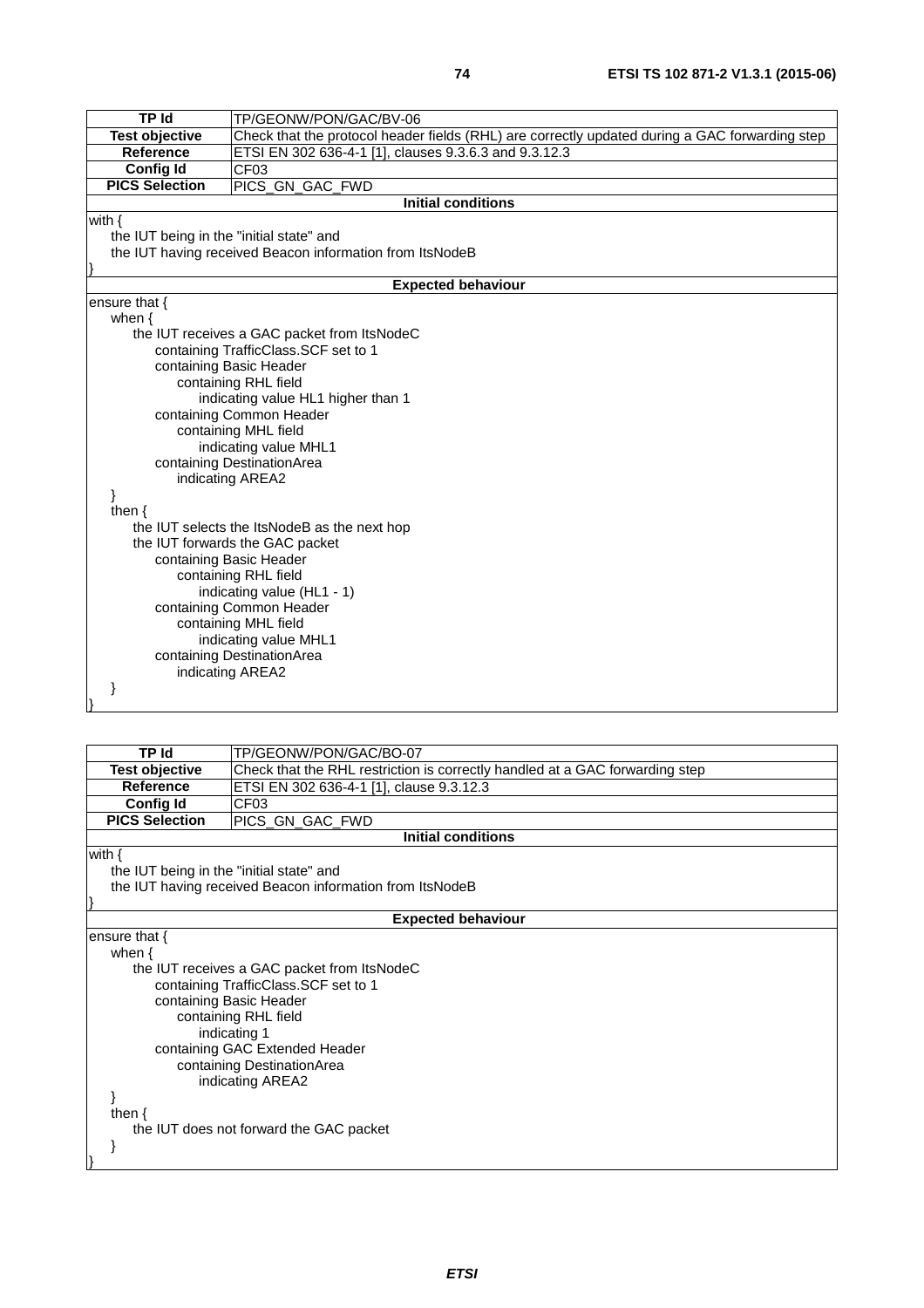| TP Id                                | TP/GEONW/PON/GAC/BV-08                                                                         |  |
|--------------------------------------|------------------------------------------------------------------------------------------------|--|
| <b>Test objective</b>                | Check that a received GAC packet is passed over the Gn SAP to the correct upper protocol if it |  |
|                                      | is received for the first time within the GAC destination area                                 |  |
| Reference                            | ETSI EN 302 636-4-1 [1], clause 9.3.12.3                                                       |  |
| <b>Config Id</b>                     | CF <sub>01</sub>                                                                               |  |
| <b>PICS Selection</b>                | PICS GN GAC DST                                                                                |  |
|                                      | Initial conditions                                                                             |  |
| with $\{$                            |                                                                                                |  |
| the IUT being in the "initial state" |                                                                                                |  |
|                                      |                                                                                                |  |
|                                      | <b>Expected behaviour</b>                                                                      |  |
| ensure that {                        |                                                                                                |  |
| when $\{$                            |                                                                                                |  |
|                                      | the IUT receives a GAC packet from ItsNodeB                                                    |  |
|                                      | containing TrafficClass. SCF set to 1                                                          |  |
| containing DestinationArea           |                                                                                                |  |
| indicating AREA1                     |                                                                                                |  |
|                                      |                                                                                                |  |
| then $\{$                            |                                                                                                |  |
|                                      | the IUT passes the received GAC packet to the correct Upper Layer                              |  |

}

}

| <b>TP Id</b>                                                     | TP/GEONW/PON/GAC/BO-09                                                                         |  |
|------------------------------------------------------------------|------------------------------------------------------------------------------------------------|--|
|                                                                  |                                                                                                |  |
| <b>Test objective</b><br><b>Reference</b>                        | Check that a received GAC packet is not passed over the Gn SAP if it is received twice or more |  |
|                                                                  | ETSI EN 302 636-4-1 [1], clause 9.3.12.3                                                       |  |
| <b>Config Id</b>                                                 | CF <sub>02</sub>                                                                               |  |
| <b>PICS Selection</b>                                            | PICS_GN_GAC_DST                                                                                |  |
|                                                                  | <b>Initial conditions</b>                                                                      |  |
| with $\{$                                                        |                                                                                                |  |
| the IUT being in the "initial state" and                         |                                                                                                |  |
|                                                                  | the IUT having received a GAC packet from ItsNodeD                                             |  |
|                                                                  | containing TrafficClass.SCF set to 1                                                           |  |
| containing Basic Header                                          |                                                                                                |  |
| containing RHL field                                             |                                                                                                |  |
| indicating HL1                                                   |                                                                                                |  |
|                                                                  | containing GAC Extended Header                                                                 |  |
| containing SN field                                              |                                                                                                |  |
|                                                                  | indicating value SN1 and                                                                       |  |
|                                                                  | containing DestinationArea                                                                     |  |
|                                                                  | indicating AREA1 and                                                                           |  |
|                                                                  | the IUT having passed the received GAC packet to the correct Upper Layer                       |  |
|                                                                  | <b>Expected behaviour</b>                                                                      |  |
| ensure that {                                                    |                                                                                                |  |
| when $\{$                                                        |                                                                                                |  |
|                                                                  | the IUT receives the same GAC packet from ItsNodeB                                             |  |
|                                                                  |                                                                                                |  |
|                                                                  | containing Basic Header<br>containing RHL field                                                |  |
| indicating value lower than HL1                                  |                                                                                                |  |
| containing GAC Extended Header                                   |                                                                                                |  |
| containing SN field                                              |                                                                                                |  |
| indicating value SN1                                             |                                                                                                |  |
|                                                                  |                                                                                                |  |
| then $\{$                                                        |                                                                                                |  |
| the IUT does not pass the received GAC packet to any Upper Layer |                                                                                                |  |
|                                                                  |                                                                                                |  |
|                                                                  |                                                                                                |  |
|                                                                  |                                                                                                |  |
|                                                                  |                                                                                                |  |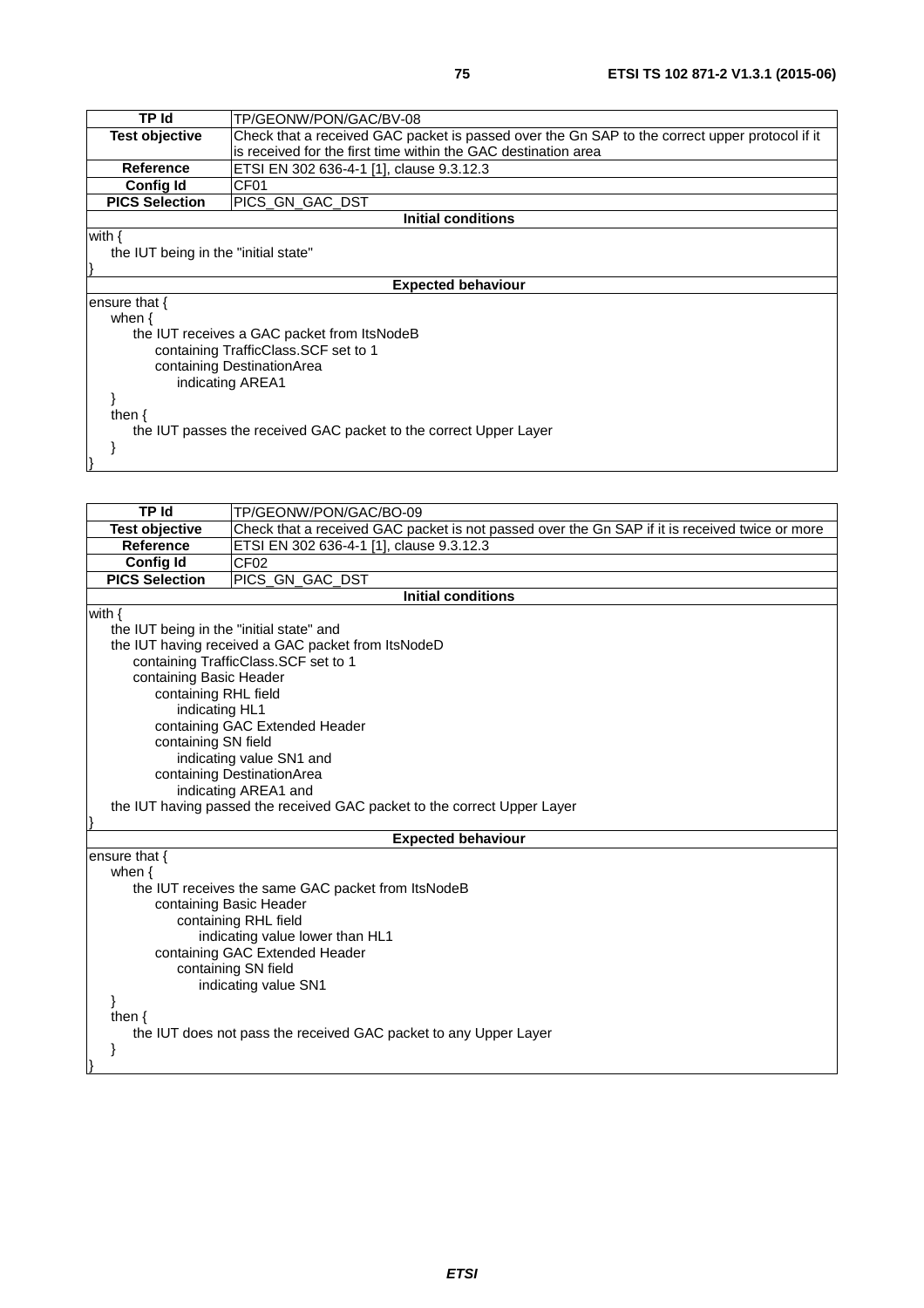| TP/GEONW/PON/GAC/BV-10                                                                         |  |
|------------------------------------------------------------------------------------------------|--|
| Check that a received GAC packet is not passed over the Gn SAP if it is received for the first |  |
| time outside the GAC destination area                                                          |  |
| ETSI EN 302 636-4-1 [1], clause 9.3.12.3                                                       |  |
| CF <sub>01</sub>                                                                               |  |
| PICS GN GAC DST                                                                                |  |
| <b>Initial conditions</b>                                                                      |  |
|                                                                                                |  |
| the IUT being in the "initial state"                                                           |  |
|                                                                                                |  |
| <b>Expected behaviour</b>                                                                      |  |
|                                                                                                |  |
|                                                                                                |  |
| the IUT receives a GAC packet from ItsNodeB                                                    |  |
| containing TrafficClass.SCF set to 1                                                           |  |
| containing DestinationArea                                                                     |  |
| indicating AREA2                                                                               |  |
|                                                                                                |  |
|                                                                                                |  |
| the IUT does not pass the received GAC packet to any Upper Layer                               |  |
|                                                                                                |  |
|                                                                                                |  |
|                                                                                                |  |

| <b>TP Id</b>                                         | TP/GEONW/PON/GAC/BO-11                                                           |  |  |
|------------------------------------------------------|----------------------------------------------------------------------------------|--|--|
| <b>Test objective</b>                                | Check that a received GAC packet is discarded when indicating a too big GeoArea. |  |  |
| <b>Reference</b>                                     | ETSI EN 302 636-4-1 [1], clause B.3                                              |  |  |
| <b>Config Id</b>                                     | CF <sub>04</sub>                                                                 |  |  |
| <b>PICS Selection</b>                                | PICS GN GAC FWD                                                                  |  |  |
|                                                      | <b>Initial conditions</b>                                                        |  |  |
| with $\{$                                            |                                                                                  |  |  |
| the IUT being in the "initial state" and             |                                                                                  |  |  |
|                                                      | the IUT having received Beacon information from ItsNodeB                         |  |  |
|                                                      | the IUT having received Beacon information from ItsNodeD                         |  |  |
|                                                      |                                                                                  |  |  |
|                                                      | <b>Expected behaviour</b>                                                        |  |  |
| ensure that {                                        |                                                                                  |  |  |
| when $\{$                                            |                                                                                  |  |  |
|                                                      | the IUT receives a GAC packet from ItsNodeC                                      |  |  |
|                                                      | containing TrafficClass. SCF set to 1                                            |  |  |
|                                                      | containing DestinationArea                                                       |  |  |
| indicating a geoArea bigger than itsGnMaxGeoAreaSize |                                                                                  |  |  |
|                                                      |                                                                                  |  |  |
| then $\{$                                            |                                                                                  |  |  |
|                                                      | the IUT does not forward the received GAC packet                                 |  |  |
|                                                      |                                                                                  |  |  |
|                                                      |                                                                                  |  |  |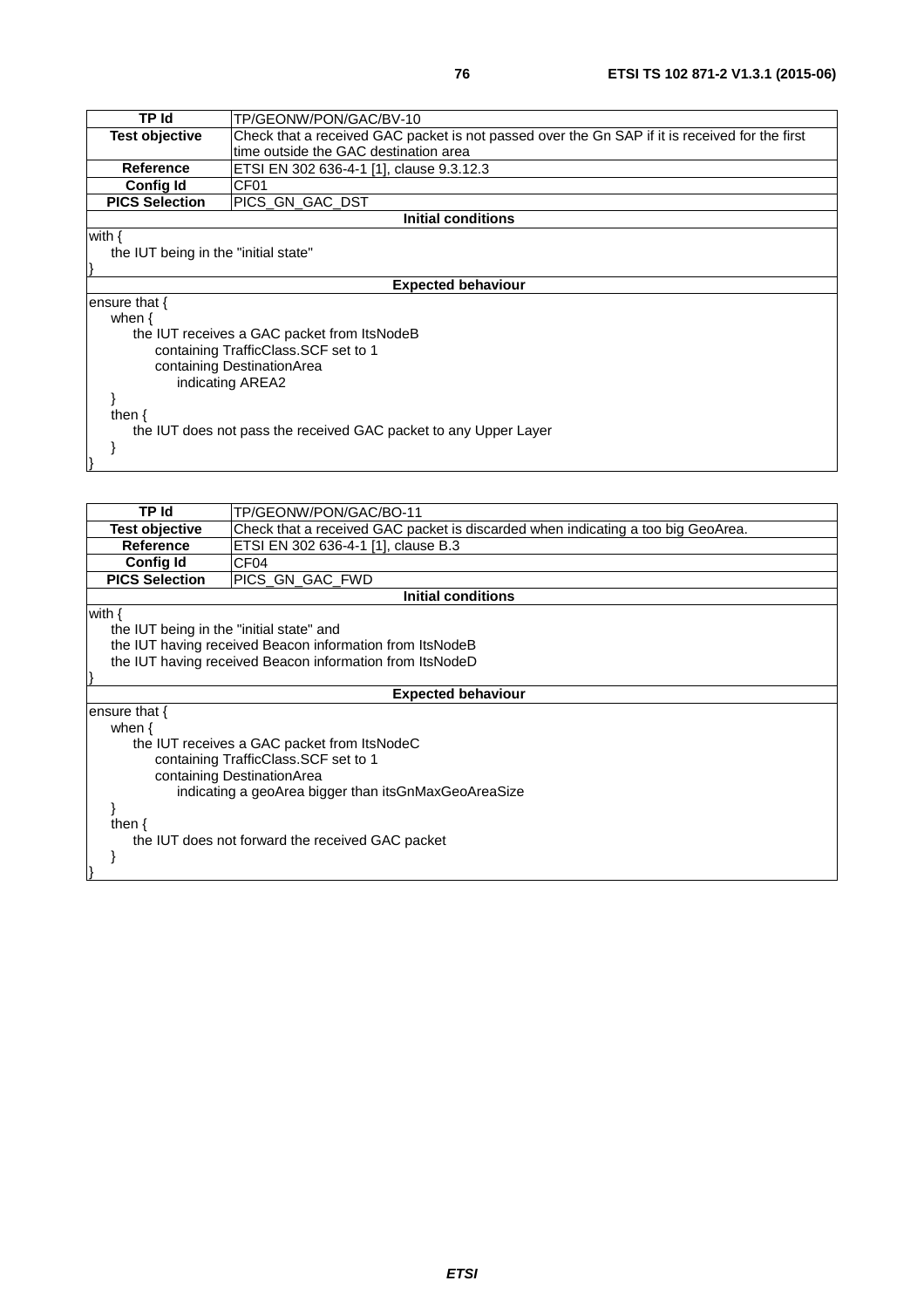| TP Id                                    | TP/GEONW/PON/GAC/BV-13                                                              |  |  |
|------------------------------------------|-------------------------------------------------------------------------------------|--|--|
| <b>Test objective</b>                    | Check that a GAC request over upper Gn SAP triggers immediate broadcasting of a GAC |  |  |
|                                          | packet if the IUT is outside the Destination Area                                   |  |  |
| <b>Reference</b>                         | ETSI EN 302 636-4-1 [1], clauses 9.3.12.2                                           |  |  |
| <b>Config Id</b>                         | CF <sub>02</sub>                                                                    |  |  |
| <b>PICS Selection</b>                    | PICS_GN_GAC_SRC        AND PICS_GN_GEOUNICAST_FORWARDING_ALGORITHM == 'CBF'         |  |  |
|                                          | <b>Initial conditions</b>                                                           |  |  |
| with $\{$                                |                                                                                     |  |  |
| the IUT being in the "initial state" and |                                                                                     |  |  |
|                                          | the IUT having received Beacon information from ItsNodeD and                        |  |  |
|                                          | the IUT having received Beacon information from ItsNodeB                            |  |  |
|                                          |                                                                                     |  |  |
|                                          | <b>Expected behaviour</b>                                                           |  |  |
| ensure that $\{$                         |                                                                                     |  |  |
| when $\{$                                |                                                                                     |  |  |
|                                          | the IUT is requested to send a GAC packet                                           |  |  |
|                                          | containing TrafficClass. SCF set to 1                                               |  |  |
|                                          | containing DestinationArea                                                          |  |  |
| indicating AREA2                         |                                                                                     |  |  |
|                                          |                                                                                     |  |  |
| then $\{$                                |                                                                                     |  |  |
|                                          | the IUT broadcasts the packet immediately                                           |  |  |
|                                          |                                                                                     |  |  |
|                                          |                                                                                     |  |  |

## 6.2.2.13 GeoBroadcast CBF Algorithm

| <b>TP Id</b>                                       | TP/GEONW/PON/BCA/BV-01                                                   |  |  |
|----------------------------------------------------|--------------------------------------------------------------------------|--|--|
| <b>Test objective</b>                              | Check that a received GBC packet is discarded if received twice or more. |  |  |
| <b>Reference</b>                                   | ETSI EN 302 636-4-1 [1], clause E.3                                      |  |  |
| <b>Config Id</b>                                   | CF <sub>04</sub>                                                         |  |  |
| <b>PICS Selection</b>                              | PICS_GN_GBC_FWD AND PICS_GN_GEOBROADCAST_FORWARDING_ALGORITHM ==         |  |  |
|                                                    | 'CBF'                                                                    |  |  |
|                                                    | <b>Initial conditions</b>                                                |  |  |
| with $\{$                                          |                                                                          |  |  |
| the IUT being in the "initial state" and           |                                                                          |  |  |
|                                                    | the IUT having received Beacon information from ItsNodeB and             |  |  |
|                                                    | the IUT having received Beacon information from ItsNodeD                 |  |  |
|                                                    | the IUT having received a GBC packet from ItsNodeC                       |  |  |
|                                                    | containing TrafficClass.SCF set to 1                                     |  |  |
|                                                    | containing GBC Extended Header                                           |  |  |
|                                                    | containing DestinationArea                                               |  |  |
| indicating AREA1                                   |                                                                          |  |  |
|                                                    | the IUT having saved the packet into CBF buffer                          |  |  |
|                                                    |                                                                          |  |  |
|                                                    | <b>Expected behaviour</b>                                                |  |  |
| ensure that {<br>when $\{$                         |                                                                          |  |  |
|                                                    |                                                                          |  |  |
| the IUT receives the same GBC packet from ItsNodeD |                                                                          |  |  |
| then $\{$                                          |                                                                          |  |  |
|                                                    | the IUT removes the GBC packet from the CBF buffer                       |  |  |
| the IUT discards the new received GBC packet       |                                                                          |  |  |
|                                                    |                                                                          |  |  |
|                                                    |                                                                          |  |  |
|                                                    |                                                                          |  |  |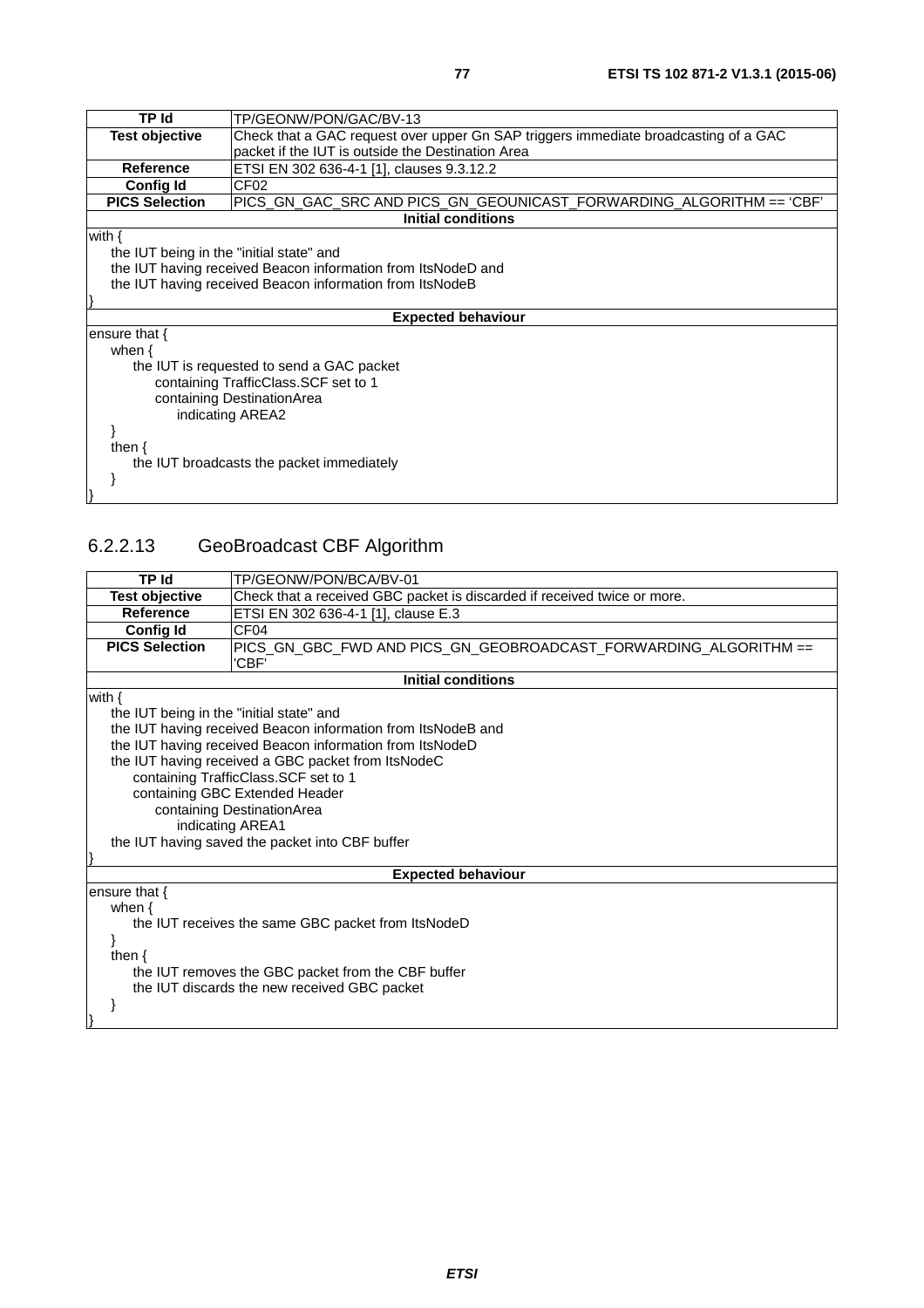| TP Id                                                    | TP/GEONW/PON/BCA/BV-02                                                                          |  |
|----------------------------------------------------------|-------------------------------------------------------------------------------------------------|--|
| <b>Test objective</b>                                    | Check that a received GBC packet is triggering contention if received for the first time from a |  |
|                                                          | known sender when inside of the destination area.                                               |  |
| <b>Reference</b>                                         | ETSI EN 302 636-4-1 [1], clause E.3                                                             |  |
| <b>Config Id</b>                                         | CF <sub>04</sub>                                                                                |  |
| <b>PICS Selection</b>                                    | PICS_GN_GBC_FWD AND PICS_GN_GEOBROADCAST_FORWARDING_ALGORITHM ==                                |  |
|                                                          | 'CBF'                                                                                           |  |
|                                                          | <b>Initial conditions</b>                                                                       |  |
| with $\{$                                                |                                                                                                 |  |
| the IUT being in the "initial state" and                 |                                                                                                 |  |
|                                                          | the IUT having received Beacon information from ItsNodeB and                                    |  |
|                                                          | the IUT having received Beacon information from ItsNodeD and                                    |  |
| the IUT having received Beacon information from ItsNodeC |                                                                                                 |  |
|                                                          |                                                                                                 |  |
|                                                          | <b>Expected behaviour</b>                                                                       |  |
| ensure that {                                            |                                                                                                 |  |
| when $\{$                                                |                                                                                                 |  |
|                                                          | the IUT receives a GBC packet from ItsNodeC                                                     |  |
|                                                          | containing TrafficClass.SCF set to 1                                                            |  |
| containing GBC Extended Header                           |                                                                                                 |  |
| containing DestinationArea                               |                                                                                                 |  |
|                                                          | indicating AREA1                                                                                |  |
|                                                          |                                                                                                 |  |
| then $\{$                                                |                                                                                                 |  |
| the IUT saves the GBC packet into the CBF buffer and     |                                                                                                 |  |
| the IUT starts the contention timer and                  |                                                                                                 |  |
| the IUT re-broadcasts the received GBC packet            |                                                                                                 |  |
|                                                          | upon expiry of the contention timer                                                             |  |
|                                                          |                                                                                                 |  |
|                                                          |                                                                                                 |  |

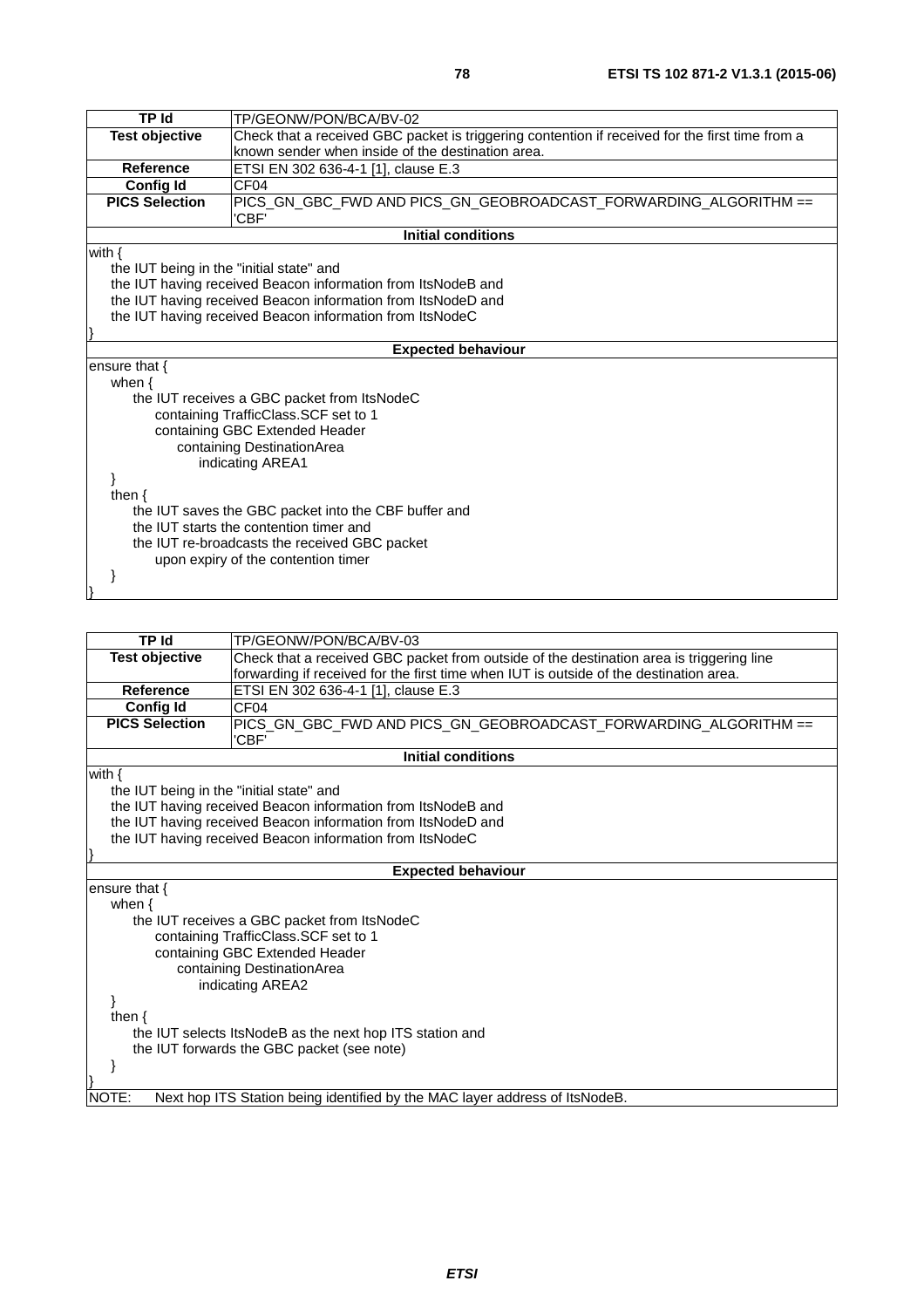| TP Id                                                    | TP/GEONW/PON/BCA/BO-04                                                                            |  |  |
|----------------------------------------------------------|---------------------------------------------------------------------------------------------------|--|--|
| <b>Test objective</b>                                    | Check that a received GBC packet from inside of the destination area is discarded if received for |  |  |
|                                                          | the first time when IUT is outside of the destination area.                                       |  |  |
| <b>Reference</b>                                         | ETSI EN 302 636-4-1 [1], clause E.3                                                               |  |  |
| <b>Config Id</b>                                         | CF04                                                                                              |  |  |
| <b>PICS Selection</b>                                    |                                                                                                   |  |  |
|                                                          | 'CBF'                                                                                             |  |  |
|                                                          | <b>Initial conditions</b>                                                                         |  |  |
| with $\{$                                                |                                                                                                   |  |  |
| the IUT being in the "initial state" and                 |                                                                                                   |  |  |
|                                                          | the IUT having received Beacon information from ItsNodeB and                                      |  |  |
| the IUT having received Beacon information from ItsNodeD |                                                                                                   |  |  |
|                                                          |                                                                                                   |  |  |
|                                                          | <b>Expected behaviour</b>                                                                         |  |  |
| ensure that $\{$                                         |                                                                                                   |  |  |
| when $\{$                                                |                                                                                                   |  |  |
|                                                          | the IUT receives a GBC packet from ItsNodeD                                                       |  |  |
|                                                          | containing TrafficClass.SCF set to 1                                                              |  |  |
|                                                          | containing GBC Extended Header                                                                    |  |  |
| containing DestinationArea                               |                                                                                                   |  |  |
| indicating AREA2                                         |                                                                                                   |  |  |
|                                                          |                                                                                                   |  |  |
| then $\{$                                                |                                                                                                   |  |  |
|                                                          | the IUT discards the received GeoBroad packet                                                     |  |  |
|                                                          |                                                                                                   |  |  |
|                                                          |                                                                                                   |  |  |
|                                                          |                                                                                                   |  |  |

| <b>TP Id</b>                                           | TP/GEONW/PON/BCA/BV-05                                                                            |  |
|--------------------------------------------------------|---------------------------------------------------------------------------------------------------|--|
| <b>Test objective</b>                                  | Check that a received GBC packet is triggering contention if received for the first time when IUT |  |
|                                                        | is inside of the destination area from an unknown sender                                          |  |
| Reference                                              | ETSI EN 302 636-4-1 [1], clause E.3                                                               |  |
| <b>Config Id</b>                                       | CF <sub>04</sub>                                                                                  |  |
| <b>PICS Selection</b>                                  | PICS_GN_GBC_FWD AND PICS_GN_GEOBROADCAST_FORWARDING_ALGORITHM ==                                  |  |
|                                                        | 'CBF'                                                                                             |  |
|                                                        | <b>Initial conditions</b>                                                                         |  |
| with $\{$                                              |                                                                                                   |  |
| the IUT being in the "initial state" and               |                                                                                                   |  |
| the IUT is using the CBF algorithm                     |                                                                                                   |  |
|                                                        | the IUT having received Beacon information from ItsNodeB and                                      |  |
| the IUT not having received any message from ItsNodeD  |                                                                                                   |  |
|                                                        |                                                                                                   |  |
|                                                        | <b>Expected behaviour</b>                                                                         |  |
| ensure that $\{$                                       |                                                                                                   |  |
| when $\{$                                              |                                                                                                   |  |
|                                                        | the IUT receives a GBC packet generated by ItsNodeC from ItsNodeD                                 |  |
|                                                        | containing TrafficClass.SCF set to 1                                                              |  |
|                                                        | containing GBC Extended Header                                                                    |  |
|                                                        | containing DestinationArea                                                                        |  |
|                                                        | indicating AREA1                                                                                  |  |
|                                                        |                                                                                                   |  |
|                                                        | then $\{$                                                                                         |  |
| the IUT saves the GBC packet into the CBF buffer and   |                                                                                                   |  |
| the IUT starts the contention timer set to CBF MAX and |                                                                                                   |  |
|                                                        | the IUT broadcasts the received GBC packet                                                        |  |
|                                                        | upon expiry of the contention timer                                                               |  |
|                                                        |                                                                                                   |  |
|                                                        |                                                                                                   |  |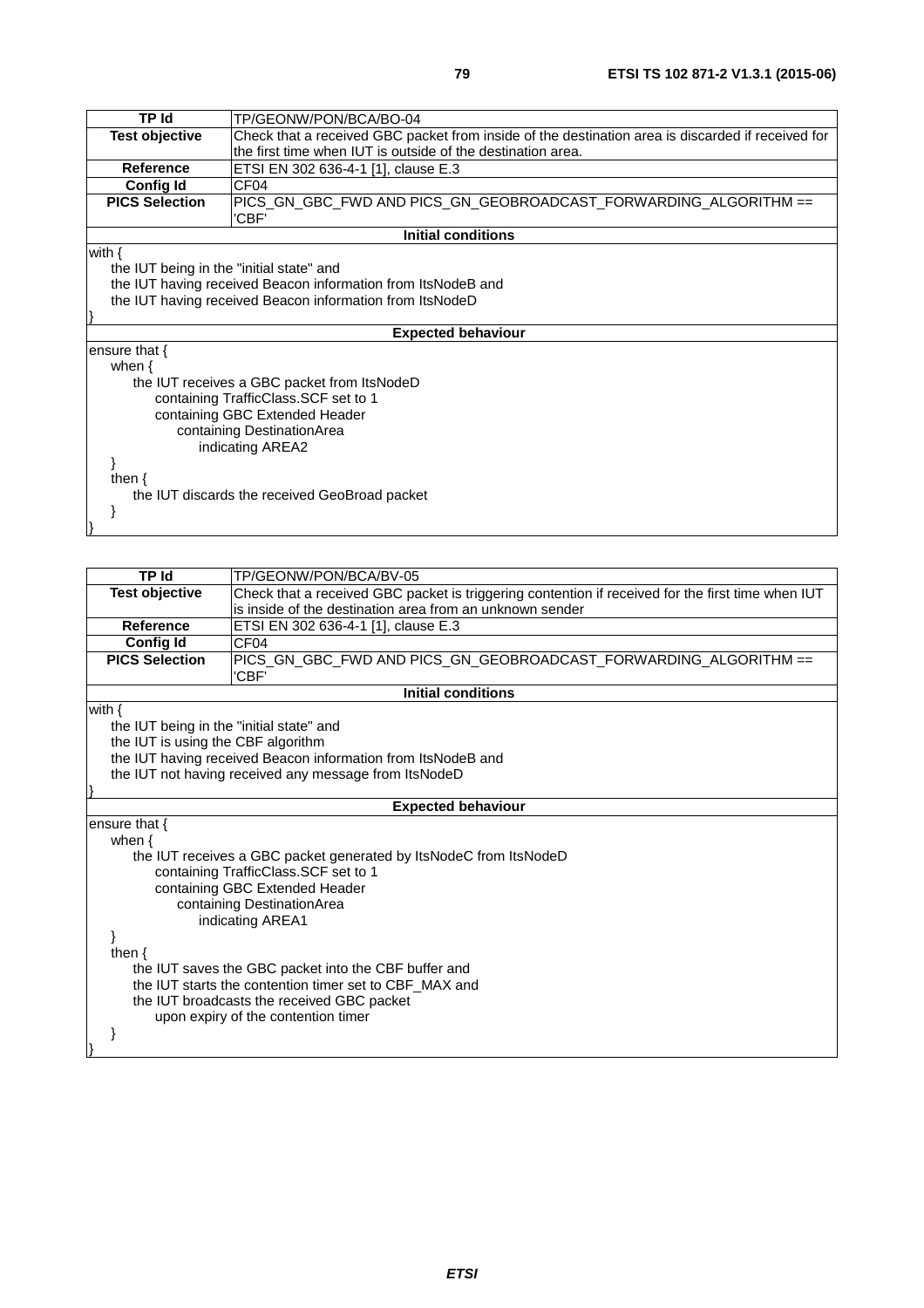| <b>TP Id</b>                                          | TP/GEONW/PON/BCA/BV-06                                                                       |  |  |
|-------------------------------------------------------|----------------------------------------------------------------------------------------------|--|--|
| <b>Test objective</b>                                 | Check that a received GBC packet from outside of the destination area is triggering re-      |  |  |
|                                                       | broadcast if received for the first time when IUT is outside of the destination area from an |  |  |
|                                                       | unknown sender                                                                               |  |  |
| <b>Reference</b>                                      | ETSI EN 302 636-4-1 [1], clause E.3                                                          |  |  |
| <b>Config Id</b>                                      | CF <sub>04</sub>                                                                             |  |  |
| <b>PICS Selection</b>                                 | 'CBF'                                                                                        |  |  |
|                                                       | <b>Initial conditions</b>                                                                    |  |  |
| with $\{$                                             |                                                                                              |  |  |
|                                                       | the IUT being in the "initial state" and                                                     |  |  |
|                                                       | the IUT having received Beacon information from ItsNodeB and                                 |  |  |
| the IUT not having received any message from ItsNodeD |                                                                                              |  |  |
|                                                       |                                                                                              |  |  |
|                                                       | <b>Expected behaviour</b>                                                                    |  |  |
| ensure that $\{$                                      |                                                                                              |  |  |
| when $\{$                                             |                                                                                              |  |  |
|                                                       | the IUT receives a GBC packet generated by ItsNodeC from ItsNodeD                            |  |  |
|                                                       | containing TrafficClass.SCF set to 1                                                         |  |  |
|                                                       | containing GBC Extended Header                                                               |  |  |
| containing DestinationArea                            |                                                                                              |  |  |
|                                                       | indicating AREA2                                                                             |  |  |
|                                                       |                                                                                              |  |  |
| then $\{$                                             |                                                                                              |  |  |
|                                                       | the IUT re-broadcasts the GBC packet immediately                                             |  |  |
|                                                       |                                                                                              |  |  |
|                                                       |                                                                                              |  |  |

| TP Id                                    | TP/GEONW/PON/BCA/BV-07                                                                          |  |
|------------------------------------------|-------------------------------------------------------------------------------------------------|--|
| <b>Test objective</b>                    | Check that a received GBC packet is rebroadcasted if received for the first time when IUT is    |  |
|                                          | outside of the destination area from a known sender having an uncertain position ( $PAI = 0$ ). |  |
| Reference                                | ETSI EN 302 636-4-1 [1], clause E.3                                                             |  |
| <b>Config Id</b>                         | CF <sub>04</sub>                                                                                |  |
| <b>PICS Selection</b>                    | PICS_GN_GBC_FWD AND PICS_GN_GEOBROADCAST_FORWARDING_ALGORITHM ==                                |  |
|                                          | 'CBF'                                                                                           |  |
|                                          | <b>Initial conditions</b>                                                                       |  |
| with $\{$                                |                                                                                                 |  |
| the IUT being in the "initial state" and |                                                                                                 |  |
|                                          | the IUT having received Beacon information from ItsNodeB and                                    |  |
|                                          | the IUT having received Beacon information from ItsNodeD                                        |  |
|                                          | containing Beacon ExtendedHeader                                                                |  |
| containing SOPV field                    |                                                                                                 |  |
| containing PAI                           |                                                                                                 |  |
| set to '0'                               |                                                                                                 |  |
|                                          |                                                                                                 |  |
|                                          | <b>Expected behaviour</b>                                                                       |  |
| ensure that $\{$                         |                                                                                                 |  |
| when $\{$                                |                                                                                                 |  |
|                                          | the IUT receives a GBC packet generated by ItsNodeC from ItsNodeD                               |  |
|                                          | containing TrafficClass.SCF set to 1                                                            |  |
| containing GBC Extended Header           |                                                                                                 |  |
| containing DestinationArea               |                                                                                                 |  |
|                                          | indicating AREA2                                                                                |  |
|                                          |                                                                                                 |  |
| then $\{$                                |                                                                                                 |  |
|                                          | the IUT re-broadcasts the GBC packet                                                            |  |
|                                          |                                                                                                 |  |
|                                          |                                                                                                 |  |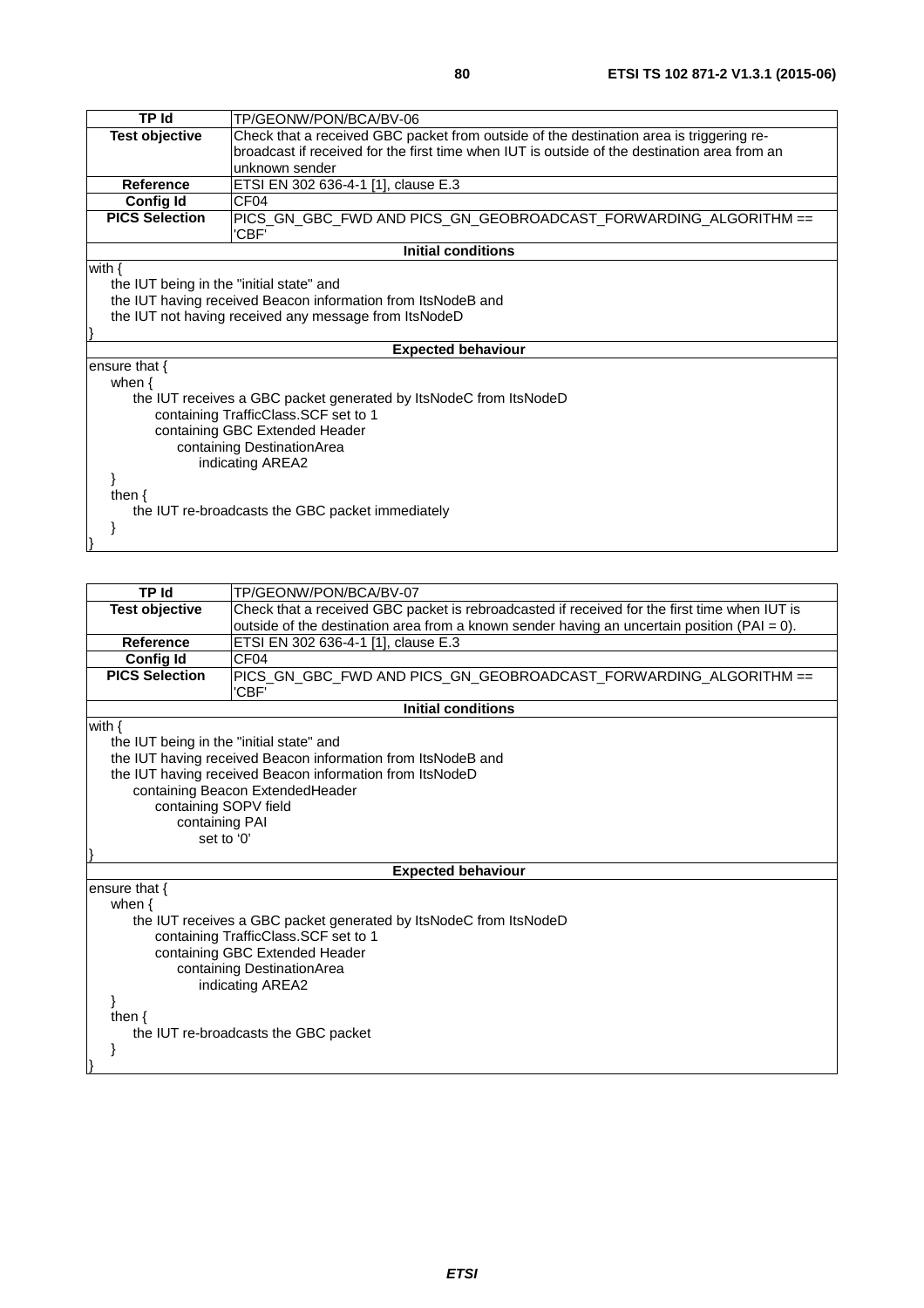| <b>TP Id</b>                                  | TP/GEONW/PON/BCA/BV-08                                                                            |  |
|-----------------------------------------------|---------------------------------------------------------------------------------------------------|--|
| <b>Test objective</b>                         | Check that a received GBC packet is triggering contention if received for the first time when IUT |  |
|                                               | is inside of the destination area from a known sender having an uncertain position $(PAI = 0)$ .  |  |
| <b>Reference</b>                              | ETSI EN 302 636-4-1 [1], clause E.3                                                               |  |
| <b>Config Id</b>                              | CF <sub>04</sub>                                                                                  |  |
| <b>PICS Selection</b>                         | PICS_GN_GBC_FWD AND PICS_GN_GEOBROADCAST_FORWARDING_ALGORITHM ==                                  |  |
|                                               | 'CBF'                                                                                             |  |
|                                               | <b>Initial conditions</b>                                                                         |  |
| with $\{$                                     |                                                                                                   |  |
| the IUT being in the "initial state" and      |                                                                                                   |  |
| the IUT is using the CBF algorithm            |                                                                                                   |  |
|                                               | the IUT having received Beacon information from ItsNodeB and                                      |  |
|                                               | the IUT having received Beacon information from ItsNodeD                                          |  |
| containing Beacon ExtendedHeader              |                                                                                                   |  |
| containing SOPV field                         |                                                                                                   |  |
| containing PAI                                |                                                                                                   |  |
|                                               | set to '0'                                                                                        |  |
|                                               |                                                                                                   |  |
|                                               | <b>Expected behaviour</b>                                                                         |  |
| ensure that {                                 |                                                                                                   |  |
| when $\{$                                     |                                                                                                   |  |
|                                               | the IUT receives a GBC packet generated by ItsNodeC from ItsNodeD                                 |  |
|                                               | containing TrafficClass.SCF set to 1                                                              |  |
|                                               | containing GBC Extended Header                                                                    |  |
|                                               | containing DestinationArea                                                                        |  |
|                                               | indicating AREA1                                                                                  |  |
|                                               |                                                                                                   |  |
| then $\{$                                     |                                                                                                   |  |
|                                               | the IUT saves the GBC packet into the CBF buffer and                                              |  |
|                                               | the IUT starts the contention timer set to CBF_MAX and                                            |  |
| the IUT re-broadcasts the received GBC packet |                                                                                                   |  |
|                                               | upon expiry of the contention timer                                                               |  |
|                                               |                                                                                                   |  |
|                                               |                                                                                                   |  |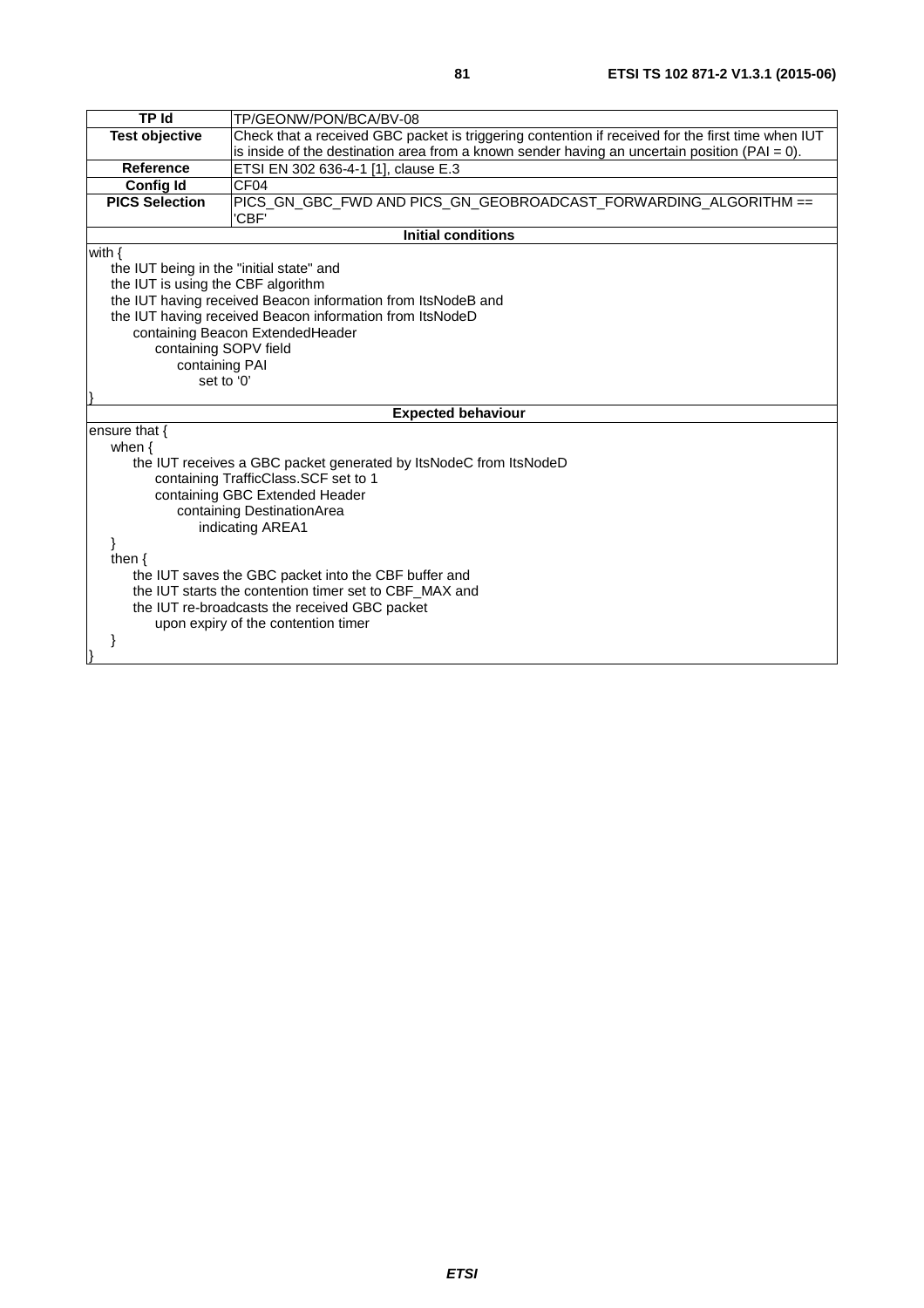| 6.2.2.14 | GeoBroadcast Advanced Algorithm |
|----------|---------------------------------|
|----------|---------------------------------|

| TP Id                                    | TP/GEONW/PON/BAA/BV-01                                                                |  |
|------------------------------------------|---------------------------------------------------------------------------------------|--|
| <b>Test objective</b>                    | Check that a received GBC packet is discarded if received more than MAX_COUNTER times |  |
|                                          | when IUT is inside the destination area.                                              |  |
| Reference                                | ETSI EN 302 636-4-1 [1], clause E.4                                                   |  |
| <b>Config Id</b>                         | CF06                                                                                  |  |
| <b>PICS Selection</b>                    | PICS_GN_GBC_FWD AND PICS_GN_GEOBROADCAST_FORWARDING_ALGORITHM ==                      |  |
|                                          | 'ADVANCED'                                                                            |  |
|                                          | Initial conditions                                                                    |  |
| with $\{$                                |                                                                                       |  |
| the IUT being in the "initial state" and |                                                                                       |  |
|                                          | the IUT having received Beacon information from ItsNodeB and                          |  |
|                                          | the IUT having received Beacon information from ItsNodeF and                          |  |
|                                          | the IUT having received a GBC packet GBC1 from ItsNodeF                               |  |
|                                          | containing TrafficClass.SCF set to 1                                                  |  |
|                                          | containing GBC Extended Header                                                        |  |
|                                          | containing DestinationArea                                                            |  |
| indicating AREA1                         |                                                                                       |  |
|                                          | the IUT having saved the packet into CBF buffer                                       |  |
|                                          | the IUT having received MAX COUNTER - 1 times the GBC1 packet                         |  |
|                                          |                                                                                       |  |
|                                          | <b>Expected behaviour</b>                                                             |  |
| ensure that $\{$                         |                                                                                       |  |
| when $\{$                                |                                                                                       |  |
|                                          | the IUT receives the same GBC packet GBC1                                             |  |
|                                          |                                                                                       |  |
| then $\{$                                |                                                                                       |  |
|                                          | the IUT removes GBC1 from the CBF buffer                                              |  |
|                                          | the IUT discards the new received GBC packet                                          |  |

}

}

| <b>TP Id</b>                                            | TP/GEONW/PON/BAA/BV-02                                                                      |  |
|---------------------------------------------------------|---------------------------------------------------------------------------------------------|--|
| <b>Test objective</b>                                   | Check that a received GBC packet is discarded if received more than once when IUT is inside |  |
|                                                         | the destination area and inside the sectorial area of the GBC packet Sender.                |  |
| Reference                                               | ETSI EN 302 636-4-1 [1], clause E.4                                                         |  |
| <b>Config Id</b>                                        | CF <sub>05</sub>                                                                            |  |
| <b>PICS Selection</b>                                   | PICS_GN_GBC_FWD AND PICS_GN_GEOBROADCAST_FORWARDING_ALGORITHM ==                            |  |
|                                                         | 'ADVANCED'                                                                                  |  |
|                                                         | <b>Initial conditions</b>                                                                   |  |
| with $\{$                                               |                                                                                             |  |
| the IUT being in the "initial state" and                |                                                                                             |  |
|                                                         | the IUT having received Beacon information from ItsNodeB and                                |  |
|                                                         | the IUT having received Beacon information from ItsNodeE and                                |  |
|                                                         | the IUT having received a GBC packet GBC1 from ItsNodeB                                     |  |
|                                                         | containing TrafficClass. SCF set to 1                                                       |  |
|                                                         | containing GBC Extended Header                                                              |  |
|                                                         | containing DestinationArea                                                                  |  |
|                                                         | indicating AREA1                                                                            |  |
|                                                         | the IUT having saved the packet into CBF buffer                                             |  |
|                                                         |                                                                                             |  |
|                                                         | <b>Expected behaviour</b>                                                                   |  |
| ensure that $\{$                                        |                                                                                             |  |
| when $\{$                                               |                                                                                             |  |
| the IUT receives the same GBC packet GBC1 from ItsNodeE |                                                                                             |  |
| the IUT is inside the sectorial area of ItsNodeB        |                                                                                             |  |
|                                                         |                                                                                             |  |
| then $\{$                                               |                                                                                             |  |
|                                                         | the IUT removes GBC1 from the CBF buffer                                                    |  |
|                                                         | the IUT discards the new received GBC packet                                                |  |
|                                                         |                                                                                             |  |
|                                                         |                                                                                             |  |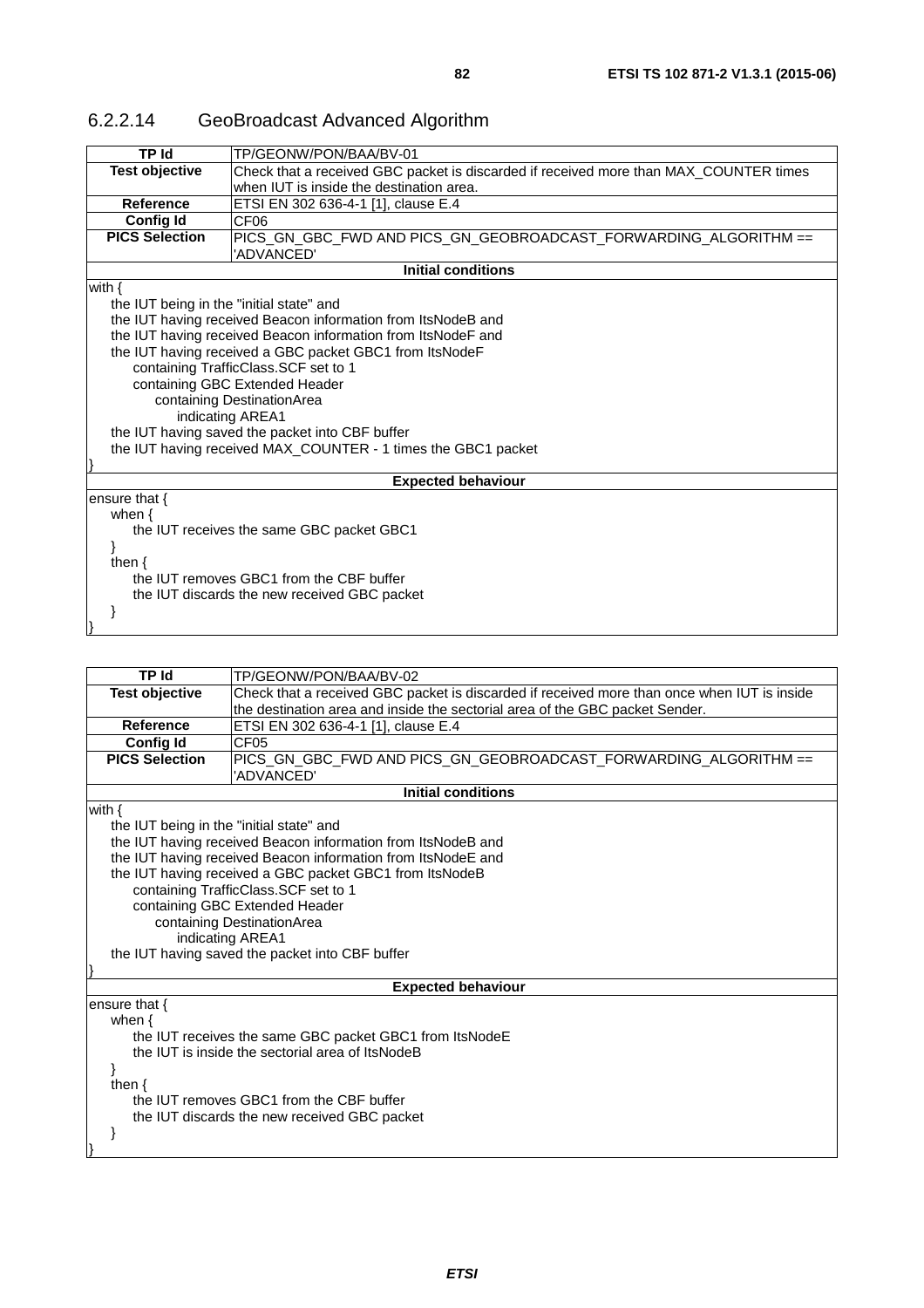| TP Id                                                   | TP/GEONW/PON/BAA/BV-03                                                                        |  |
|---------------------------------------------------------|-----------------------------------------------------------------------------------------------|--|
| <b>Test objective</b>                                   | Check that a received GBC packet is triggering contention if received more than once when IUT |  |
|                                                         | is inside the destination area and outside the sectorial area of the GBC packet Sender        |  |
|                                                         | (Angle_FSR > Angle_TH)                                                                        |  |
| <b>Reference</b>                                        | ETSI EN 302 636-4-1 [1], clause E.4                                                           |  |
| <b>Config Id</b>                                        | CF <sub>06</sub>                                                                              |  |
| <b>PICS Selection</b>                                   | PICS GN GBC FWD AND PICS GN GEOBROADCAST FORWARDING ALGORITHM ==<br>'ADVANCED'                |  |
|                                                         | <b>Initial conditions</b>                                                                     |  |
| with $\{$                                               |                                                                                               |  |
| the IUT being in the "initial state" and                |                                                                                               |  |
|                                                         | the IUT having received Beacon information from ItsNodeB and                                  |  |
|                                                         | the IUT having received Beacon information from ItsNodeF and                                  |  |
| the IUT having received a GBC packet GBC1 from ItsNodeB |                                                                                               |  |
| containing TrafficClass.SCF set to 1                    |                                                                                               |  |
| containing GBC Extended Header                          |                                                                                               |  |
|                                                         | containing DestinationArea                                                                    |  |
|                                                         | indicating AREA1                                                                              |  |
| the IUT having saved the packet into CBF buffer         |                                                                                               |  |
|                                                         |                                                                                               |  |
|                                                         | <b>Expected behaviour</b>                                                                     |  |
| ensure that $\{$                                        |                                                                                               |  |
| when $\{$                                               |                                                                                               |  |
|                                                         | the IUT receives the same GBC packet GBC1 from ItsNodeF                                       |  |
|                                                         | the IUT is outside the sectorial area of ItsNodeB                                             |  |
|                                                         |                                                                                               |  |
|                                                         | then $\{$                                                                                     |  |
| the IUT saves the GBC packet into the CBF buffer and    |                                                                                               |  |
| the IUT starts the contention timer and                 |                                                                                               |  |
| the IUT re-broadcasts the received GBC packet           |                                                                                               |  |
|                                                         | upon expiry of the contention timer                                                           |  |
|                                                         |                                                                                               |  |
|                                                         |                                                                                               |  |
| NOTE:                                                   | In this configuration IUT is outside sectorial area of ItsNodeB because of the Angle_FSR.     |  |

| TP Id                                                    | TP/GEONW/PON/BAA/BV-04                                                                         |  |
|----------------------------------------------------------|------------------------------------------------------------------------------------------------|--|
| <b>Test objective</b>                                    | Check that a received GBC packet with Unicast MAC destination is triggering line forwarding if |  |
|                                                          | received for the first time when IUT is inside the destination area.                           |  |
| Reference                                                | ETSI EN 302 636-4-1 [1], clause E.4                                                            |  |
| <b>Config Id</b>                                         | CF <sub>05</sub>                                                                               |  |
| <b>PICS Selection</b>                                    | PICS_GN_GBC_FWD AND PICS_GN_GEOBROADCAST_FORWARDING_ALGORITHM ==                               |  |
|                                                          | 'ADVANCED'                                                                                     |  |
|                                                          | <b>Initial conditions</b>                                                                      |  |
| with $\{$                                                |                                                                                                |  |
| the IUT being in the "initial state" and                 |                                                                                                |  |
|                                                          | the IUT having received Beacon information from ItsNodeB and                                   |  |
| the IUT having received Beacon information from ItsNodeE |                                                                                                |  |
|                                                          |                                                                                                |  |
|                                                          | <b>Expected behaviour</b>                                                                      |  |
| ensure that $\{$                                         |                                                                                                |  |
| when $\{$                                                |                                                                                                |  |
|                                                          | the IUT receives a GBC packet from ItsNodeE addressed to IUT's link-layer address              |  |
|                                                          | containing TrafficClass.SCF set to 1                                                           |  |
|                                                          | containing GBC Extended Header                                                                 |  |
|                                                          | containing DestinationArea                                                                     |  |
|                                                          | indicating AREA1                                                                               |  |
|                                                          |                                                                                                |  |
| then $\{$                                                |                                                                                                |  |
|                                                          | the IUT selects ItsNodeB as the next hop ITS station and                                       |  |
|                                                          | the IUT forwards the GBC packet                                                                |  |
|                                                          |                                                                                                |  |
|                                                          |                                                                                                |  |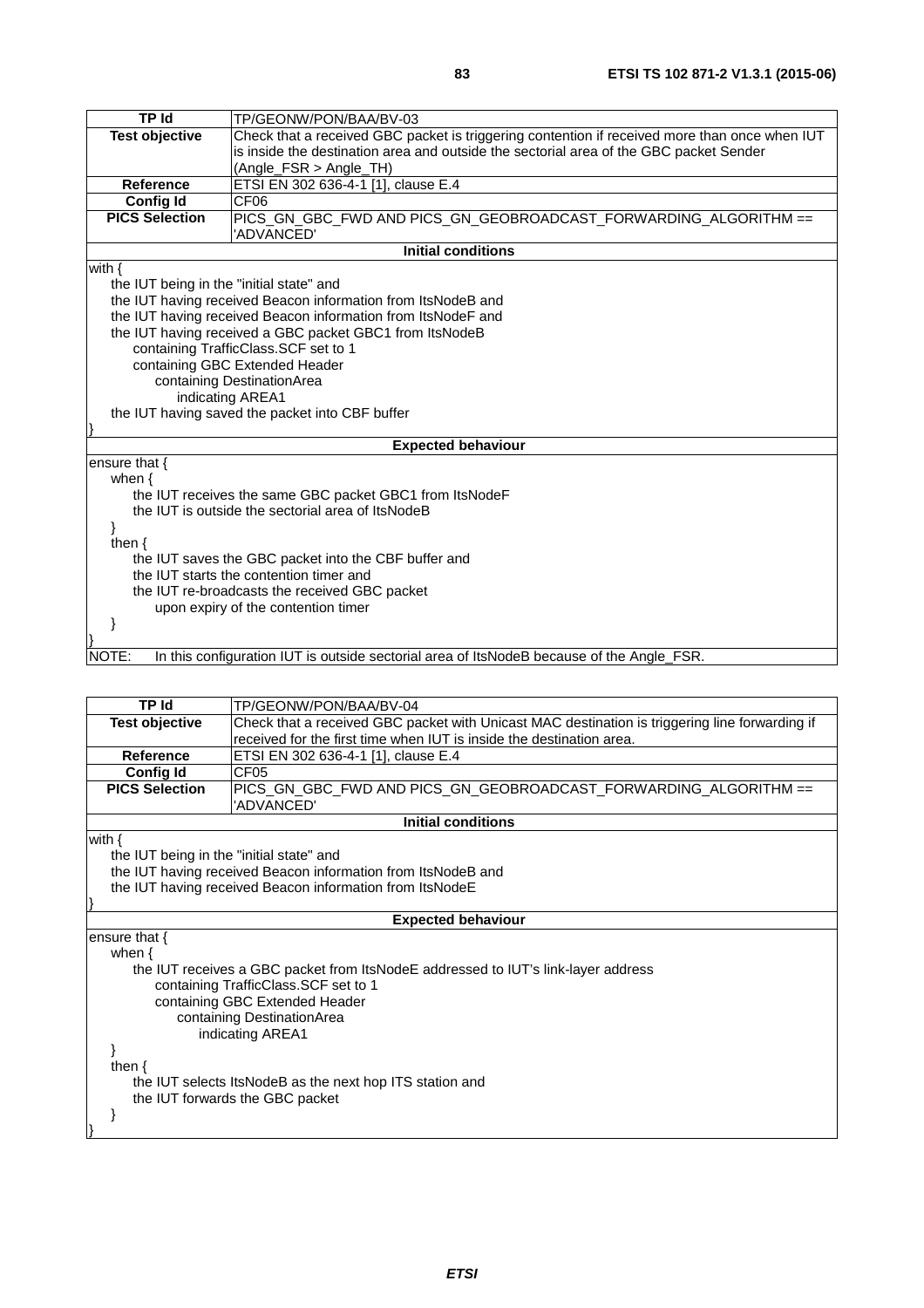| TP Id                                                    | TP/GEONW/PON/BAA/BV-05                                                                     |  |
|----------------------------------------------------------|--------------------------------------------------------------------------------------------|--|
| <b>Test objective</b>                                    | Check that a received GBC packet with Unicast MAC destination is triggering rebroadcast if |  |
|                                                          | received for the first time when IUT is inside the destination area.                       |  |
| Reference                                                | ETSI EN 302 636-4-1 [1], clause E.4                                                        |  |
| <b>Config Id</b>                                         | CF <sub>05</sub>                                                                           |  |
| <b>PICS Selection</b>                                    | PICS GN GBC FWD AND PICS GN GEOBROADCAST FORWARDING ALGORITHM ==                           |  |
|                                                          | 'ADVANCED'                                                                                 |  |
|                                                          | <b>Initial conditions</b>                                                                  |  |
| with $\{$                                                |                                                                                            |  |
| the IUT being in the "initial state" and                 |                                                                                            |  |
|                                                          | the IUT having received Beacon information from ItsNodeB and                               |  |
| the IUT having received Beacon information from ItsNodeE |                                                                                            |  |
|                                                          |                                                                                            |  |
|                                                          | <b>Expected behaviour</b>                                                                  |  |
| ensure that {                                            |                                                                                            |  |
| when $\{$                                                |                                                                                            |  |
|                                                          | the IUT receives a GBC packet from ItsNodeE addressed to IUT's link-layer address          |  |
|                                                          | containing TrafficClass.SCF set to 1                                                       |  |
|                                                          | containing GBC Extended Header                                                             |  |
|                                                          | containing DestinationArea                                                                 |  |
|                                                          | indicating AREA1                                                                           |  |
|                                                          |                                                                                            |  |
| then $\{$                                                |                                                                                            |  |
|                                                          | the IUT saves the GBC packet into the CBF buffer and                                       |  |
|                                                          | the IUT starts the contention timer set to CBF_MAX and                                     |  |
|                                                          | the IUT re-broadcasts the received GBC packet                                              |  |
|                                                          | upon expiry of the contention timer                                                        |  |
|                                                          |                                                                                            |  |
|                                                          |                                                                                            |  |

| TP Id                                                    | TP/GEONW/PON/BAA/BV-06                                                                           |  |
|----------------------------------------------------------|--------------------------------------------------------------------------------------------------|--|
| <b>Test objective</b>                                    | Check that a received GBC packet with Broadcast destination is triggering contention if received |  |
|                                                          | for the first time from known sender when IUT is inside the destination area.                    |  |
| <b>Reference</b>                                         | ETSI EN 302 636-4-1 [1], clause E.4                                                              |  |
| <b>Config Id</b>                                         | CF <sub>05</sub>                                                                                 |  |
| <b>PICS Selection</b>                                    | PICS_GN_GBC_FWD AND PICS_GN_GEOBROADCAST_FORWARDING_ALGORITHM ==                                 |  |
|                                                          | 'ADVANCED'                                                                                       |  |
|                                                          | <b>Initial conditions</b>                                                                        |  |
| with $\{$                                                |                                                                                                  |  |
| the IUT being in the "initial state" and                 |                                                                                                  |  |
|                                                          | the IUT having received Beacon information from ItsNodeB and                                     |  |
| the IUT having received Beacon information from ItsNodeE |                                                                                                  |  |
|                                                          |                                                                                                  |  |
| <b>Expected behaviour</b>                                |                                                                                                  |  |
| ensure that $\{$                                         |                                                                                                  |  |
| when $\{$                                                |                                                                                                  |  |
|                                                          | the IUT receives a GBC packet from ItsNodeB                                                      |  |
|                                                          | addressed to broadcast link-layer address                                                        |  |
|                                                          | containing TrafficClass.SCF set to 1                                                             |  |
|                                                          | containing GBC Extended Header                                                                   |  |
|                                                          | containing DestinationArea                                                                       |  |
|                                                          | indicating AREA1                                                                                 |  |
|                                                          |                                                                                                  |  |
| then $\{$                                                |                                                                                                  |  |
| the IUT calculates and starts the contention timer and   |                                                                                                  |  |
|                                                          | the IUT re-broadcasts the received GBC packet                                                    |  |
|                                                          | upon expiry of the contention timer                                                              |  |
|                                                          |                                                                                                  |  |
|                                                          |                                                                                                  |  |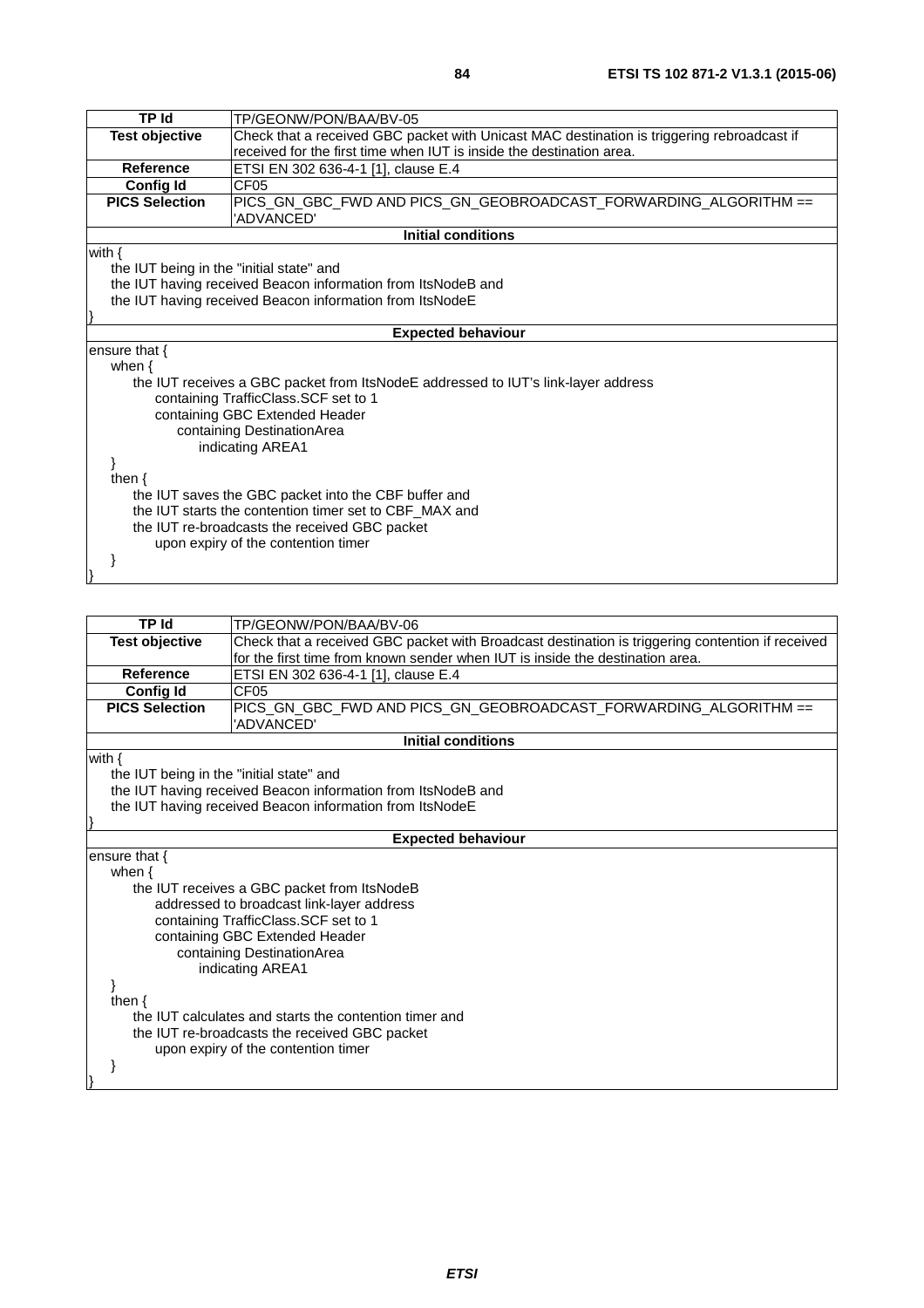| TP Id                                                    | TP/GEONW/PON/BAA/BV-07                                                                           |  |
|----------------------------------------------------------|--------------------------------------------------------------------------------------------------|--|
| <b>Test objective</b>                                    | Check that a received GBC packet from outside the destination area is triggering line forwarding |  |
|                                                          | if received for the first time from known sender when IUT is outside the destination area.       |  |
| Reference                                                | ETSI EN 302 636-4-1 [1], clause E.4                                                              |  |
| CF <sub>04</sub><br><b>Config Id</b>                     |                                                                                                  |  |
| <b>PICS Selection</b>                                    | PICS_GN_GBC_FWD AND PICS_GN_GEOBROADCAST_FORWARDING_ALGORITHM ==                                 |  |
|                                                          | 'ADVANCED'                                                                                       |  |
|                                                          | <b>Initial conditions</b>                                                                        |  |
| with $\{$                                                |                                                                                                  |  |
| the IUT being in the "initial state" and                 |                                                                                                  |  |
|                                                          | the IUT having received Beacon information from ItsNodeB and                                     |  |
|                                                          | the IUT having received Beacon information from ItsNodeC and                                     |  |
| the IUT having received Beacon information from ItsNodeD |                                                                                                  |  |
|                                                          |                                                                                                  |  |
|                                                          | <b>Expected behaviour</b>                                                                        |  |
| ensure that $\{$                                         |                                                                                                  |  |
| when $\{$                                                |                                                                                                  |  |
|                                                          | the IUT receives a GBC packet from ItsNodeC                                                      |  |
|                                                          | containing TrafficClass.SCF set to 1                                                             |  |
|                                                          | containing GBC Extended Header                                                                   |  |
|                                                          | containing DestinationArea                                                                       |  |
| indicating AREA2                                         |                                                                                                  |  |
|                                                          |                                                                                                  |  |
| then {                                                   |                                                                                                  |  |
|                                                          | the IUT selects ItsNodeB as the next hop ITS station and                                         |  |
| the IUT forwards the GBC packet                          |                                                                                                  |  |
|                                                          |                                                                                                  |  |
|                                                          |                                                                                                  |  |

| <b>TP Id</b>                             | TP/GEONW/PON/BAA/BO-08                                                                         |  |  |  |
|------------------------------------------|------------------------------------------------------------------------------------------------|--|--|--|
| <b>Test objective</b>                    | Check that a received GBC packet from inside the destination area is discarded if received for |  |  |  |
|                                          | the first time from a known sender when IUT is outside the destination area.                   |  |  |  |
| <b>Reference</b>                         | ETSI EN 302 636-4-1 [1], clause E.4                                                            |  |  |  |
| <b>Config Id</b>                         | CF <sub>04</sub>                                                                               |  |  |  |
| <b>PICS Selection</b>                    | PICS GN GBC FWD AND PICS GN GEOBROADCAST FORWARDING ALGORITHM ==                               |  |  |  |
|                                          | 'ADVANCED'                                                                                     |  |  |  |
|                                          | <b>Initial conditions</b>                                                                      |  |  |  |
| with $\{$                                |                                                                                                |  |  |  |
|                                          | the IUT being in the "initial state" and                                                       |  |  |  |
|                                          | the IUT having received Beacon information from ItsNodeB and                                   |  |  |  |
|                                          | the IUT having received Beacon information from ItsNodeC and                                   |  |  |  |
|                                          | the IUT having received Beacon information from ItsNodeD                                       |  |  |  |
|                                          |                                                                                                |  |  |  |
|                                          | <b>Expected behaviour</b>                                                                      |  |  |  |
| ensure that {                            |                                                                                                |  |  |  |
| when $\{$                                |                                                                                                |  |  |  |
|                                          | the IUT receives a GBC packet from ItsNodeD                                                    |  |  |  |
|                                          | containing TrafficClass. SCF set to 1                                                          |  |  |  |
| containing GBC Extended Header           |                                                                                                |  |  |  |
| containing DestinationArea               |                                                                                                |  |  |  |
|                                          | indicating AREA2                                                                               |  |  |  |
|                                          |                                                                                                |  |  |  |
| then $\{$                                |                                                                                                |  |  |  |
| the IUT discards the received GBC packet |                                                                                                |  |  |  |
|                                          |                                                                                                |  |  |  |
|                                          |                                                                                                |  |  |  |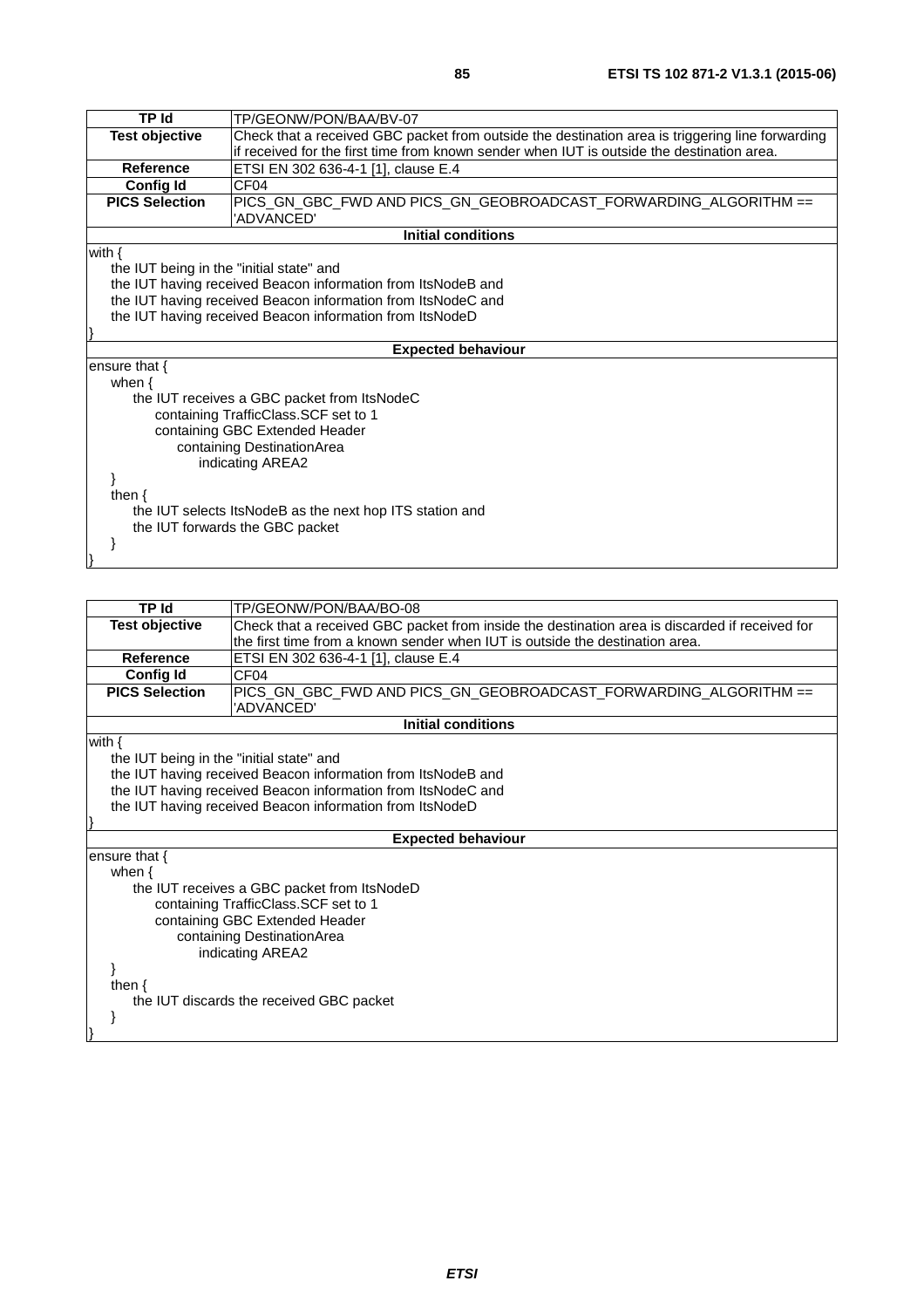| <b>TP Id</b>                                           | TP/GEONW/PON/BAA/BV-09                                                                      |  |  |  |
|--------------------------------------------------------|---------------------------------------------------------------------------------------------|--|--|--|
| <b>Test objective</b>                                  | Check that a received GBC packet with Broadcast MAC destination is triggering contention if |  |  |  |
|                                                        | received for the first time from an unknown sender when IUT is inside the destination area. |  |  |  |
| <b>Reference</b>                                       | ETSI EN 302 636-4-1 [1], clause E.4                                                         |  |  |  |
| <b>Config Id</b>                                       | CF <sub>05</sub>                                                                            |  |  |  |
| <b>PICS Selection</b>                                  | PICS_GN_GBC_FWD AND PICS_GN_GEOBROADCAST_FORWARDING_ALGORITHM ==                            |  |  |  |
|                                                        | 'ADVANCED'                                                                                  |  |  |  |
|                                                        | <b>Initial conditions</b>                                                                   |  |  |  |
| with $\{$                                              |                                                                                             |  |  |  |
| the IUT being in the "initial state" and               |                                                                                             |  |  |  |
|                                                        | the IUT having received Beacon information from ItsNodeB and                                |  |  |  |
|                                                        | the IUT not having received any message from ItsNodeE                                       |  |  |  |
|                                                        |                                                                                             |  |  |  |
|                                                        | <b>Expected behaviour</b>                                                                   |  |  |  |
| ensure that $\{$                                       |                                                                                             |  |  |  |
| when $\{$                                              |                                                                                             |  |  |  |
|                                                        | the IUT receives a GBC packet from ItsNodeE                                                 |  |  |  |
|                                                        | addressed to link-layer broadcast address                                                   |  |  |  |
|                                                        | containing TrafficClass.SCF set to 1                                                        |  |  |  |
|                                                        | containing GBC Extended Header                                                              |  |  |  |
|                                                        | containing DestinationArea                                                                  |  |  |  |
|                                                        | indicating AREA1                                                                            |  |  |  |
|                                                        |                                                                                             |  |  |  |
| then $\{$                                              |                                                                                             |  |  |  |
| the IUT saves the GBC packet into the CBF buffer and   |                                                                                             |  |  |  |
| the IUT starts the contention timer set to CBF_MAX and |                                                                                             |  |  |  |
| the IUT re-broadcasts the received GBC packet          |                                                                                             |  |  |  |
| upon expiry of the contention timer                    |                                                                                             |  |  |  |
|                                                        |                                                                                             |  |  |  |
|                                                        |                                                                                             |  |  |  |

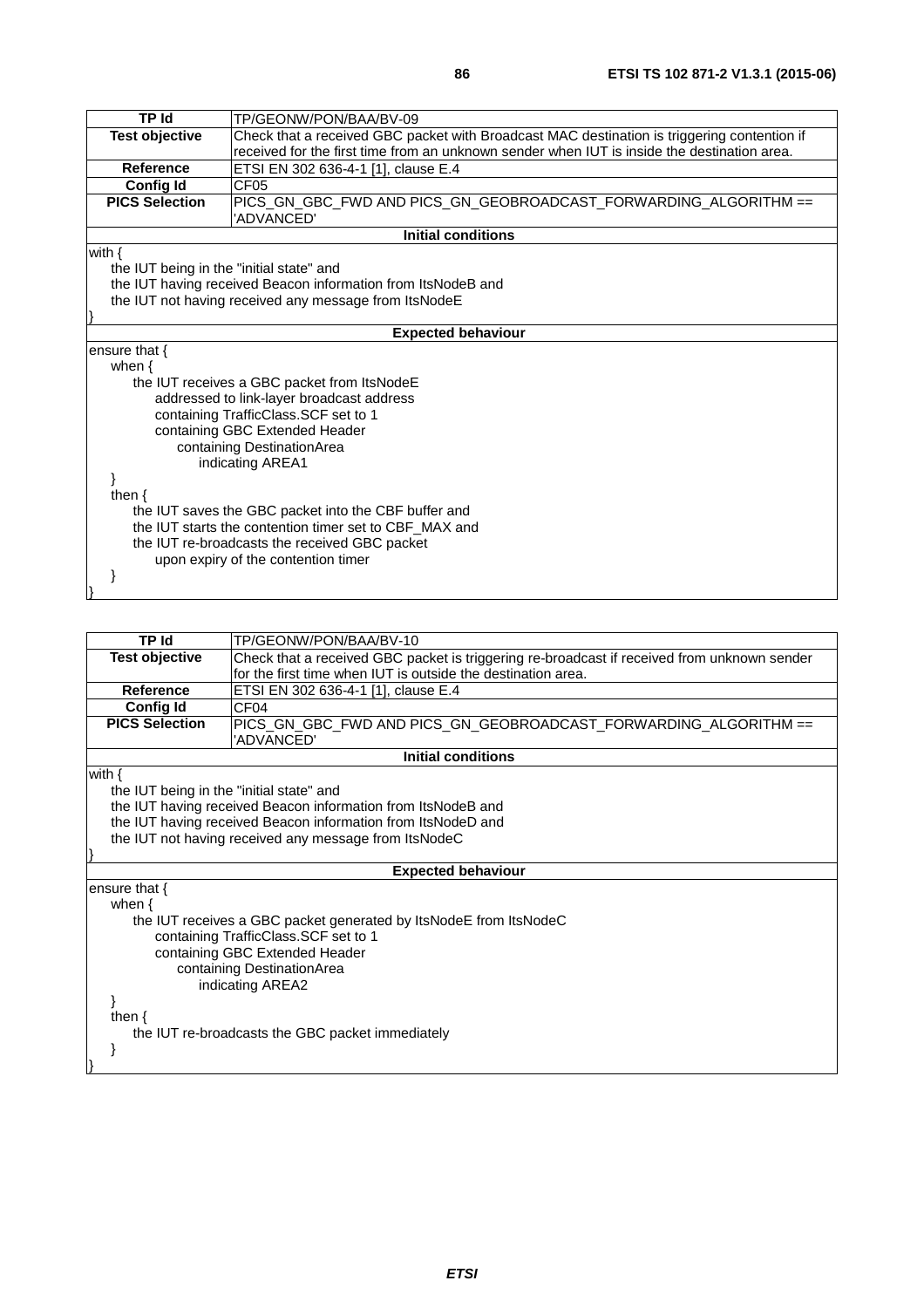| <b>TP Id</b>                                  | TP/GEONW/PON/BAA/BV-11                                                                             |  |  |  |
|-----------------------------------------------|----------------------------------------------------------------------------------------------------|--|--|--|
| <b>Test objective</b>                         | Check that a received GBC packet is triggering contention if received more than once when IUT      |  |  |  |
|                                               | is inside the destination area and outside the sectorial area of the GBC packet Sender (Dist_R $>$ |  |  |  |
|                                               | Dist_F)                                                                                            |  |  |  |
| <b>Reference</b>                              | ETSI EN 302 636-4-1 [1], clause E.4                                                                |  |  |  |
| Config Id                                     | CF <sub>07</sub>                                                                                   |  |  |  |
| <b>PICS Selection</b>                         | PICS_GN_GBC_FWD AND PICS_GN_GEOBROADCAST_FORWARDING_ALGORITHM ==                                   |  |  |  |
|                                               | 'ADVANCED'                                                                                         |  |  |  |
|                                               | <b>Initial conditions</b>                                                                          |  |  |  |
| with $\{$                                     |                                                                                                    |  |  |  |
| the IUT being in the "initial state" and      |                                                                                                    |  |  |  |
|                                               | the IUT having received Beacon information from ItsNodeB and                                       |  |  |  |
|                                               | the IUT having received Beacon information from ItsNodeD and                                       |  |  |  |
|                                               | the IUT having received a GBC packet GBC1 from ItsNodeB                                            |  |  |  |
|                                               | containing TrafficClass.SCF set to 1                                                               |  |  |  |
|                                               | containing GBC Extended Header                                                                     |  |  |  |
|                                               | containing DestinationArea                                                                         |  |  |  |
|                                               | indicating AREA1                                                                                   |  |  |  |
|                                               | the IUT having saved the packet into CBF buffer                                                    |  |  |  |
|                                               |                                                                                                    |  |  |  |
|                                               | <b>Expected behaviour</b>                                                                          |  |  |  |
| ensure that {                                 |                                                                                                    |  |  |  |
| when $\{$                                     |                                                                                                    |  |  |  |
|                                               | the IUT receives the same GBC packet GBC1 from ItsNodeD                                            |  |  |  |
|                                               | the IUT is outside the sectorial area of ItsNodeB                                                  |  |  |  |
|                                               |                                                                                                    |  |  |  |
| then $\{$                                     |                                                                                                    |  |  |  |
|                                               | the IUT saves the GBC packet into the CBF buffer and                                               |  |  |  |
| the IUT starts the contention timer and       |                                                                                                    |  |  |  |
| the IUT re-broadcasts the received GBC packet |                                                                                                    |  |  |  |
| upon expiry of the contention timer           |                                                                                                    |  |  |  |
|                                               |                                                                                                    |  |  |  |
|                                               |                                                                                                    |  |  |  |
| NOTE:                                         | In this configuration IUT is outside sectorial area of ItsNodeB because of dist $R >$ dist $F$ .   |  |  |  |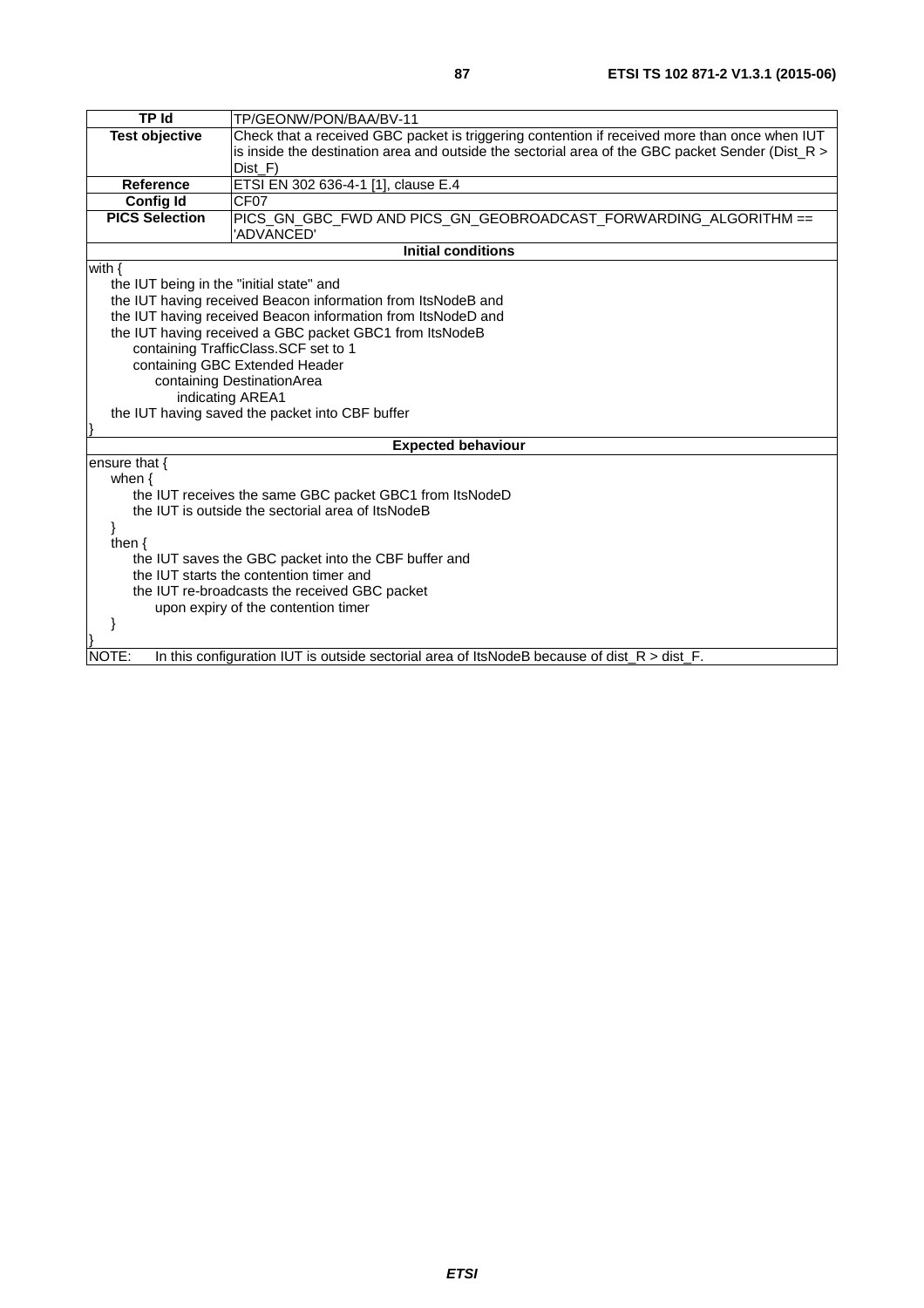# 6.2.3 Buffer Capacities

#### 6.2.3.1 Location Service

| TP Id                                                   | TP/GEONW/CAP/LOS/BV-01                                                                         |  |  |  |
|---------------------------------------------------------|------------------------------------------------------------------------------------------------|--|--|--|
| <b>Test objective</b>                                   | Check of LS buffer capacity according to itsGnLocationServicePacketBufferSize parameter and    |  |  |  |
|                                                         | the overflow handling procedure                                                                |  |  |  |
| <b>Reference</b>                                        | ETSI EN 302 636-4-1 [1], clause 7.4.3                                                          |  |  |  |
| <b>Config Id</b>                                        | CF <sub>01</sub>                                                                               |  |  |  |
| <b>PICS Selection</b>                                   | PICS GN LS REQ SRC                                                                             |  |  |  |
|                                                         | <b>Initial conditions</b>                                                                      |  |  |  |
| with $\{$                                               |                                                                                                |  |  |  |
| the IUT being in the "initial state" and                |                                                                                                |  |  |  |
| the IUT having no Location Table Entry for ItsNodeA and |                                                                                                |  |  |  |
|                                                         | the IUT having received Beacon information from ItsNodeB and                                   |  |  |  |
|                                                         | the IUT having been requested to send multiple GUC packets to ItsNodeA                         |  |  |  |
|                                                         | containing TrafficClass.SCF set to 1 and                                                       |  |  |  |
|                                                         | the IUT having sent a LS_REQUEST packet and                                                    |  |  |  |
|                                                         | the IUT not having received a LS_REPLY packet                                                  |  |  |  |
|                                                         |                                                                                                |  |  |  |
|                                                         | <b>Expected behaviour</b>                                                                      |  |  |  |
| ensure that $\{$                                        |                                                                                                |  |  |  |
| when $\{$                                               |                                                                                                |  |  |  |
|                                                         | the IUT is requested to send a GUC packet to ItsNodeA                                          |  |  |  |
|                                                         | containing TrafficClass.SCF set to 1 and                                                       |  |  |  |
|                                                         | the location service buffer capacity exceeded (see note 1)                                     |  |  |  |
|                                                         |                                                                                                |  |  |  |
| then $\{$                                               |                                                                                                |  |  |  |
|                                                         | the IUT removes the older packet(s) in the location service buffer and,                        |  |  |  |
|                                                         | the IUT inserts the new received packet at the end of the location service buffer (see note 2) |  |  |  |
|                                                         |                                                                                                |  |  |  |
|                                                         |                                                                                                |  |  |  |
|                                                         | NOTE 1: The amount of stored data exceeds Location Service buffer capacity defined by the      |  |  |  |
|                                                         | itsGnLocationServicePacketBufferSize MIB parameter.                                            |  |  |  |
|                                                         | NOTE 2: Buffered packets will be delivered upon reception of LS_REPLY message.                 |  |  |  |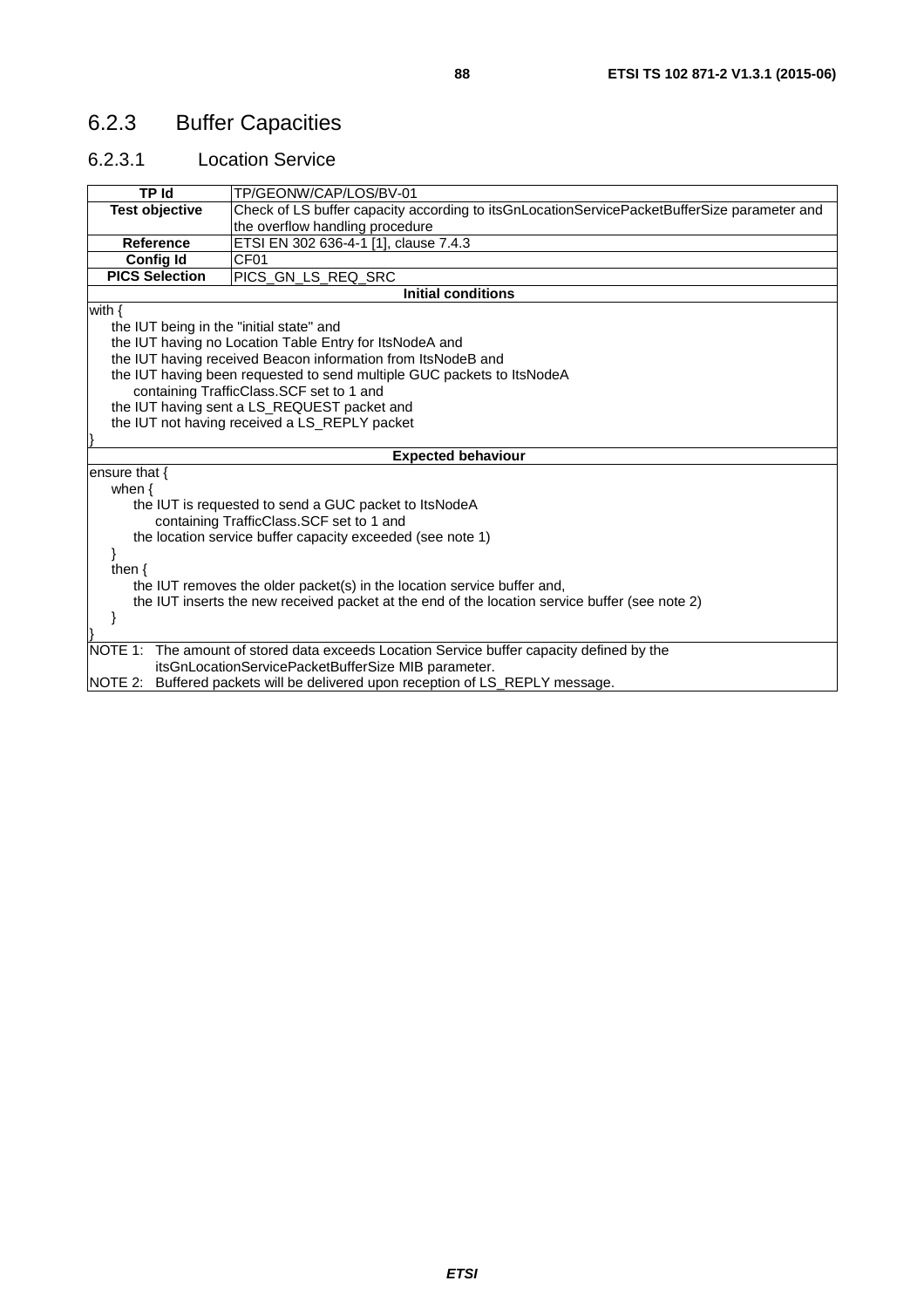| TP Id                                                                                                          | TP/GEONW/CAP/FPB/BV-01                                                                                 |  |  |  |
|----------------------------------------------------------------------------------------------------------------|--------------------------------------------------------------------------------------------------------|--|--|--|
| <b>Test objective</b><br>Check of UC forwarding buffer capacity according to itsGnUcForwardingPacketBufferSize |                                                                                                        |  |  |  |
|                                                                                                                | parameter and the overflow handling procedure                                                          |  |  |  |
| <b>Reference</b>                                                                                               | ETSI EN 302 636-4-1 [1], clause 7.5.3                                                                  |  |  |  |
| <b>Config Id</b>                                                                                               | CF <sub>03</sub>                                                                                       |  |  |  |
| <b>PICS Selection</b><br>PICS_GN_GUC_FWD                                                                       |                                                                                                        |  |  |  |
|                                                                                                                | <b>Initial conditions</b>                                                                              |  |  |  |
| with $\{$                                                                                                      |                                                                                                        |  |  |  |
|                                                                                                                | the IUT being in the "initial state" and                                                               |  |  |  |
|                                                                                                                | the IUT having no Location Table Entry for ItsNodeB and                                                |  |  |  |
|                                                                                                                | the IUT having received multiple GUC packets addressed to ItsNodeA from ItsNodeC                       |  |  |  |
| containing TrafficClass.SCF set to 1                                                                           |                                                                                                        |  |  |  |
|                                                                                                                |                                                                                                        |  |  |  |
| <b>Expected behaviour</b>                                                                                      |                                                                                                        |  |  |  |
| ensure that $\{$                                                                                               |                                                                                                        |  |  |  |
| when $\{$                                                                                                      |                                                                                                        |  |  |  |
|                                                                                                                | the IUT receives a GUC packet addressed to ItsNodeA from ItsNodeC                                      |  |  |  |
|                                                                                                                | containing TrafficClass.SCF set to 1                                                                   |  |  |  |
|                                                                                                                | containing Basic Header                                                                                |  |  |  |
|                                                                                                                | containing RHL field                                                                                   |  |  |  |
|                                                                                                                | indicating HL1 higher than 1                                                                           |  |  |  |
|                                                                                                                | the UC forwarding packet buffer capacity exceeded (see note 1)                                         |  |  |  |
| ł                                                                                                              |                                                                                                        |  |  |  |
| then $\{$                                                                                                      |                                                                                                        |  |  |  |
|                                                                                                                | the IUT removes the older packet(s) in the UC forwarding packet buffer and,                            |  |  |  |
|                                                                                                                | the IUT inserts the new received GUC packet at the end of the UC forwarding packet buffer (see note 2) |  |  |  |
| ł                                                                                                              |                                                                                                        |  |  |  |
|                                                                                                                |                                                                                                        |  |  |  |
|                                                                                                                | NOTE 1: The amount of stored data exceeds UC forwarding packet capacity defined by the                 |  |  |  |
|                                                                                                                | itsGnUcForwardingPacketBufferSize MIB parameter.                                                       |  |  |  |
|                                                                                                                | NOTE 2: Buffered packets will be delivered upon reception of Beacon message from ItsNodeB.             |  |  |  |

### 6.2.3.2 Forwarding Packet Buffer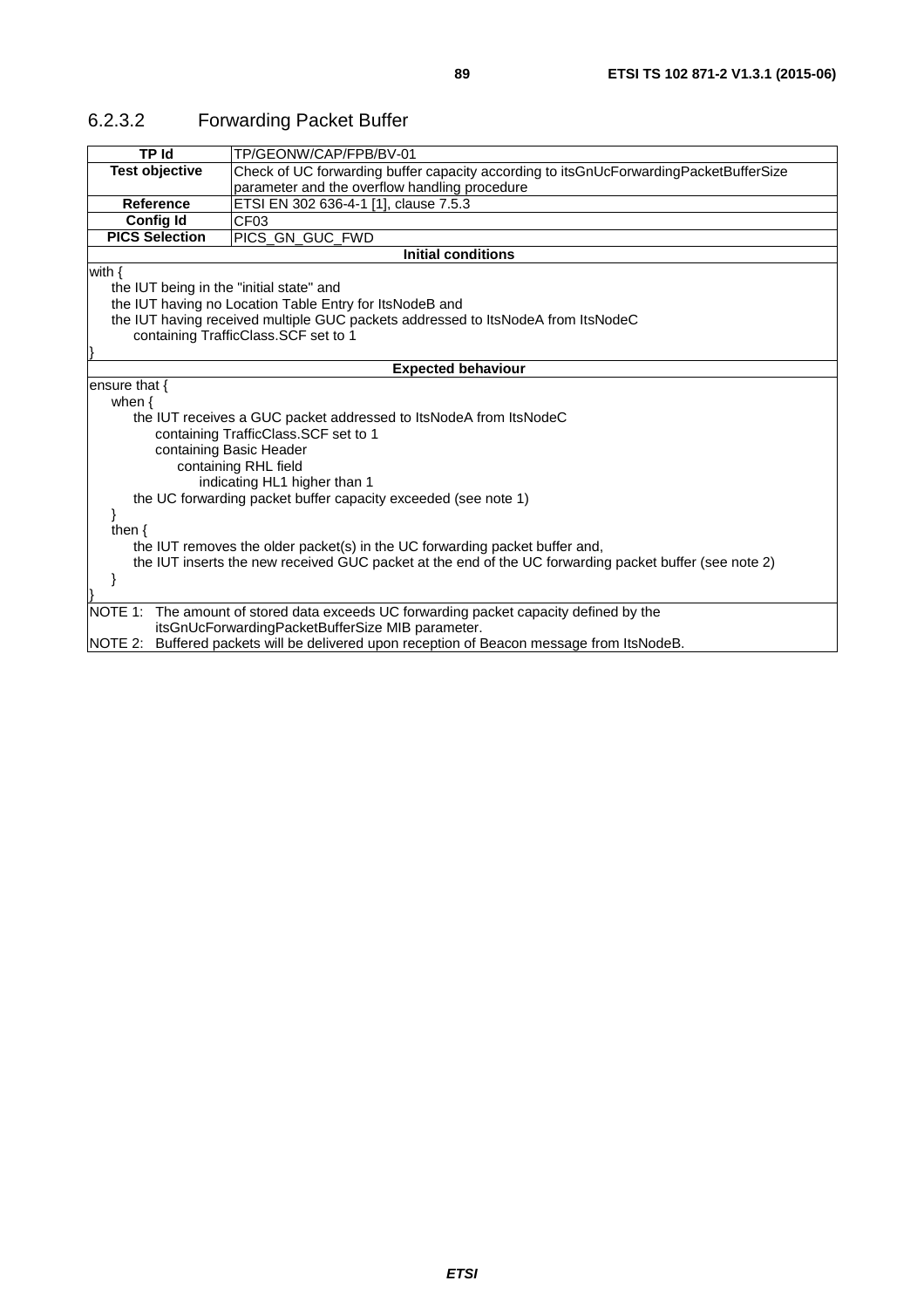| <b>TP Id</b>                                                                                           | TP/GEONW/CAP/FPB/BV-02                                                                     |  |  |  |
|--------------------------------------------------------------------------------------------------------|--------------------------------------------------------------------------------------------|--|--|--|
| <b>Test objective</b>                                                                                  | Check of BC forwarding buffer capacity according to itsGnBcForwardingPacketBufferSize      |  |  |  |
|                                                                                                        | parameter and the overflow handling procedure                                              |  |  |  |
| <b>Reference</b>                                                                                       | ETSI EN 302 636-4-1 [1], clause 7.5.3                                                      |  |  |  |
| <b>Config Id</b>                                                                                       | CF <sub>03</sub>                                                                           |  |  |  |
| <b>PICS Selection</b>                                                                                  | PICS GN GBC FWD                                                                            |  |  |  |
|                                                                                                        | <b>Initial conditions</b>                                                                  |  |  |  |
| with $\{$                                                                                              |                                                                                            |  |  |  |
| the IUT being in the "initial state" and                                                               |                                                                                            |  |  |  |
|                                                                                                        | the IUT having no Location Table Entry for ItsNodeB                                        |  |  |  |
|                                                                                                        | the IUT having received multiple GBC packets                                               |  |  |  |
|                                                                                                        | containing TrafficClass.SCF set to 1                                                       |  |  |  |
|                                                                                                        | containing GBC Extended Header                                                             |  |  |  |
|                                                                                                        | containing GBC Destination Area                                                            |  |  |  |
|                                                                                                        | indicating AREA2                                                                           |  |  |  |
|                                                                                                        |                                                                                            |  |  |  |
|                                                                                                        | <b>Expected behaviour</b>                                                                  |  |  |  |
| ensure that $\{$                                                                                       |                                                                                            |  |  |  |
| when $\{$<br>the IUT receives a GBC packet                                                             |                                                                                            |  |  |  |
|                                                                                                        | containing TrafficClass.SCF set to 1                                                       |  |  |  |
|                                                                                                        | containing GBC Extended Header                                                             |  |  |  |
|                                                                                                        | containing GBC Destination Area                                                            |  |  |  |
|                                                                                                        | indicating AREA2 and                                                                       |  |  |  |
|                                                                                                        | the BC forwarding packet buffer capacity exceeded (see note 1)                             |  |  |  |
|                                                                                                        |                                                                                            |  |  |  |
| then $\{$                                                                                              |                                                                                            |  |  |  |
| the IUT removes the older packet(s) in the BC forwarding packet buffer and,                            |                                                                                            |  |  |  |
| the IUT inserts the new received GBC packet at the end of the BC forwarding packet buffer (see note 2) |                                                                                            |  |  |  |
|                                                                                                        |                                                                                            |  |  |  |
|                                                                                                        |                                                                                            |  |  |  |
|                                                                                                        | NOTE 1: The amount of stored data exceeds BC forwarding buffer capacity defined by the     |  |  |  |
| itsGnBcForwardingPacketBufferSize MIB parameter.                                                       |                                                                                            |  |  |  |
|                                                                                                        | NOTE 2: Buffered packets will be delivered upon reception of Beacon message from ItsNodeB. |  |  |  |